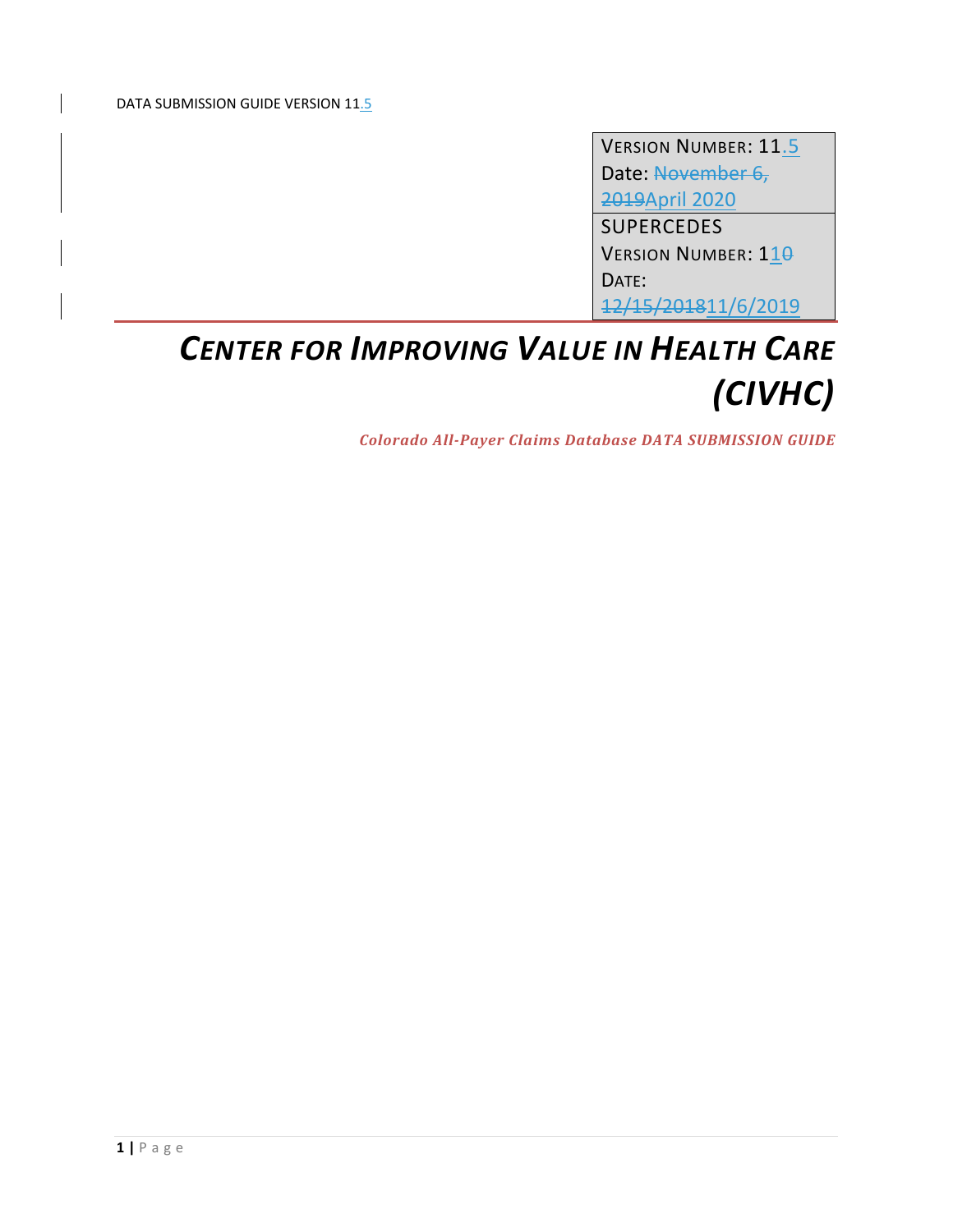Version 11 2019

 $\begin{array}{c} \hline \end{array}$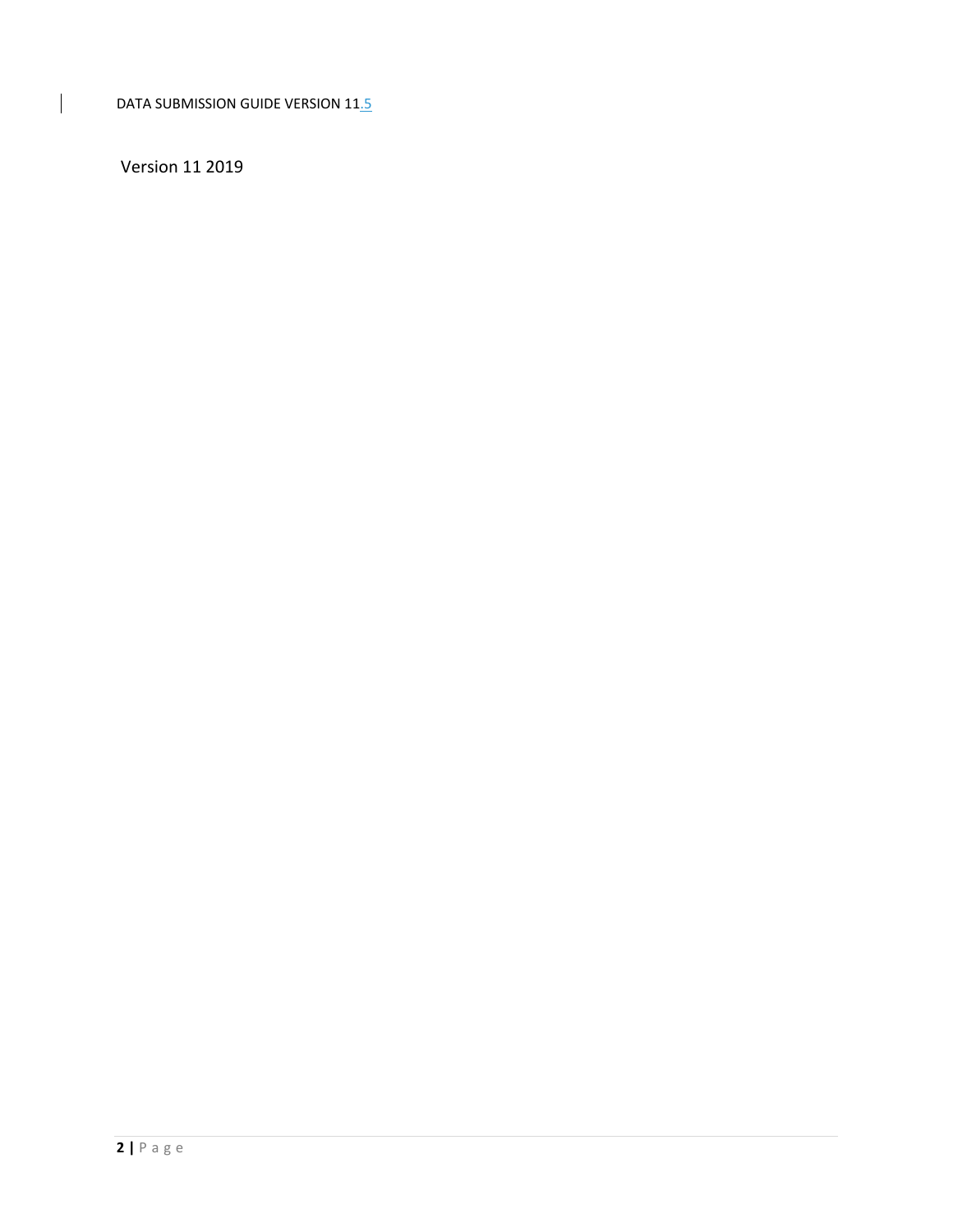# REVISION HISTORY

 $\overline{1}$ 

| <b>Date</b> | <b>Versio</b> | <b>Description</b>                                                                                                                                                                                                                                                                                                                                         | <b>Author</b>        |
|-------------|---------------|------------------------------------------------------------------------------------------------------------------------------------------------------------------------------------------------------------------------------------------------------------------------------------------------------------------------------------------------------------|----------------------|
|             | n             |                                                                                                                                                                                                                                                                                                                                                            |                      |
| 2/2011      | A/B           | Initial draft; Added section on Data Quality<br>Requirements and added Employer Name to the<br>Eligibility Data File. Added Provider File and<br>Pharmacy Eligibility File, with placeholder for Plan<br>Details File.                                                                                                                                     | A. Graziano          |
| 3/1/2011    | C/D           | General revisions and updates Added section<br>numbering and data elements to insurance plan<br>file. Added decisions reached during payer weekly<br><b>DSG</b> meeting                                                                                                                                                                                    | A. Graziano          |
| 4/27/2011   | $\Omega$      | Incorporated decisions reached during payer<br>weekly meetings including a revision to submission<br>timelines, modification to data element definitions                                                                                                                                                                                                   | A. Graziano          |
| 6/10/2011   | 0             | Final adjustments made based on feedback from<br>Cigna and United Healthcare. Modified timeline<br>for data submission.                                                                                                                                                                                                                                    | A. Graziano          |
| 7/14/11     | $\mathbf{1}$  | Removed elements that are stated in the rule and<br>removed certain data values in several data<br>elements that are not relevant. Included the<br>requirement to filter claims based on CRS 10-<br>$16-104(5)(d)(I)$                                                                                                                                      | A. Graziano          |
| 8/11        | 2/3/4d        | Modified data element types, removed reference<br>to small group plan types and filtering of mental<br>health related claims. Provided definitions for<br>field types. Corrected minor typos throughout the<br>document and clarified the purpose of the header<br>and trailer records. Incorporated decisions<br>reached at the rules hearing on 8/23/11. | A. Graziano          |
| 1/22/13     | 4d            | Added IP Procedure Code/Date, Present on<br>Admission (POA), Dental columns, File Naming<br>Convention Updates based on phase 1A and 1B<br>experience.                                                                                                                                                                                                     | S. Murphy            |
| 1/23/13     | 5 Draft       | Added clarifications to required fields                                                                                                                                                                                                                                                                                                                    | L. Green             |
| 3/11/13     | 5 Draft       | Final DSG approved at rules hearing                                                                                                                                                                                                                                                                                                                        | T. Campbell          |
| 2/14/2014   | 6 Draft       | Added Address two, Provider Telephone Number,<br>Added clarification to required and optional fields.                                                                                                                                                                                                                                                      | E. Perry             |
| 7/29/2015   | 7 Draft       | Added new fields for the incorporation of self-<br>funded claims.                                                                                                                                                                                                                                                                                          | E. Perry             |
| 4/1/2016    | 8 Draft       | Amended the definition of SMG to align with<br>federal regulation.                                                                                                                                                                                                                                                                                         | E. Perry             |
| 3/27/2017   | 9 Draft       | Several changes made to fields to improve the<br>comprehensiveness of the data.                                                                                                                                                                                                                                                                            | E. Perry<br>M. Tahir |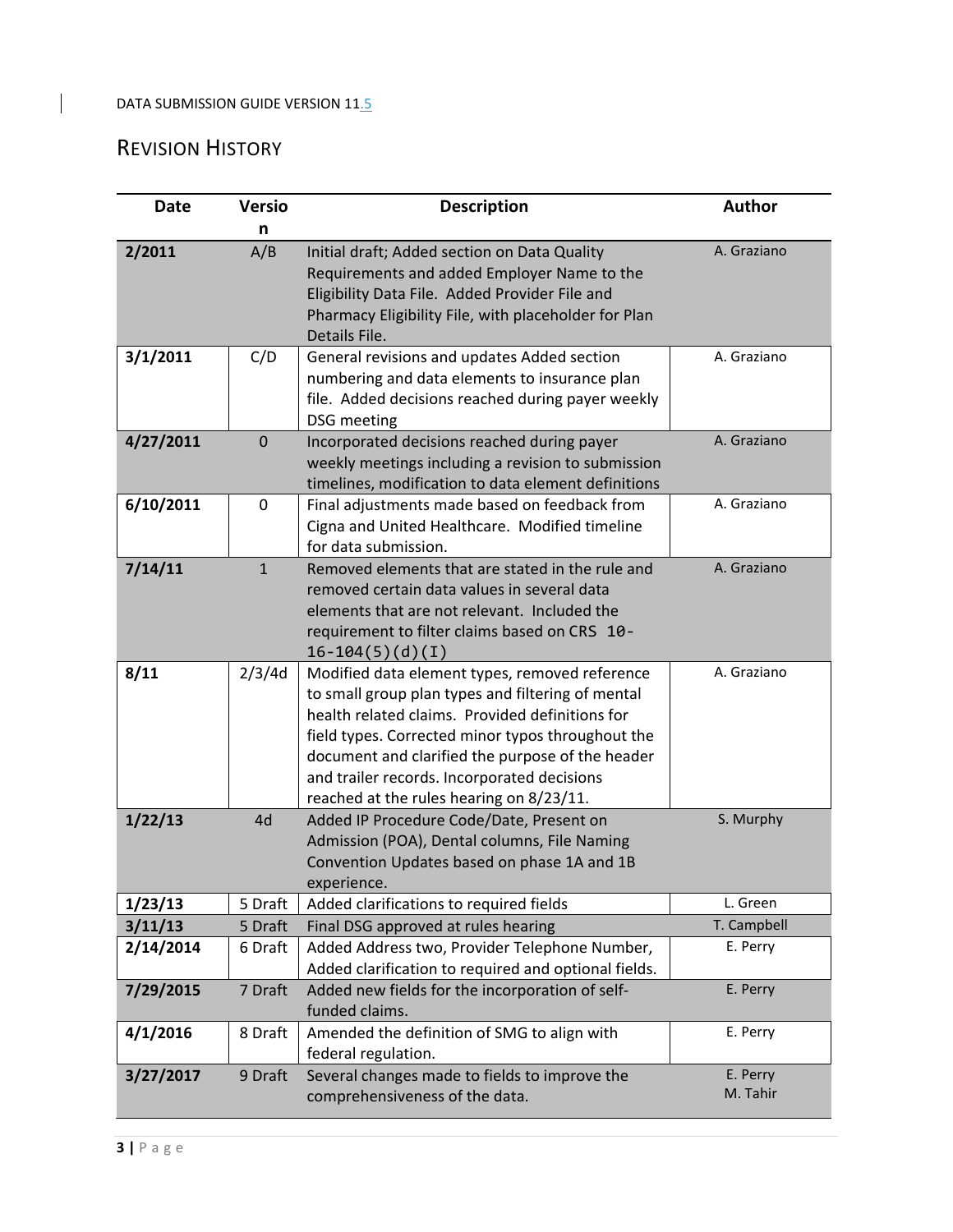$\overline{1}$ 

| <b>Date</b> | <b>Versio</b>               | <b>Description</b>                                                                                                                                                                                                                                                                                                                                                                                                                                                                                               | <b>Author</b>            |
|-------------|-----------------------------|------------------------------------------------------------------------------------------------------------------------------------------------------------------------------------------------------------------------------------------------------------------------------------------------------------------------------------------------------------------------------------------------------------------------------------------------------------------------------------------------------------------|--------------------------|
|             | n                           |                                                                                                                                                                                                                                                                                                                                                                                                                                                                                                                  |                          |
| 5/1/2017    | 9 Draft                     | Final DSG 9 approved at rules hearing                                                                                                                                                                                                                                                                                                                                                                                                                                                                            | E. Perry<br>M. Tahir     |
| 5/25/2018   | 10<br><b>Draft</b>          | Added provision for the collection of additional<br>data elements including: alternative payment<br>models and prescription rebate information. Also<br>added the collection of Medicare Beneficiary<br>Identifiers and corrected typos.                                                                                                                                                                                                                                                                         |                          |
| 8/24/2018   | 10<br><b>Draft</b>          | Revisions on new data elements including APM<br>and table B.1.J, corrected typos.                                                                                                                                                                                                                                                                                                                                                                                                                                | J. Tremaroli             |
| 10/17/2019  | 11<br><b>Draft</b>          | Modified definition, field type or field length to<br>improve the quality of the data submitted for<br>several data elements. Changed criteria for data<br>elements that are important for measurement of<br>healthcare cost, utilization or quality from being<br>optional to being required. Modified definition of<br>several data elements to be consistent with<br>national standards from the APCD Council<br>Common Data Layout and added useful data<br>elements that are currently included in the CDL. | J. Tremaroli<br>E. Perry |
| 3/27/2020   | <u>11.5</u><br><b>Draft</b> | Updated APM file to include Insurance Product<br>Type Code, removed redundant fields, added year<br>and payment arrangement type to Control Total<br>file. Added Other Drugs to Drug Rebate file, added<br>PBM contract information addendum, revised<br>primary care definition for APM filings                                                                                                                                                                                                                 | J. Tremaroli             |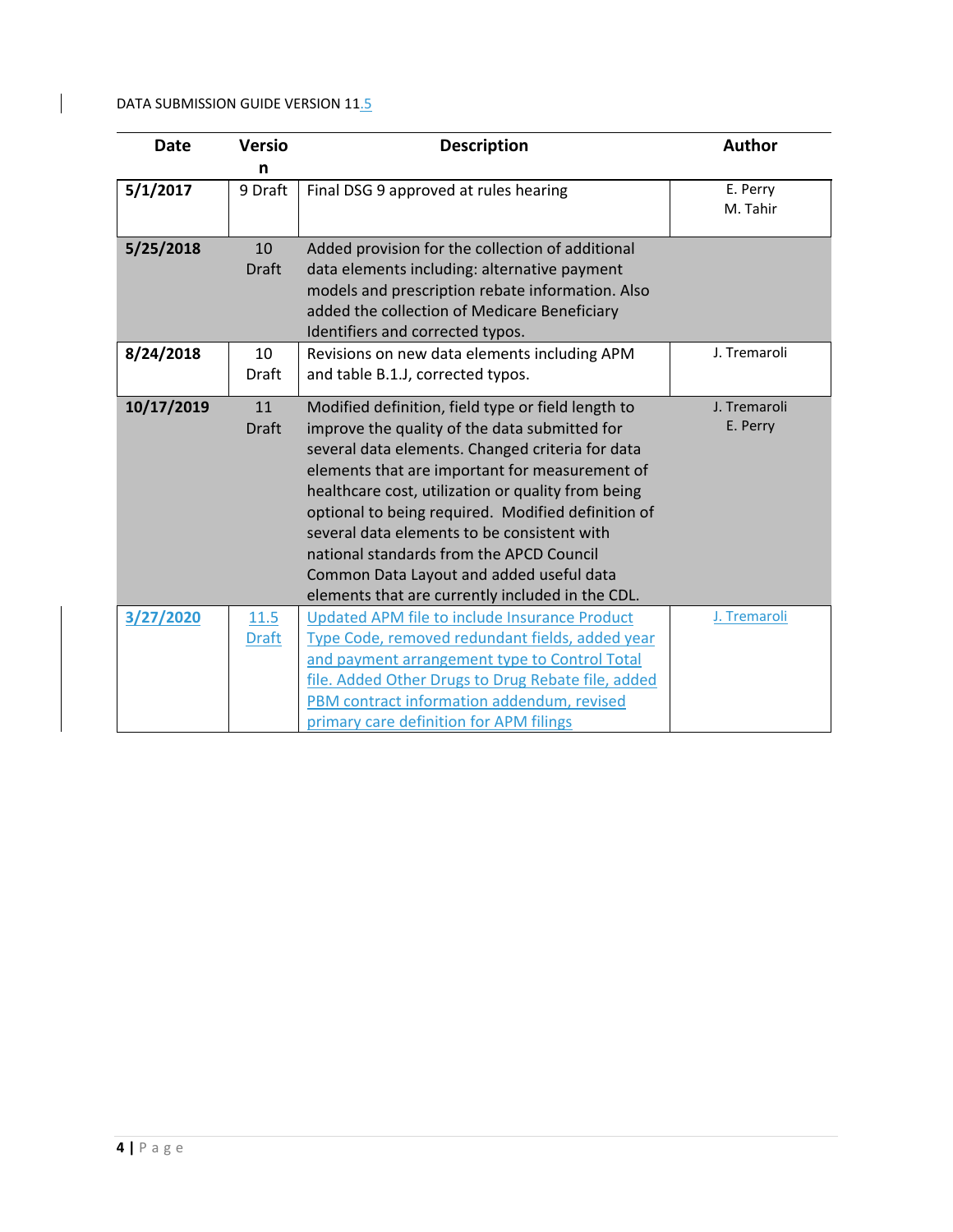# TABLE OF CONTENTS

 $\overline{1}$ 

| 1.0                                                                                    |  |
|----------------------------------------------------------------------------------------|--|
| 1.1                                                                                    |  |
| 1.1.1                                                                                  |  |
| 1.1.2                                                                                  |  |
| 1.1.3                                                                                  |  |
| 1.1.4                                                                                  |  |
| 1.1.5                                                                                  |  |
| 1.1.6                                                                                  |  |
| 1.1.7                                                                                  |  |
| 1.2                                                                                    |  |
| 1.3                                                                                    |  |
| 2.0                                                                                    |  |
| 3.0                                                                                    |  |
| 4.0                                                                                    |  |
| 5.0                                                                                    |  |
| 6.0                                                                                    |  |
|                                                                                        |  |
| $A-1$                                                                                  |  |
|                                                                                        |  |
| $A-2$                                                                                  |  |
|                                                                                        |  |
| $A-3$                                                                                  |  |
| $A-3.1$                                                                                |  |
| $A - 4$                                                                                |  |
| A-4.1                                                                                  |  |
| Annual Supplemental Provider Level Alternative Payment Model (APM) Data  7473<br>$A-5$ |  |
|                                                                                        |  |
| $A-6$                                                                                  |  |
|                                                                                        |  |
| A-7                                                                                    |  |
|                                                                                        |  |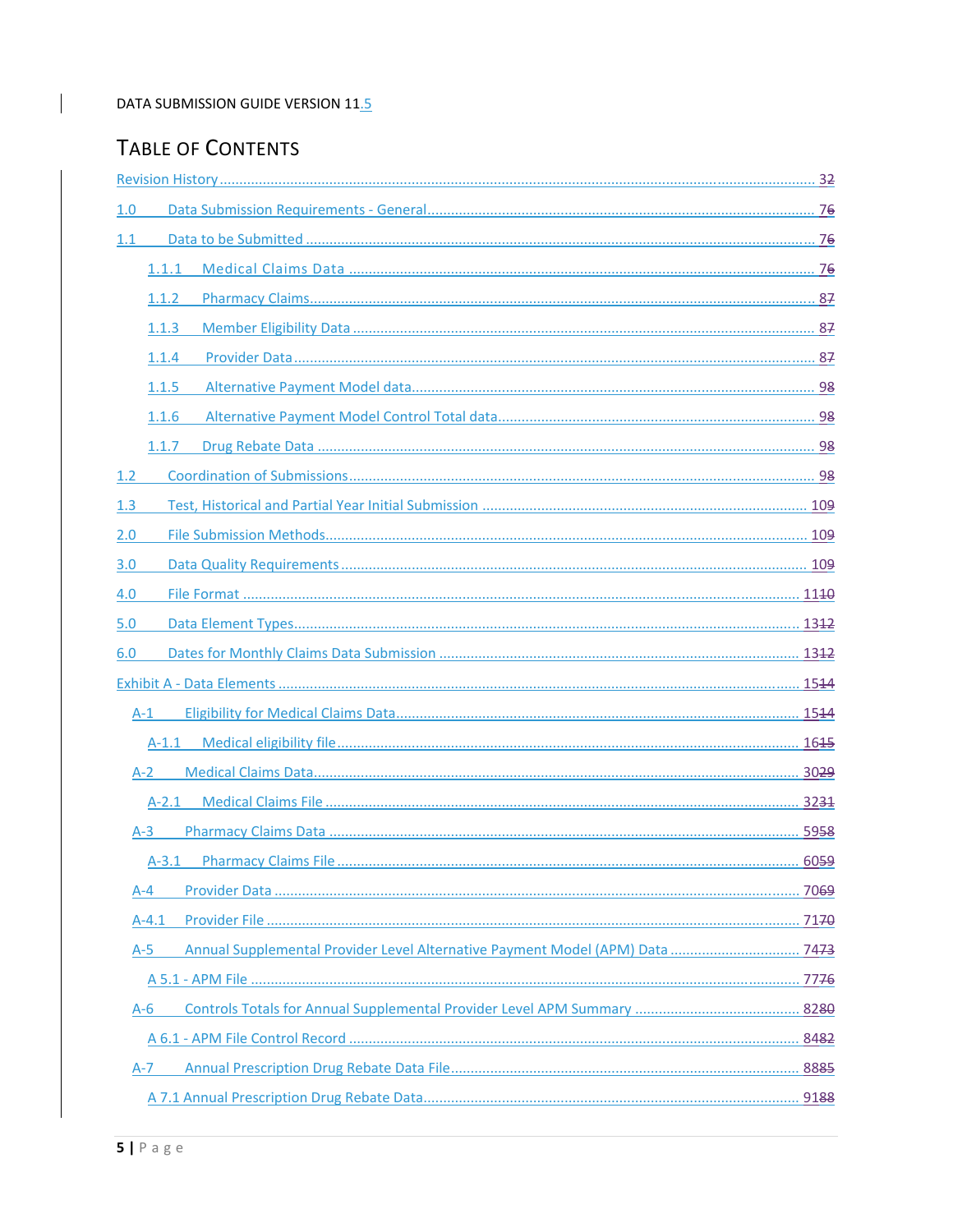$\overline{\phantom{a}}$ 

| $A - 8$                                                                                                |
|--------------------------------------------------------------------------------------------------------|
|                                                                                                        |
|                                                                                                        |
|                                                                                                        |
|                                                                                                        |
|                                                                                                        |
|                                                                                                        |
|                                                                                                        |
|                                                                                                        |
|                                                                                                        |
|                                                                                                        |
|                                                                                                        |
|                                                                                                        |
|                                                                                                        |
|                                                                                                        |
| B.1.K.B: Other Primary Care Provider Taxonomies: Behavioral Health. Nurse Practitioners, and Physician |
|                                                                                                        |
|                                                                                                        |
|                                                                                                        |
|                                                                                                        |
|                                                                                                        |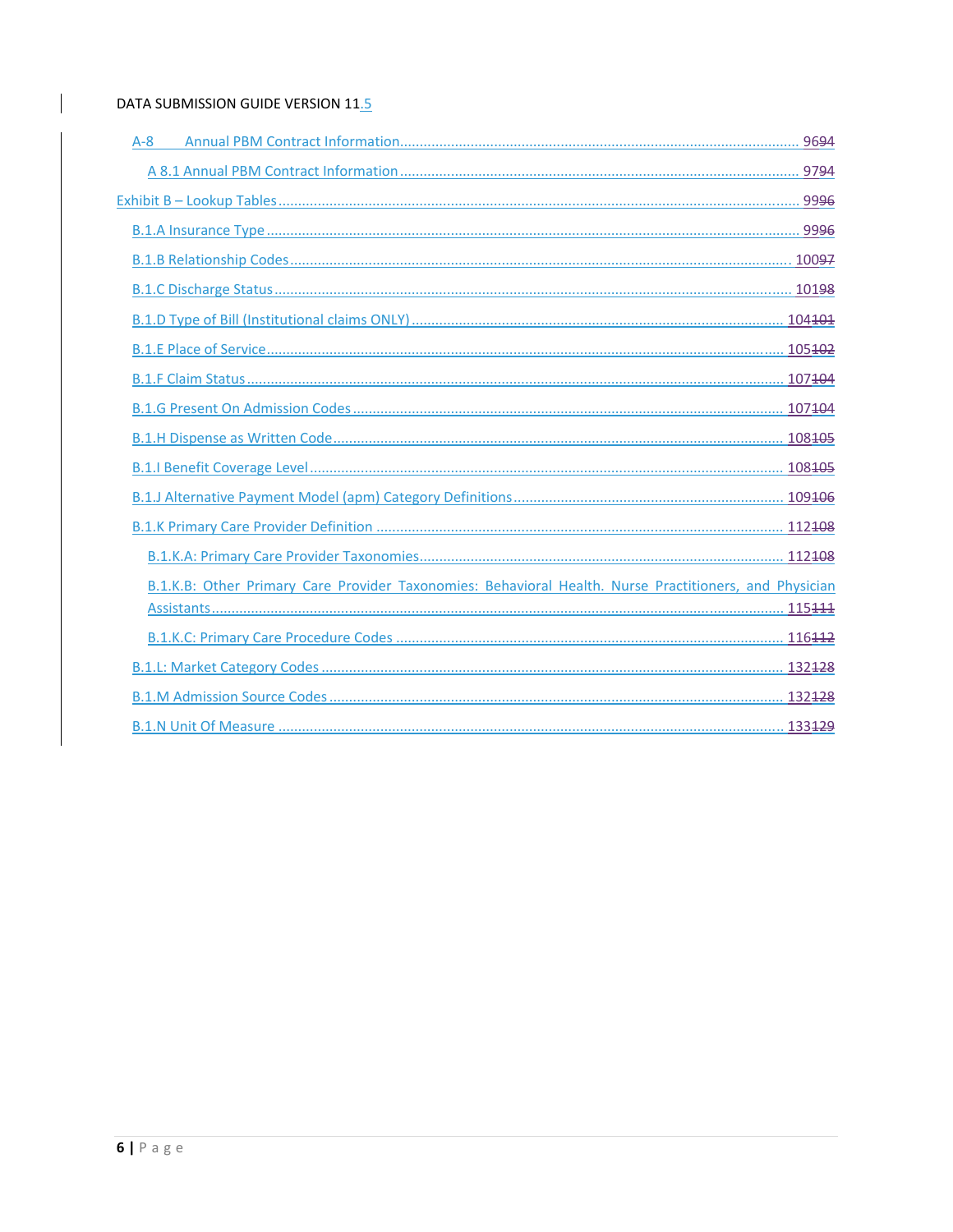# 1.0 DATA SUBMISSION REQUIREMENTS ‐ GENERAL

Data submissions detailed below will include eligibility, medical claims, pharmacy claims, provider data (Health Care Data), Alternative Payments and Drug Rebates. Field definitions and other relevant data associated with these submissions are specified in Exhibit A. These datasets have been developed by the APCD Council in collaboration with stakeholders across the nation. Refer to APCD Rule 0615 for definitions and other requirements.

Each payer will be required to submit to administrator documentation supporting theirstandard data extract files that will include a data dictionary mapping internal system data elements to the data elements defined in this DSG. The documentation should include a detailed description of how the data extracts are created and how the requirements of this DSG and the rule are accomplished, including specifications on what data is being excluded and the parameters that define that excluded data.

Any thresholds regarding the number of enrolled lives, as related to payer data submissions (or a payer's third-party administrator or administrative services only organization ("TPA/ASO"), should be calculated by the payer (or its TPA/ASO) on a minimum annual basis, reflecting a 12‐ month average. The method for calculating any such thresholds, and the results, must be provided in any payer supporting documentation or upon the administrator's request.

# 1.1 DATA TO BE SUBMITTED

- 1.1.1 MEDICAL CLAIMS DATA
	- a) Payers shall report health care service paid claims and encounters for all Colorado resident members. Payers may be required to identify encounters corresponding to a capitation payment (Exhibit A‐2).
	- b) A Colorado resident is defined as any eligible member whose residence is within the State of Colorado, and all covered dependents. An exception to this is subscribers covered under a student plan. In this case, any student enrolled in a student plan for a Colorado college/university would be considered a Colorado resident regardless of their address of record.
	- c) Payers must provide information to identify the type of service and setting in which the service was provided. Each submitted data file shall have control totals and transmission control data as defined in the Header and Trailer Record for each defined file. (See Exhibit A for specifics).

Claim data is required for submission for each month during which some action has been taken on that claim (i.e. payment, adjustment or other modification). Any claims that have been "soft" denied (denied for incompleteness, being incorrect or for other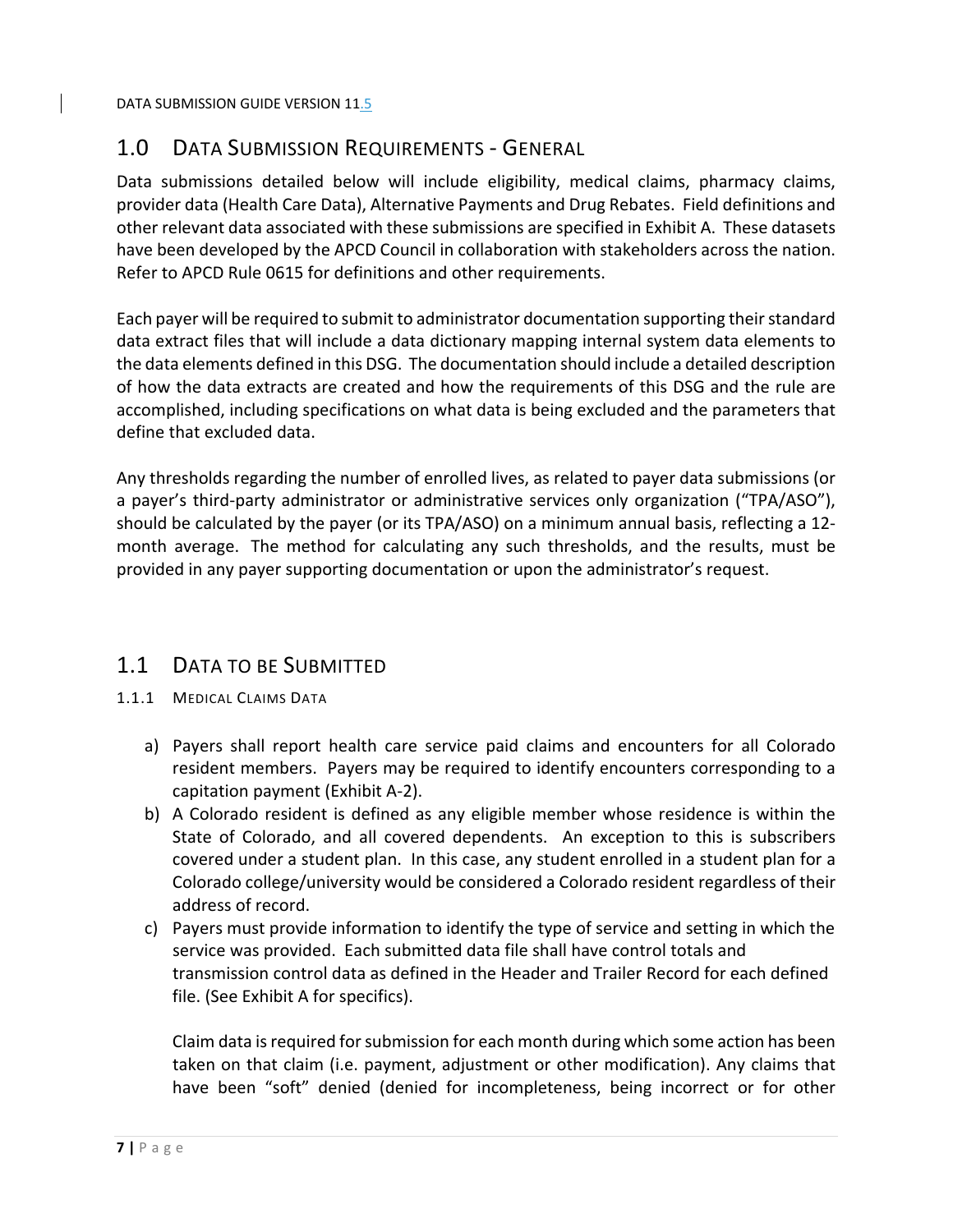administrative reasons) which the data supplier expects to be resubmitted upon correction, do not have to be submitted until corrections have been completed and the claim paid. It is desirable that payers provide a reference that links the original claim to all subsequent actions associated with that claim (see Exhibit A‐2 for specifics).

- d) ICD‐9/ICD‐10 Diagnosis and Procedure Codes are required to accurately report risk factors related to the Episode of Care. CPT/HCPCS codes are also required.
- e) For historical data submitted during the onboarding process, payers shall provide, as a separate report, monthly totals of covered members (Colorado residents) for the periods associated with the Historical Data.
- f) Dental Claims: Standalone dental carriers should provide contact information to the Colorado APCD when these rules become effective. The Colorado APCD will notify standalone dental carriers of the process for submitting test files and regular updates. The process will include opportunities to discuss submission requirements prior to due dates.

## 1.1.2 PHARMACY CLAIMS

- a) Health Care Payers must provide data for all pharmacy paid claims for prescriptions that were actually dispensed to members and paid (Exhibit A‐3).
- b) If your health plan allows for medical coverage without pharmacy (or vice versa), ME018 ‐ ME020 in Exhibit A‐1 provides data elements in which such options must be identified in order to effectively and accurately aggregate claims based on Episodes of Care.
- c) Claim data is required for submission for each month during which some action has been taken on that claim (i.e. payment, adjustment or other modification).

# 1.1.3 MEMBER ELIGIBILITY DATA

- a) Health Care Payers must provide a data set that contains information on every covered plan member who is a Colorado resident (see paragraph 1.2.1.b above) whether or not the member utilized services during the reporting period. The file must include member identifiers, subscriber name and identifier, member relationship to subscriber, residence, age, race, ethnicity and language, and other required fields to allow retrieval of related information from pharmacy and medical claims data sets (Exhibit A).
- b) If dual coverage exists, send coverage of eligible members where payer insurance is primary or tertiary. ME028 is a flag to indicate whether this insurance is primary or tertiary coverage.
- 1.1.4 PROVIDER DATA
	- a) Health Care Payers must provide a data set that contains information on every provider for whom claims were adjudicated during the targeted reporting period or for whom were reported on the eligibility file during the targeted reporting period.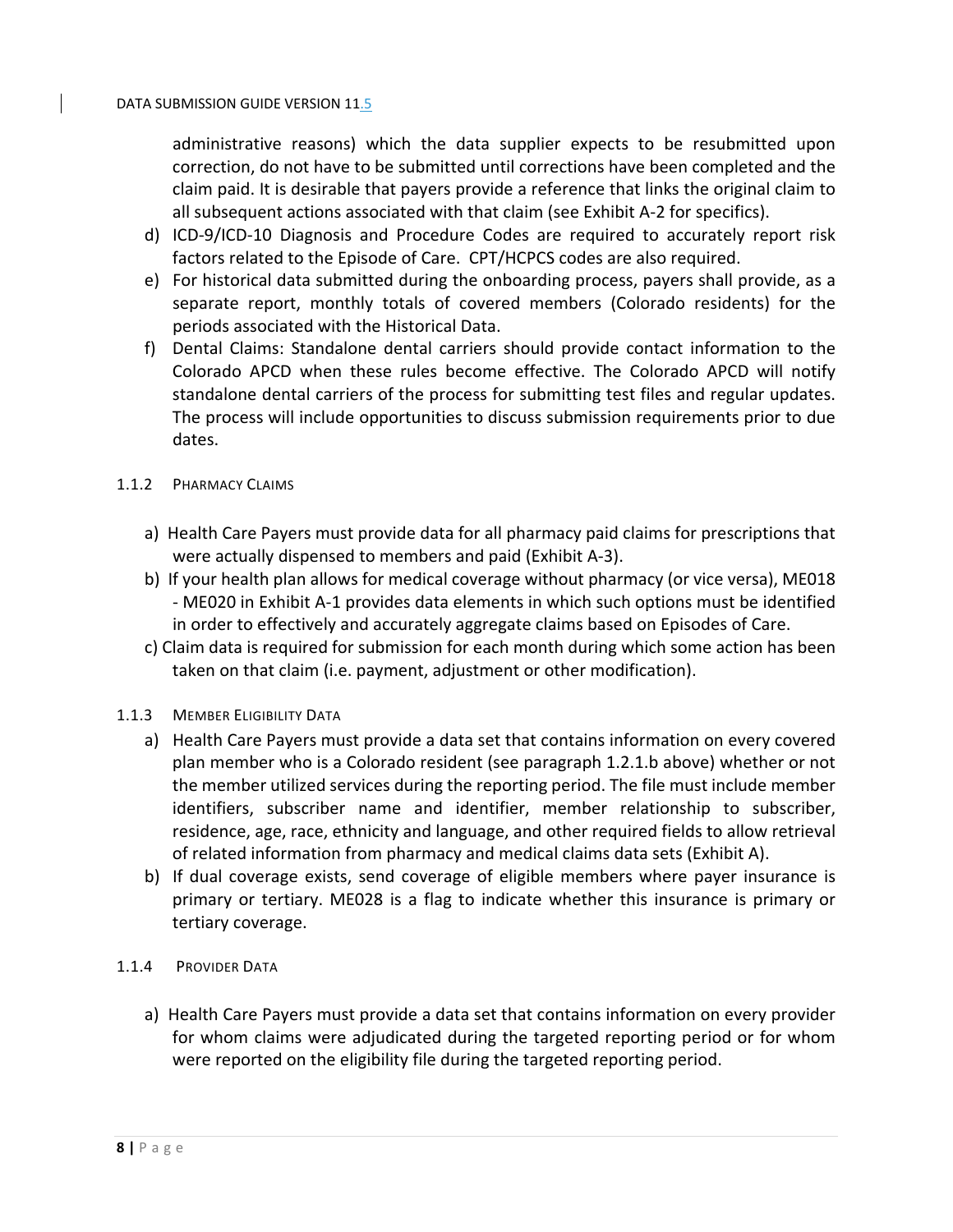- b) A provider file is a data file composed of information including but not limited to: provider IDs, provider names, National Provider Identifiers (NPI), specialty codes, and practice location(s) for all providers as indicated by the payer on the eligibility and on the claim.
- c) Data suppliers must provide a data set that contains information for all providers as indicated on the eligibility file and on every provider that a claim (Medical, Dental, and Pharmacy) was adjudicated for in the targeted reporting period. Third party administrators (including pharmacy benefit managers, etc.) who may not contract directly with providers, are expected to include providers who are on the claims file for the time period of the corresponding reporting period.
- d) In the event the same provider delivered and was reimbursed for services rendered from two different physical locations, then the provider data file shall contain two separate records for that same provider reflecting each of those physical locations. One record shall be provided for each unique physical location for a provider who was reported during the period.

# 1.1.5 ALTERNATIVE PAYMENT MODEL DATA

- a) Health care payers must provide a file that includes information related to payments made under different payment models (Exhibit A‐5).
- b) Payments reported in the Alternative Payment Model filing should be for care provided to Colorado residents only and based on the date of service.
- c) Alternative Payment Model files should include three years' worth of historical data, separated by year.
- d) Files are submitted on an annual basis.

# 1.1.6 ALTERNATIVE PAYMENT MODEL CONTROL TOTAL DATA

- a) Health care payers must provide a file that includes summary information for payments reported in the Alternative Payment Model filing (Exhibit A‐6).
- b) Control Total files should include three years' worth of historical data, separated by year.
- c) Files are submitted on an annual basis.

# 1.1.7 DRUG REBATE DATA

- a) Health care payers must provide a file that includes aggregated information for pharmacy expenditures and rebates/other compensation received. (Exhibit A‐7).
- b) Drug Rebate files should include three years' worth of historical data, separated by year.
- c) Files are submitted on an annual basis.

# 1.2 COORDINATION OF SUBMISSIONS

a) In the event that the health plan contracts with a pharmacy benefits manager or other service entity that manages claims for Colorado residents, the health plan shall be responsible for ensuring that complete and accurate files are submitted to the CO APCD by the subcontractor. The health plan shall ensure that the member identification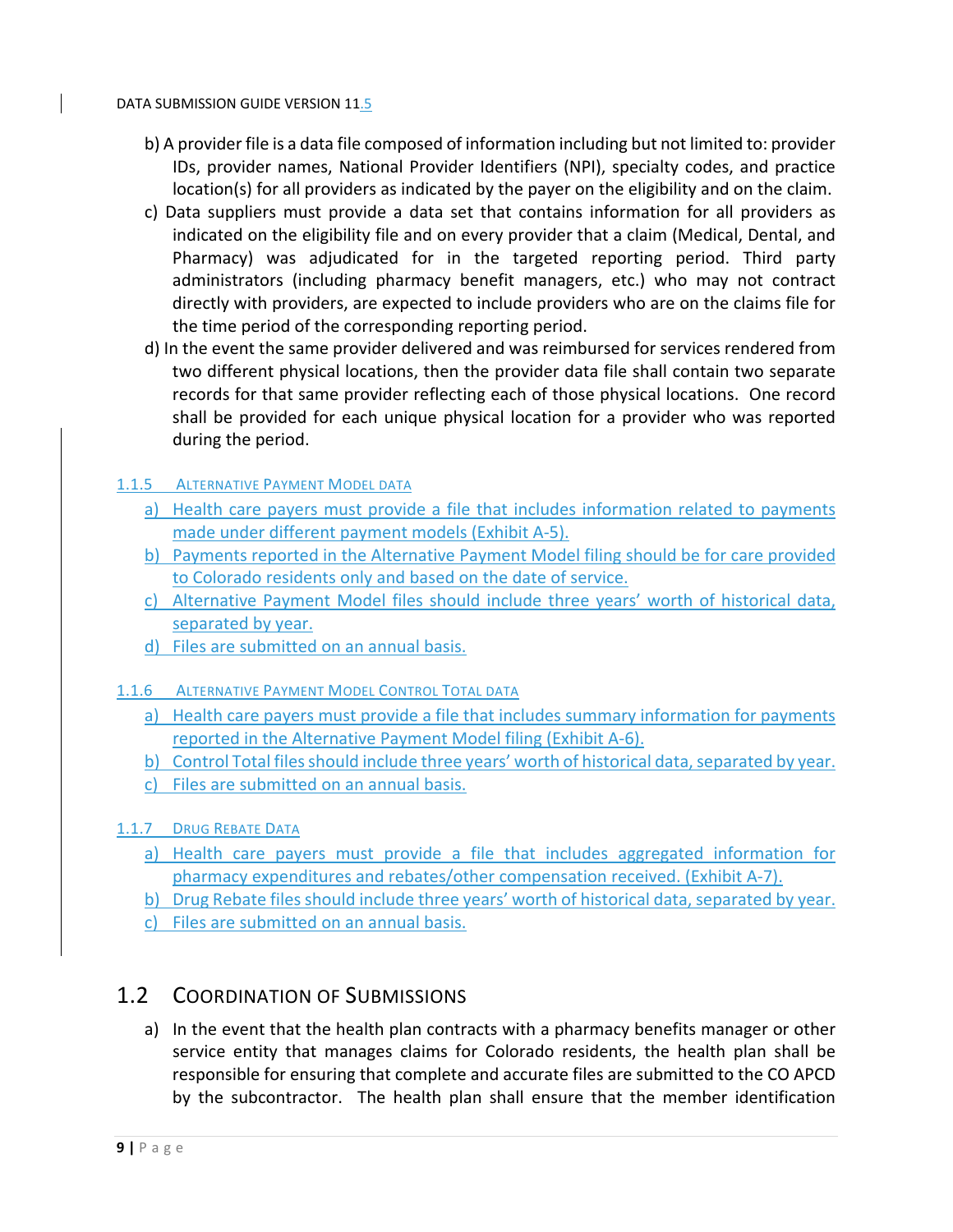information on the subcontractor's file(s) is consistent with the member identification information on the health plan's eligibility, medical claims and dental claims files. The health plan shall include utilization and cost information for all services provided to members under any financial arrangement, including sub‐capitated, bundled and global payment arrangements.

# 1.3 TEST, HISTORICAL AND PARTIAL YEAR INITIAL SUBMISSION

For payers required to begin submitting files to the CO APCD, the administrator will identify:

- (1) the calendar month to be reported in test files;
- (2) the specific full calendar years of data to be reported in the historical submission; and
- (3) at the administrator's direction, a partial year submission for the current calendar year.

# 2.0 FILE SUBMISSION METHODS

- 2.1 SFTP Secure File Transport Protocol involves logging on to the appropriate FTP site and sending or receiving files using the SFTP client.
- 2.2 Web Upload This method allows the sending and receiving of files and messages without the installation of additional software. This method requires internet access, a username and password.

# 3.0 DATA QUALITY REQUIREMENTS

- 3.1 The data elements in Exhibit A provide, in addition to field definitions, an indicator regarding data elements that are required. A data element that is required must contain a value unless an override is put in place with a specific payer who is unable to provide that data element due to system limitations. A data element marked as "TH" meansthat a % of all records must have a value in this field based on the expected frequency that this data element is available. Data files that do not achieve this threshold percentage for that data element may be rejected or require follow up prior to load into the CO APCD. A data element marked as "O" is an optional data element that should be provided when available, but otherwise may contain a null value.
- 3.2 Data validation and quality edits will be developed in collaboration with payers and refined as test data and production data is brought into the CO APCD. Data files missing required fields, or when claim line/record line totals don't match, may be rejected on submission. Other data elements will be validated against established ranges as the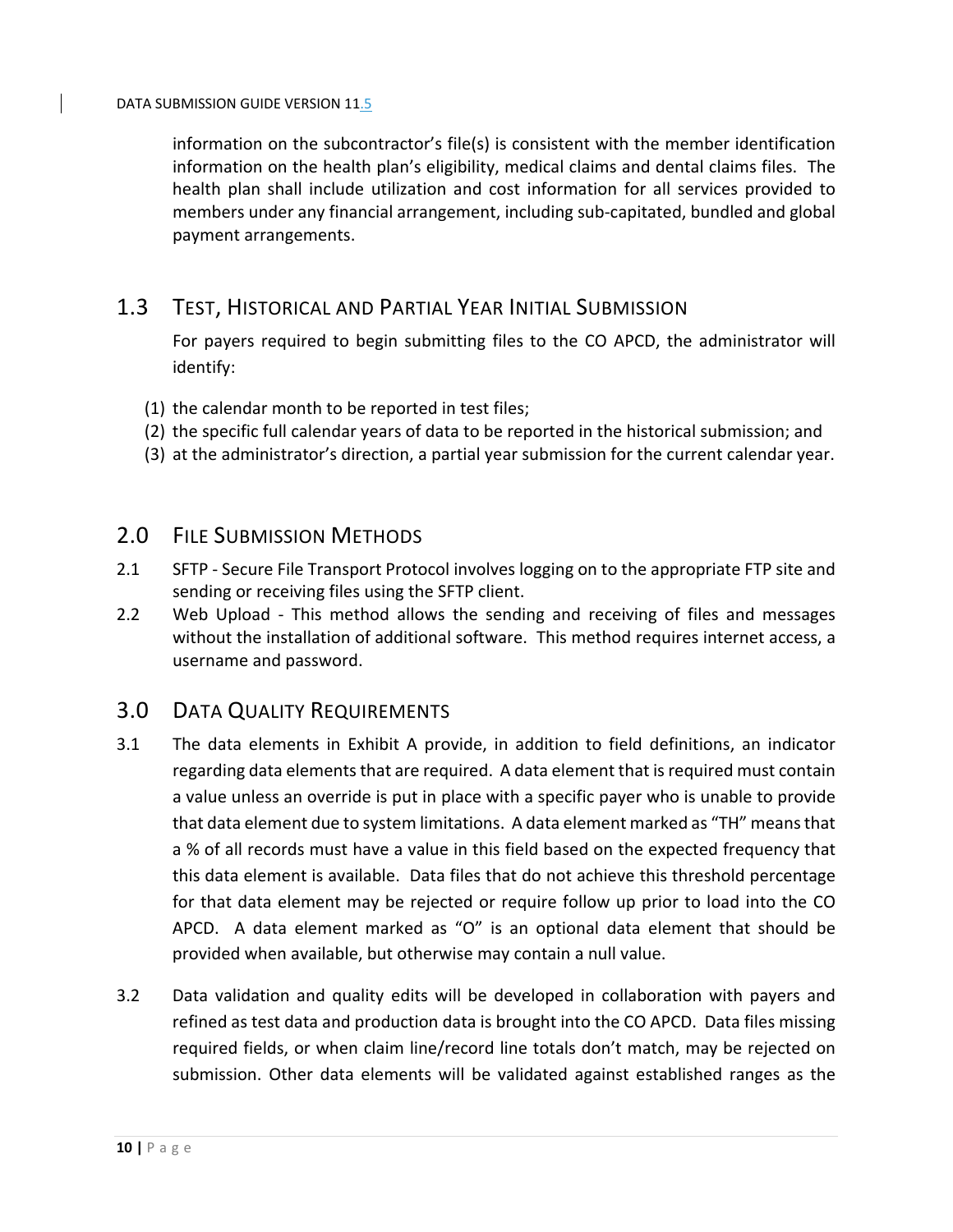database is populated and may require manual intervention in order to ensure the data is correct.

The objective is to populate the CO APCD with quality data and each payer will need to work interactively with CIVHC to develop data extracts that achieve validation and quality specifications. This is the purpose of test data submissions early in the implementation process. Overrides may be granted, at the discretion of CIVHC, for data variances that cannot be corrected due to systematic issues that require substantial effort to correct.

# 4.0 FILE FORMAT

4.1 All monthly files submitted to the CO APCD will be formatted as standard text file.

Text files all comply with the following standards:

- a) Always one line item per row; No single line item of data may contain carriage return or line feed characters.
- b) All rows delimited by the carriage return + line feed character combination.
- c) All fields are variable field length, delimited using the pipe character (ASCII=124). It is imperative that no pipes('|') appear in the data itself. If your data contains pipes, either remove them or discuss using an alternate delimiter character.
- d) Text fields are *never* demarcated or enclosed in single or double quotes. Any quotes detected are regarded as a part of the actual data.
- e) The first row *always* contains the names of data columns.
- f) Unless otherwise stipulated, numbers (e.g. ID numbers, account numbers, etc.) do not contain spaces, hyphens or other punctuation marks.
- g) Text fields are never padded with leading or trailing spaces or tabs.
- h) Numeric fields are never padded with leading or trailing zeroes.
- i) If a field is not available, or is not applicable, leave it blank. 'Blank' means do not supply any value at all between pipes (including quotes or other characters).
- 4.2 Monthly File Naming Convention All monthly files submitted to the CO APCD shall have a naming convention developed to facilitate file management without requiring access to the contents.

All files names will follow the template:

*TESTorPROD\_PayerID\_PeriodEndingDateFileTypeVersionNumber.txt*

Examples

i. TEST\_0000\_201606MEv01.txt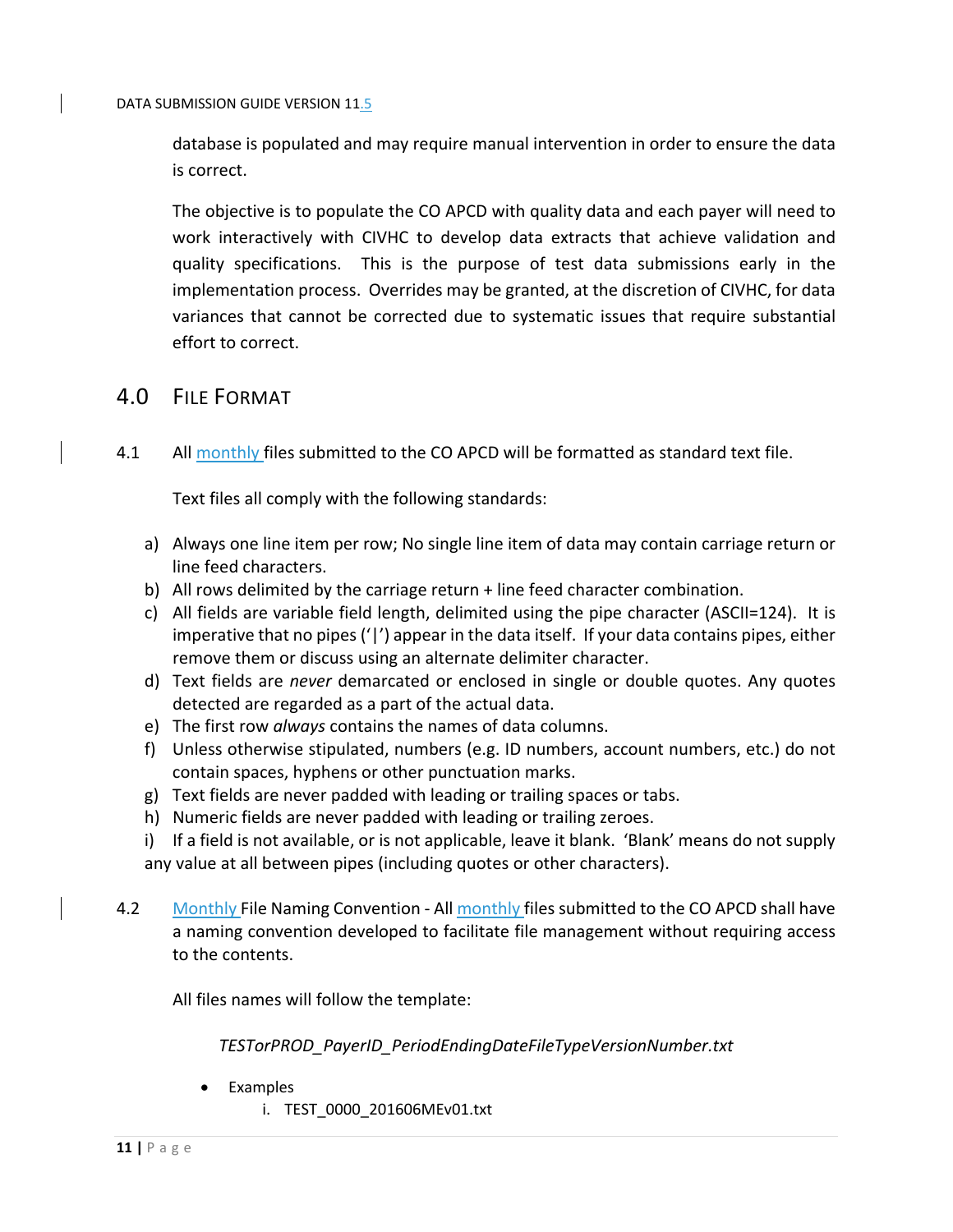- ii. PROD\_0000\_201606MEv02.txt
- TEST or PROD ‐ TEST for test files; PROD for production files
- PayerID The payer ID assigned to each submitter
- Period ending date, expressed as CCYYMM (four-digit calendar year and twodigit month; for example, 201403 indicates a March 2014 end date).
- File Type ‐ Member Eligibility (ME), Medical Claims (MC), Pharmacy Claims (PC), Provider (MP), Specialty Crosswalk (SC).
- Version number: Used to differentiate multiple submissions of the same file. This is important when a file must be resubmitted to resolve an issue, such as a validation failure. The letter v should be used, followed by two digits, starting with v01. Please include the leading zero. Original submissions of all files should be labeled v01. The Portal will not accept files that have the same name as an existing file.
- File extension (.txt)
- 4.3 All annual files submitted to the CO APCD will be formatted as standard excel file.

Submitters should complete the blank template file distributed for each annual file submission.

4.4 Annual File Naming Convention - All annual files submitted to the CO APCD shall have a naming convention developed to facilitate file management without requiring access to the contents.

All files names will follow the template:

*TESTorPROD\_PayerID\_SubmissionYearDueFileTypeVersionNumber.txt*

a. Examples

iii. TEST\_0000\_2019AMv01.txt

- iv. PROD\_0000\_2019DRv02.txt
- TEST or PROD TEST for test files; PROD for production files
- PayerID The payer ID assigned to each submitter
- Submission year due, expressed as CCYY (four-digit calendar year).
- File Type ‐ APM File (AM), Control Total (CT), Drug Rebate (DR).
- Version number: Used to differentiate multiple submissions of the same file. This is important when a file must be resubmitted to resolve an issue, such as a validation failure. The letter v should be used, followed by two digits, starting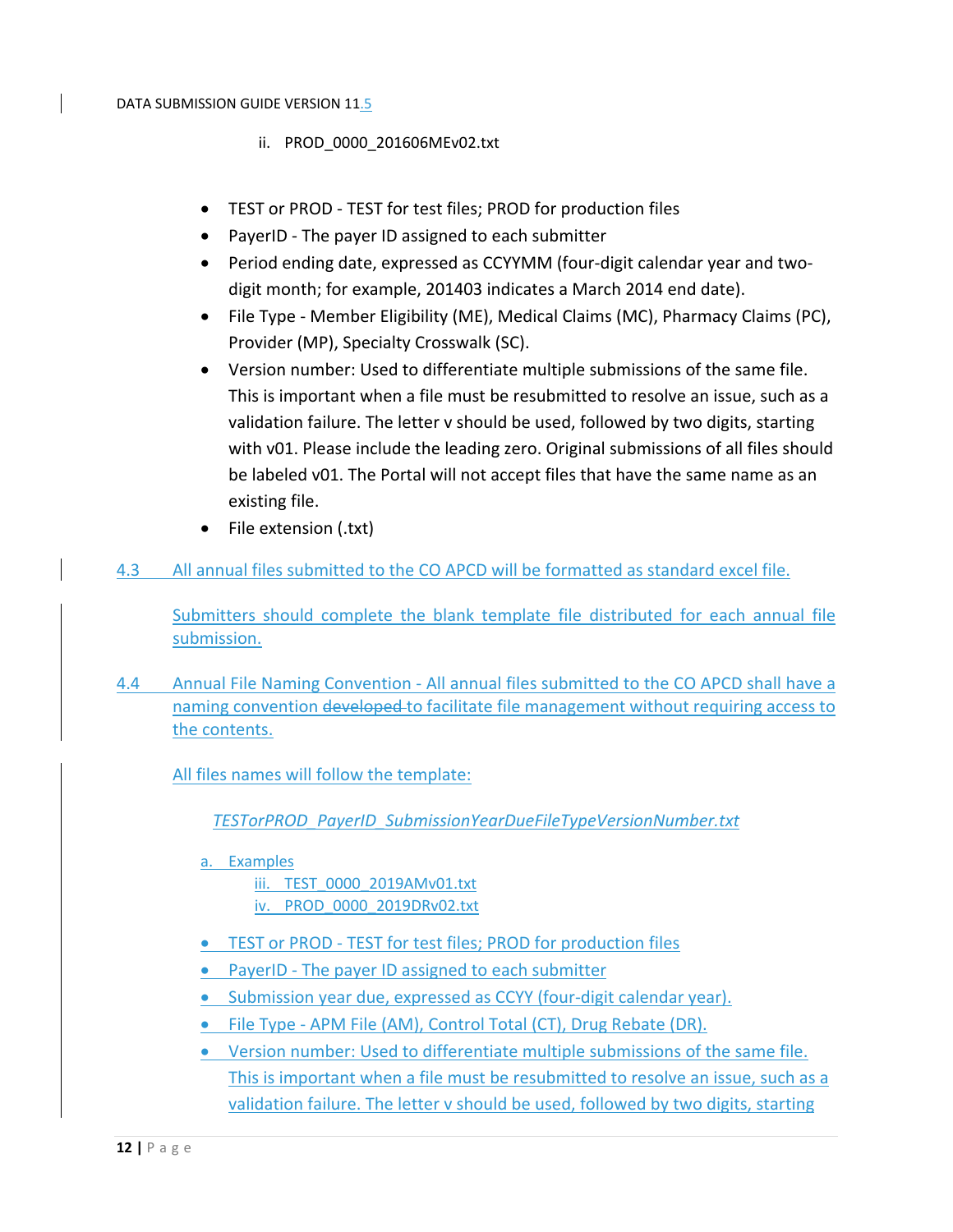with v01. Please include the leading zero. Original submissions of all files should be labeled v01. The Portal will not accept files that have the same name as an existing file.

• File extension (.xlsx)

# 5.0 DATA ELEMENT TYPES

date ‐ date data type for dates from 1/1/0001 through 12/31/9999

int ‐ integer (whole number)

decimal/numeric ‐ fixed precision and scale numeric data

char ‐ fixed length non‐unicode data with a max of 8,000 characters

varchar ‐ variable length non‐unicode data with a maximum of 8,000 characters

text - variable length non-unicode data with a maximum of 2^31 -1 characters

year‐ 4 digit Year for which eligibility is reported in this submission

month‐ month for which eligibility is reported in this submission expressed numerical from 01 to 12

time-time expressed in military time  $=$  HHMM

# 6.0 DATES FOR MONTHLY CLAIMS DATA SUBMISSION

| <b>Date That Supplier</b><br><b>Must Submit Data</b><br>to CO APCD | <b>Period Begin</b><br>date of Paid<br><b>Claims Data</b> | <b>Period End date</b><br>of Paid Claims<br>Data | <b>Period Begin date</b><br>of Eligibility Data | <b>Period End date</b><br>of Eligibility<br>Data |
|--------------------------------------------------------------------|-----------------------------------------------------------|--------------------------------------------------|-------------------------------------------------|--------------------------------------------------|
| By March 1                                                         | January 1                                                 | January 31                                       | January 1                                       | January 31                                       |
| By April1                                                          | February 1                                                | February 28/29                                   | February 1                                      | February 28/29                                   |
| By May 1                                                           | March 1                                                   | March 31                                         | March 1                                         | March 31                                         |

30 days after the end of the reporting month.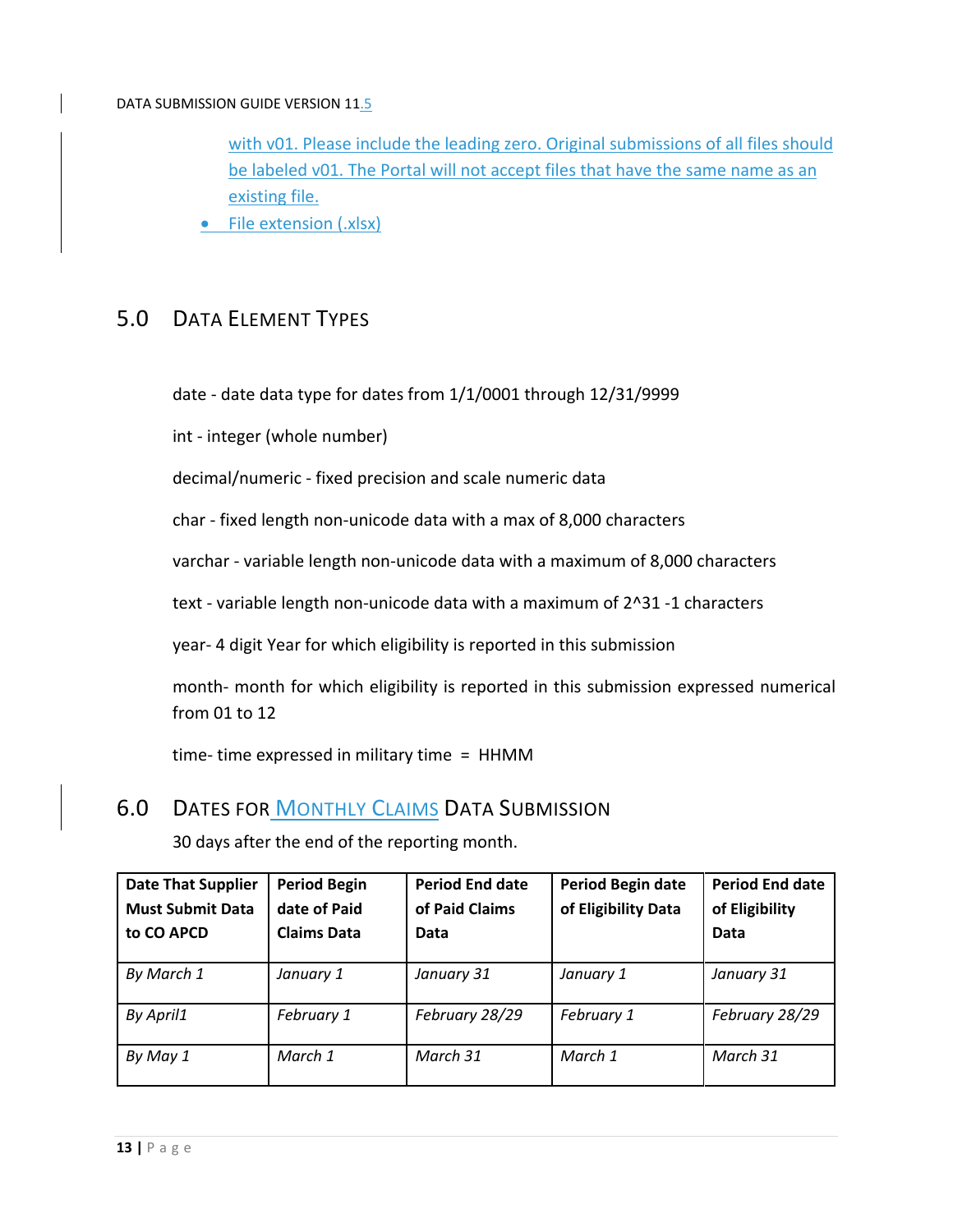$\begin{array}{c} \hline \end{array}$ 

| By June 1      | April 1     | April 30       | April 1     | April 30       |
|----------------|-------------|----------------|-------------|----------------|
| By July 1      | May 1       | May 31         | May 1       | May 31         |
| By August 1    | June 1      | <b>June 30</b> | June 1      | <b>June 30</b> |
| By September 1 | July 1      | <b>July 31</b> | July 1      | July 31        |
| By October 1   | August 1    | August 31      | August 1    | August 31      |
| By November 1  | September 1 | September 30   | September 1 | September 30   |
| By December 1  | October 1   | October 31     | October 1   | October 31     |
| By January 1   | November 1  | November 30    | November 1  | November 31    |
| By February 1  | December 1  | December 31    | December 1  | December 31    |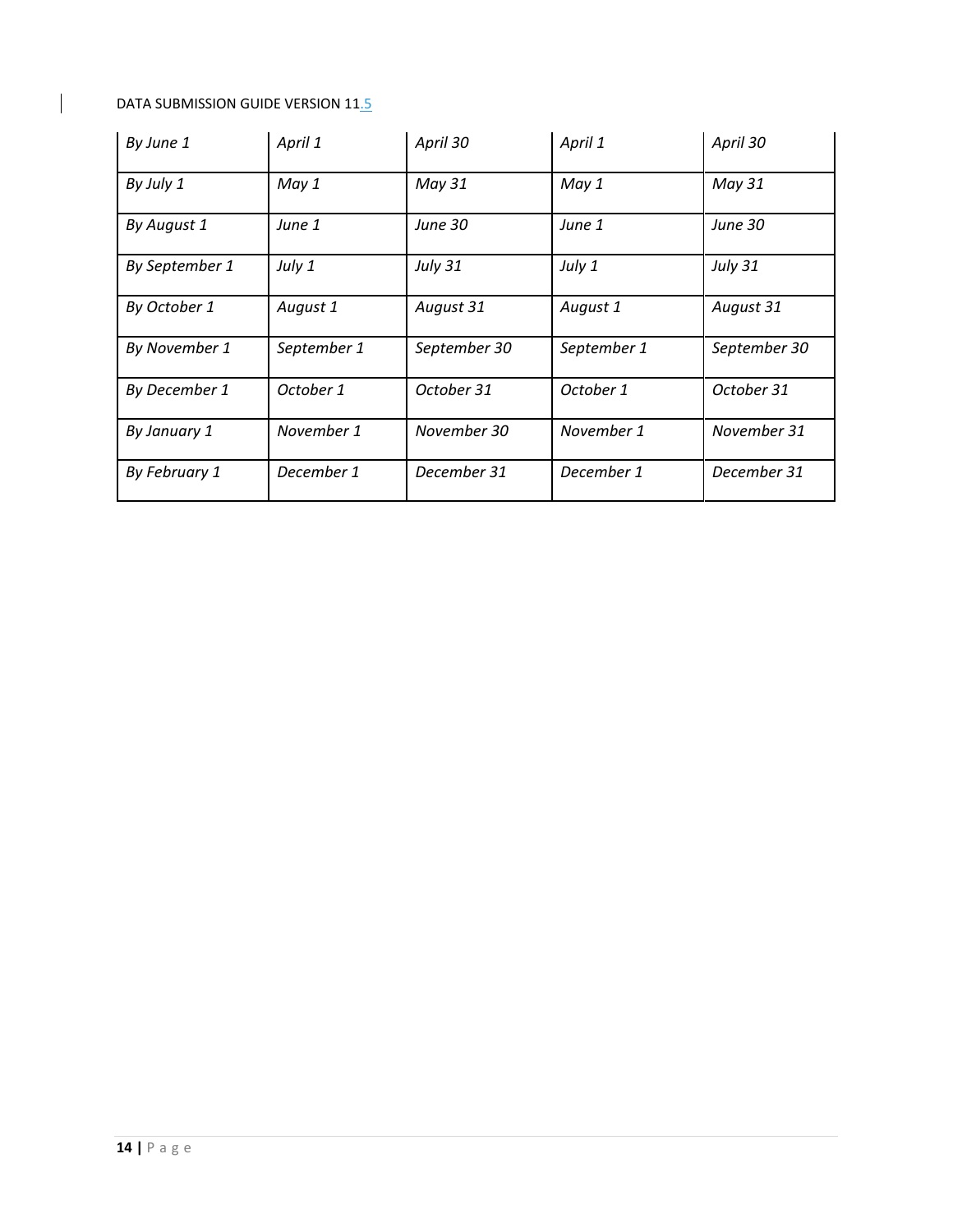# EXHIBIT A ‐ DATA ELEMENTS

# A‐1 ELIGIBILITY FOR MEDICAL CLAIMS DATA

Frequency: Monthly Upload via FTP or Web Portal

It is extremely important that the member ID (Member Suffix or Sequence Number) is unique to an individual and that this unique identifier in the eligibility file is consistent with the unique identifier in the medical claims/pharmacy file. This provides linkage between medical and pharmacy claims during established coverage periods and is critical for the implementation of Episode of Care reporting.

For Historic Data collected, eligibility is to be reported for all Colorado residents who were covered members during that reporting month. In the event historical address data is not available, eligibility data for historical months shall be reported based on member's last known or current address. It is acknowledged that for some payers there may not be an eligibility record for each member identified in the medical claims file for that same period. In order to reconcile the total number of Colorado resident covered members for this 3‐year period, each payer is to submit <sup>a</sup> summary report that totals the number of Colorado resident covered members for each month for Historic Data.

Additional formatting requirements:

- Eligibility files are formatted to provide one record per member per month. Memberis either the Subscriber or the Subscriber's dependents.
- Data for administration fees, premiums, and capitation fees is contained on the eligibility file is pre-allocated (i.e. broken out by employee by month) to match the eligibility data
- Payers submit data in <sup>a</sup> single, consistent format for each data type.

# MEDICAL ELIGIBILITY FILE HEADER RECORD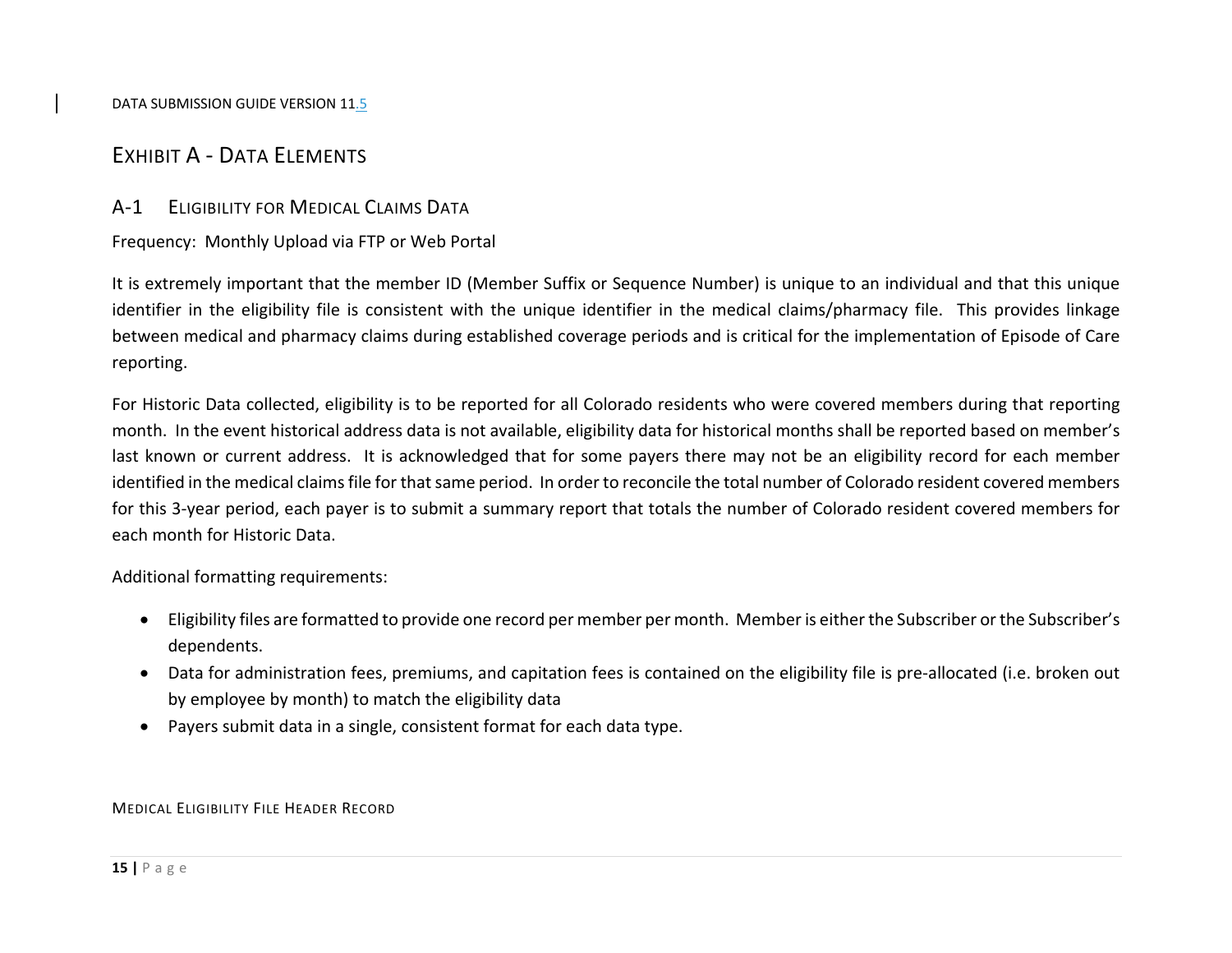| Data Element # | Data Element        | <b>Type</b> | <b>Max Length</b> | <b>Description/valid values</b>                                    |
|----------------|---------------------|-------------|-------------------|--------------------------------------------------------------------|
|                | <b>Name</b>         |             |                   |                                                                    |
| HD001          | Record Type         | char        |                   | ME.                                                                |
| HD002          | Payer Code          | varchar     | 4                 | Distributed by CIVHC                                               |
| HD003          | Payer Name          | varchar     | 75                | Distributed by CIVHC                                               |
| HD004          | Beginning           | date        | 6                 | <b>CCYYMM</b>                                                      |
|                | Month               |             |                   |                                                                    |
| HD005          | <b>Ending Month</b> | date        | 6                 | <b>CCYYMM</b>                                                      |
| HD006          | Record count        | int         | 10                | Total number of records submitted in the medical eligibility file, |
|                |                     |             |                   | excluding header and trailer records                               |

#### A‐1.1 MEDICAL ELIGIBILITY FILE

| Data<br>Element # | Reference                                       | Data Element<br><b>Name</b>    | <b>Type</b> | Length         | <b>Description/Codes/Sources</b> | <b>Required</b> |
|-------------------|-------------------------------------------------|--------------------------------|-------------|----------------|----------------------------------|-----------------|
| ME001             | N/A                                             | Payer Code                     | varchar     | $\overline{4}$ | Distributed by CIVHC             | R               |
| <b>ME002</b>      | N/A                                             | Payer Name                     | varchar     | 30             | Distributed by CIVHC             | R               |
| <b>ME003</b>      | 271/2110C<br>/EB/ /04,<br>271/2110D<br>/EB/ /04 | Insurance Type<br>Code/Product | char        | $\overline{2}$ | See Lookup Table B-1.A           | R               |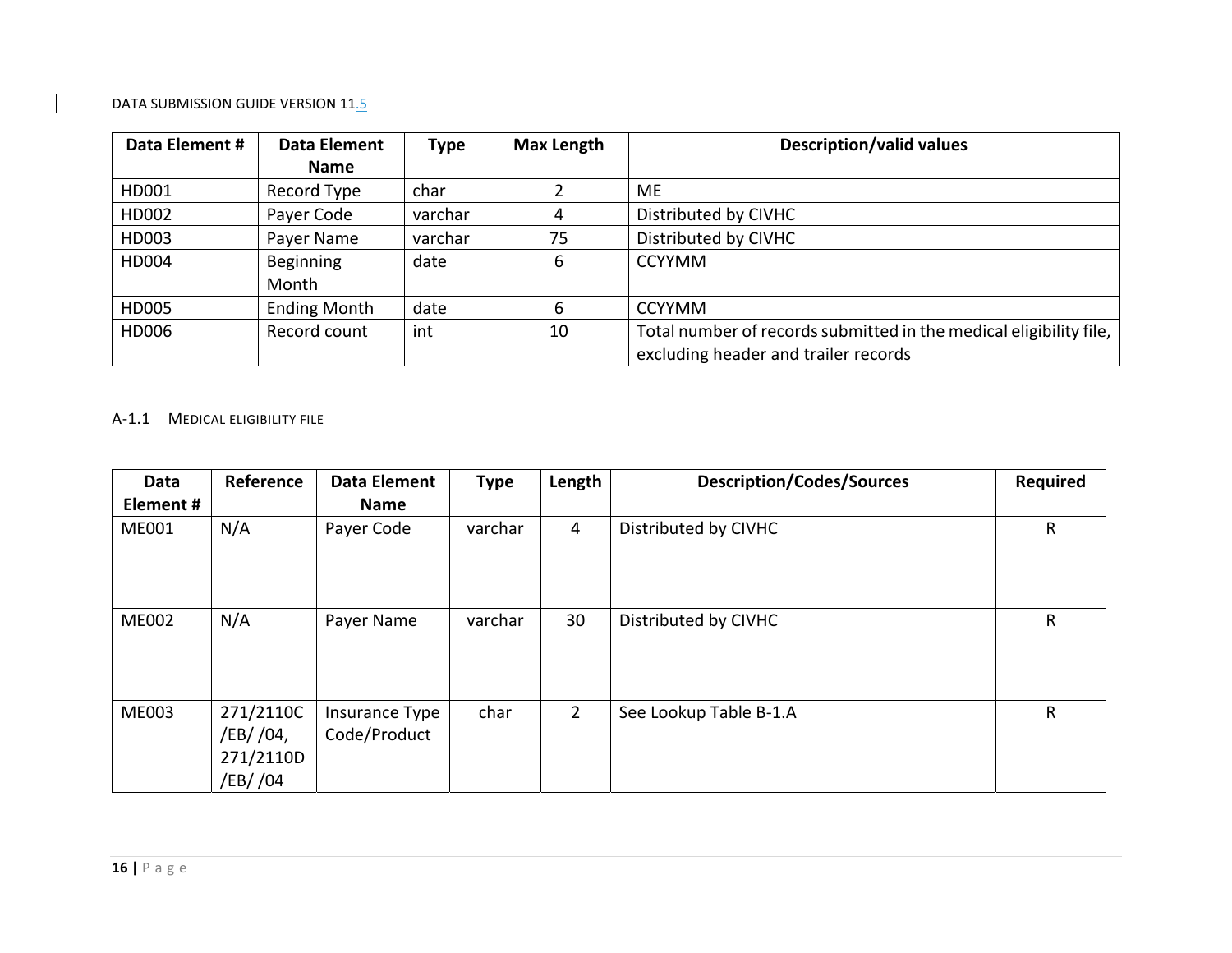| Data         | Reference                                                                                                                                                      | <b>Data Element</b>                            | <b>Type</b> | Length         | <b>Description/Codes/Sources</b>                                                                 | <b>Required</b> |
|--------------|----------------------------------------------------------------------------------------------------------------------------------------------------------------|------------------------------------------------|-------------|----------------|--------------------------------------------------------------------------------------------------|-----------------|
| Element#     |                                                                                                                                                                | <b>Name</b>                                    |             |                |                                                                                                  |                 |
| <b>ME004</b> | N/A                                                                                                                                                            | Year                                           | year        | $\overline{4}$ | 4 digit Year for which eligibility is reported in this<br>submission                             | $\mathsf R$     |
| <b>ME005</b> | N/A                                                                                                                                                            | Month                                          | month       | $\overline{2}$ | Month for which eligibility is reported in this<br>submission expressed numerical from 01 to 12. | $\mathsf{R}$    |
| <b>ME006</b> | 271/2100C<br>/REF/1L/02<br>271/2100C<br>/REF/IG/02<br>271/2100C<br>/REF/6P/02<br>271/2100D<br>/REF/1L/02<br>271/2100D<br>/REF/IG/02<br>271/2100D<br>/REF/6P/02 | <b>Insured Group</b><br>or Policy<br>Number    | varchar     | 30             | Group or policy number - not the number that<br>uniquely identifies the subscriber               | $\mathsf{R}$    |
| <b>ME007</b> | 271/2110C<br>/EB/ /02,<br>271/2110D<br>/EB/ /02                                                                                                                | Coverage Level<br>Code                         | char        | $\overline{3}$ | See Lookup Table B.1. I                                                                          | $\mathsf R$     |
| <b>ME008</b> | 271/2100C<br>/NM1/MI/<br>09                                                                                                                                    | Subscriber<br><b>Social Security</b><br>Number | varchar     | 9              | Subscriber's social security number; Set as null if<br>unavailable                               | $\Omega$        |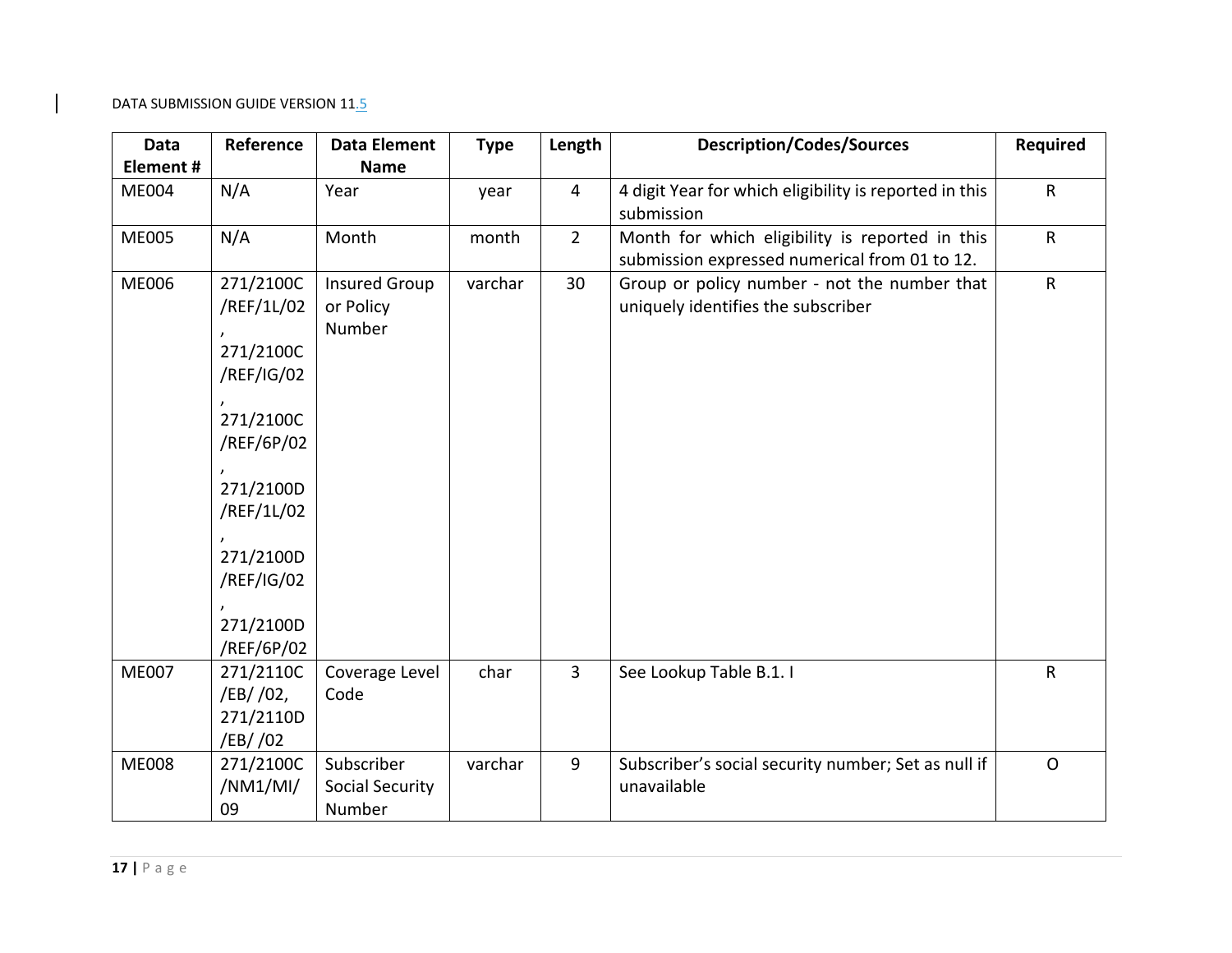| <b>Data</b>  | Reference                                                   | <b>Data Element</b>                 | <b>Type</b> | Length         | <b>Description/Codes/Sources</b>                                                                                                                                                                       | <b>Required</b> |
|--------------|-------------------------------------------------------------|-------------------------------------|-------------|----------------|--------------------------------------------------------------------------------------------------------------------------------------------------------------------------------------------------------|-----------------|
| Element #    |                                                             | <b>Name</b>                         |             |                |                                                                                                                                                                                                        |                 |
| <b>ME009</b> | 271/2100C<br>/NM1/MI/<br>09                                 | Plan Specific<br>Contract<br>Number | varchar     | 128            | Plan assigned subscriber's contract number; may<br>use an alternate unique identifier such as<br>Medicaid ID. Must be an identifier that is unique                                                     | $\mathsf{R}$    |
|              |                                                             |                                     |             |                | to the subscriber.                                                                                                                                                                                     |                 |
| ME010        | N/A                                                         | Member<br>Number                    | varchar     | 128            | Unique number of the member within the<br>contract. Must be an identifier that is unique to<br>the member. May include a combination of<br>contract number and suffix number in order to<br>be unique. | $\mathsf{R}$    |
|              |                                                             |                                     |             |                | This column is the unique identifying column for<br>membership and related medical and pharmacy<br>claims. Only one record per eligibility month.<br>ME010 = MC009; PC009                              |                 |
| ME011        | 271/2100C<br>/NM1/MI/<br>09,<br>271/2100D<br>/NM1/MI/<br>09 | Member<br>Identification<br>Code    | varchar     | 9              | Member's social security number or use an<br>alternate unique identifier such as Medicaid ID.<br>Must be an identifier that is unique to the<br>member.                                                | $\Omega$        |
| ME012        | 271/2100C<br>/INS/Y/02,<br>271/2100D<br>/INS/N/02           | Individual<br>Relationship<br>Code  | char        | $\overline{2}$ | Member's relationship to insured - see Lookup<br>Table B.1.B                                                                                                                                           | $\mathsf{R}$    |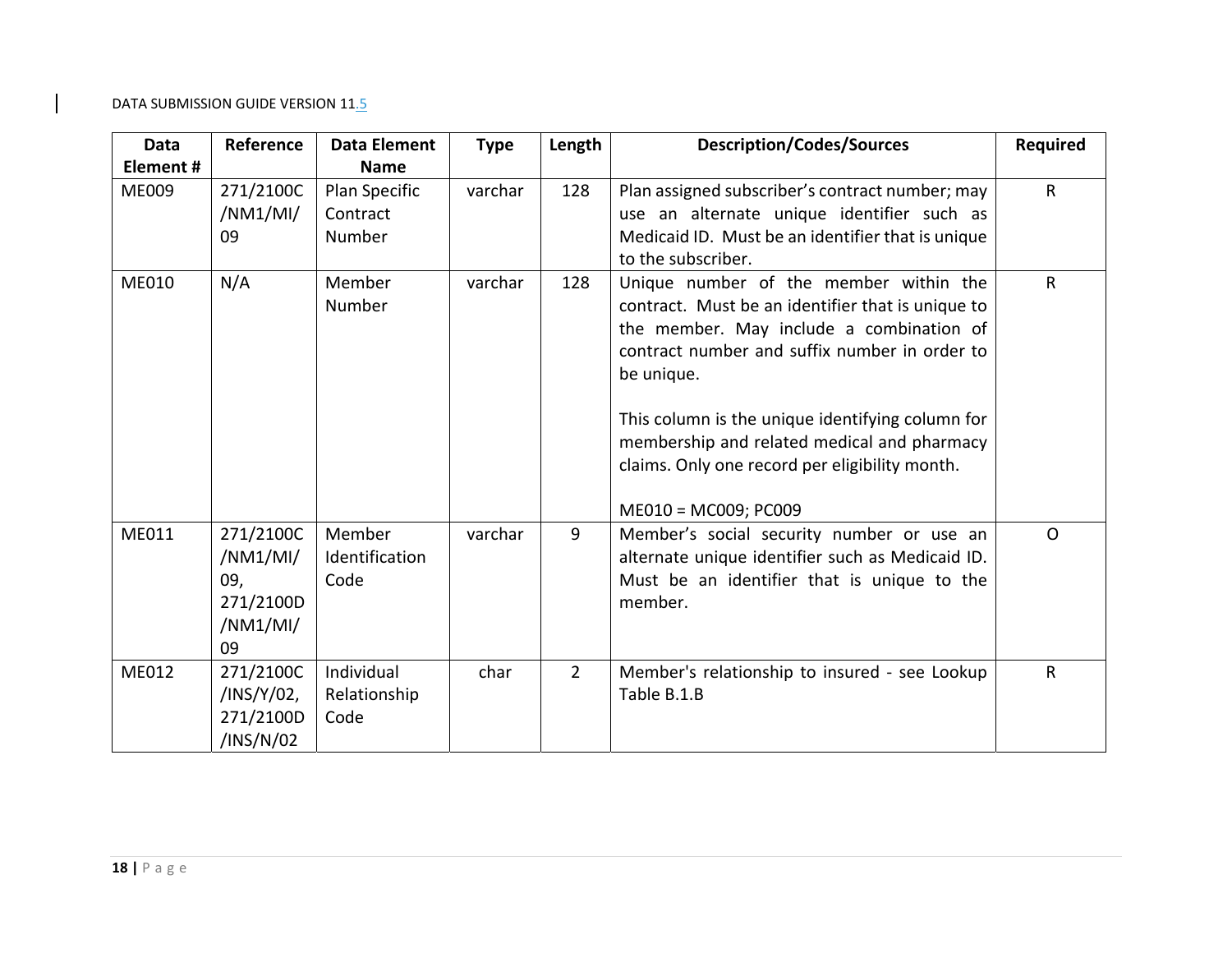| <b>Data</b>  | Reference   | <b>Data Element</b> | <b>Type</b> | Length         | <b>Description/Codes/Sources</b>                  | <b>Required</b> |
|--------------|-------------|---------------------|-------------|----------------|---------------------------------------------------|-----------------|
| Element#     |             | <b>Name</b>         |             |                |                                                   |                 |
| ME013        | 271/2100C   | Member              | char        | $\mathbf{1}$   | $M = Male$                                        | $\mathsf{R}$    |
|              | /DMG//03,   | Gender              |             |                | $F =$ Female                                      |                 |
|              | 271/2100D   |                     |             |                | $X = Non-binary$                                  |                 |
|              | /DMG//03    |                     |             |                | U = UNKNOWN                                       |                 |
| ME014        | 271/2100C   | <b>Member Date</b>  | date        | 8              | <b>CCYYMMDD</b>                                   | $\mathsf{R}$    |
|              | /DMG/D8/    | of Birth            |             |                |                                                   |                 |
|              | 02,         |                     |             |                |                                                   |                 |
|              | 271/2100D   |                     |             |                |                                                   |                 |
|              | /DMG/D8/    |                     |             |                |                                                   |                 |
|              | 02          |                     |             |                |                                                   |                 |
| ME015        | 271/2100C   | <b>Member City</b>  | varchar     | 30             | City name of member residence                     | $\mathsf{R}$    |
|              | $/N4/$ /01, | Name of             |             |                |                                                   |                 |
|              | 271/2100D   | Residence           |             |                |                                                   |                 |
|              | /N4//01     |                     |             |                |                                                   |                 |
| <b>ME016</b> | 271/2100C   | <b>Member State</b> | char        | $\overline{2}$ | As defined by the US Postal Service               | $\mathsf{R}$    |
|              | $/N4/$ /02, | or Province         |             |                |                                                   |                 |
|              | 271/2100D   |                     |             |                |                                                   |                 |
|              | /N4//02     |                     |             |                |                                                   |                 |
| ME017        | 271/2100C   | Member ZIP          | varchar     | 11             | ZIP Code of member - may include non-US codes.    | $\mathsf{R}$    |
|              | $/N4/$ /03, | Code                |             |                | Do not include dash. Plus 4 optional but desired. |                 |
|              | 271/2100D   |                     |             |                |                                                   |                 |
|              | /N4/03      |                     |             |                |                                                   |                 |
| ME018        | N/A         | Medical             | char        | $\mathbf{1}$   | $Y = YES$                                         | $\mathsf R$     |
|              |             | Coverage            |             |                | $N = NO$                                          |                 |
|              |             |                     |             |                | $3 = UNKNOWN$                                     |                 |
| ME019        | N/A         | Prescription        | char        | $\mathbf{1}$   | $Y = YES$                                         | $\mathsf{R}$    |
|              |             | Drug Coverage       |             |                | $= NO$                                            |                 |
|              |             |                     |             |                | $3 = UNKNOWN$                                     |                 |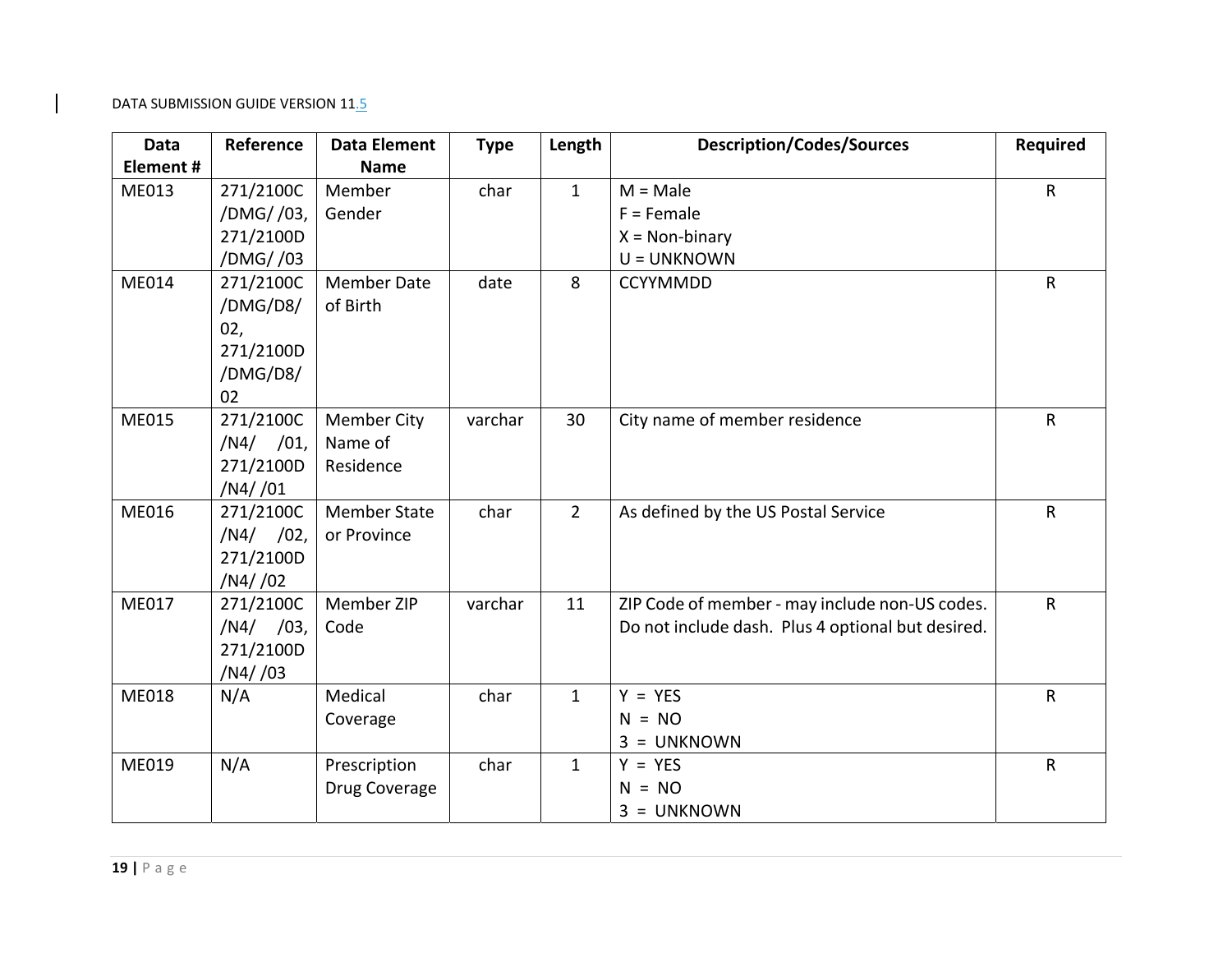| Data         | Reference | Data Element | <b>Type</b> | Length       | <b>Description/Codes/Sources</b>                | <b>Required</b> |
|--------------|-----------|--------------|-------------|--------------|-------------------------------------------------|-----------------|
| Element#     |           | <b>Name</b>  |             |              |                                                 |                 |
| <b>ME020</b> | N/A       | Dental       | char        | $\mathbf{1}$ | $Y = YES$                                       | $\mathsf R$     |
|              |           | Coverage     |             |              | $N = NO$                                        |                 |
|              |           |              |             |              | <b>UNKNOWN</b><br>3<br>$=$                      |                 |
| ME123        | N/A       | Behavioral   | char        | $\mathbf{1}$ | <b>YES</b><br>$Y =$                             | R               |
|              |           | Health       |             |              | NO.<br>N<br>$=$                                 |                 |
|              |           |              |             |              | <b>UNKNOWN</b><br>3<br>$\equiv$                 |                 |
| ME021        | N/A       | Race 1       | varchar     | 6            | R1 American Indian/Alaska Native                | R               |
|              |           |              |             |              | R <sub>2</sub> Asian                            |                 |
|              |           |              |             |              | R3 Black/African American                       |                 |
|              |           |              |             |              | R4 Native Hawaiian or other Pacific Islander    |                 |
|              |           |              |             |              | R5 White                                        |                 |
|              |           |              |             |              | R9 Other Race                                   |                 |
|              |           |              |             |              | <b>UNKNOW Unknown/Not Specified</b>             |                 |
| <b>ME022</b> | N/A       | Race 2       | varchar     | 6            | See code set for ME021.                         | $\mathsf{O}$    |
| ME023        | N/A       | Other Race   | varchar     | 15           | List race if MC021 or MC022 are coded as R9.    | O               |
| ME024        | N/A       | Hispanic     | char        | $\mathbf{1}$ | $Y =$ Patient is Hispanic/Latino/Spanish        | R               |
|              |           | Indicator    |             |              | $=$ Patient is not Hispanic/Latino/Spanish<br>N |                 |
|              |           |              |             |              | $U =$ Unknown                                   |                 |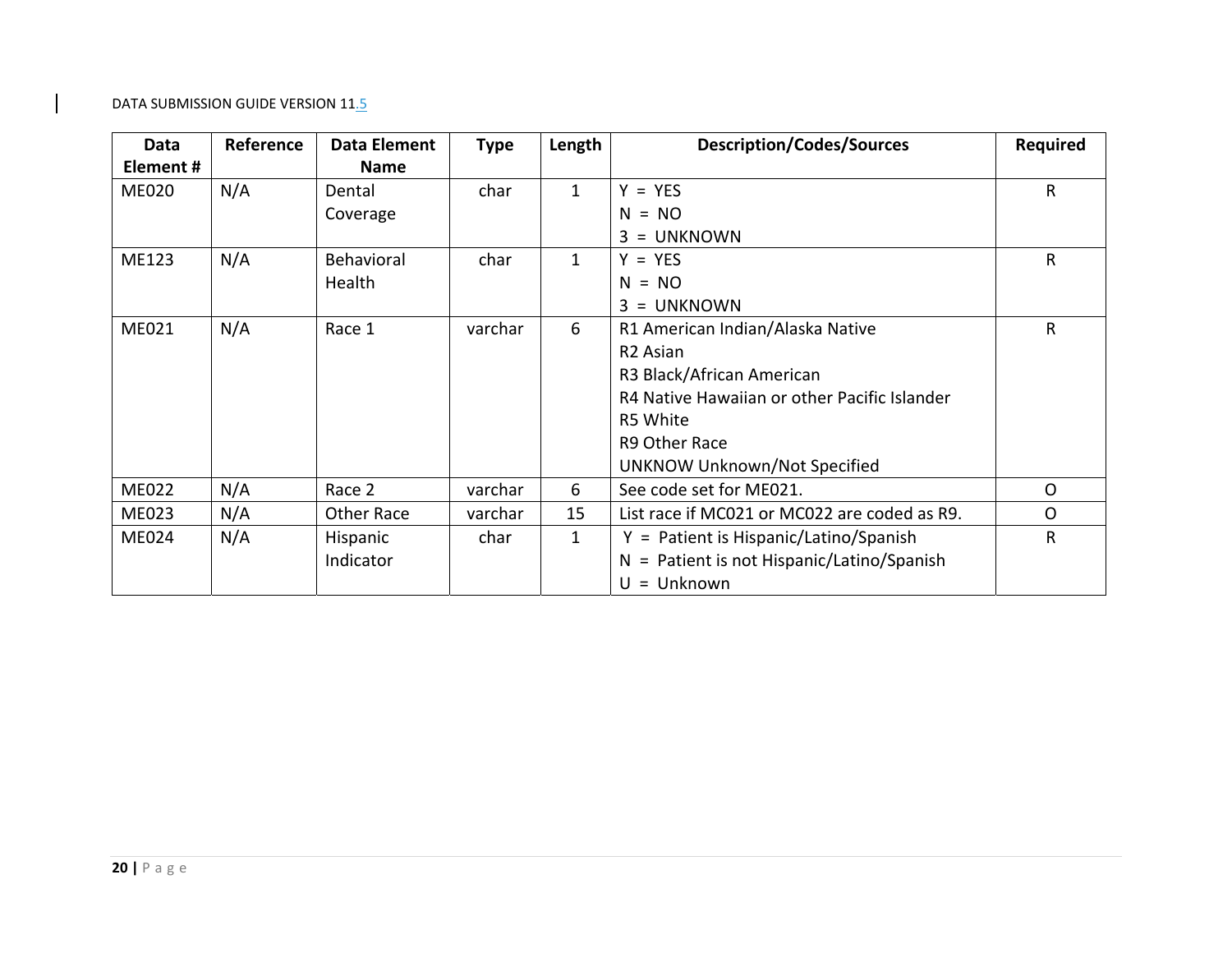| <b>ME025</b> | N/A | Ethnicity 1 | varchar | 6 | 2182-4 Cuban                              | $\mathsf{O}$ |
|--------------|-----|-------------|---------|---|-------------------------------------------|--------------|
|              |     |             |         |   | 2184-0 Dominican                          |              |
|              |     |             |         |   | 2148-5 Mexican, Mexican American, Chicano |              |
|              |     |             |         |   | 2180-8 Puerto Rican                       |              |
|              |     |             |         |   | 2161-8 Salvadoran                         |              |
|              |     |             |         |   | 2155-0<br>Central American (not otherwise |              |
|              |     |             |         |   | specified)                                |              |
|              |     |             |         |   | 2165-9<br>South American (not otherwise   |              |
|              |     |             |         |   | specified)                                |              |
|              |     |             |         |   | 2060-2 African                            |              |
|              |     |             |         |   | 2058-6 African American                   |              |
|              |     |             |         |   | <b>AMERCN American</b>                    |              |
|              |     |             |         |   | 2028-9 Asian                              |              |
|              |     |             |         |   | 2029-7 Asian Indian                       |              |
|              |     |             |         |   | <b>BRAZIL Brazilian</b>                   |              |
|              |     |             |         |   | 2033-9 Cambodian                          |              |
|              |     |             |         |   | <b>CVERDN Cape Verdean</b>                |              |
|              |     |             |         |   | CARIBI Caribbean Island                   |              |
|              |     |             |         |   | 2034-7 Chinese                            |              |
|              |     |             |         |   | 2169-1 Columbian                          |              |
|              |     |             |         |   | 2108-9 European                           |              |
|              |     |             |         |   | 2036-2 Filipino                           |              |
|              |     |             |         |   | 2157-6 Guatemalan                         |              |
|              |     |             |         |   | 2071-9 Haitian                            |              |
|              |     |             |         |   | 2158-4 Honduran                           |              |
|              |     |             |         |   | 2039-6 Japanese                           |              |
|              |     |             |         |   | 2040-4 Korean                             |              |
|              |     |             |         |   | 2041-2 Laotian                            |              |
|              |     |             |         |   | 2118-8 Middle Eastern                     |              |
|              |     |             |         |   | PORTUG Portuguese                         |              |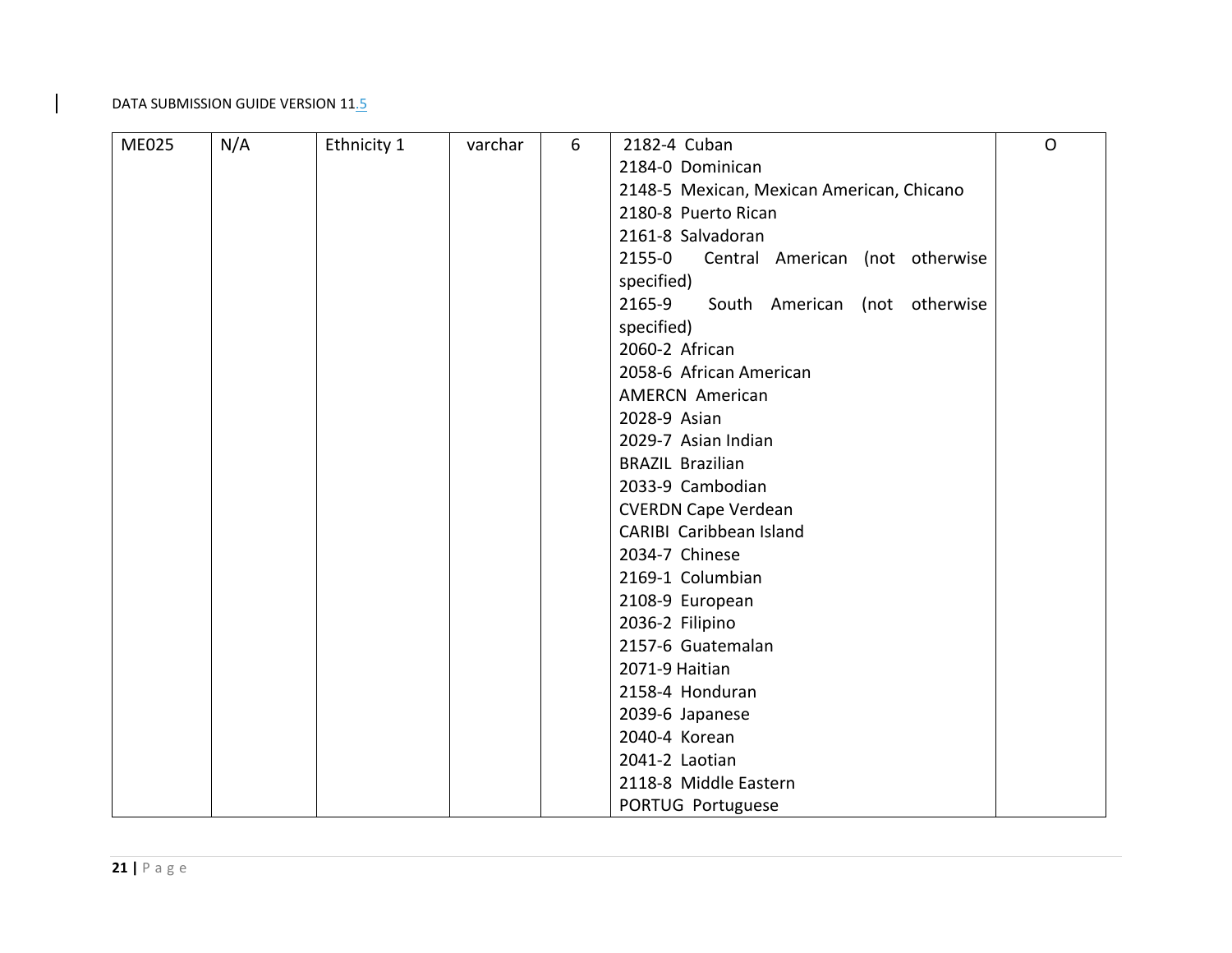| <b>Data</b>  | Reference | Data Element           | <b>Type</b> | Length         | <b>Description/Codes/Sources</b>                        | <b>Required</b> |
|--------------|-----------|------------------------|-------------|----------------|---------------------------------------------------------|-----------------|
| Element#     |           | <b>Name</b>            |             |                |                                                         |                 |
|              |           |                        |             |                | <b>RUSSIA Russian</b>                                   |                 |
|              |           |                        |             |                | EASTEU Eastern European                                 |                 |
|              |           |                        |             |                | 2047-9 Vietnamese                                       |                 |
|              |           |                        |             |                | <b>OTHER Other Ethnicity</b>                            |                 |
|              |           |                        |             |                | UNKNOW Unknown/Not Specified                            |                 |
| ME026        | N/A       | Ethnicity 2            | varchar     | 6              | See code set for ME025.                                 | $\mathsf{O}$    |
| <b>ME027</b> | N/A       | <b>Other Ethnicity</b> | varchar     | 20             | List ethnicity if MC025 or MC026 are coded as<br>OTHER. | $\Omega$        |
| <b>ME028</b> | N/A       | Primary                | char        | $\mathbf{1}$   | Y - Yes, primary insurance                              | $\mathsf{R}$    |
|              |           | Insurance              |             |                | N - No, secondary or tertiary insurance                 |                 |
|              |           | Indicator              |             |                |                                                         |                 |
| ME029        | N/A       | Coverage Type          | char        | $\overline{3}$ | This field identifies which entity holds the risk:      | $\mathsf{R}$    |
|              |           |                        |             |                | ASW = Self-funded plans administered by a TPA,          |                 |
|              |           |                        |             |                | where the employer has purchased stop-loss, or          |                 |
|              |           |                        |             |                | group excess insurance coverage                         |                 |
|              |           |                        |             |                | ASO = Self-funded plans administered by a TPA,          |                 |
|              |           |                        |             |                | where the employer has not purchased stop-              |                 |
|              |           |                        |             |                | loss, or group excess insurance coverage                |                 |
|              |           |                        |             |                | STN = Short-term, non-renewable health                  |                 |
|              |           |                        |             |                | insurance (e.g., COBRA)                                 |                 |
|              |           |                        |             |                | UND = Plans underwritten by the insurer (fully          |                 |
|              |           |                        |             |                | insured group and individual policies)                  |                 |
|              |           |                        |             |                | MEW = Associations/Trusts and Multiple                  |                 |
|              |           |                        |             |                | <b>Employer Welfare Arrangements</b>                    |                 |
|              |           |                        |             |                | OTH = Any other plan (for example- student              |                 |
|              |           |                        |             |                | health plan). Insurers using this code shall            |                 |
|              |           |                        |             |                | obtain prior approval ---                               |                 |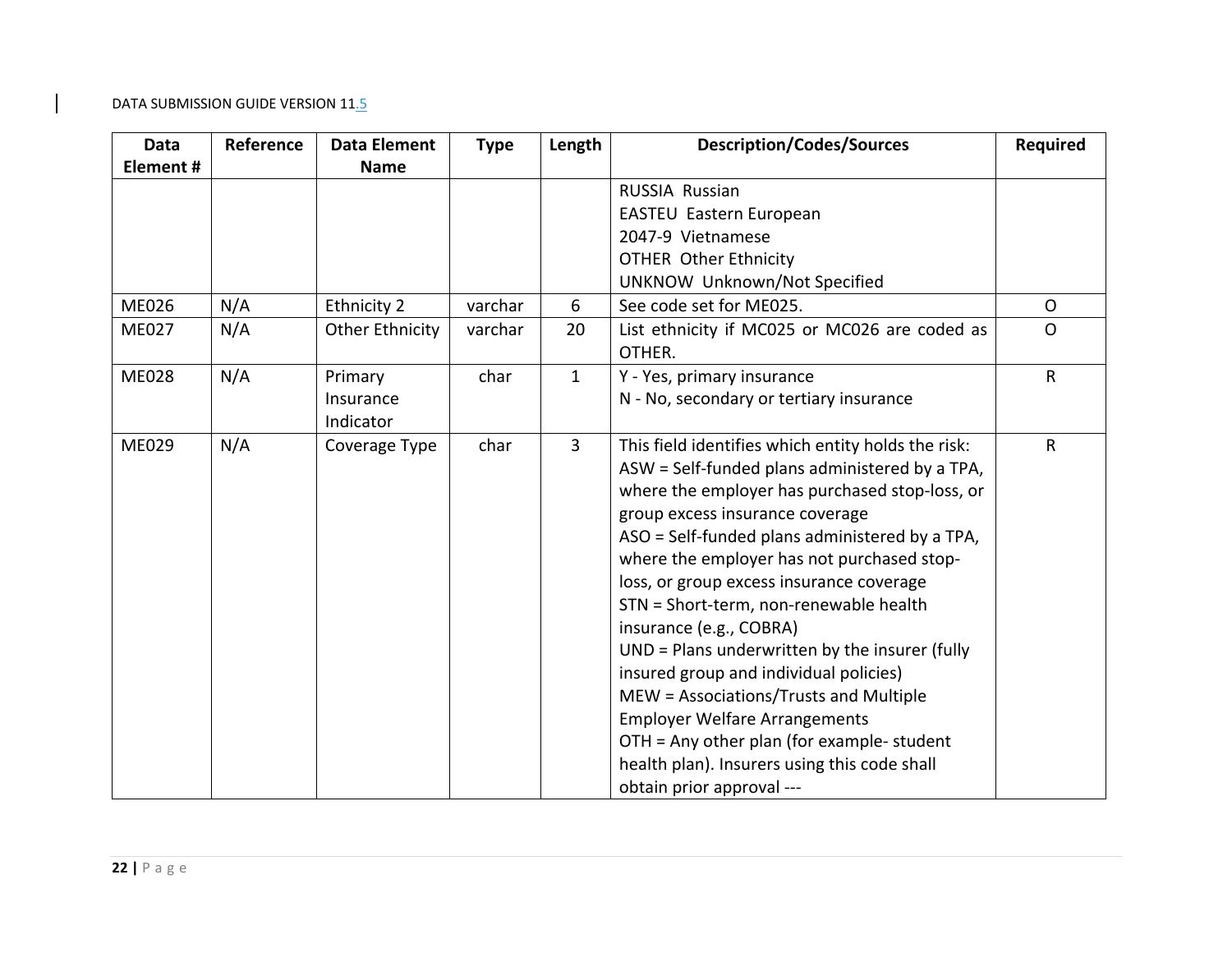| <b>Data</b>   | Reference                                                   | <b>Data Element</b>                    | <b>Type</b> | Length         | <b>Description/Codes/Sources</b>                                                                                                                                                                                                                                                                                                                             | <b>Required</b>                         |
|---------------|-------------------------------------------------------------|----------------------------------------|-------------|----------------|--------------------------------------------------------------------------------------------------------------------------------------------------------------------------------------------------------------------------------------------------------------------------------------------------------------------------------------------------------------|-----------------------------------------|
| Element#      |                                                             | <b>Name</b>                            |             |                |                                                                                                                                                                                                                                                                                                                                                              |                                         |
| <b>ME030</b>  | N/A                                                         | Market<br>Category Code                | varchar     | $\overline{4}$ | Market Category Codes define the market<br>category by size and or association to which the<br>policy is directly sold and issued. Report<br>subscribers (not employees). See Lookup Table<br>B.1.LM                                                                                                                                                         | $\mathsf{R}$                            |
| <b>ME032</b>  | N/A                                                         | <b>Employer Tax</b><br>ID              | int         | 9              | Subscriber's employer EIN. Remove dash, if<br>coverage not purchased through or obtained<br>from an employer (Medicaid, IND, etc), leave<br>blank.                                                                                                                                                                                                           | R for<br>employer-<br>based<br>coverage |
| <b>ME032A</b> | N/A                                                         | Employer ZIP<br>Code                   | varchar     | 9              | Report the 5 or 9 digit Zip Code of the employer<br>(as reported in ME032) as defined by the United<br>States Postal Service. When submitting the 9-<br>digit Zip Code do not include hyphen. If using 5<br>digits, do not fill last 4 digits with 0 If coverage<br>not purchased through or obtained from an<br>employer (Medicaid, IND, etc), leave blank. | R for<br>employer-<br>based<br>coverage |
| ME043         | 271/2100C<br>/N3//01,<br>02<br>271/2100D<br>/N3/<br>/01, 02 | <b>Member Street</b><br><b>Address</b> | varchar     | 50             | Physical street address of the covered member                                                                                                                                                                                                                                                                                                                | $\mathsf{R}$                            |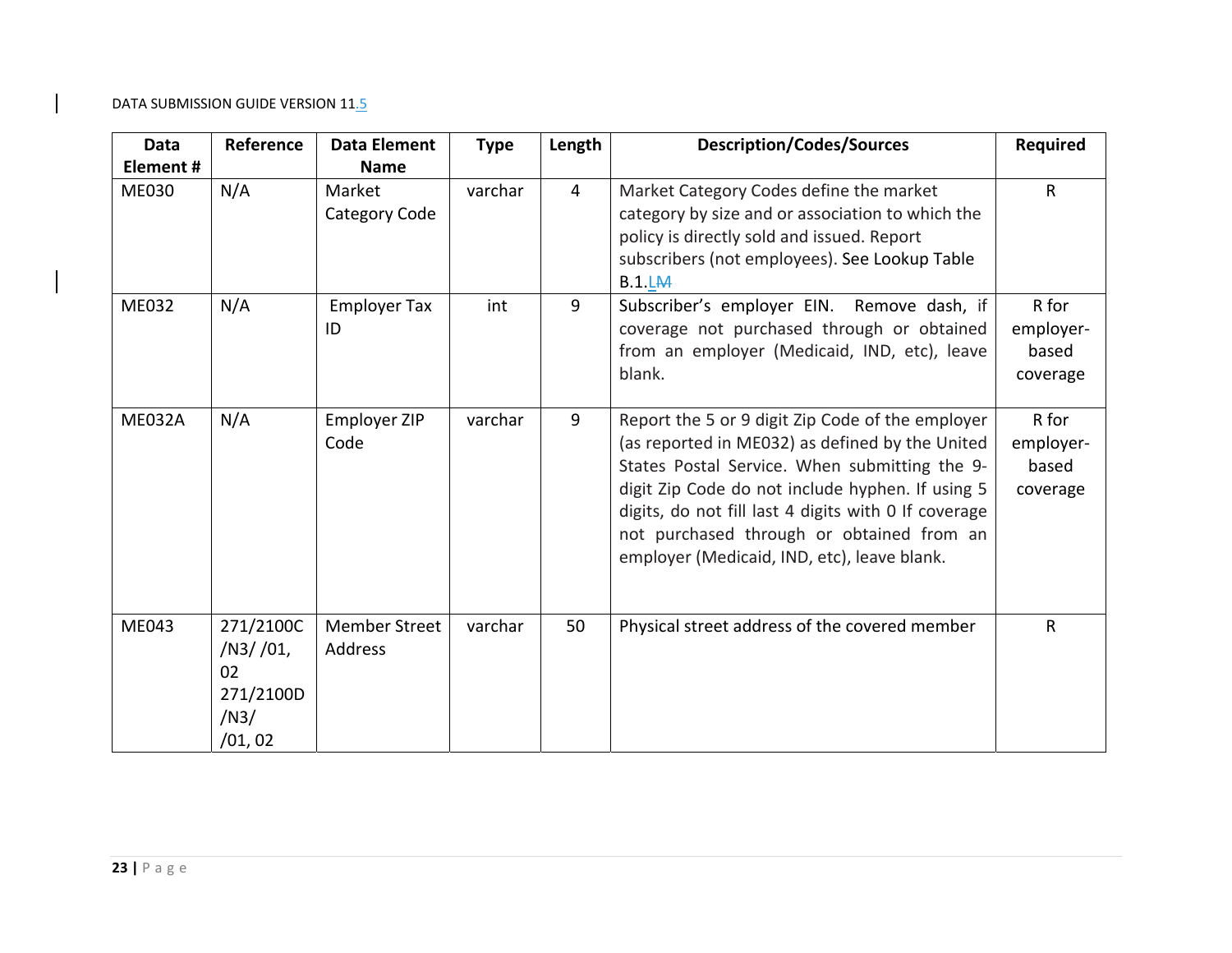| Data          | Reference              | <b>Data Element</b>             | <b>Type</b> | Length       | <b>Description/Codes/Sources</b>                                                                                                                                                                                                                                                    | Required                                |
|---------------|------------------------|---------------------------------|-------------|--------------|-------------------------------------------------------------------------------------------------------------------------------------------------------------------------------------------------------------------------------------------------------------------------------------|-----------------------------------------|
| Element #     |                        | <b>Name</b>                     |             |              |                                                                                                                                                                                                                                                                                     |                                         |
| ME044         | N/A                    | Employer<br><b>Group Name</b>   | varchar     | 128          | Name of the group that is covering the member<br>(the name established in the payer's system and<br>not the full legal name). Do not put individual<br>names in this field. If coverage not purchased<br>through or obtained from an employer<br>(Medicaid, IND, etc), leave blank. | R for<br>employer-<br>based<br>coverage |
| ME101         | 271/2100C<br>/NM1//03  | Subscriber Last<br>Name         | varchar     | 128          | The subscriber last name                                                                                                                                                                                                                                                            | $\mathsf{R}$                            |
| ME102         | 271/2100C<br>/NM1//04  | Subscriber<br><b>First Name</b> | varchar     | 128          | The subscriber first name                                                                                                                                                                                                                                                           | $\mathsf{R}$                            |
| ME103         | 271/2100C<br>/NM1//05  | Subscriber<br>Middle Initial    | char        | $\mathbf{1}$ | The subscriber middle initial                                                                                                                                                                                                                                                       | $\Omega$                                |
| ME104         | 271/2100D<br>/NM1/ /03 | Member Last<br>Name             | varchar     | 128          | The member last name                                                                                                                                                                                                                                                                | $\mathsf{R}$                            |
| ME105         | 271/2100D<br>/NM1//04  | <b>Member First</b><br>Name     | varchar     | 128          | The member first name                                                                                                                                                                                                                                                               | $\mathsf{R}$                            |
| ME897         | N/A                    | Plan Effective<br>Date          | date        | 8            | <b>CCYYMMDD</b><br>Date eligibility started for this member under this<br>plan type. The purpose of this data element is to<br>maintain eligibility span for each member.                                                                                                           | $\mathsf{R}$                            |
| <b>ME897A</b> | N/A                    | Plan Term<br>Date               | date        | 8            | <b>CCYYMMDD</b><br>Last continuous day of coverage (date eligibility<br>ended) for this member under this plan. The<br>purpose of this data element is to maintain an<br>eligibility span for each member. For open<br>contracts, leave null.                                       | $\mathsf{R}$                            |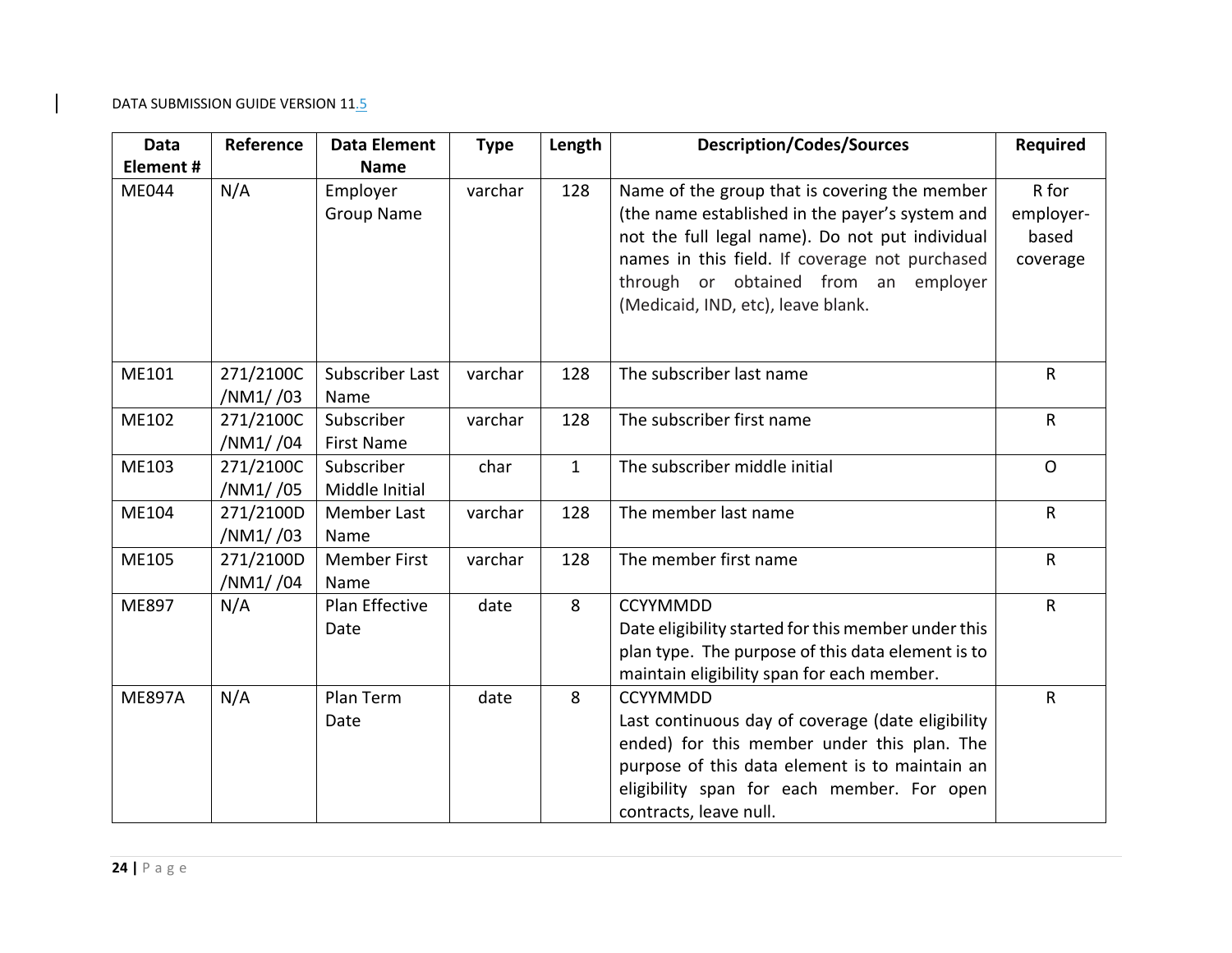| Data         | Reference | <b>Data Element</b>                                                 | <b>Type</b> | Length       | <b>Description/Codes/Sources</b>                                                                                                                                                                                                                                              | <b>Required</b> |
|--------------|-----------|---------------------------------------------------------------------|-------------|--------------|-------------------------------------------------------------------------------------------------------------------------------------------------------------------------------------------------------------------------------------------------------------------------------|-----------------|
| Element#     |           | <b>Name</b>                                                         |             |              |                                                                                                                                                                                                                                                                               |                 |
| <b>ME045</b> |           | Exchange<br><b>Offering</b>                                         | char        | $\mathbf{1}$ | Identifies whether or not a policy was<br>purchased through the Colorado Health Benefits<br>Exchange (COHBE).                                                                                                                                                                 | R               |
|              |           |                                                                     |             |              | Y = Commercial small or non-group QHP<br>purchased through the Exchange<br>$N =$ Commercial small or non-group QHP<br>purchased outside the Exchange<br>$U = Not$ applicable (plan/product is not offered<br>in the commercial small or non-group market or<br>grandfathered) |                 |
| ME106        | N/A       | Leave blank                                                         |             |              |                                                                                                                                                                                                                                                                               |                 |
| ME107        | N/A       | <b>Risk Basis</b>                                                   | char        | $\mathbf{1}$ | $S = Self-insured$<br>$F =$ Fully insured<br>Default to "F" for grandfathered Plans                                                                                                                                                                                           | R               |
| <b>ME108</b> | N/A       | High<br>Deductible/<br><b>Health Savings</b><br><b>Account Plan</b> | char        | $\mathbf{1}$ | Y = Plan is High Deductible/HSA eligible<br>N = Plan is not High Deductible/HSA eligible<br>Default to "N" for grandfathered Plans                                                                                                                                            | R               |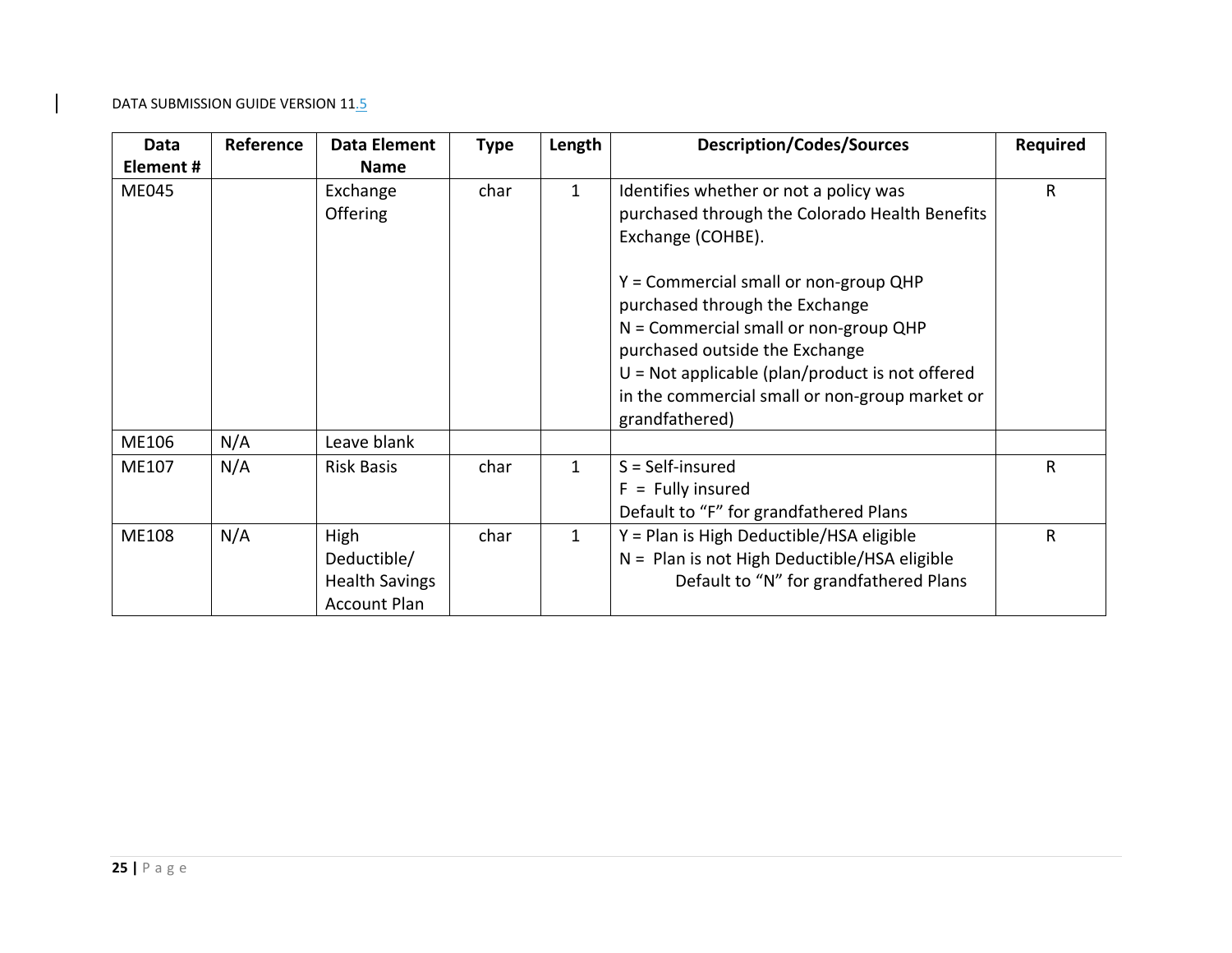| Data         | Reference | <b>Data Element</b>    | <b>Type</b> | Length<br><b>Description/Codes/Sources</b> |                                                 | <b>Required</b>                      |
|--------------|-----------|------------------------|-------------|--------------------------------------------|-------------------------------------------------|--------------------------------------|
| Element #    |           | <b>Name</b>            |             |                                            |                                                 |                                      |
| <b>ME120</b> | N/A       | <b>Actuarial Value</b> | decimal     | 6                                          | Report value as calculated in the most recent   | R for plans                          |
|              |           |                        |             |                                            | version of the HHS Actuarial Value Calculator   | where ME                             |
|              |           |                        |             |                                            | available at                                    | $030 = IND$ ,                        |
|              |           |                        |             |                                            | http://cciio.cms.gov/resources/regulations/inde | FCH, GCV,                            |
|              |           |                        |             | x.html                                     |                                                 | $GS1$ , $GS2$ ,                      |
|              |           |                        |             |                                            |                                                 | GS <sub>3</sub> , GS <sub>4</sub> or |
|              |           |                        |             |                                            | Size includes decimal point.                    | $GLG1$ ;                             |
|              |           |                        |             |                                            |                                                 | otherwise                            |
|              |           |                        |             |                                            | Required for small group and<br>non-group       | Optional                             |
|              |           |                        |             |                                            | (individual) plans sold inside or outside the   |                                      |
|              |           |                        |             |                                            | Exchange.                                       |                                      |
|              |           |                        |             |                                            | Default to "0" for Grandfathered plans          |                                      |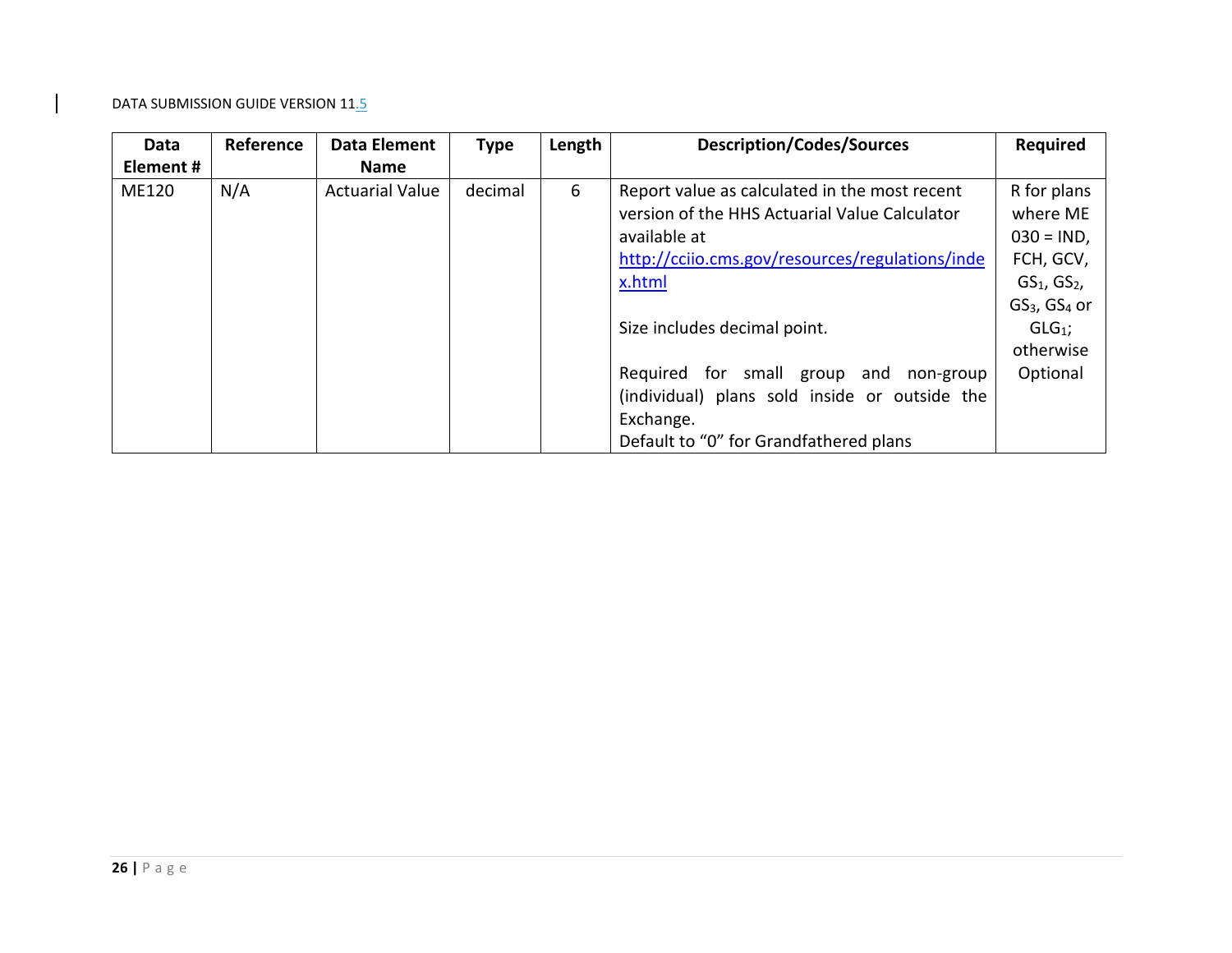| Data     | Reference | Data Element                 | <b>Type</b> | Length       | <b>Description/Codes/Sources</b>                                                                                                                                                                                                                                                                                    | <b>Required</b>                                      |
|----------|-----------|------------------------------|-------------|--------------|---------------------------------------------------------------------------------------------------------------------------------------------------------------------------------------------------------------------------------------------------------------------------------------------------------------------|------------------------------------------------------|
| Element# |           | <b>Name</b>                  |             |              |                                                                                                                                                                                                                                                                                                                     |                                                      |
| ME121    | N/A       | Metallic Value               | int         | $\mathbf{1}$ | Metal Level (percentage of Actuarial Value) per<br>federal regulations.<br>Valid values are:<br>$1 =$ Platinum                                                                                                                                                                                                      | R for plans<br>where ME<br>$030 = IND,$<br>FCH, GCV, |
|          |           |                              |             |              | $2 = Gold$                                                                                                                                                                                                                                                                                                          | $GS1$ , $GS2$ ,                                      |
|          |           |                              |             |              | $3 = Silver$                                                                                                                                                                                                                                                                                                        | GS <sub>3</sub> , GS <sub>4</sub> or                 |
|          |           |                              |             |              | $4 = Bronze$                                                                                                                                                                                                                                                                                                        | $GLG1$ ;                                             |
|          |           |                              |             |              | $0 = Not Applicable$                                                                                                                                                                                                                                                                                                | otherwise<br>Optional                                |
|          |           |                              |             |              | Required for small group and non-group<br>(individual) plans sold inside or outside the<br>Exchange.<br>Use values provided in the most recent version<br>of the HHS Actuarial Value Calculator available at<br>http://cciio.cms.gov/resources/regulations/inde<br>x.html<br>Default to "0" for Grandfathered plans |                                                      |
| ME122    | N/A       | Grandfather<br><b>Status</b> | char        | $\mathbf{1}$ | See definition of "grandfathered plans" in HHS<br>rules CFR 147.140<br>$Y = Yes$<br>$N = No$                                                                                                                                                                                                                        | $\Omega$                                             |
|          |           |                              |             |              | Required for small group and non-group<br>(individual) plans sold inside or outside the<br>Exchange. Default to "N" if unknown.                                                                                                                                                                                     |                                                      |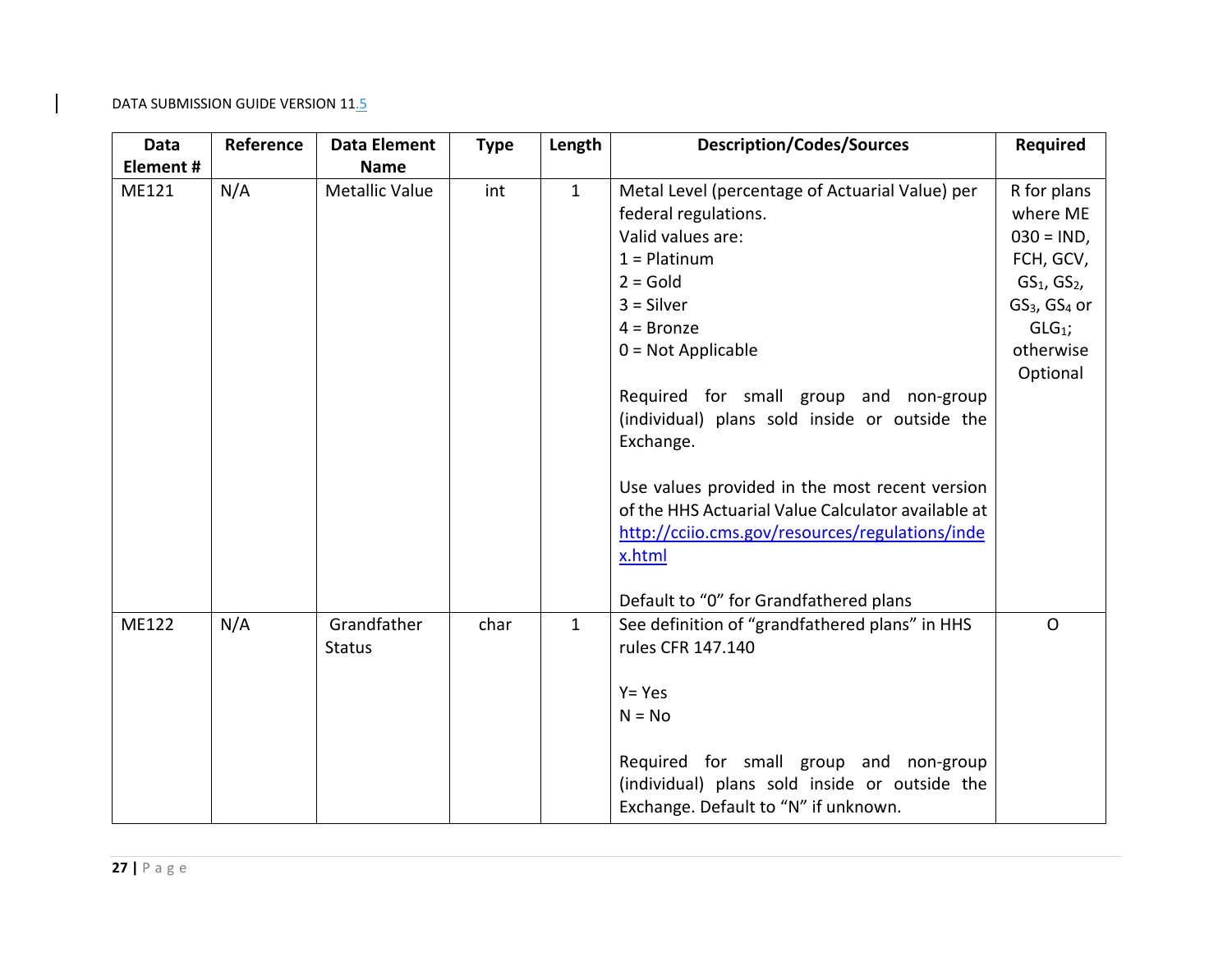| <b>Data</b>  | Reference | <b>Data Element</b>    | <b>Type</b> | Length       | <b>Description/Codes/Sources</b>                                                | <b>Required</b> |
|--------------|-----------|------------------------|-------------|--------------|---------------------------------------------------------------------------------|-----------------|
| Element#     |           | <b>Name</b>            |             |              |                                                                                 |                 |
| ME124        | N/A       | <b>PCP NPI</b>         | char        | 10           | NPI of Member's PCP                                                             | $\mathsf{R}$    |
|              |           |                        |             |              | $NA =$ if the eligibility does not require a PCP<br>Unknown = if PCP is unknown |                 |
| <b>ME125</b> | N/A       | Medicare               | char        | 11           | Medicare Beneficiary Identifier Required for                                    | R for           |
|              |           | Beneficiary            |             |              | Medicare, Set as null if unavailable                                            | Medicare        |
|              |           | Identifier<br>(MBI)    |             |              |                                                                                 | members         |
| <b>ME126</b> | N/A       | <b>NAIC ID</b>         | char        | 5            | Report the NAIC Code associated with the entity                                 | $\mathsf{R}$    |
|              |           |                        |             |              | that maintains this product. Leave blank if entity                              |                 |
|              |           |                        |             |              | does not have a NAIC Code.                                                      |                 |
| <b>ME127</b> | N/A       | <b>ERISA indicator</b> | char        | $\mathbf{1}$ | Y = member's plan is under ERISA                                                | $\mathsf{R}$    |
|              |           |                        |             |              | $N =$ member's plan is not under ERISA                                          |                 |
|              |           |                        |             |              | Includes fully insured and self-funded ERISA                                    |                 |
|              |           |                        |             |              | plans                                                                           |                 |
|              |           |                        |             |              |                                                                                 |                 |
| ME130        | N/A       | Medicaid<br><b>AID</b> | char        | 4            | For Medicaid only. Provide the Medicaid AID                                     | R for           |
|              |           | category               |             |              | category code for the member. Codes are                                         | Medicaid        |
|              |           |                        |             |              | determined by the state's Medicaid agency.                                      | members         |
|              |           |                        |             |              | Contact CIVHC for acceptable codes. Null if not                                 |                 |
|              |           |                        |             |              | applicable                                                                      |                 |
| ME131        | N/A       | Purchasing             | char        | $\mathbf{1}$ | $Y =$ Member is part of a purchasing alliance                                   | $\mathsf{R}$    |
|              |           | Alliance               |             |              | $N =$ Member is not part of a purchasing alliance                               |                 |
|              |           | Indicator              |             |              | Default to N unless otherwise directed by CIVHC.                                |                 |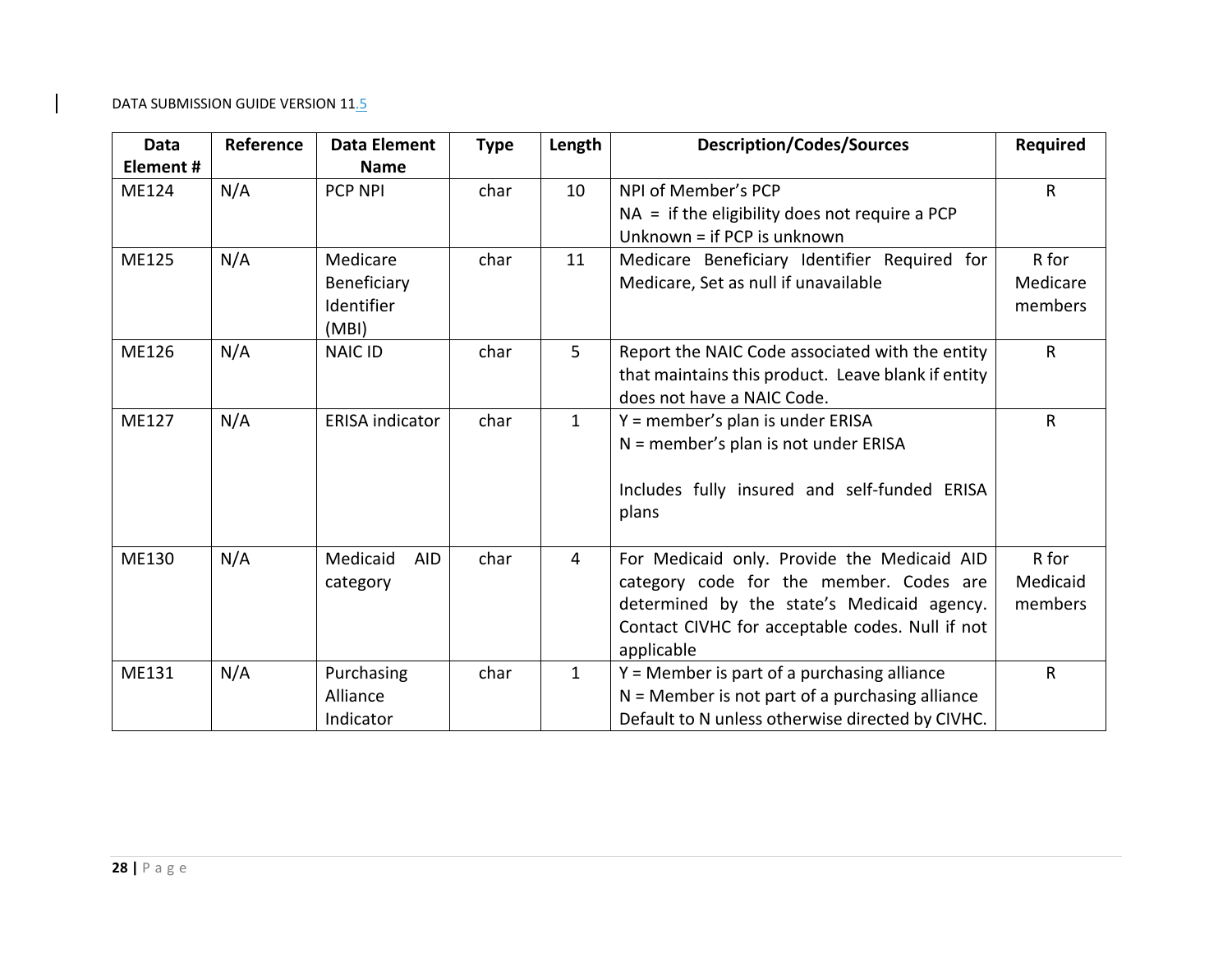| Data      | Reference | Data Element                           | <b>Type</b> | Length | <b>Description/Codes/Sources</b>                                                                                                                                             | <b>Required</b> |
|-----------|-----------|----------------------------------------|-------------|--------|------------------------------------------------------------------------------------------------------------------------------------------------------------------------------|-----------------|
| Element # |           | <b>Name</b>                            |             |        |                                                                                                                                                                              |                 |
| ME132     | N/A       | Purchasing<br>Alliance<br>Organization | char        | 4      | Use this field to identify which purchasing<br>alliance organization the member with which the<br>member is associated.<br>PHA = Peak Health Alliance<br>$LFT = Local First$ | O               |
| ME899     | N/A       | Record Type                            | char        |        | Value = $ME$                                                                                                                                                                 |                 |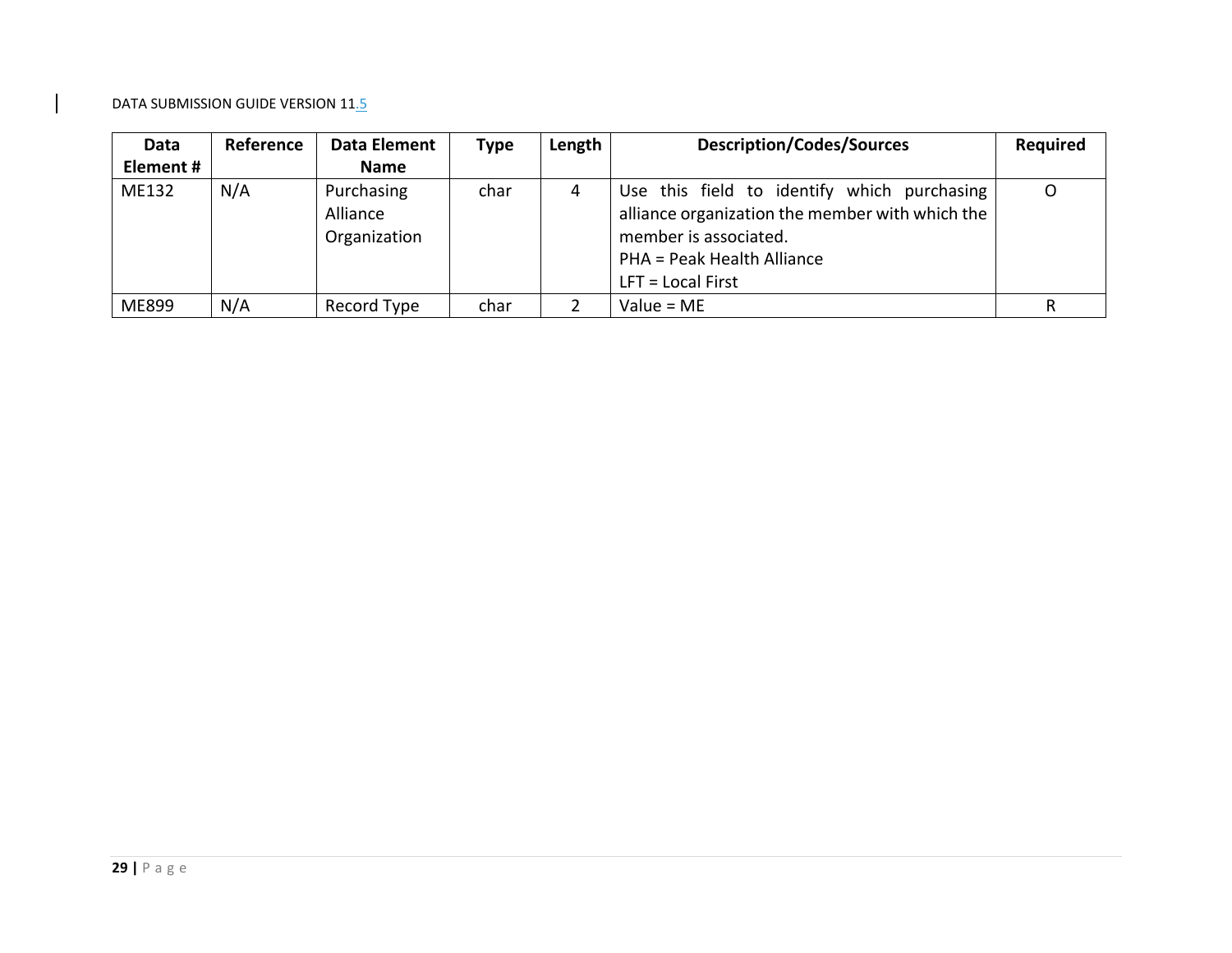# A‐2 MEDICAL CLAIMS DATA

Frequency: Monthly Upload via FTP or Web Portal

Additional formatting requirements:

- Claims are paid claims. Non‐covered or denied claims (e.g. duplicate or patient ineligible claims) are not included.
- Payers submit data in <sup>a</sup> single, consistent format for each data type.

| Data Element # | Data Element        | Type    | <b>Max Length</b> | <b>Description/valid values</b>                               |
|----------------|---------------------|---------|-------------------|---------------------------------------------------------------|
|                | <b>Name</b>         |         |                   |                                                               |
| HD001          | Record Type         | char    |                   | <b>MC</b>                                                     |
| HD002          | Payer Code          | varchar | 4                 | Distributed by CIVHC                                          |
| HD003          | Payer Name          | varchar | 75                | Distributed by CIVHC                                          |
| HD004          | Beginning           | date    | 6                 | <b>CCYYMM</b>                                                 |
|                | Month               |         |                   |                                                               |
| HD005          | <b>Ending Month</b> | date    | 6                 | <b>CCYYMM</b>                                                 |
| HD006          | Record count        | int     | 10                | Total number of records submitted in the medical claims file, |
|                |                     |         |                   | excluding header and trailer records                          |

MEDICAL CLAIMS FILE HEADER RECORD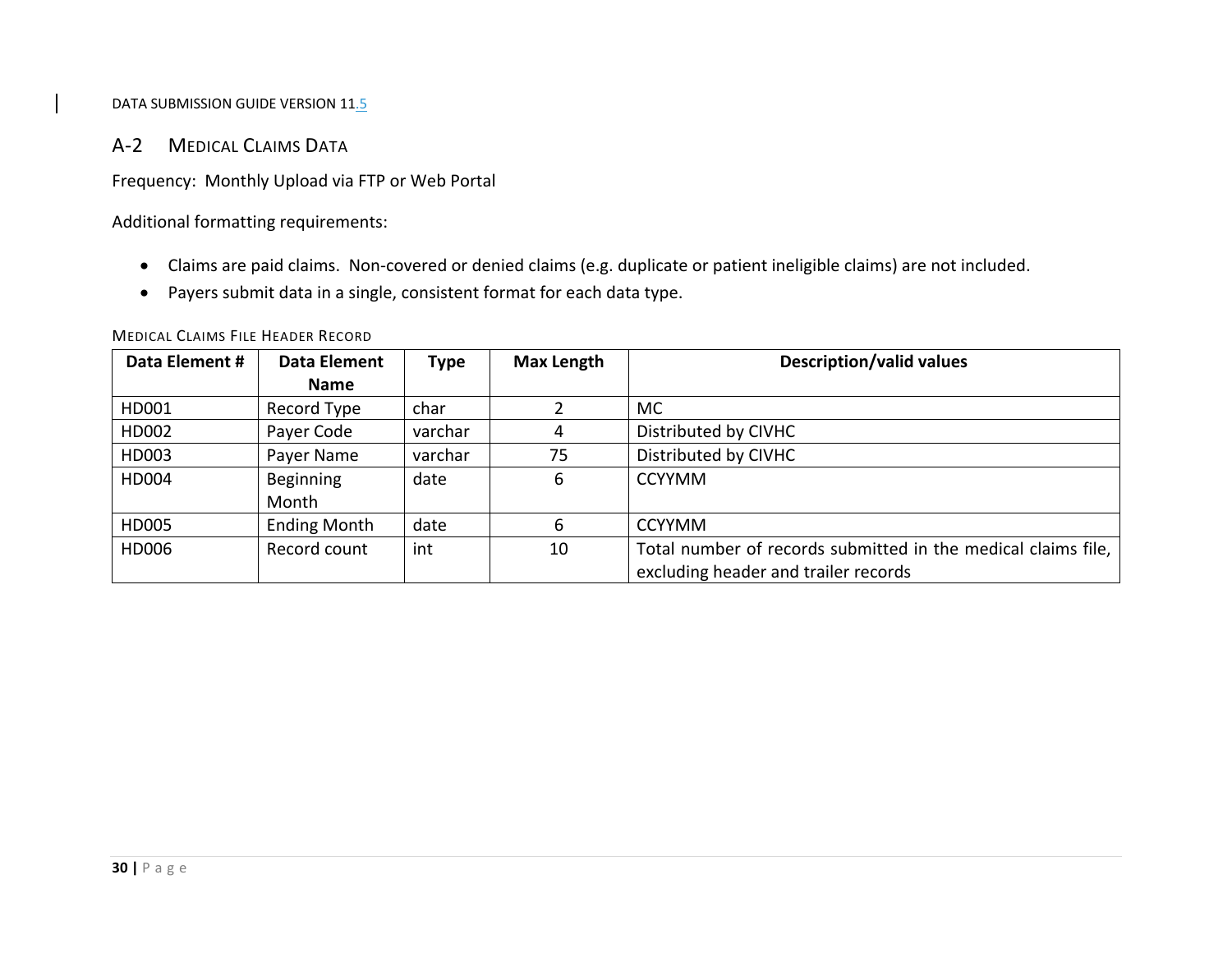#### MEDICAL CLAIMS FILE TRAILER RECORD

| Data Element # | Data Element           | <b>Type</b> | <b>Max Length</b> | <b>Description/valid values</b> |  |
|----------------|------------------------|-------------|-------------------|---------------------------------|--|
|                | Name                   |             |                   |                                 |  |
| TR001          | Record Type            | char        |                   | <b>MC</b>                       |  |
| <b>TR002</b>   | Payer Code             | varchar     |                   | Distributed by CIVHC            |  |
| <b>TR003</b>   | Payer Name             | varchar     | 75                | Distributed by CIVHC            |  |
| <b>TR004</b>   | Beginning              | date        | 6                 | <b>CCYYMM</b>                   |  |
|                | Month                  |             |                   |                                 |  |
| <b>TR005</b>   | <b>Ending Month</b>    | date        | 6                 | <b>CCYYMM</b>                   |  |
| <b>TR006</b>   | <b>Extraction Date</b> | date        | 8                 | <b>CCYYMMDD</b>                 |  |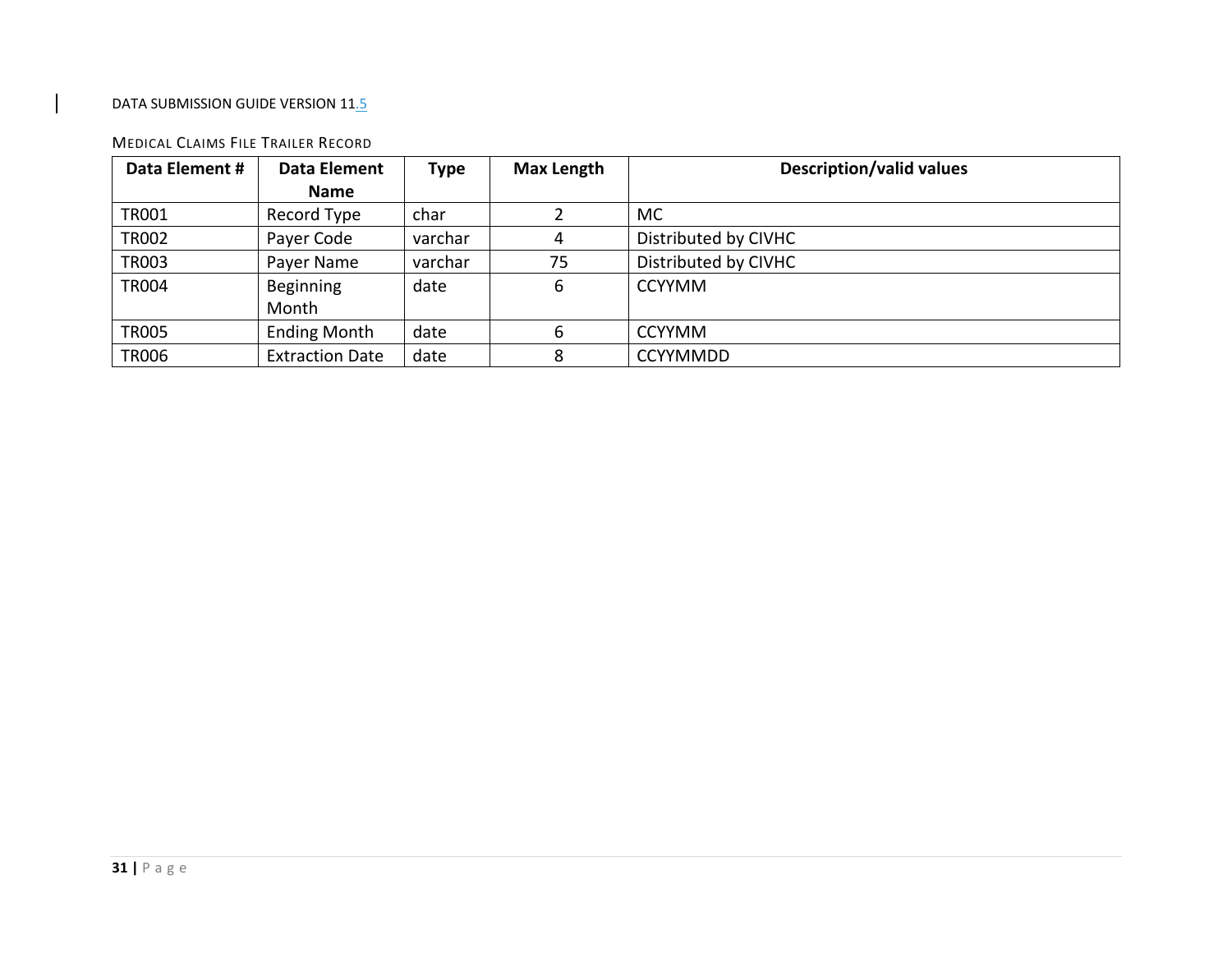#### A‐2.1 MEDICAL CLAIMS FILE

| Data<br>Element# | Reference        | <b>Data Element</b><br><b>Name</b> | <b>Type</b> | Length         | <b>Description/Codes/Sources</b>       | <b>Required</b> |
|------------------|------------------|------------------------------------|-------------|----------------|----------------------------------------|-----------------|
|                  |                  |                                    |             |                |                                        |                 |
| MC001            | N/A              | Payer Code                         | varchar     | $\overline{4}$ | Distributed by CIVHC                   | $\mathsf{R}$    |
| MC002            | N/A              | Payer Name                         | varchar     | 30             | Distributed by CIVHC                   | $\mathsf{R}$    |
| <b>MC003</b>     | 837/2000B/SBR/   | Insurance                          | char        | $\overline{2}$ | See Lookup Table B.1.A                 | $\mathsf{R}$    |
|                  | /09              | Type/Product                       |             |                |                                        |                 |
|                  |                  | Code                               |             |                |                                        |                 |
| <b>MC004</b>     | 835/2100/CLP/    | Payer Claim                        | varchar     | 35             | Must apply to the entire claim and be  | $\mathsf{R}$    |
|                  | /07              | <b>Control Number</b>              |             |                | unique within the payer's system.      |                 |
|                  |                  |                                    |             |                |                                        |                 |
|                  |                  |                                    |             |                | No partial claims.                     |                 |
|                  |                  |                                    |             |                | Only paid (or partially paid) claims   |                 |
| MC004A           | N/A              | <b>Cross Reference</b>             | varchar     | 35             | The original Payer Claim Control       | $\mathsf{R}$    |
|                  |                  | Claims ID                          |             |                | Number (MC004). Used when a new        |                 |
|                  |                  |                                    |             |                | Payer Claim Control Number is assigned |                 |
|                  |                  |                                    |             |                | to an adjusted claim and a Version     |                 |
|                  |                  |                                    |             |                | Number (MC005A) is not used.           |                 |
|                  |                  |                                    |             |                | MC004A and MC004 should be             |                 |
|                  |                  |                                    |             |                | identical when MC038C = $O$ .          |                 |
| <b>MC005</b>     | 837/2400/LX/ /01 | Line Counter                       | int         | $\overline{4}$ | Line number for this service. The line | $\mathsf{R}$    |
|                  |                  |                                    |             |                | counter begins with 1 and is           |                 |
|                  |                  |                                    |             |                | incremented by 1 for each additional   |                 |
|                  |                  |                                    |             |                | service line of a claim.               |                 |
|                  |                  |                                    |             |                | All claims must contain a line 1.      |                 |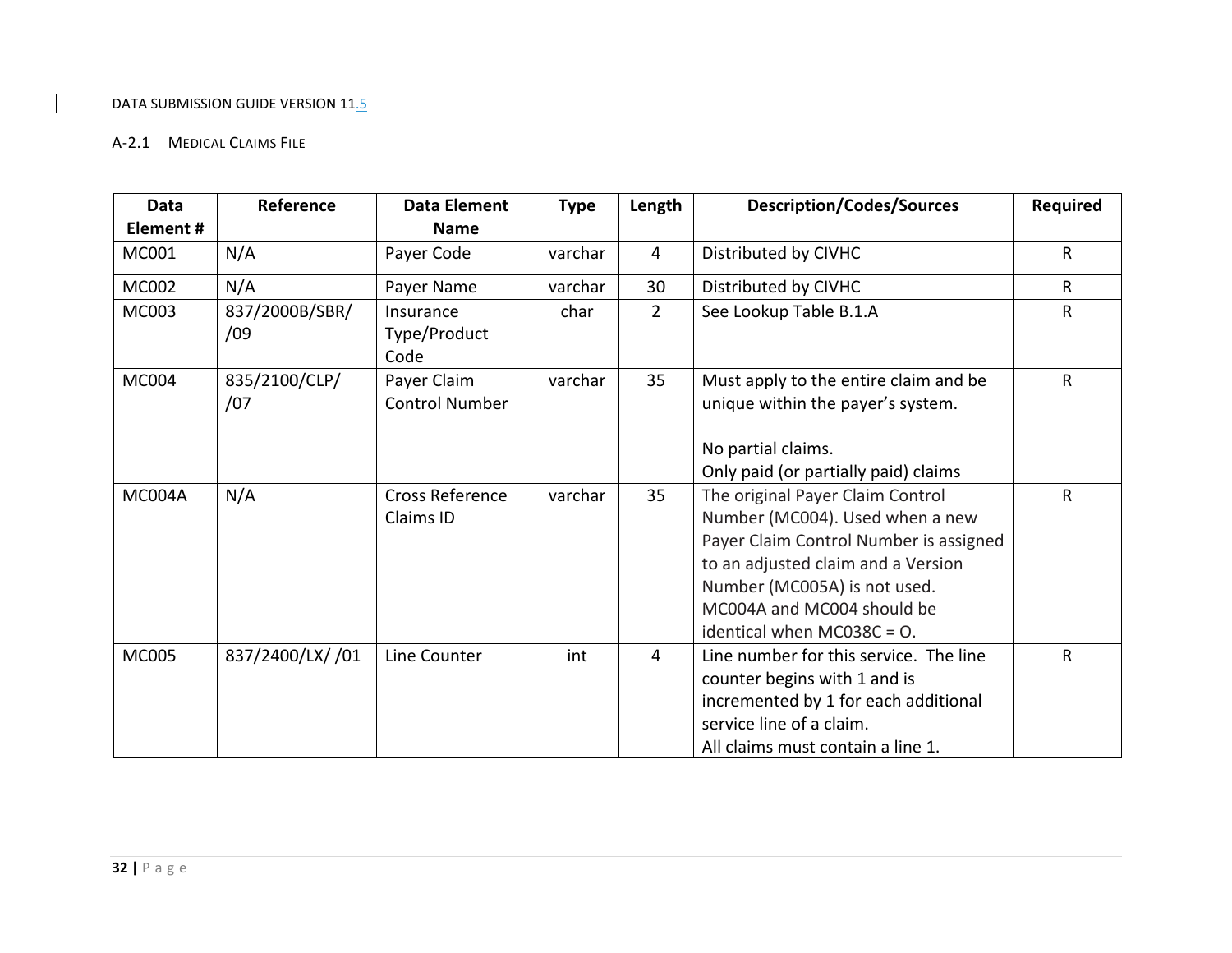| Data          | Reference              | <b>Data Element</b>                         | <b>Type</b> | Length         | <b>Description/Codes/Sources</b>                                                                                                                                                                                                                                                                                                  | <b>Required</b> |
|---------------|------------------------|---------------------------------------------|-------------|----------------|-----------------------------------------------------------------------------------------------------------------------------------------------------------------------------------------------------------------------------------------------------------------------------------------------------------------------------------|-----------------|
| Element#      |                        | <b>Name</b>                                 |             |                |                                                                                                                                                                                                                                                                                                                                   |                 |
| <b>MC005A</b> | N/A                    | <b>Version Number</b>                       | int         | $\overline{4}$ | The version number of this claim<br>service line. The original claim will<br>have a version number of 0, with the<br>next version being assigned a 1, and<br>each subsequent version being<br>incremented by 1 for that service line.<br>Plans that cannot increment this<br>column may opt to use YYMM as the<br>version number. | $\mathsf{R}$    |
| <b>MC006</b>  | 837/2000B/SBR/<br>/03  | Insured Group or<br><b>Policy Number</b>    | varchar     | 30             | Group or policy number - not the<br>number that uniquely identifies the<br>subscriber.                                                                                                                                                                                                                                            | R               |
| <b>MC007</b>  | 835/2100/NM1/3<br>4/09 | Subscriber Social<br><b>Security Number</b> | varchar     | 9              | Subscriber's social security number; Set<br>as null if unavailable                                                                                                                                                                                                                                                                | $\Omega$        |
| <b>MC008</b>  | 835/2100/NM1/H<br>N/09 | Plan Specific<br><b>Contract Number</b>     | varchar     | 128            | Plan assigned subscriber's contract<br>number; may use an alternate unique<br>identifier such as Medicaid ID. Must be<br>an identifier that is unique to the<br>subscriber.                                                                                                                                                       | $\mathsf{R}$    |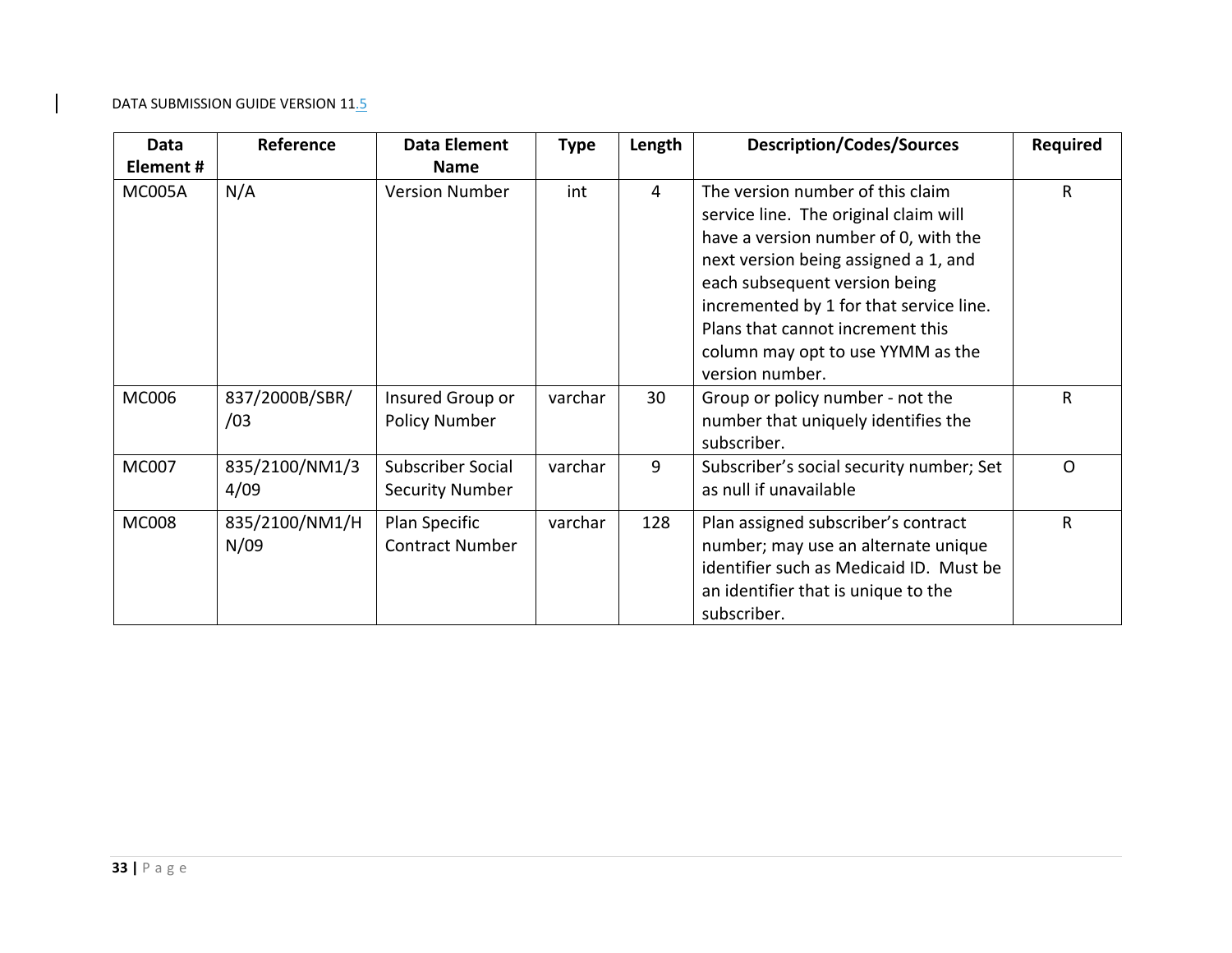| <b>Data</b>  | Reference                                                                | <b>Data Element</b>                        | <b>Type</b> | Length         | <b>Description/Codes/Sources</b>                                                                                                                                                                                                                                                                                                                                                             | <b>Required</b> |
|--------------|--------------------------------------------------------------------------|--------------------------------------------|-------------|----------------|----------------------------------------------------------------------------------------------------------------------------------------------------------------------------------------------------------------------------------------------------------------------------------------------------------------------------------------------------------------------------------------------|-----------------|
| Element #    |                                                                          | <b>Name</b>                                |             |                |                                                                                                                                                                                                                                                                                                                                                                                              |                 |
| <b>MC009</b> | N/A                                                                      | <b>Member Number</b>                       | varchar     | 128            | Unique number of the member within<br>the contract. Must be an identifier that<br>is unique to the member. May include a<br>combination of contract number and<br>suffix number in order to be unique.<br>This column is the unique identifying<br>column for membership and related<br>medical and pharmacy claims. Only one<br>record per eligibility<br>month<br>per<br>Eligibility year. | $\mathsf{R}$    |
| MC010        | 835/2100/NM1/M<br>1/089                                                  | Member<br>Identification<br>Code (patient) | varchar     | 9              | MC009 = ME010; PC009<br>Member's social security number; Set<br>as null if contract number =<br>subscriber's social security number or<br>use an alternate unique identifier such<br>as Medicaid ID. Must be an identifier<br>that is unique to the member.                                                                                                                                  | $\Omega$        |
| MC011        | 837/2000B/SBR/<br>/02,<br>837/2000C/PAT/<br>/01,<br>837/2320/SBR/<br>/02 | Individual<br><b>Relationship Code</b>     | char        | $\overline{2}$ | Member's relationship to insured -<br>payers will map their available codes to<br>those listed in Lookup Table B.1.B                                                                                                                                                                                                                                                                         | $\mathsf{R}$    |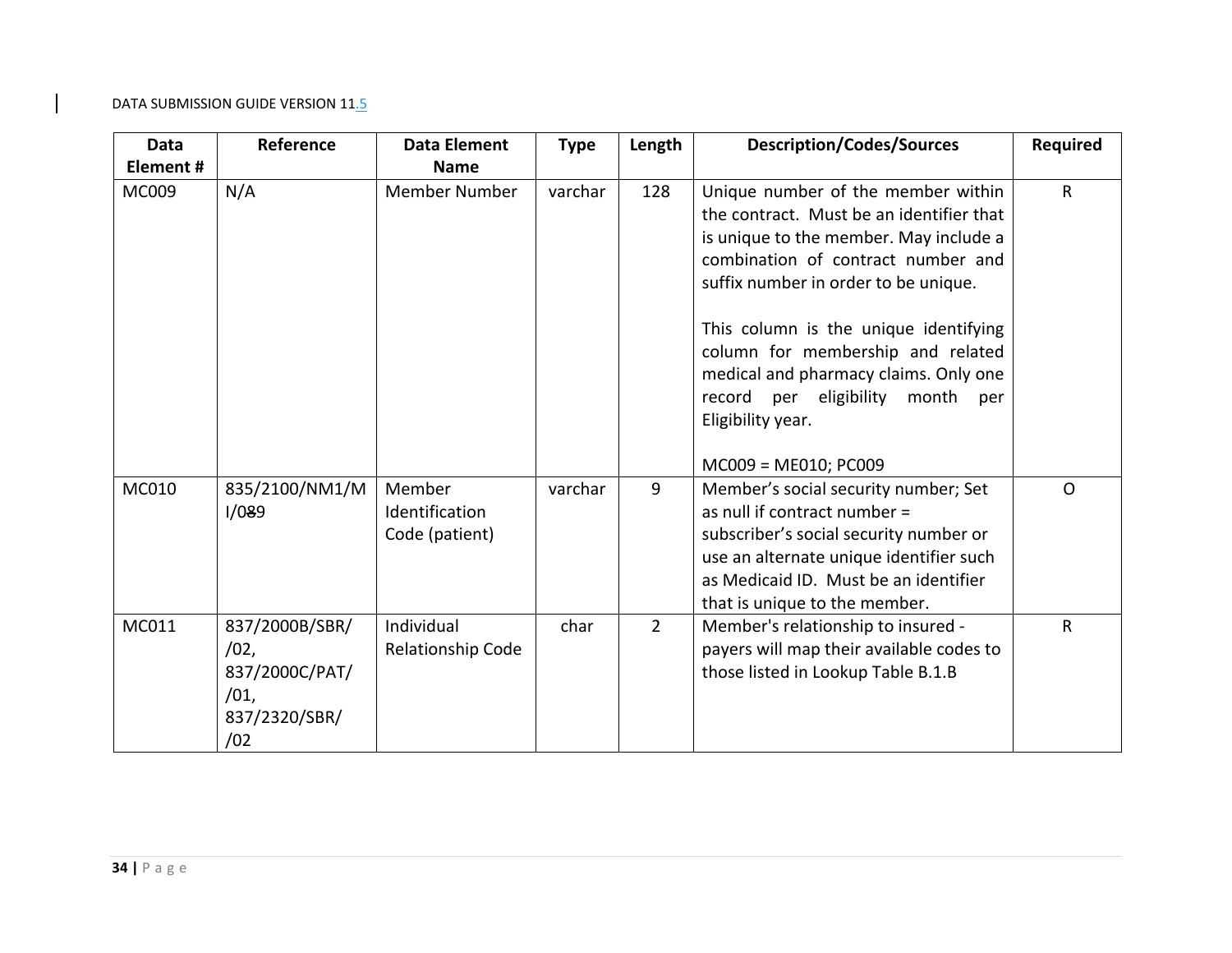| <b>Data</b>  | Reference                                              | <b>Data Element</b>                                                       | <b>Type</b> | Length         | <b>Description/Codes/Sources</b>                                                                        | <b>Required</b> |
|--------------|--------------------------------------------------------|---------------------------------------------------------------------------|-------------|----------------|---------------------------------------------------------------------------------------------------------|-----------------|
| Element#     |                                                        | <b>Name</b>                                                               |             |                |                                                                                                         |                 |
| MC012        | 837/2010CA/DMG                                         | Member Gender                                                             | char        | $\mathbf{1}$   | $M = Male$                                                                                              | $\mathsf{R}$    |
|              | 1/03                                                   |                                                                           |             |                | $F =$ Female                                                                                            |                 |
|              |                                                        |                                                                           |             |                | $X = Non-binary$                                                                                        |                 |
|              |                                                        |                                                                           |             |                | $U =$ Unknown                                                                                           |                 |
| MC013        | 837/2010CA/DMG<br>/D8/02                               | Member Date of<br><b>Birth</b>                                            | date        | 8              | <b>CCYYMMDD</b>                                                                                         | $\mathsf{R}$    |
| MC014        | 837/2010CA/N4/<br>/01                                  | Member City<br>Name of<br>Residence                                       | varchar     | 30             | City name of member of residence                                                                        | $\mathsf{R}$    |
| MC107        | 271/2100C/N3/<br>/01,<br>02<br>271/2100D/N3/<br>/01,02 | <b>Member Street</b><br>Address                                           | varchar     | 50             | Physical street address of the covered<br>member                                                        | $\mathsf{R}$    |
| MC015        | 837/2010CA/N4/<br>/02                                  | Member State or<br>Province                                               | char        | $\overline{2}$ | As defined by the US Postal Service                                                                     | $\mathsf{R}$    |
| MC016        | 837/2010CA/N4/<br>/03                                  | Member ZIP Code                                                           | varchar     | 11             | ZIP Code of member - may include non-<br>US codes. Do not include dash. Plus 4<br>optional but desired. | $\mathsf{R}$    |
| <b>MC017</b> | N/A                                                    | Date Service<br>Approved/Accoun<br>ts Payable<br>Date/Actual Paid<br>Date | date        | 8              | <b>CCYYMMDD</b>                                                                                         | $\mathsf{R}$    |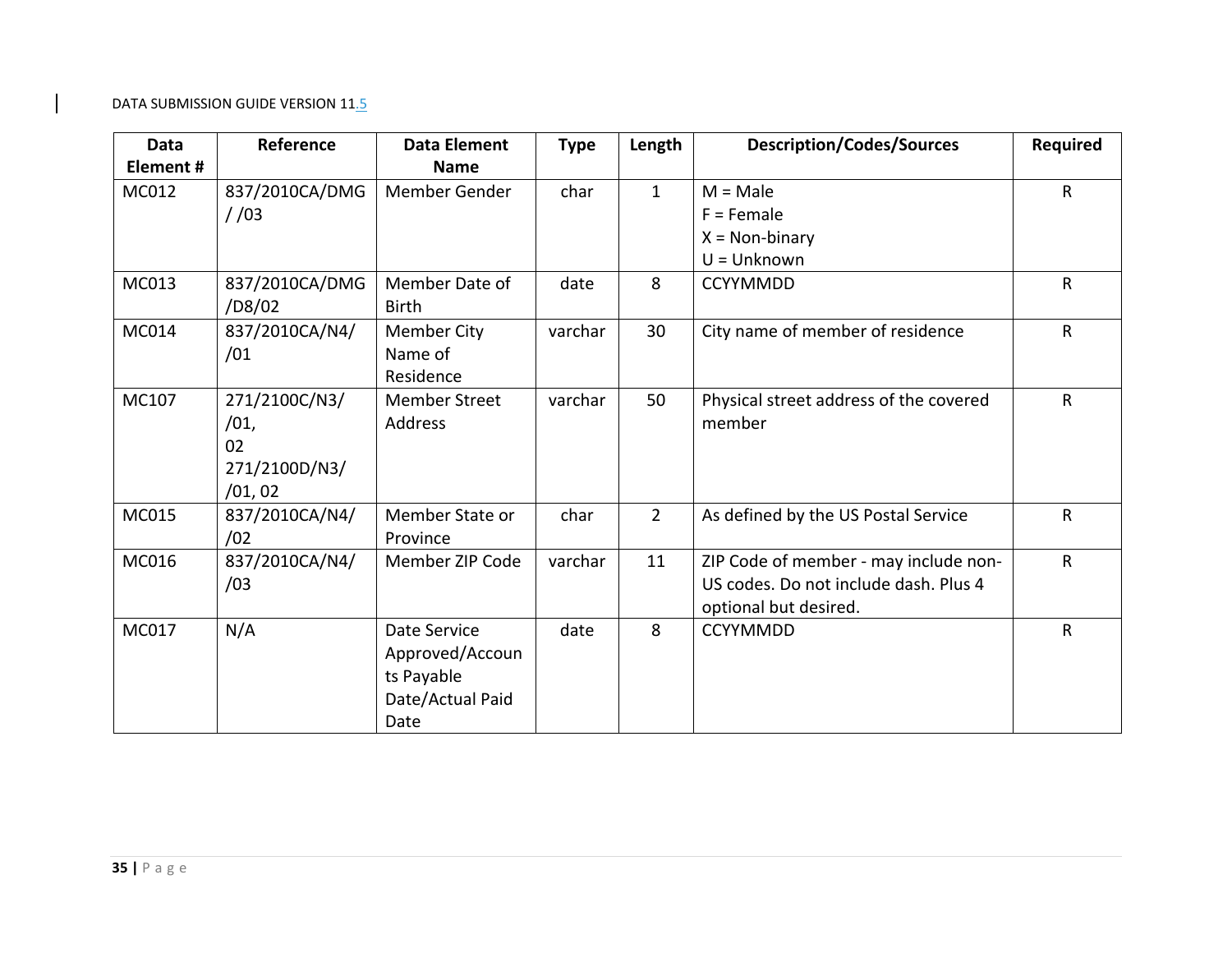| <b>Data</b><br><b>Element#</b> | Reference               | <b>Data Element</b><br><b>Name</b> | <b>Type</b> | Length       | <b>Description/Codes/Sources</b>                                                                                                                                                                                                        | <b>Required</b>                                         |
|--------------------------------|-------------------------|------------------------------------|-------------|--------------|-----------------------------------------------------------------------------------------------------------------------------------------------------------------------------------------------------------------------------------------|---------------------------------------------------------|
| MC018                          | 837/2300/DTP/43<br>5/03 | <b>Admission Date</b>              | date        | 8            | Required for all inpatient claims.<br><b>CCYYMMDD</b>                                                                                                                                                                                   | R for all<br>inpatient<br>claims<br>O for<br>outpatient |
| MC019                          | 837/2300/DTP/43<br>5/03 | <b>Admission Hour</b>              | char        | 4            | Required for all inpatient claims. Time<br>is expressed in military time - HHMM                                                                                                                                                         | R for all<br>inpatient<br>claims<br>O for<br>outpatient |
| <b>MC020</b>                   | 837/2300/CL1/<br>/01    | <b>Admission Type</b>              | int         | $\mathbf{1}$ | Required for all inpatient claims<br>(SOURCE: National Uniform Billing<br>Data Element Specifications)<br>1 Emergency<br>2 Urgent<br>3 Elective<br>4 Newborn<br>5 Trauma Center<br>9 Information not available                          | R for all<br>inpatient<br>claims<br>O for<br>outpatient |
| MC021                          | 837/2300/CL1/<br>/02    | <b>Admission Source</b>            | char        | $\mathbf{1}$ | A code indicating the point of patient<br>origin for this admission or visit.<br>Required for all institutional claims.<br>Admission Type codes are maintained<br>by the National Uniform Billing<br>Committee. See Lookup Table B.1.MA | R for all<br>inpatient<br>claims<br>O for<br>outpatient |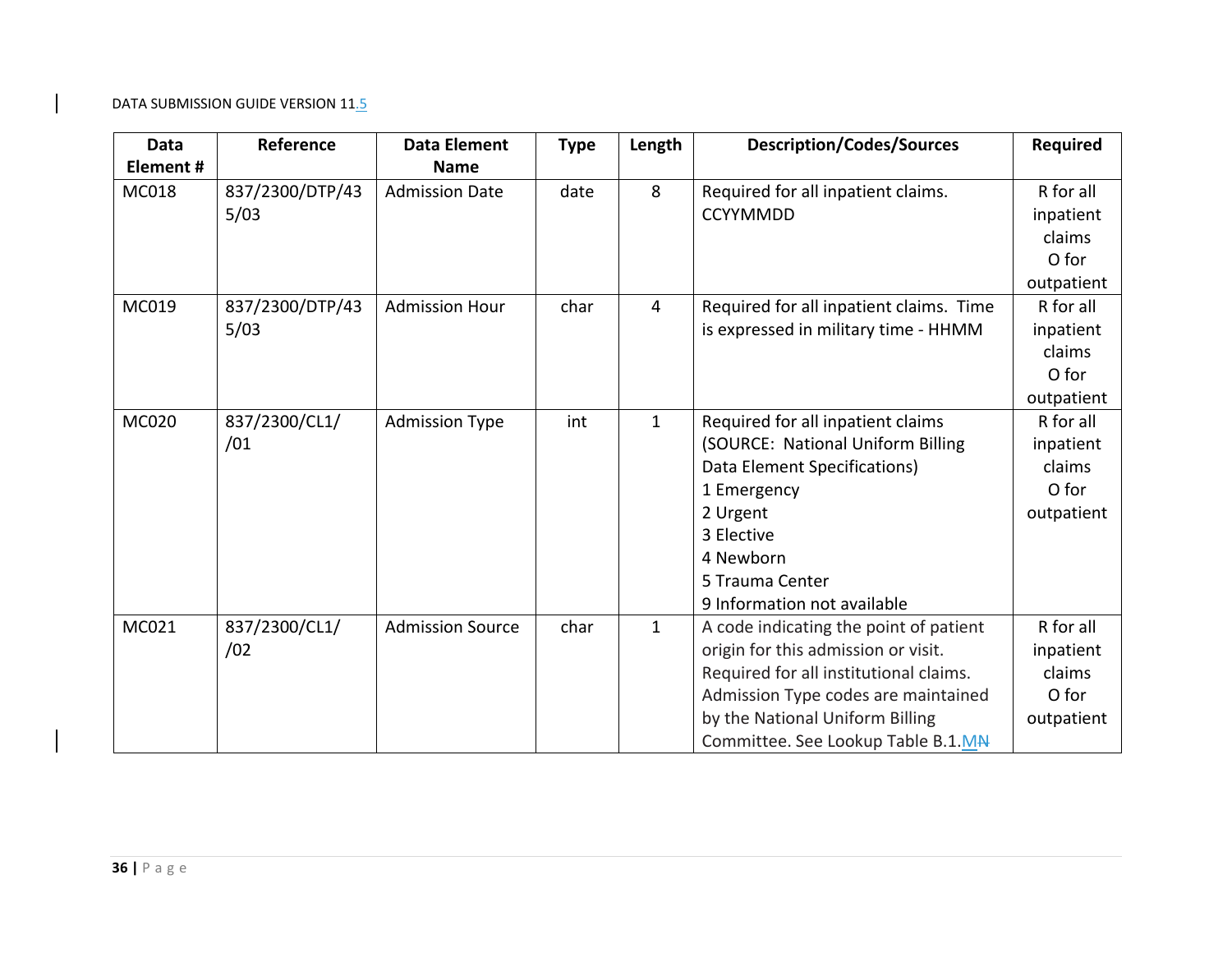| Data     | Reference                                                                                                  | Data Element                      | <b>Type</b> | Length         | <b>Description/Codes/Sources</b>                                                                                                                            | <b>Required</b>                                         |
|----------|------------------------------------------------------------------------------------------------------------|-----------------------------------|-------------|----------------|-------------------------------------------------------------------------------------------------------------------------------------------------------------|---------------------------------------------------------|
| Element# |                                                                                                            | <b>Name</b>                       |             |                |                                                                                                                                                             |                                                         |
| MC022    | 837/2300/DTP/09<br>6/03                                                                                    | Discharge Hour                    | time        | $\overline{4}$ | Time expressed in military time =<br>HHMM                                                                                                                   | R for all<br>inpatient<br>claims<br>O for<br>outpatient |
| MC023    | 837/2300/CL1/<br>/03                                                                                       | Discharge Status                  | char        | $\overline{2}$ | Required for all inpatient claims.<br>defaults:<br>Professional: default '00' = unknown<br>See Lookup Table B.1.C                                           | R                                                       |
| MC024    | 835/2100/NM1/B<br>$D/09$ ,<br>835/2100/NM1/B<br>S/09,<br>835/2100/NM1/M<br>C/09,<br>835/2100/NM1/P<br>C/09 | Service Provider<br>Number        | varchar     | 30             | Payer assigned service provider<br>number.<br>Submit facility for institutional claims;<br>physician or healthcare professional for<br>professional claims. | $\mathsf{R}$                                            |
| MC025    | 835/2100/NM1/FI<br>/09                                                                                     | Service Provider<br>Tax ID Number | int         | 9              | Federal taxpayer's identification<br>number                                                                                                                 | $\mathsf{R}$                                            |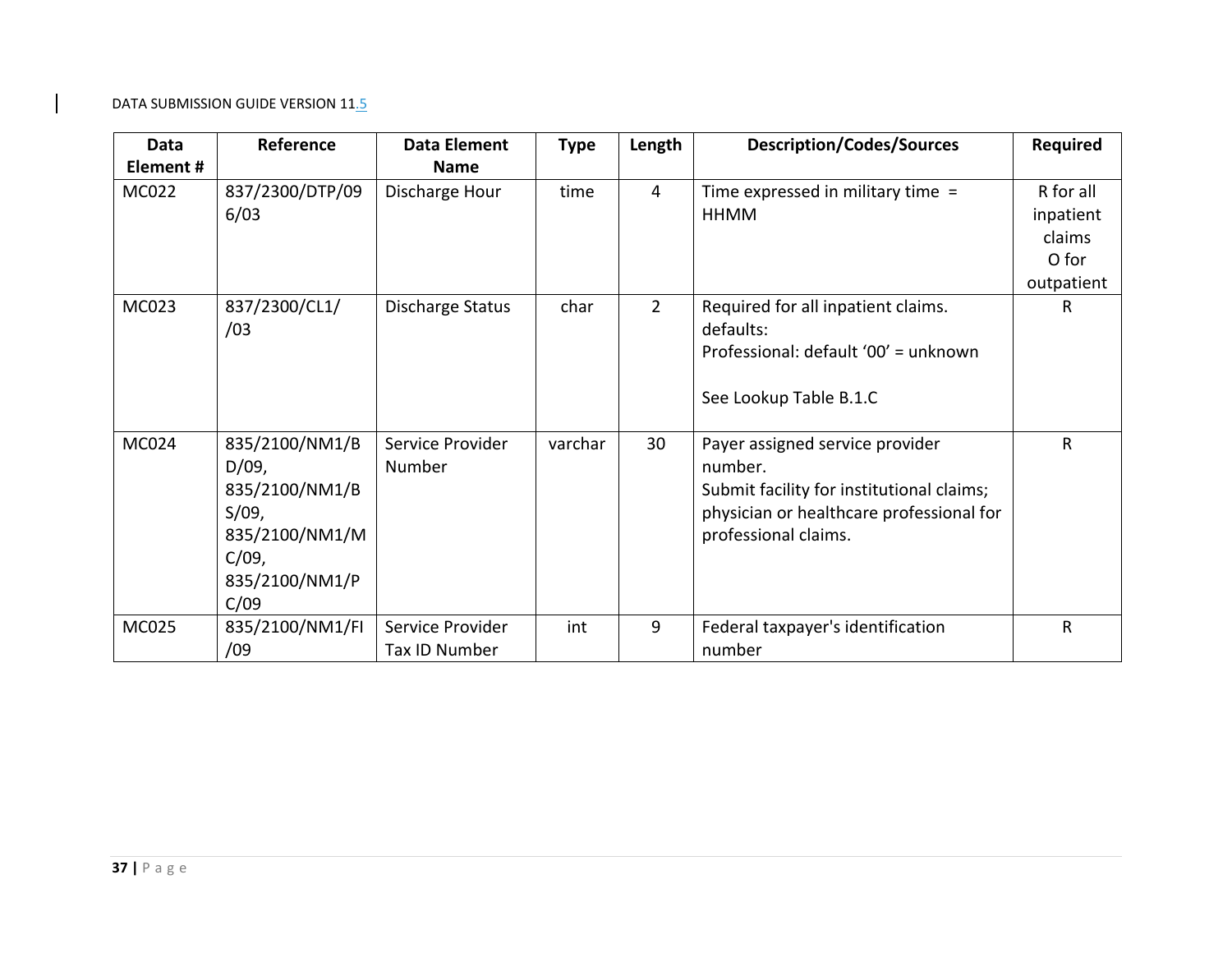| Data         | Reference                                                                                                                                                                        | <b>Data Element</b>                                 | <b>Type</b> | Length       | <b>Description/Codes/Sources</b>                                                                                                                                                                                                                                                                                                           | <b>Required</b> |
|--------------|----------------------------------------------------------------------------------------------------------------------------------------------------------------------------------|-----------------------------------------------------|-------------|--------------|--------------------------------------------------------------------------------------------------------------------------------------------------------------------------------------------------------------------------------------------------------------------------------------------------------------------------------------------|-----------------|
| Element#     |                                                                                                                                                                                  | <b>Name</b>                                         |             |              |                                                                                                                                                                                                                                                                                                                                            |                 |
| <b>MC026</b> | professional:<br>837/2420A/NM1/<br>$XX/09$ ;<br>837/2310B/NM1/<br>$XX/09$ ;<br>institutional:<br>837/2420A/NM1/<br>XX/09;<br>837/2420C/NM1/<br>XX/09;<br>837/2310A/NM1/<br>XX/09 | <b>Service National</b><br>Provider ID              | varchar     | 20           | National Provider ID. This data<br>element pertains to the entity or<br>individual directly providing the service.                                                                                                                                                                                                                         | R               |
| <b>MC027</b> | professional:<br>837/2420A/NM1/<br>82/02;<br>837/2310B/NM1/<br>82/02;<br>institutional:<br>837/2420A/NM1/<br>72/02;<br>837/2420C/NM1/<br>82/02;<br>837/2310A/NM1/<br>71/02       | Service Provider<br><b>Entity Type</b><br>Qualifier | char        | $\mathbf{1}$ | HIPAA provider taxonomy classifies<br>provider groups (clinicians who bill as a<br>group practice or under a corporate<br>name, even if that group is composed<br>of one provider) as a "person", and<br>these shall be coded as a person.<br>Health care claims processors shall<br>code according to:<br>1 Person<br>2 Non-Person Entity | $\mathsf{R}$    |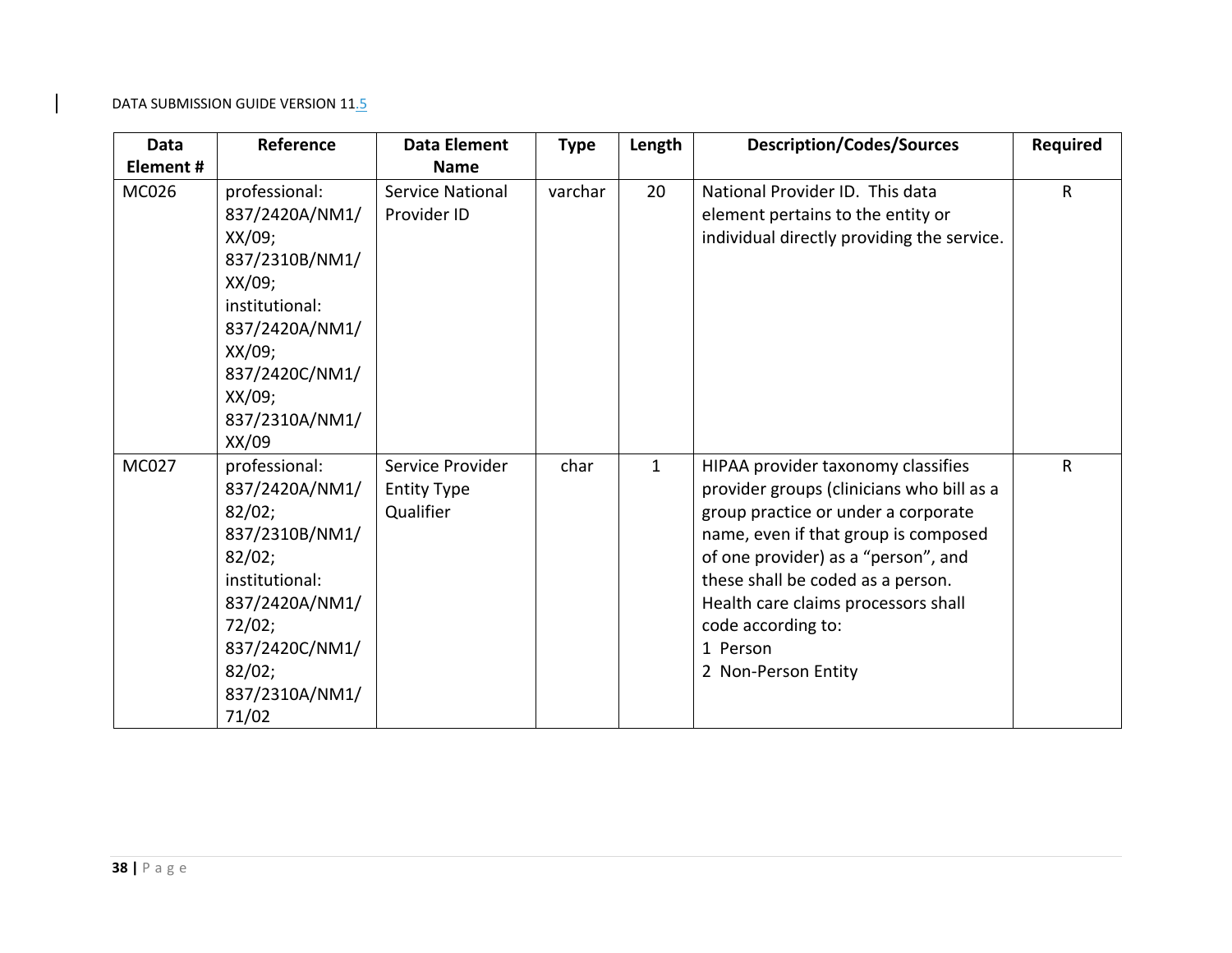| Data         | Reference                                                                                                                                                                  | <b>Data Element</b>                   | <b>Type</b> | Length | <b>Description/Codes/Sources</b>                                                                | <b>Required</b> |
|--------------|----------------------------------------------------------------------------------------------------------------------------------------------------------------------------|---------------------------------------|-------------|--------|-------------------------------------------------------------------------------------------------|-----------------|
| Element#     |                                                                                                                                                                            | <b>Name</b>                           |             |        |                                                                                                 |                 |
| <b>MC028</b> | professional:<br>837/2420A/NM1/<br>82/04;<br>837/2310B/NM1/<br>82/04;<br>institutional:<br>837/2420A/NM1/<br>72/04;<br>837/2420C/NM1/<br>82/04;<br>837/2310A/NM1/<br>71/04 | Service Provider<br><b>First Name</b> | varchar     | 25     | Individual first name. Set to null if<br>provider is a facility or organization.                | R               |
| MC029        | professional:<br>837/2420A/NM1/<br>82/05;<br>837/2310B/NM1/<br>82/05;<br>institutional:<br>837/2420A/NM1/<br>72/05;<br>837/2420C/NM1/<br>82/05;<br>837/2310A/NM1/<br>71/05 | Service Provider<br>Middle Name       | varchar     | 25     | Individual middle name or initial. Set<br>to null if provider is a facility or<br>organization. | $\mathsf{O}$    |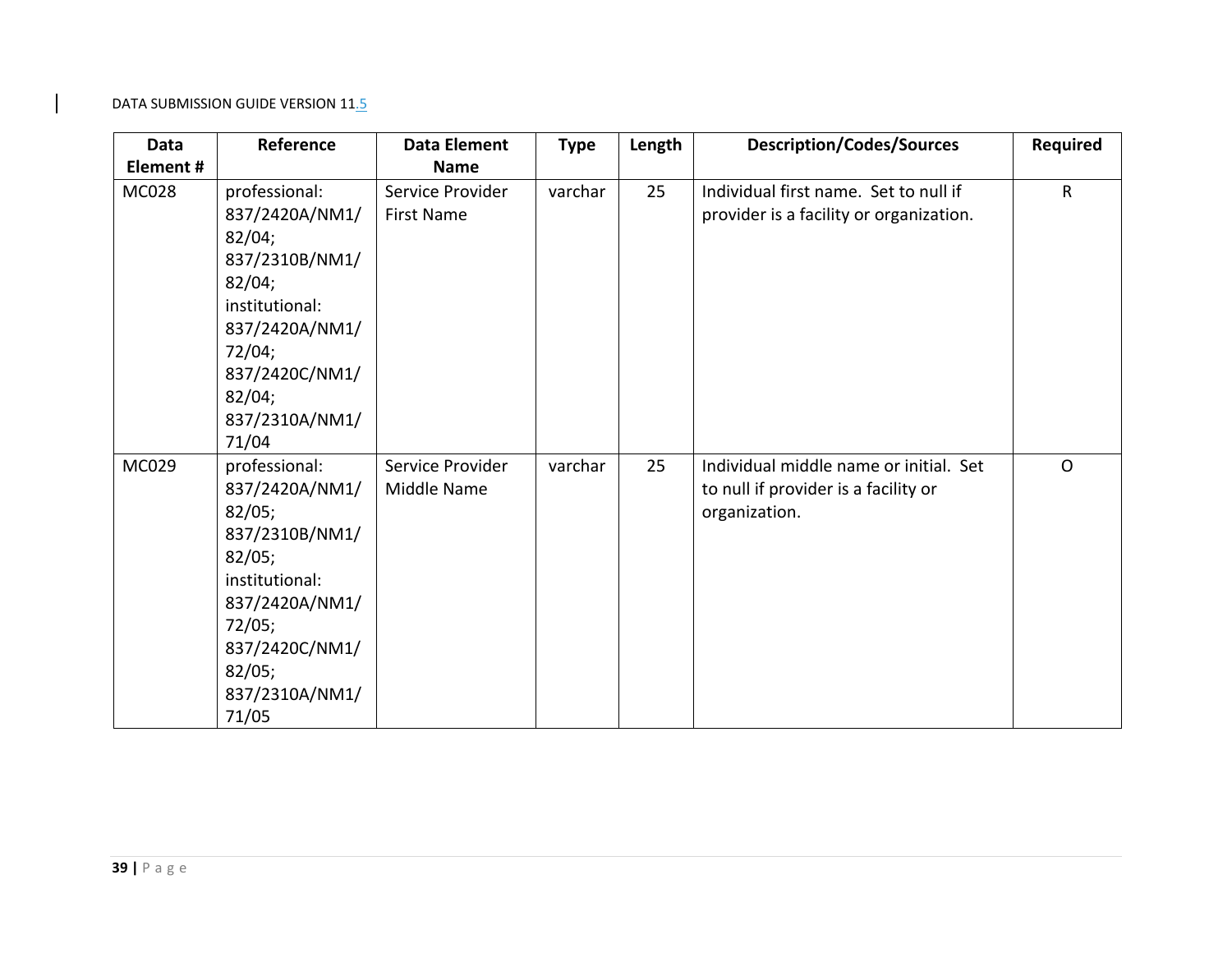| <b>Data</b>  | Reference                                                                                                                                                                  | <b>Data Element</b>                                      | <b>Type</b> | Length | <b>Description/Codes/Sources</b>                                                                                                                                                                                                                                                               | <b>Required</b> |
|--------------|----------------------------------------------------------------------------------------------------------------------------------------------------------------------------|----------------------------------------------------------|-------------|--------|------------------------------------------------------------------------------------------------------------------------------------------------------------------------------------------------------------------------------------------------------------------------------------------------|-----------------|
| Element#     |                                                                                                                                                                            | <b>Name</b>                                              |             |        |                                                                                                                                                                                                                                                                                                |                 |
| <b>MC030</b> | professional:<br>837/2420A/NM1/<br>82/03;<br>837/2310B/NM1/<br>82/03;<br>institutional:<br>837/2420A/NM1/<br>72/03;<br>837/2420C/NM1/<br>82/03;<br>837/2310A/NM1/<br>71/03 | Service Provider<br>Last Name or<br>Organization<br>Name | varchar     | 60     | Full name of provider organization or<br>last name of individual provider                                                                                                                                                                                                                      | $\mathsf{R}$    |
| MC031        | professional:<br>837/2420A/NM1/<br>82/07;<br>837/2310B/NM1/<br>82/07;<br>institutional:<br>837/2420A/NM1/<br>72/07;<br>837/2420C/NM1/<br>82/07;<br>837/2310A/NM1/<br>71/07 | Service Provider<br>Suffix                               | varchar     | 10     | Suffix to individual name. Set to null if<br>provider is a facility or organization.<br>The service provider suffix shall be used<br>to capture the generation of the<br>individual clinician (e.g., Jr., Sr., III), if<br>applicable, rather than the clinician's<br>degree (e.g., MD, LCSW). | $\Omega$        |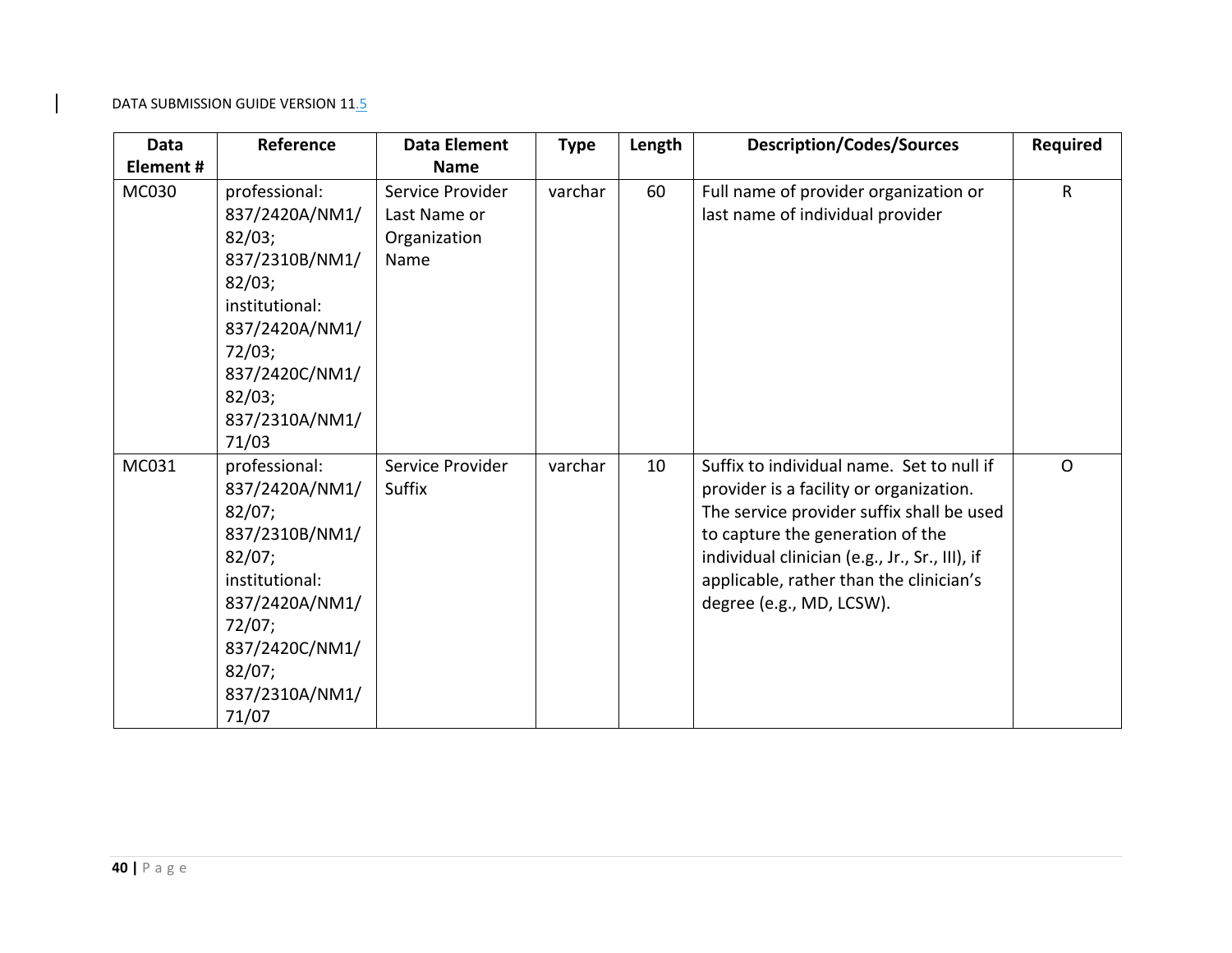| Data         | Reference                                                                                                       | <b>Data Element</b>                          | <b>Type</b> | Length         | <b>Description/Codes/Sources</b>                                                                                                                                            | <b>Required</b> |
|--------------|-----------------------------------------------------------------------------------------------------------------|----------------------------------------------|-------------|----------------|-----------------------------------------------------------------------------------------------------------------------------------------------------------------------------|-----------------|
| Element#     |                                                                                                                 | <b>Name</b>                                  |             |                |                                                                                                                                                                             |                 |
| <b>MC032</b> | professional:<br>837/2420A/PRV/P<br>E/03;<br>837/2310B/PRV/P<br>E/03; institutional:<br>837/2310A/PRV/A<br>T/03 | Service Provider<br>Specialty                | varchar     | 10             | Prefer CMS specialty or taxonomy<br>codes. Homegrown codes can be used<br>but a lookup is required.<br>A Dictionary for homegrown codes<br>must be supplied during testing. | $\mathsf{R}$    |
| <b>MC108</b> |                                                                                                                 | Service Provider<br><b>Street Address</b>    | varchar     | 50             | Physical practice location street<br>address of the provider administering<br>the services                                                                                  | R               |
| MC033        | professional:<br>837/2420C/N4/<br>/01;<br>837/2310C/N4/<br>/01; institutional:<br>837/2310E/N4/<br>/01          | Service Provider<br>City Name                | varchar     | 30             | City name of provider - preferably<br>practice location                                                                                                                     | R               |
| MC034        | professional:<br>837/2420C/N4/<br>/02;<br>837/2310C/N4/<br>/02; institutional:<br>837/2310E/N4/<br>/02          | Service Provider<br><b>State or Province</b> | char        | $\overline{2}$ | As defined by the US Postal Service                                                                                                                                         | R               |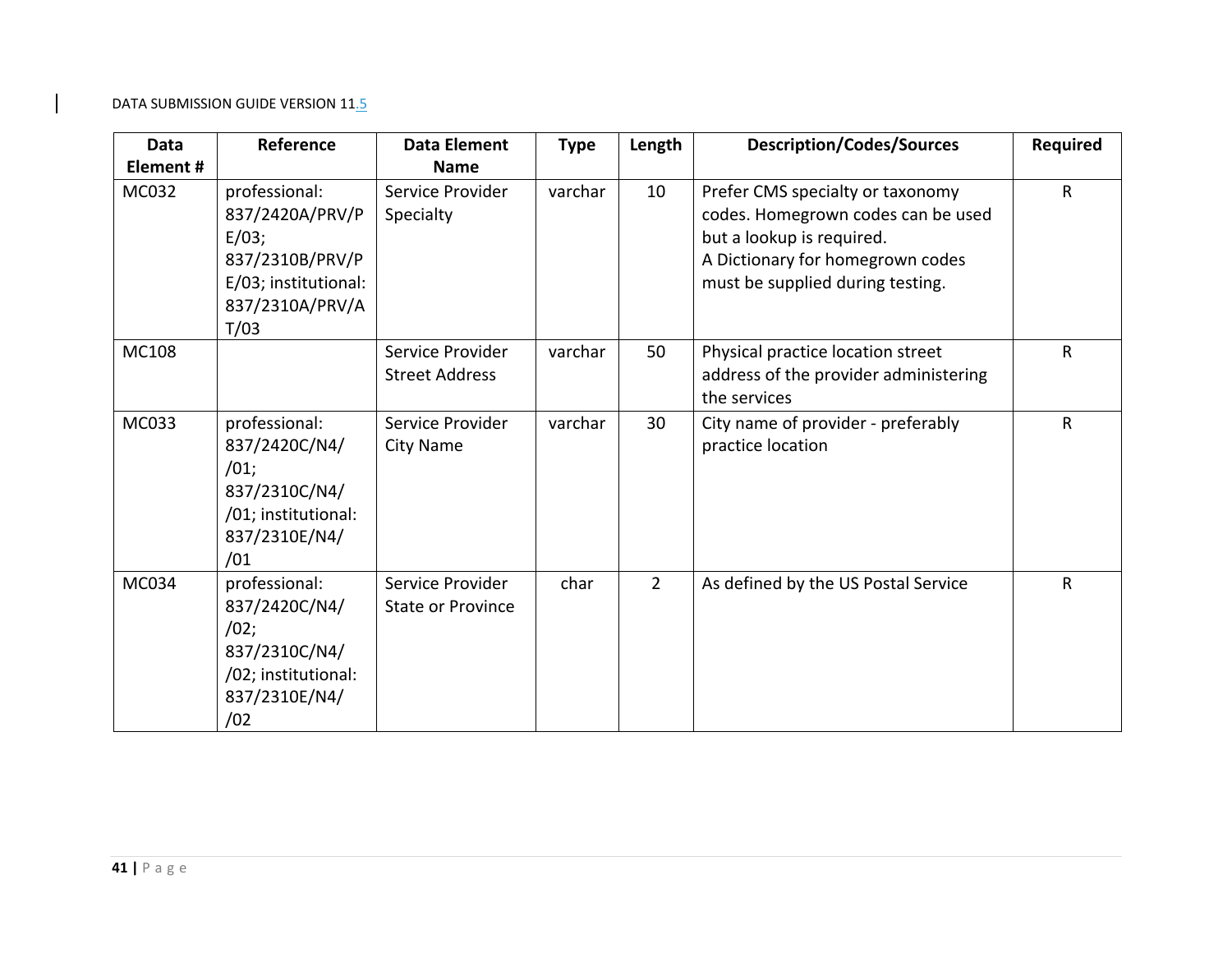| Data         | Reference                                                                                              | Data Element                    | <b>Type</b> | Length         | <b>Description/Codes/Sources</b>                                                                                                                                    | <b>Required</b>                                    |
|--------------|--------------------------------------------------------------------------------------------------------|---------------------------------|-------------|----------------|---------------------------------------------------------------------------------------------------------------------------------------------------------------------|----------------------------------------------------|
| Element#     |                                                                                                        | <b>Name</b>                     |             |                |                                                                                                                                                                     |                                                    |
| <b>MC035</b> | professional:<br>837/2420C/N4/<br>/03;<br>837/2310C/N4/<br>/03; institutional:<br>837/2310E/N4/<br>/03 | Service Provider<br>ZIP Code    | varchar     | 11             | ZIP Code of provider - may include non-<br>US codes; do not include dash. Plus 4<br>optional but desired.                                                           | $\mathsf{R}$                                       |
| <b>MC036</b> | 837/2300/CLM/<br>$/05-1$                                                                               | Type of Bill -<br>Institutional | char        | 3              | Required for institutional claims; Not to<br>be used for professional claims See<br>Lookup Table B.1.D                                                              | $\mathsf{R}$<br>(institution<br>al claims<br>only) |
| MC037        | 837/2300/CLM/<br>$/05-1$                                                                               | Place of Service                | char        | $2^{\circ}$    | Required for professional claims. Not<br>to be used for institutional claims. Map<br>where you can and default to "99" for<br>all others.<br>See Lookup Table B.1.E | R<br>(profession<br>al claims<br>only)             |
| <b>MC038</b> | 835/2100/CLP/<br>/02                                                                                   | Claim Status                    | char        | $\overline{2}$ | See Lookup Table B.1.F                                                                                                                                              | $\mathsf{R}$                                       |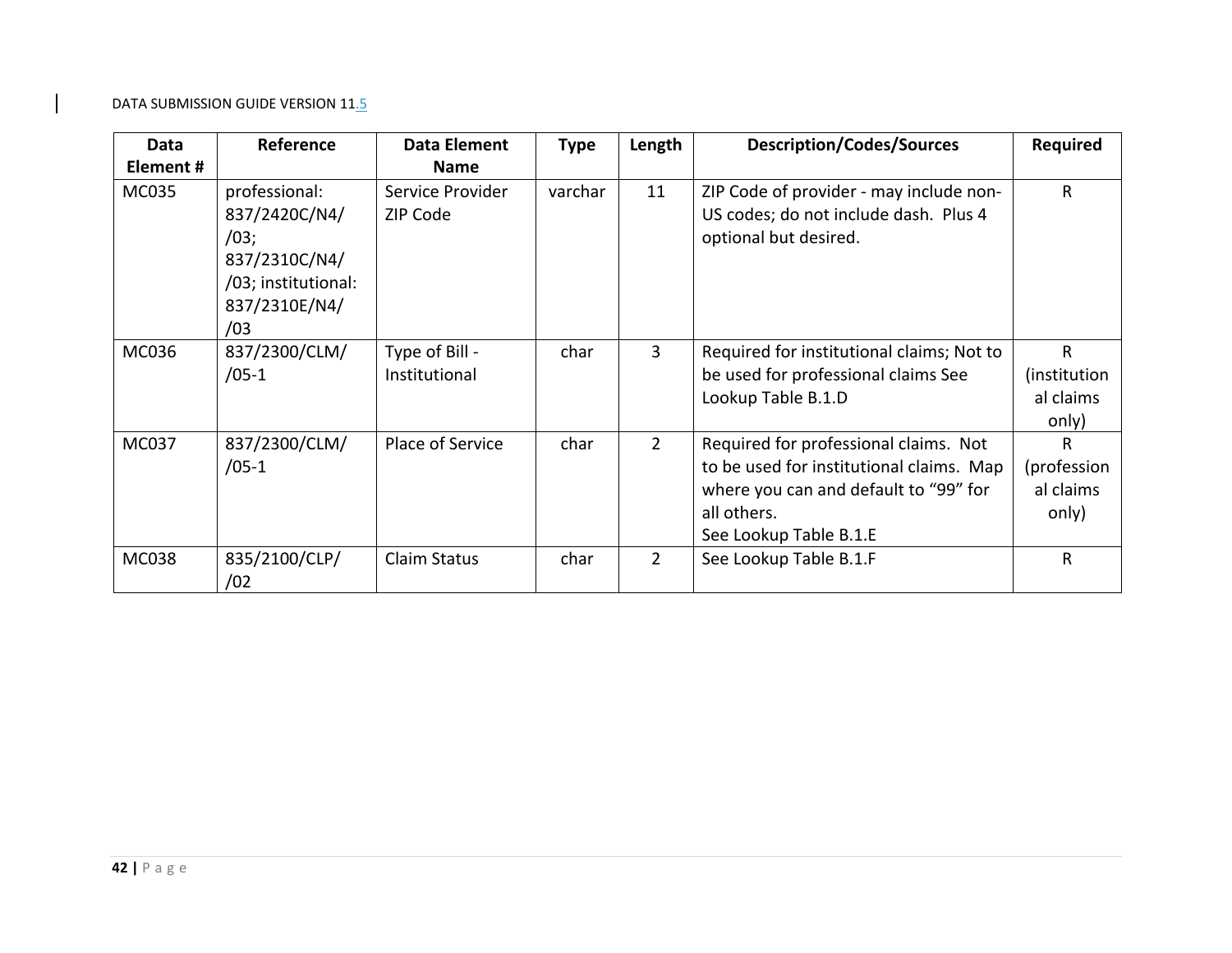| Data          | Reference | Data Element          | <b>Type</b> | Length       | <b>Description/Codes/Sources</b>         | <b>Required</b> |
|---------------|-----------|-----------------------|-------------|--------------|------------------------------------------|-----------------|
| Element#      |           | <b>Name</b>           |             |              |                                          |                 |
| MC038A        | N/A       | <b>COB/TPL Amount</b> | int         | 12           | Amount due from a secondary carrier.     | R if MC038      |
|               |           |                       |             |              | Report the amount that another payer     | $= 19, 20, or$  |
|               |           |                       |             |              | is liable for after submitting payer has | 21              |
|               |           |                       |             |              | processed this claim line. If only       |                 |
|               |           |                       |             |              | collected on the header record report    |                 |
|               |           |                       |             |              | the                                      |                 |
|               |           |                       |             |              | COB/TPL amount on the first claim line.  |                 |
|               |           |                       |             |              | Report 0 if there is no COB/TPL          |                 |
|               |           |                       |             |              | amount. Do not code decimal point or     |                 |
|               |           |                       |             |              | provide any punctuation (e.g.,           |                 |
|               |           |                       |             |              | \$1,000.25 converted to 100025).         |                 |
| <b>MC038B</b> | N/A       | Denied Claim Line     | char        | $\mathbf{1}$ | Use this field to indicate whether the   | R               |
|               |           | Indicator             |             |              | payer denied this specific line on this  |                 |
|               |           |                       |             |              | specific claim. Valid codes are:         |                 |
|               |           |                       |             |              | 1=Yes (denied);                          |                 |
|               |           |                       |             |              | 2= No (not denied).                      |                 |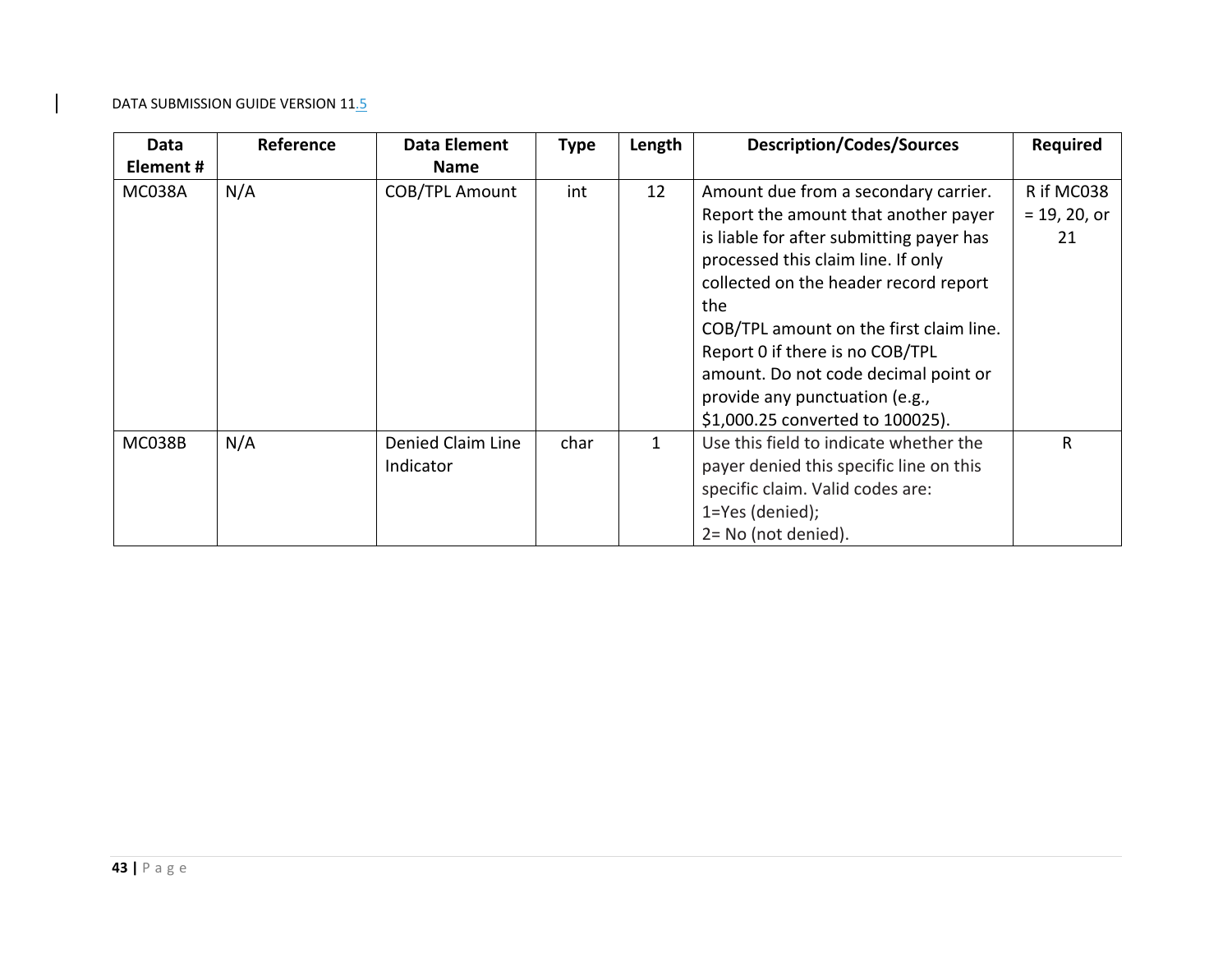| Data          | Reference                   | <b>Data Element</b>        | <b>Type</b> | Length         | <b>Description/Codes/Sources</b>                                                                                                                                                                                                                                                                                                                                                                                                                                                  | Required                                     |
|---------------|-----------------------------|----------------------------|-------------|----------------|-----------------------------------------------------------------------------------------------------------------------------------------------------------------------------------------------------------------------------------------------------------------------------------------------------------------------------------------------------------------------------------------------------------------------------------------------------------------------------------|----------------------------------------------|
| Element#      |                             | <b>Name</b>                |             |                |                                                                                                                                                                                                                                                                                                                                                                                                                                                                                   |                                              |
| <b>MC038C</b> | N/A                         | Claim Line Type            | char        | $\mathbf{1}$   | Report the code that defines the claim<br>line status in terms of adjudication.<br>Valid codes are:<br>O original (original claim with no<br>amendments or reversals)<br>V void (claim is voided and no<br>amendment or replacement is<br>expected)<br>R replacement (replaced claim)<br>B back out (claim is backed out and an<br>amendment or replacement is<br>expected)<br>A amendment (amended claim after<br>original claim was backed out)<br>D- Denied (claim was denied) | R                                            |
| MC039         | 837/2300/HI/BJ/0<br>$21-2$  | Admitting<br>Diagnosis     | varchar     | $\overline{7}$ | Required on all inpatient admission<br>claims and encounters. ICD-9-CM or<br>ICD-10-CM. Do not code decimal point.                                                                                                                                                                                                                                                                                                                                                                | R-inpatient<br>claims<br>$O -$<br>outpatient |
| <b>MC898</b>  | N/A                         | ICD-9 / ICD-10<br>Flag     | char        | $\mathbf{1}$   | 0 This claim contains ICD-9-CM codes<br>1 This claim contains ICD-10-CM codes<br>The purpose of this field is to identify<br>which code set is being utilized.                                                                                                                                                                                                                                                                                                                    | R                                            |
| MC040         | 837/2300/HI/BN/<br>$031-2$  | E-Code                     | varchar     | $\overline{7}$ | Describes an injury, poisoning or<br>adverse effect. ICD-9-CM or ICD-10-<br>CM. Do not code decimal point.                                                                                                                                                                                                                                                                                                                                                                        | $\mathsf{O}$                                 |
| MC041         | 837/2300/HI/BK/0<br>$1 - 2$ | <b>Principal Diagnosis</b> | varchar     | $\overline{7}$ | ICD-9-CM or ICD-10 CM. Do not code<br>decimal point.                                                                                                                                                                                                                                                                                                                                                                                                                              | $\mathsf R$                                  |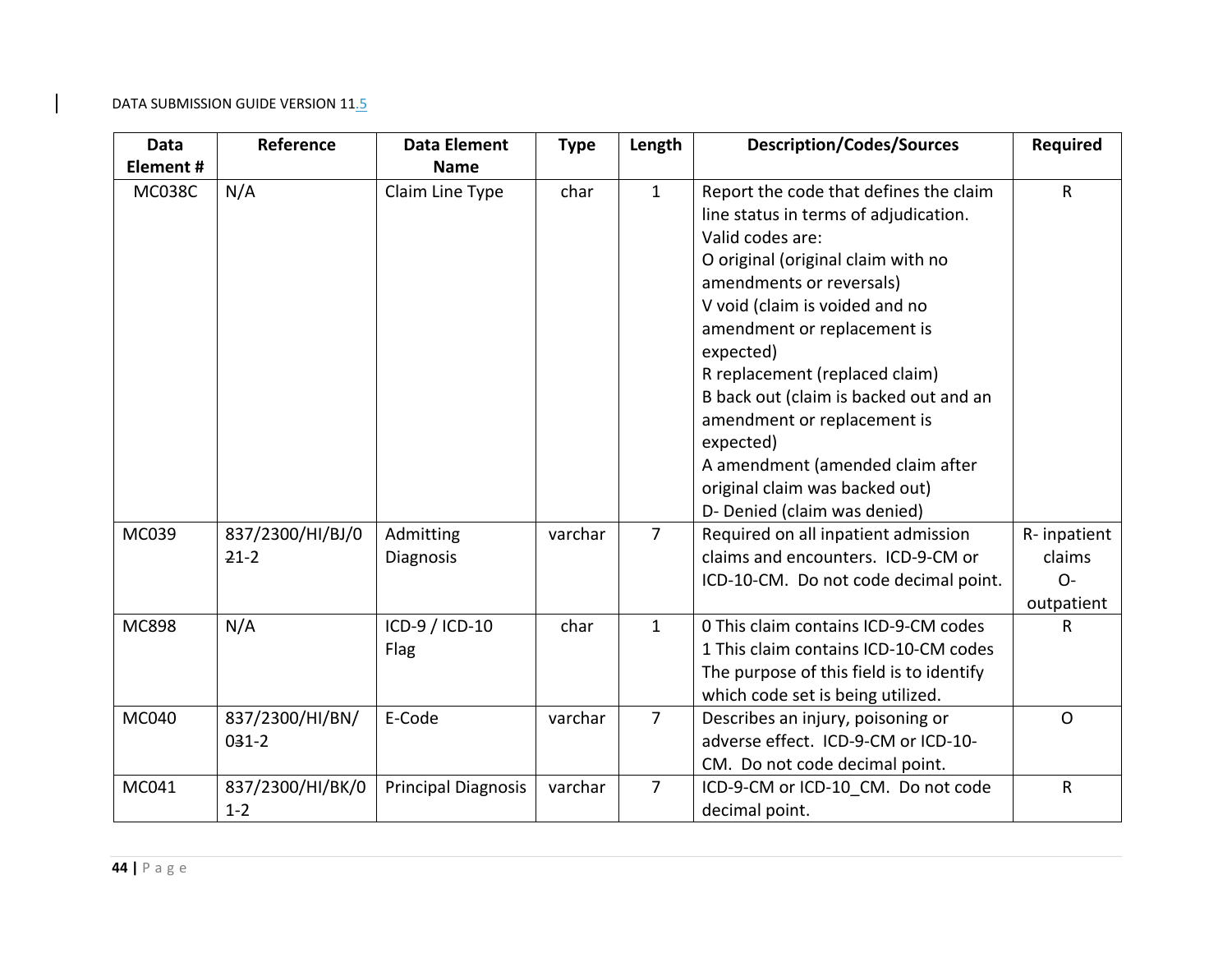| <b>Data</b>  | Reference        | <b>Data Element</b> | <b>Type</b> | Length         | <b>Description/Codes/Sources</b>   | <b>Required</b> |
|--------------|------------------|---------------------|-------------|----------------|------------------------------------|-----------------|
| Element#     |                  | <b>Name</b>         |             |                |                                    |                 |
| MC042        | 837/2300/HI/BF/0 | Other Diagnosis -   | varchar     | $\overline{7}$ | ICD-9-CM or ICD-10 CM. Do not code | $\Omega$        |
|              | $1 - 2$          |                     |             |                | decimal point.                     |                 |
| MC043        | 837/2300/HI/BF/0 | Other Diagnosis -   | varchar     | $\overline{7}$ | ICD-9-CM or ICD-10_CM. Do not code | $\Omega$        |
|              | $2 - 2$          | 2                   |             |                | decimal point.                     |                 |
| <b>MC044</b> | 837/2300/HI/BF/0 | Other Diagnosis -   | varchar     | $\overline{7}$ | ICD-9-CM or ICD-10_CM. Do not code | $\Omega$        |
|              | $3 - 2$          | 3                   |             |                | decimal point.                     |                 |
| MC045        | 837/2300/HI/BF/0 | Other Diagnosis -   | varchar     | $\overline{7}$ | ICD-9-CM or ICD-10_CM. Do not code | $\Omega$        |
|              | $4 - 2$          | 4                   |             |                | decimal point.                     |                 |
| MC046        | 837/2300/HI/BF/0 | Other Diagnosis -   | varchar     | $\overline{7}$ | ICD-9-CM or ICD-10 CM. Do not code | $\Omega$        |
|              | $5 - 2$          | 5.                  |             |                | decimal point.                     |                 |
| <b>MC047</b> | 837/2300/HI/BF/0 | Other Diagnosis -   | varchar     | $\overline{7}$ | ICD-9-CM or ICD-10 CM. Do not code | $\mathsf{O}$    |
|              | $6 - 2$          | 6                   |             |                | decimal point.                     |                 |
| <b>MC048</b> | 837/2300/HI/BF/0 | Other Diagnosis -   | varchar     | $\overline{7}$ | ICD-9-CM or ICD-10_CM. Do not code | $\Omega$        |
|              | $7 - 2$          | 7                   |             |                | decimal point.                     |                 |
| MC049        | 837/2300/HI/BF/0 | Other Diagnosis -   | varchar     | $\overline{7}$ | ICD-9-CM or ICD-10 CM. Do not code | $\mathsf{O}$    |
|              | $8 - 2$          | 8                   |             |                | decimal point.                     |                 |
| <b>MC050</b> | 837/2300/HI/BF/0 | Other Diagnosis -   | varchar     | $\overline{7}$ | ICD-9-CM or ICD-10_CM. Do not code | $\Omega$        |
|              | $9 - 2$          | 9                   |             |                | decimal point.                     |                 |
| MC051        | 837/2300/HI/BF/1 | Other Diagnosis -   | varchar     | $\overline{7}$ | ICD-9-CM or ICD-10_CM. Do not code | $\Omega$        |
|              | $0 - 2$          | 10                  |             |                | decimal point.                     |                 |
| MC052        | 837/2300/HI/BF/1 | Other Diagnosis -   | varchar     | $\overline{7}$ | ICD-9-CM or ICD-10_CM. Do not code | $\Omega$        |
|              | $1 - 2$          | 11                  |             |                | decimal point.                     |                 |
| MC053        | 837/2300/HI/BF/1 | Other Diagnosis -   | varchar     | $\overline{7}$ | ICD-9-CM or ICD-10_CM. Do not code | $\Omega$        |
|              | $2 - 2$          | 12                  |             |                | decimal point.                     |                 |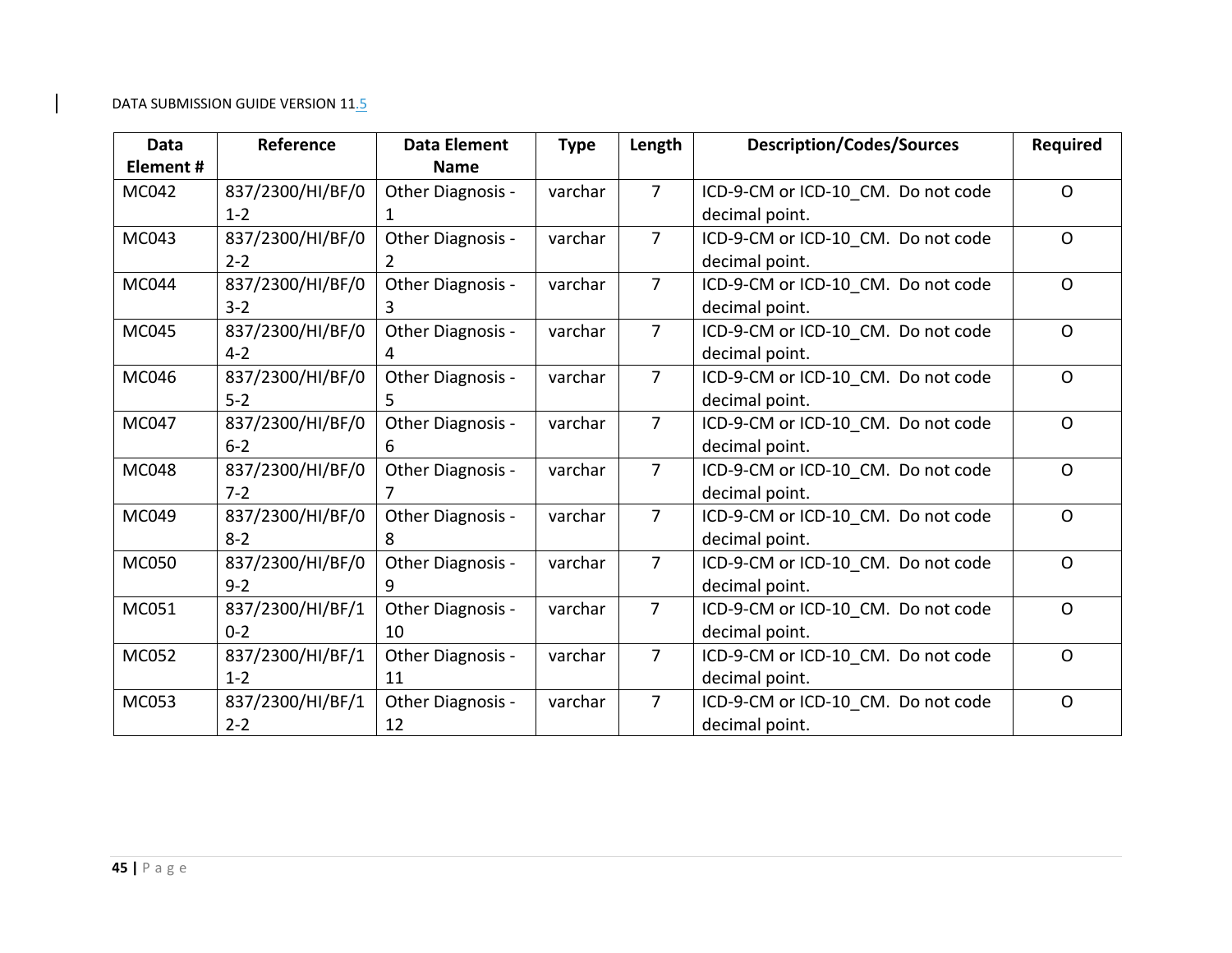| Data         | Reference                  | <b>Data Element</b>          | <b>Type</b> | Length         | <b>Description/Codes/Sources</b>                                                                                                                                                             | <b>Required</b>                                                                            |
|--------------|----------------------------|------------------------------|-------------|----------------|----------------------------------------------------------------------------------------------------------------------------------------------------------------------------------------------|--------------------------------------------------------------------------------------------|
| Element#     |                            | <b>Name</b>                  |             |                |                                                                                                                                                                                              |                                                                                            |
| <b>MC054</b> | 835/2110/SVC/NU<br>$/01-2$ | Revenue Code                 | char        | 4              | National Uniform Billing Committee<br>Codes. Code using leading zeroes, left                                                                                                                 | R for<br>Institutional                                                                     |
|              |                            |                              |             |                | justified, and four digits.                                                                                                                                                                  | Claims only,<br>otherwise<br>leave blank                                                   |
| <b>MC055</b> | 835/2110/SVC/HC<br>$/01-2$ | Outpatient<br>Procedure Code | varchar     | 10             | Health Care Common Procedural<br>Coding System (HCPCS); this includes<br>the CPT codes of the American Medical<br>Association.<br>Required for Outpatient and<br>Professional claims only.   | R for<br>Outpatient<br>and<br>Professiona<br>l Claims<br>only;<br>otherwise<br>leave blank |
| <b>MC056</b> | 835/2110/SVC/HC<br>$/01-3$ | Procedure<br>Modifier - 1    | char        | $\overline{2}$ | Procedure modifier required when a<br>modifier clarifies/improves the<br>reporting accuracy of the associated<br>procedure code.<br>Required for Outpatient and<br>Professional claims only. | R for<br>Outpatient<br>and<br>Professiona<br>l Claims<br>only;<br>otherwise<br>leave blank |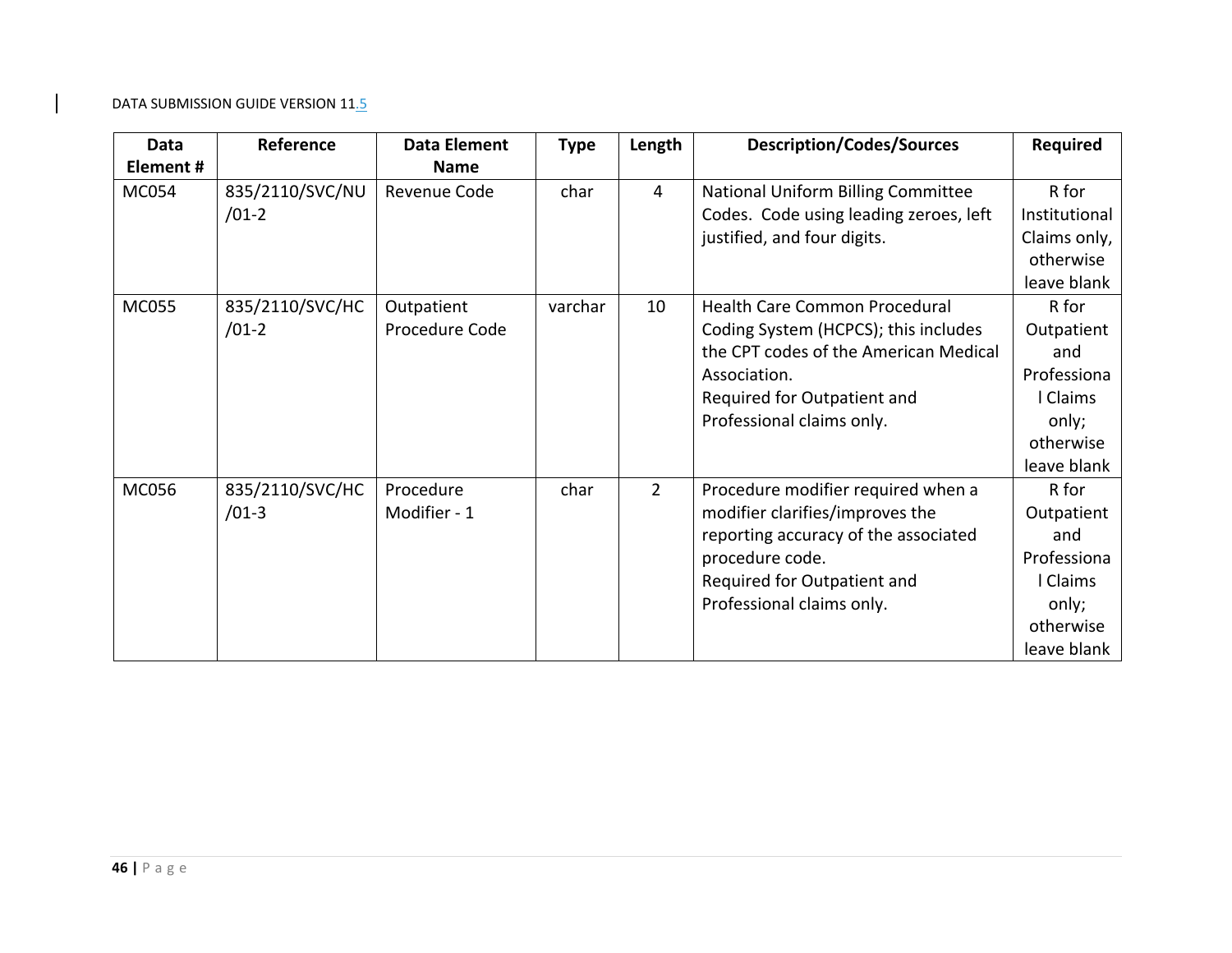| <b>Data</b>  | Reference                    | <b>Data Element</b>                      | <b>Type</b> | Length         | <b>Description/Codes/Sources</b>                                                                                                                                                                                                                                           | <b>Required</b>                                                                            |
|--------------|------------------------------|------------------------------------------|-------------|----------------|----------------------------------------------------------------------------------------------------------------------------------------------------------------------------------------------------------------------------------------------------------------------------|--------------------------------------------------------------------------------------------|
| Element#     |                              | <b>Name</b>                              |             |                |                                                                                                                                                                                                                                                                            |                                                                                            |
| MC057        | 835/2110/SVC/HC<br>$/01-4$   | Procedure<br>Modifier - 2                | char        | $\overline{2}$ | Procedure modifier required when a<br>modifier clarifies/improves the<br>reporting accuracy of the associated<br>procedure code.<br>Required for Outpatient and<br>Professional claims only.                                                                               | R for<br>Outpatient<br>and<br>Professiona<br>I Claims<br>only;<br>otherwise<br>leave blank |
| <b>MC058</b> | 835/2110/SVC/ID/<br>$01 - 2$ | ICD-9-CM or ICD-<br>10 Procedure<br>Code | char        | $\overline{7}$ | Primary procedure code for this line of<br>service. Do not code decimal point.<br>Default to Blank                                                                                                                                                                         | R for<br>Inpatient<br>Claims only;<br>otherwise<br>leave blank                             |
| MC059        | 835/2110/DTM/1<br>50/02      | Date of Service -<br>From                | date        | 8              | First date of service for this service line.<br><b>CCYYMMDD</b>                                                                                                                                                                                                            | R                                                                                          |
| MC060        | 835/2110/DTM/1<br>51/02      | Date of Service -<br>Thru                | date        | 8              | Last date of service for this service line.<br><b>CCYYMMDD</b>                                                                                                                                                                                                             | ${\sf R}$                                                                                  |
| MC061        | 835/2110/SVC/<br>/05         | Quantity                                 | dec         | 12             | Count of services performed, which<br>shall be set equal to one on all<br>observation bed service lines and<br>should be set equal to zero on all other<br>room and board service lines,<br>regardless of the length of stay.<br>Do code decimal point when<br>applicable. | $\mathsf{R}$                                                                               |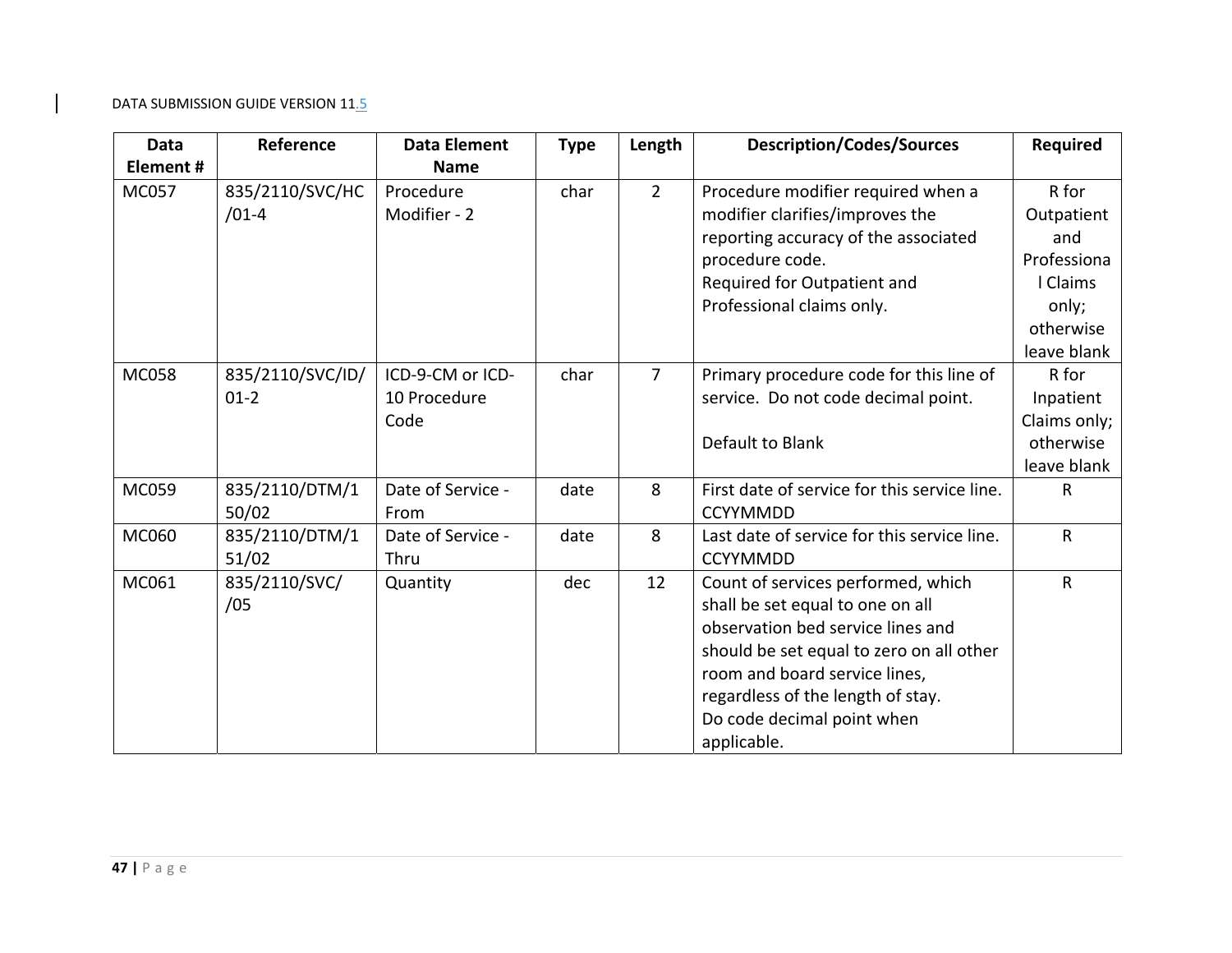| Data          | Reference            | <b>Data Element</b>   | <b>Type</b> | Length         | <b>Description/Codes/Sources</b>                                                                                                                                                                           | <b>Required</b> |
|---------------|----------------------|-----------------------|-------------|----------------|------------------------------------------------------------------------------------------------------------------------------------------------------------------------------------------------------------|-----------------|
| Element#      |                      | <b>Name</b>           |             |                |                                                                                                                                                                                                            |                 |
| <b>MC061A</b> | N/A                  | Unit of Measure       | varchar     | $\overline{2}$ | Types of units for quantity reported in<br>MC061. For drugs, report the code that<br>defines the unit of measure for the<br>drug dispensed in MC075. See Lookup<br>Table B.1.NO                            | $\mathsf{R}$    |
| MC062         | 835/2110/SVC/<br>/02 | Charge Amount         | int         | 11             | Do not code decimal point or provide<br>any punctuation where \$1,000.00<br>converted to 100000.<br>Do not code decimal point, Two<br>decimal places implied.<br>Same for all financial data that follows. | $\mathsf{R}$    |
| MC063         | 835/2110/SVC/<br>/03 | Paid Amount           | int         | 10             | Includes any withhold amounts. Do not<br>code decimal point. Two decimals<br>implied. For capitated claims set to<br>zero.                                                                                 | $\mathsf{R}$    |
| MC064         | N/A                  | <b>Prepaid Amount</b> | int         | 10             | For capitated services, the fee for<br>service equivalent amount. Do not<br>code decimal point. Two decimals<br>implied.                                                                                   | $\mathsf{R}$    |
| MC065         | N/A                  | Co-pay Amount         | int         | 10             | The preset, fixed dollar amount for<br>which the individual is responsible. Do<br>not code decimal point. Two decimals<br>implied.                                                                         | $\mathsf{R}$    |
| <b>MC066</b>  | N/A                  | Coinsurance<br>Amount | int         | 10             | The dollar amount an individual is<br>responsible for - not the percentage.<br>Do not code decimal point. Two<br>decimals implied.                                                                         | $\mathsf R$     |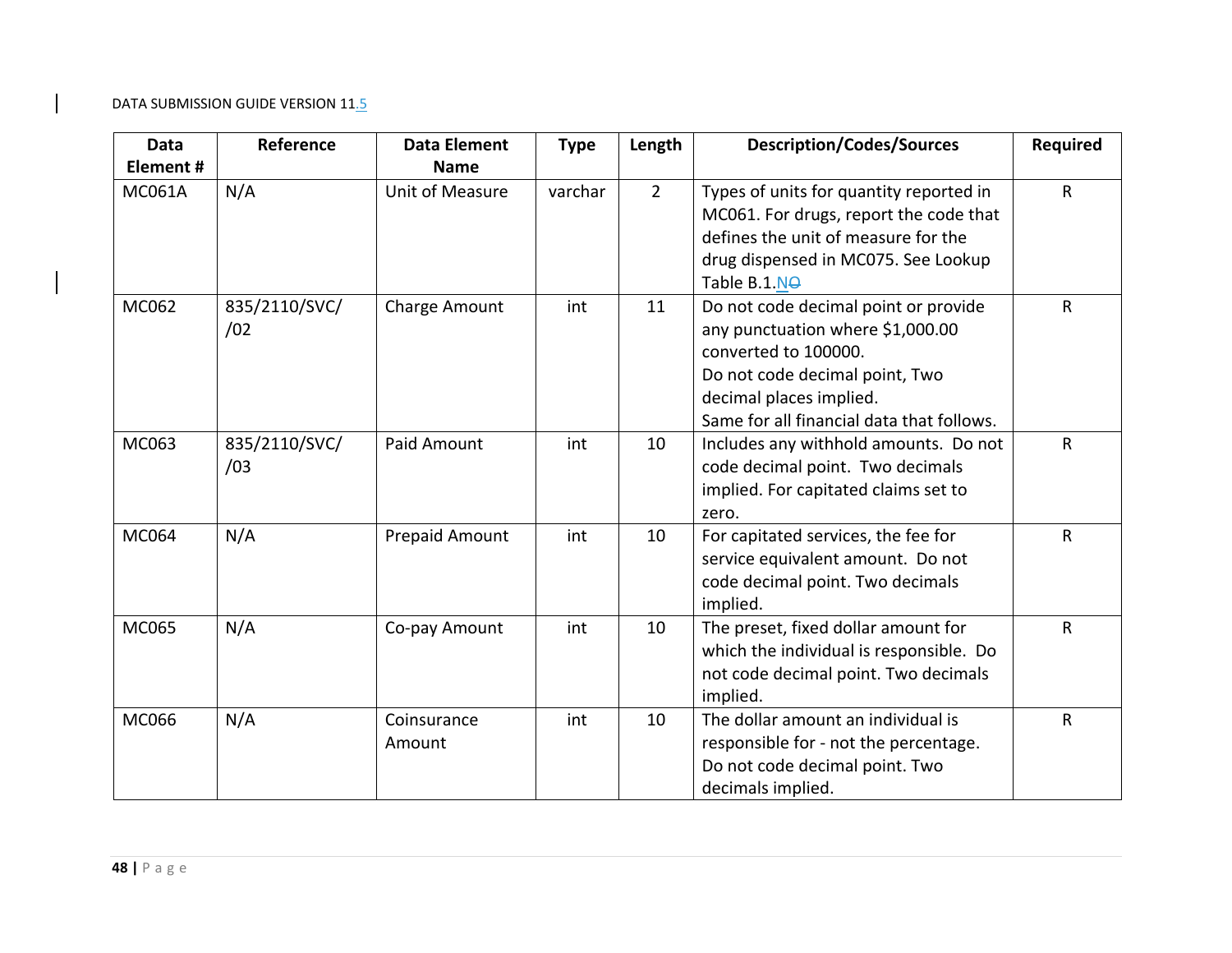| Data         | Reference     | <b>Data Element</b> | <b>Type</b> | Length         | <b>Description/Codes/Sources</b>      | <b>Required</b> |
|--------------|---------------|---------------------|-------------|----------------|---------------------------------------|-----------------|
| Element#     |               | <b>Name</b>         |             |                |                                       |                 |
| MC067        | N/A           | Deductible          | int         | 10             | Do not code decimal point. Two        | $\mathsf{R}$    |
|              |               | Amount              |             |                | decimals implied.                     |                 |
| MC213        | N/A           | Payment             | char        | $\overline{2}$ | Indicates the payment methodology.    | R               |
|              |               | Arrangement Type    |             |                | Valid codes are:                      |                 |
|              |               | Flag                |             |                | 01=Capitation;                        |                 |
|              |               |                     |             |                | 02=Fee for Service;                   |                 |
|              |               |                     |             |                | 03=Percent of Charges;                |                 |
|              |               |                     |             |                | $04 = DRG$ ;                          |                 |
|              |               |                     |             |                | 05=Pay for Performance;               |                 |
|              |               |                     |             |                | 06=Global Payment;                    |                 |
|              |               |                     |             |                | 07=Other;                             |                 |
|              |               |                     |             |                | 08=Bundled Payment.                   |                 |
| <b>MC068</b> | 837/2300/CLM/ | Patient             | varchar     | 20             | Number assigned by hospital           | $\Omega$        |
|              | /01           | Account/Control     |             |                |                                       |                 |
|              |               | Number              |             |                |                                       |                 |
| MC069        | N/A           | Discharge Date      | date        | 8              | Date patient discharged. Required for | R for all       |
|              |               |                     |             |                | all inpatient claims. CCYYMMDD        | inpatient       |
|              |               |                     |             |                |                                       | Claims O        |
|              |               |                     |             |                |                                       | for             |
|              |               |                     |             |                |                                       | Outpatient      |
| <b>MC070</b> | N/A           | Service Provider    | varchar     | 30             | Code US for United States.            | R               |
|              |               | <b>Country Name</b> |             |                |                                       |                 |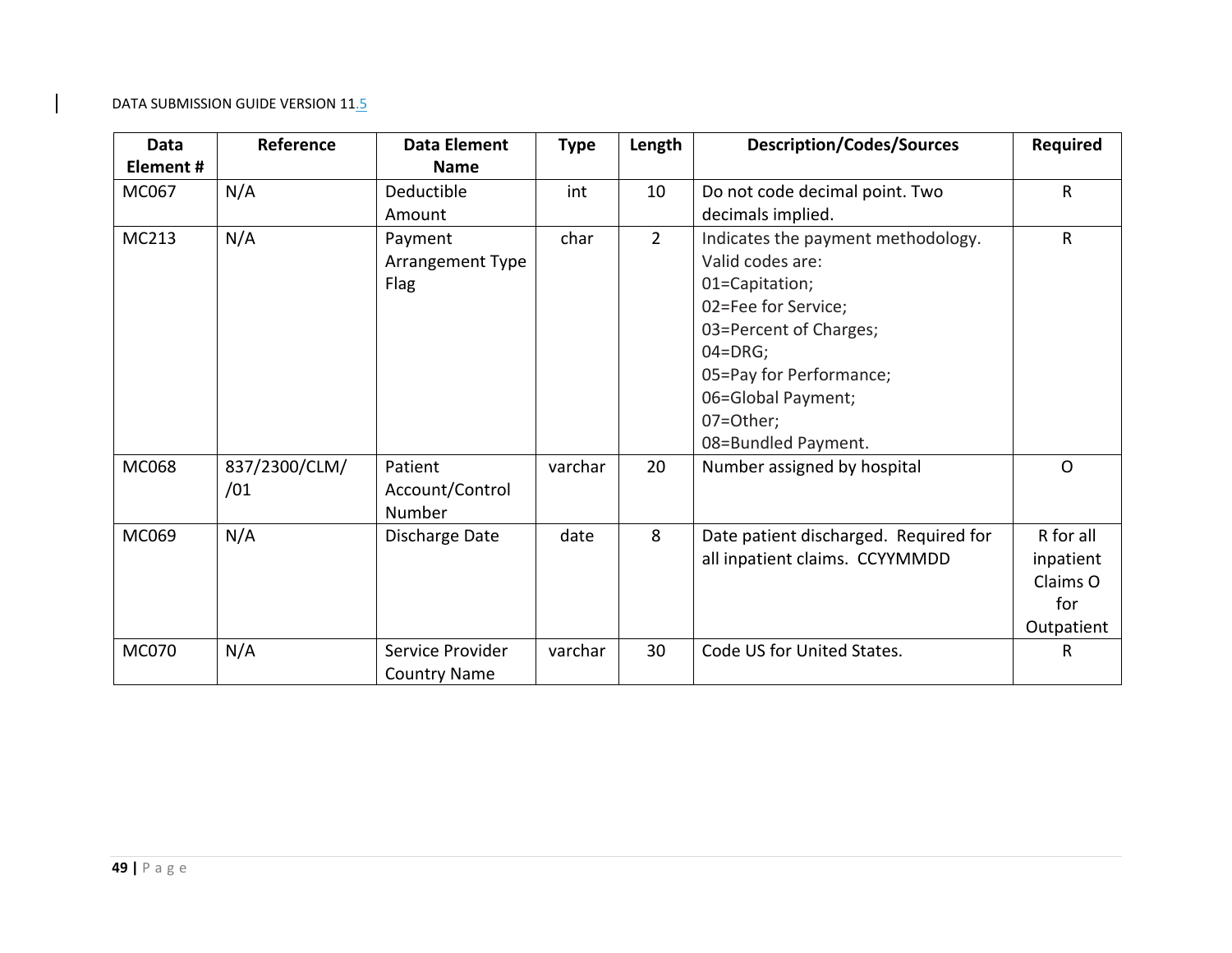| <b>Data</b>  | Reference                   | <b>Data Element</b> | <b>Type</b> | Length         | <b>Description/Codes/Sources</b>                                                                                                                                                                                                                                                                                                                                                                                                                                             | <b>Required</b>                     |
|--------------|-----------------------------|---------------------|-------------|----------------|------------------------------------------------------------------------------------------------------------------------------------------------------------------------------------------------------------------------------------------------------------------------------------------------------------------------------------------------------------------------------------------------------------------------------------------------------------------------------|-------------------------------------|
| Element#     |                             | <b>Name</b>         |             |                |                                                                                                                                                                                                                                                                                                                                                                                                                                                                              |                                     |
| MC071        | 837/2300/HI/DR/0<br>$1 - 2$ | <b>DRG</b>          | varchar     | 10             | Insurers and health care claims<br>processors shall code using the CMS<br>methodology when available.<br>Precedence shall be given to DRGs<br>transmitted from the hospital provider.<br>When the CMS methodology for DRGs<br>is not available, but the DRG system is<br>used, the insurer shall format the DRG<br>and the complexity level within the<br>same field with an "A" prefix, and with<br>a hyphen separating the DRG and the<br>complexity level (e.g. AXXX-XX). | $\Omega$                            |
| MC072        | N/A                         | <b>DRG Version</b>  | char        | $\overline{2}$ | Version number of the grouper used                                                                                                                                                                                                                                                                                                                                                                                                                                           | $\mathsf{O}$                        |
| <b>MC073</b> | 835/2110/REF/AP<br>C/02     | <b>APC</b>          | char        | $\overline{4}$ | Insurers and health care claims<br>processors shall code using the CMS<br>methodology when available.<br>Precedence shall be given to APCs<br>transmitted from the health care<br>provider.                                                                                                                                                                                                                                                                                  | $\mathsf{O}$                        |
| <b>MC074</b> | N/A                         | <b>APC Version</b>  | char        | $\overline{2}$ | Version number of the grouper used                                                                                                                                                                                                                                                                                                                                                                                                                                           | $\mathsf{O}$                        |
| <b>MC075</b> | 837/2410/LIN/N4/<br>03      | NDC Drug Code       | varchar     | 11             | Report the NDC code used only when a<br>medication is paid for as part of a<br>medical claim or when a DME device<br>has an NDC code. J codes should be<br>submitted under procedure code<br>(MC055), and have a procedure code<br>type of 'HCPCS.                                                                                                                                                                                                                           | R; Set as<br>null if<br>unavailable |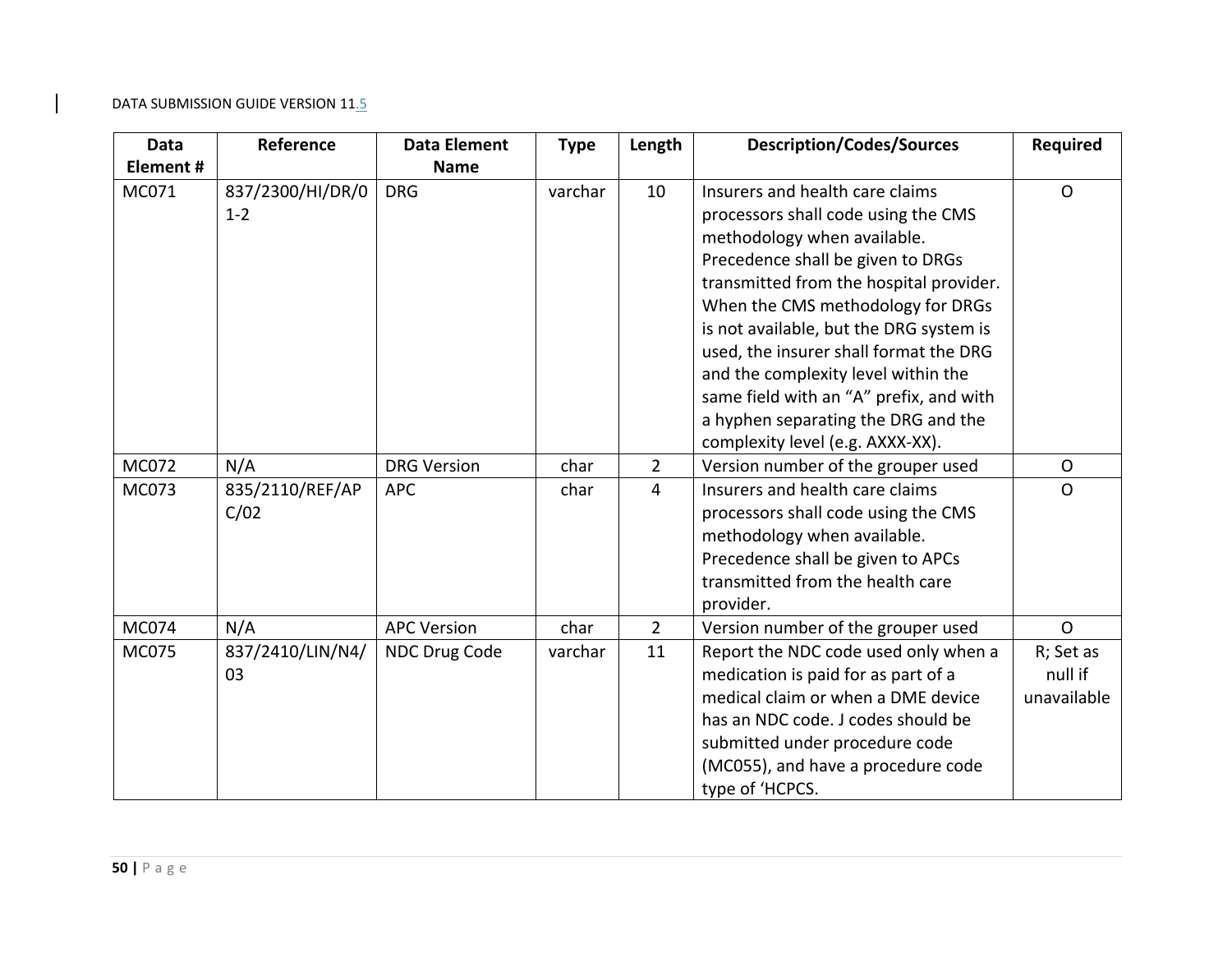| Data          | Reference                | <b>Data Element</b>                                             | <b>Type</b> | Length       | <b>Description/Codes/Sources</b>                                                                                                                                                | <b>Required</b>                                                  |
|---------------|--------------------------|-----------------------------------------------------------------|-------------|--------------|---------------------------------------------------------------------------------------------------------------------------------------------------------------------------------|------------------------------------------------------------------|
| Element#      |                          | <b>Name</b>                                                     |             |              |                                                                                                                                                                                 |                                                                  |
| <b>MC076</b>  | 837/2010AA/NM1<br>/ID/09 | <b>Billing Provider</b><br>Number                               | varchar     | 30           | Payer assigned billing provider number.<br>This number should be the identifier<br>used by the payer for internal<br>identification purposes, and does not<br>routinely change. | $\mathsf{R}$                                                     |
| <b>MC077</b>  | 837/2010AA/NM1<br>/XX/09 | <b>National Billing</b><br>Provider ID                          | varchar     |              | <b>National Provider ID</b>                                                                                                                                                     | $\mathsf{R}$                                                     |
| <b>MC078</b>  | 837/2010AA/NM1<br>1/03   | <b>Billing Provider</b><br>Last Name or<br>Organization<br>Name | varchar     | 60           | Full name of provider billing<br>organization or last name of individual<br>billing provider.                                                                                   | $\mathsf{R}$                                                     |
| MC101         | 837/2010BA/NM1<br>/ 103  | Subscriber Last<br>Name                                         | varchar     | 128          | Subscriber last name                                                                                                                                                            | $\mathsf{R}$                                                     |
| MC102         | 837/2010BA/NM1<br>1/04   | <b>Subscriber First</b><br>Name                                 | varchar     | 128          | Subscriber first name                                                                                                                                                           | $\mathsf{R}$                                                     |
| MC103         | 837/2010BA/NM1<br>/ 105  | Subscriber Middle<br>Initial                                    | char        | $\mathbf{1}$ | Subscriber middle initial                                                                                                                                                       | $\Omega$                                                         |
| MC104         | 837/2010CA/NM1<br>/ 103  | <b>Member Last</b><br>Name                                      | varchar     | 128          | Member last name                                                                                                                                                                | $\mathsf{R}$                                                     |
| MC105         | 837/2010CA/NM1<br>/104   | <b>Member First</b><br>Name                                     | varchar     | 128          | Member first name                                                                                                                                                               | $\mathsf{R}$                                                     |
| MC106         | 837/2010CA/NM1<br>//05   | <b>Member Middle</b><br>Initial                                 | char        | $\mathbf{1}$ | Member middle initial                                                                                                                                                           | $\Omega$                                                         |
| <b>MC201A</b> | N/A                      | Present on<br>Admission - PDX                                   | varchar     | $\mathbf{1}$ | Code indicating the presence of<br>diagnosis at the time of admission<br>See Table B.1.G for valid values.                                                                      | $\mathsf{R}$<br>(Inpatient<br>only,<br>otherwise<br>leave blank) |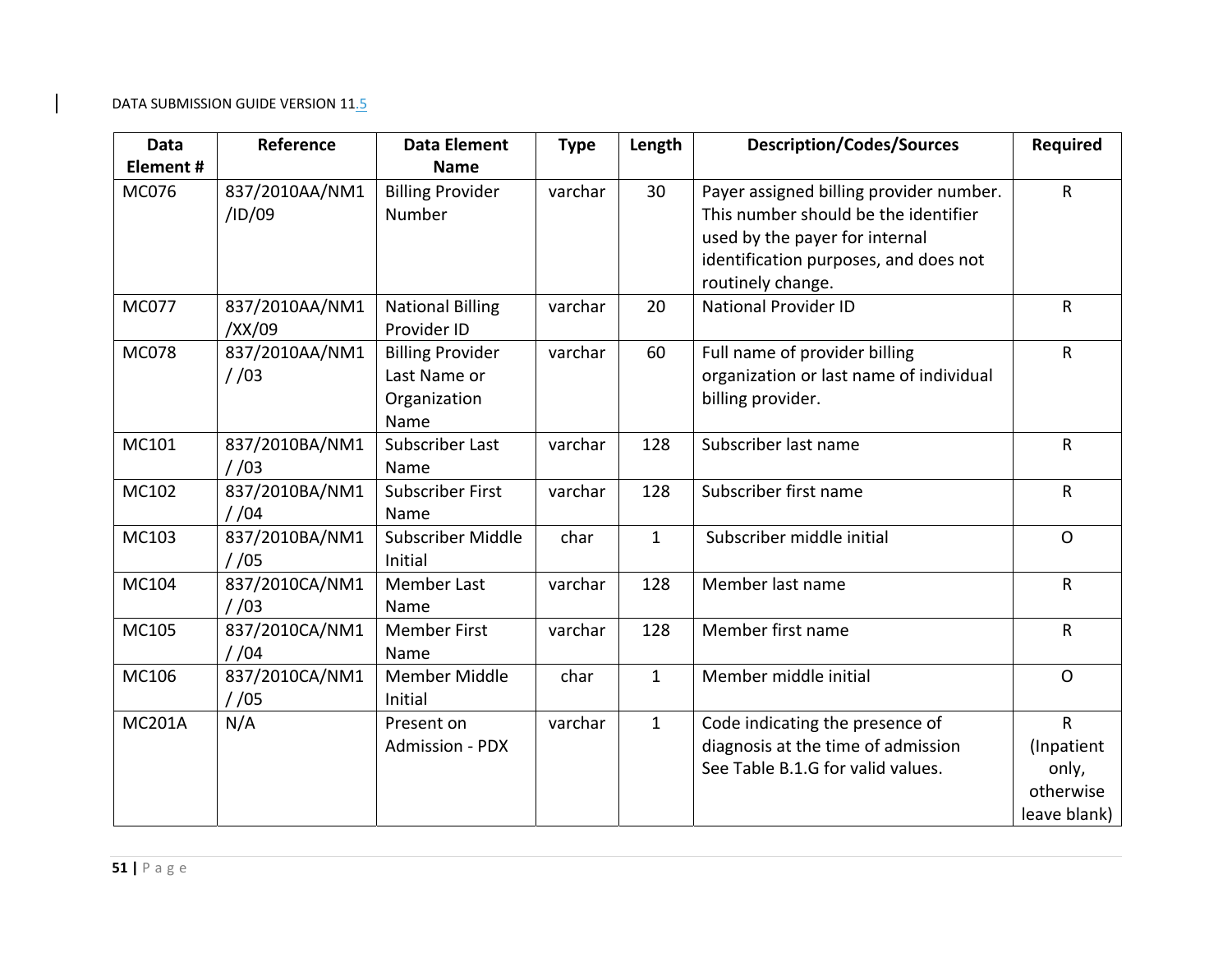| Data          | Reference | <b>Data Element</b>    | <b>Type</b> | Length       | <b>Description/Codes/Sources</b>       | <b>Required</b> |
|---------------|-----------|------------------------|-------------|--------------|----------------------------------------|-----------------|
| Element#      |           | <b>Name</b>            |             |              |                                        |                 |
| <b>MC201B</b> | N/A       | Present on             | varchar     | $\mathbf{1}$ | Code indicating the presence of        | R if 201A       |
|               |           | Admission - DX1        |             |              | diagnosis at the time of admission for | has a value     |
|               |           |                        |             |              | <b>MC201A</b>                          | (Inpatient      |
|               |           |                        |             |              | See Table B.1.G for valid values.      | only,           |
|               |           |                        |             |              |                                        | otherwise       |
|               |           |                        |             |              |                                        | leave blank)    |
| <b>MC201C</b> | N/A       | Present on             | varchar     | $\mathbf{1}$ | Code indicating the presence of        | R               |
|               |           | Admission - DX2        |             |              | diagnosis at the time of admission     | (Inpatient      |
|               |           |                        |             |              | See Table B.1.G for valid values.      | only,           |
|               |           |                        |             |              |                                        | otherwise       |
|               |           |                        |             |              |                                        | leave blank)    |
| <b>MC201D</b> | N/A       | Present on             | varchar     | $\mathbf{1}$ | Code indicating the presence of        | R               |
|               |           | Admission - DX3        |             |              | diagnosis at the time of admission     | (Inpatient      |
|               |           |                        |             |              | See Table B.1.G for valid values.      | only,           |
|               |           |                        |             |              |                                        | otherwise       |
|               |           |                        |             |              |                                        | leave blank)    |
| <b>MC201E</b> | N/A       | Present on             | varchar     | $\mathbf{1}$ | Code indicating the presence of        | R               |
|               |           | Admission - DX4        |             |              | diagnosis at the time of admission     | (Inpatient      |
|               |           |                        |             |              | See Table B.1.G for valid values.      | only,           |
|               |           |                        |             |              |                                        | otherwise       |
|               |           |                        |             |              |                                        | leave blank)    |
| <b>MC201F</b> | N/A       | Present on             | varchar     | $\mathbf{1}$ | Code indicating the presence of        | R               |
|               |           | <b>Admission - DX5</b> |             |              | diagnosis at the time of admission     | (Inpatient      |
|               |           |                        |             |              | See Table B.1.G for valid values.      | only,           |
|               |           |                        |             |              |                                        | otherwise       |
|               |           |                        |             |              |                                        | leave blank)    |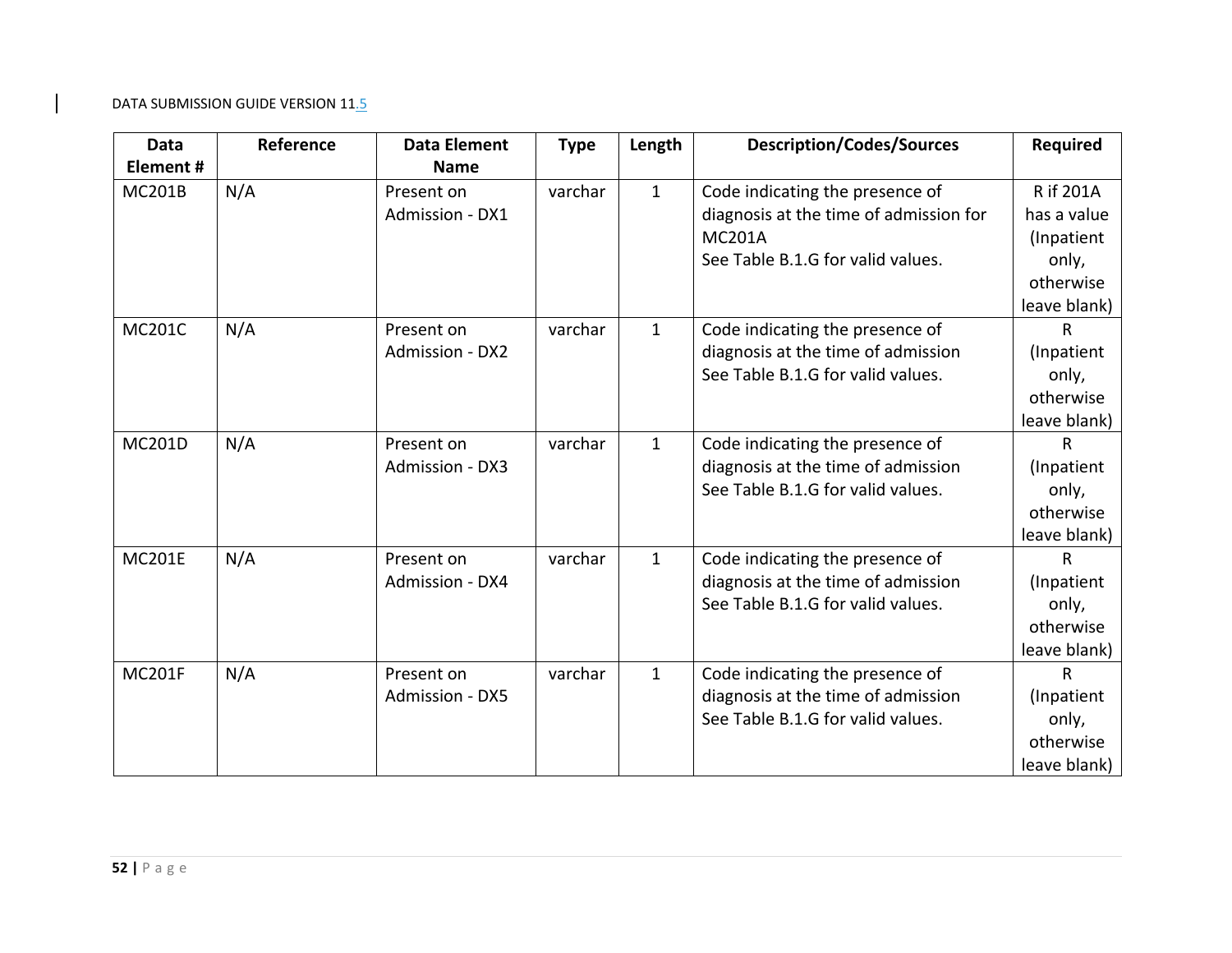| <b>Data</b>   | Reference | <b>Data Element</b>    | <b>Type</b> | Length       | <b>Description/Codes/Sources</b>   | <b>Required</b> |
|---------------|-----------|------------------------|-------------|--------------|------------------------------------|-----------------|
| Element#      |           | <b>Name</b>            |             |              |                                    |                 |
| MC201G        | N/A       | Present on             | varchar     | $\mathbf{1}$ | Code indicating the presence of    | $\mathsf{R}$    |
|               |           | Admission - DX6        |             |              | diagnosis at the time of admission | (Inpatient      |
|               |           |                        |             |              | See Table B.1.G for valid values.  | only,           |
|               |           |                        |             |              |                                    | otherwise       |
|               |           |                        |             |              |                                    | leave blank)    |
| <b>MC201H</b> | N/A       | Present on             | varchar     | $\mathbf{1}$ | Code indicating the presence of    | $\mathsf{R}$    |
|               |           | Admission - DX7        |             |              | diagnosis at the time of admission | (Inpatient      |
|               |           |                        |             |              | See Table B.1.G for valid values.  | only,           |
|               |           |                        |             |              |                                    | otherwise       |
|               |           |                        |             |              |                                    | leave blank)    |
| MC201I        | N/A       | Present on             | varchar     | $\mathbf{1}$ | Code indicating the presence of    | $\mathsf{R}$    |
|               |           | <b>Admission - DX8</b> |             |              | diagnosis at the time of admission | (Inpatient      |
|               |           |                        |             |              | See Table B.1.G for valid values.  | only,           |
|               |           |                        |             |              |                                    | otherwise       |
|               |           |                        |             |              |                                    | leave blank)    |
| <b>MC201J</b> | N/A       | Present on             | varchar     | $\mathbf{1}$ | Code indicating the presence of    | $\mathsf{R}$    |
|               |           | Admission - DX9        |             |              | diagnosis at the time of admission | (Inpatient      |
|               |           |                        |             |              | See Table B.1.G for valid values.  | only,           |
|               |           |                        |             |              |                                    | otherwise       |
|               |           |                        |             |              |                                    | leave blank)    |
| <b>MC201K</b> | N/A       | Present on             | varchar     | $\mathbf{1}$ | Code indicating the presence of    | $\mathsf{R}$    |
|               |           | Admission - DX10       |             |              | diagnosis at the time of admission | (Inpatient      |
|               |           |                        |             |              | See Table B.1.G for valid values.  | only,           |
|               |           |                        |             |              |                                    | otherwise       |
|               |           |                        |             |              |                                    | leave blank)    |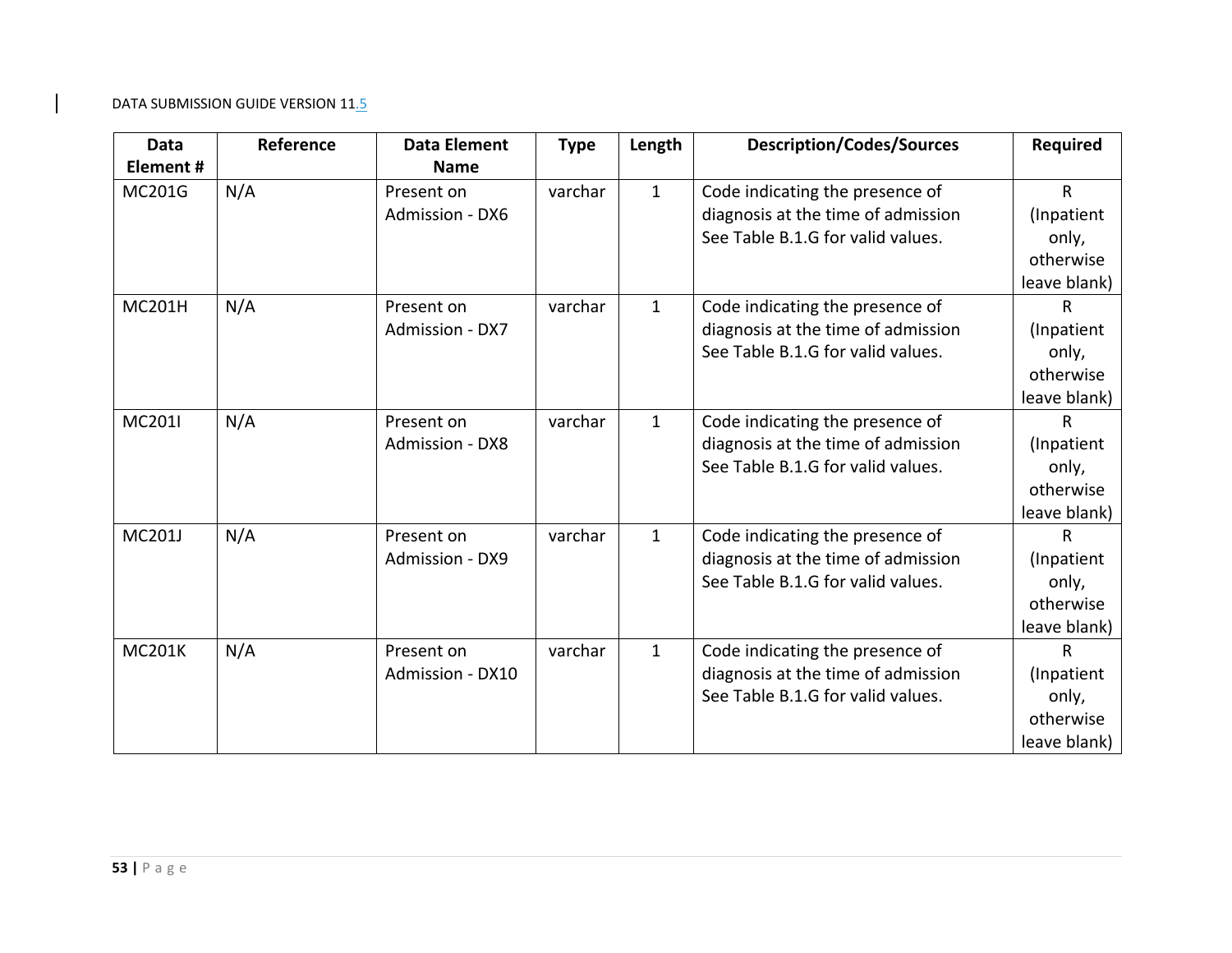| Data          | Reference        | <b>Data Element</b>  | <b>Type</b> | Length         | <b>Description/Codes/Sources</b>       | <b>Required</b> |
|---------------|------------------|----------------------|-------------|----------------|----------------------------------------|-----------------|
| Element#      |                  | <b>Name</b>          |             |                |                                        |                 |
| <b>MC201L</b> | N/A              | Present on           | varchar     | $\mathbf{1}$   | Code indicating the presence of        | $\mathsf{R}$    |
|               |                  | Admission - DX11     |             |                | diagnosis at the time of admission     | (Inpatient      |
|               |                  |                      |             |                | See Table B.1.G for valid values.      | only,           |
|               |                  |                      |             |                |                                        | otherwise       |
|               |                  |                      |             |                |                                        | leave blank)    |
| <b>MC201M</b> | N/A              | Present on           | varchar     | $\mathbf{1}$   | Code indicating the presence of        | R               |
|               |                  | Admission - DX12     |             |                | diagnosis at the time of admission     | (Inpatient      |
|               |                  |                      |             |                | See Table B.1.G for valid values.      | only,           |
|               |                  |                      |             |                |                                        | otherwise       |
|               |                  |                      |             |                |                                        | leave blank)    |
| <b>MC202</b>  | 837D/2400/TOO/0  | <b>Tooth Number</b>  | char        | 20             | Tooth Number or Letter Identification  | R for Dental    |
|               | $\overline{2}$   |                      |             |                |                                        | Claims only     |
| MC203         | 837D/2400/SV/30  | Dental Quadrant      | char        | $2^{\circ}$    | Dental Quadrant                        | R for Dental    |
|               | $41 - 5$         |                      |             |                |                                        | Claims only     |
| MC204         | 837D/2400/TOO/0  | <b>Tooth Surface</b> | char        | $\overline{7}$ | <b>Tooth Surface Identification</b>    | R for Dental    |
|               | $31 - 5$         |                      |             |                |                                        | Claims only     |
| MC205         | N/A              | ICD-9-CM or          | date        | 8              | Date MC058 was performed               | R               |
|               |                  | ICD-10-CM            |             |                |                                        |                 |
|               |                  | Procedure Date       |             |                |                                        |                 |
| <b>MC058A</b> | 835/2110/SVC/ID/ | ICD-9-CM             | char        | $\overline{7}$ | Secondary procedure code for this line | R Inpatient     |
|               | $01-2$           | Procedure Code       |             |                | of service. Do not code decimal point. | only,           |
|               |                  | or                   |             |                |                                        | optional for    |
|               |                  | ICD-10-CM            |             |                |                                        | O/P Default     |
|               |                  | Procedure code       |             |                |                                        | to blank        |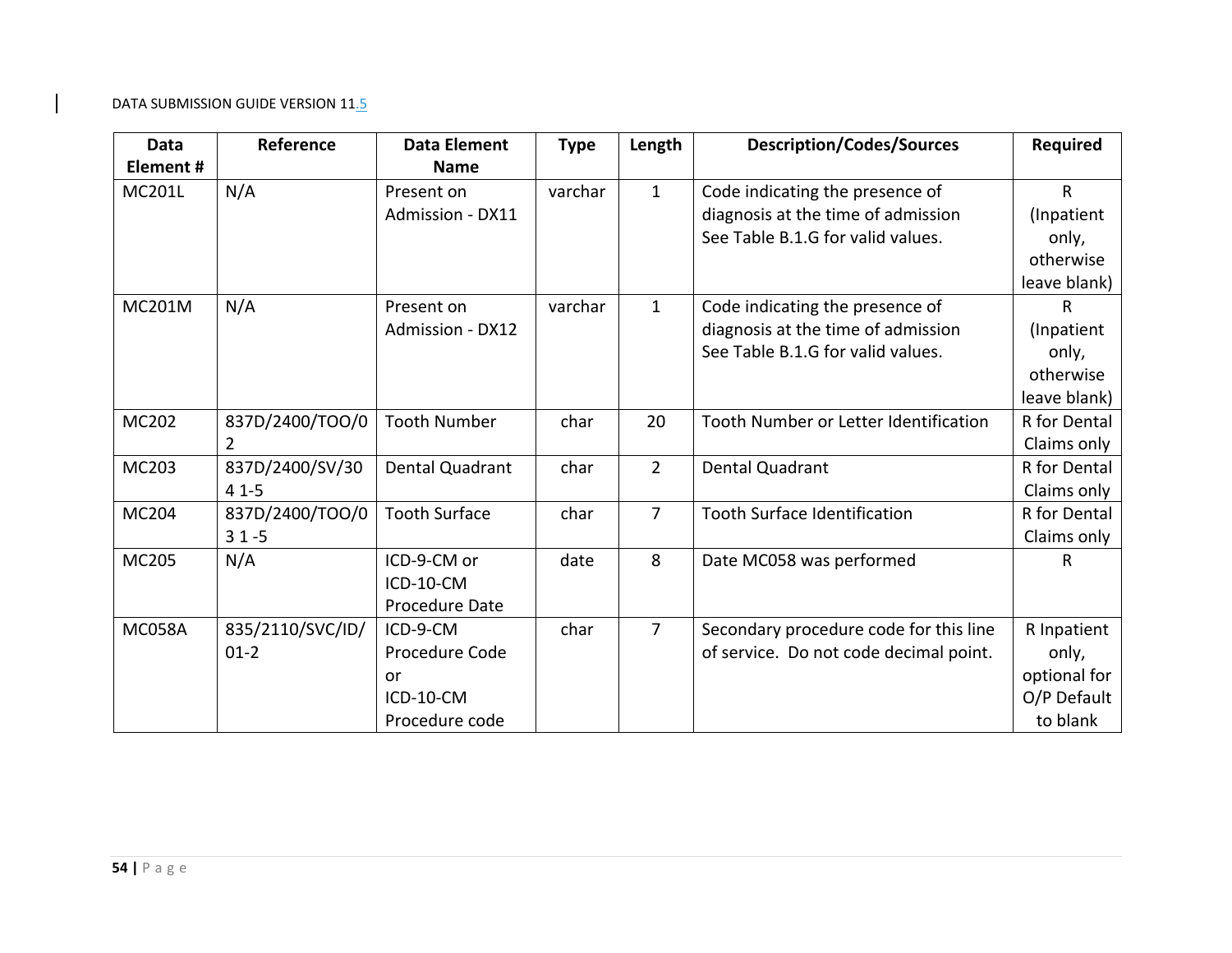| <b>Data</b>   | Reference                  | <b>Data Element</b>                                             | <b>Type</b> | Length         | <b>Description/Codes/Sources</b>                                                 | <b>Required</b>                                                                   |
|---------------|----------------------------|-----------------------------------------------------------------|-------------|----------------|----------------------------------------------------------------------------------|-----------------------------------------------------------------------------------|
| Element#      |                            | <b>Name</b>                                                     |             |                |                                                                                  |                                                                                   |
| <b>MC205A</b> | N/A                        | ICD-9-CM or<br>ICD-10-CM<br>Procedure Date                      | date        | 8              | Date MC058A was performed                                                        | R when<br>MC058A is<br>populated<br>Default to<br>blank if not<br>present         |
| <b>MC058B</b> | 835/2110/SVC/ID/<br>$01-2$ | ICD-9-CM<br>Procedure Code<br>or<br>ICD-10-CM<br>Procedure code | char        | $\overline{7}$ | Secondary procedure code for this line<br>of service. Do not code decimal point. | R Inpatient<br>Only,<br>optional for<br>O/P Default<br>to blank if<br>not present |
| <b>MC205B</b> | N/A                        | ICD-9-CM or<br>ICD-10-CM<br>Procedure Date                      | date        | 8              | Date MC058B was performed                                                        | R when<br>MC058B is<br>populated<br>Default to<br>blank if not<br>present         |
| <b>MC058C</b> | 835/2110/SVC/ID/<br>$01-2$ | ICD-9-CM<br>Procedure Code<br>or<br>ICD-10-CM<br>Procedure code | char        | $\overline{7}$ | Secondary procedure code for this line<br>of service. Do not code decimal point. | R Inpatient<br>Only,<br>optional for<br>O/P Default<br>to blank if<br>not present |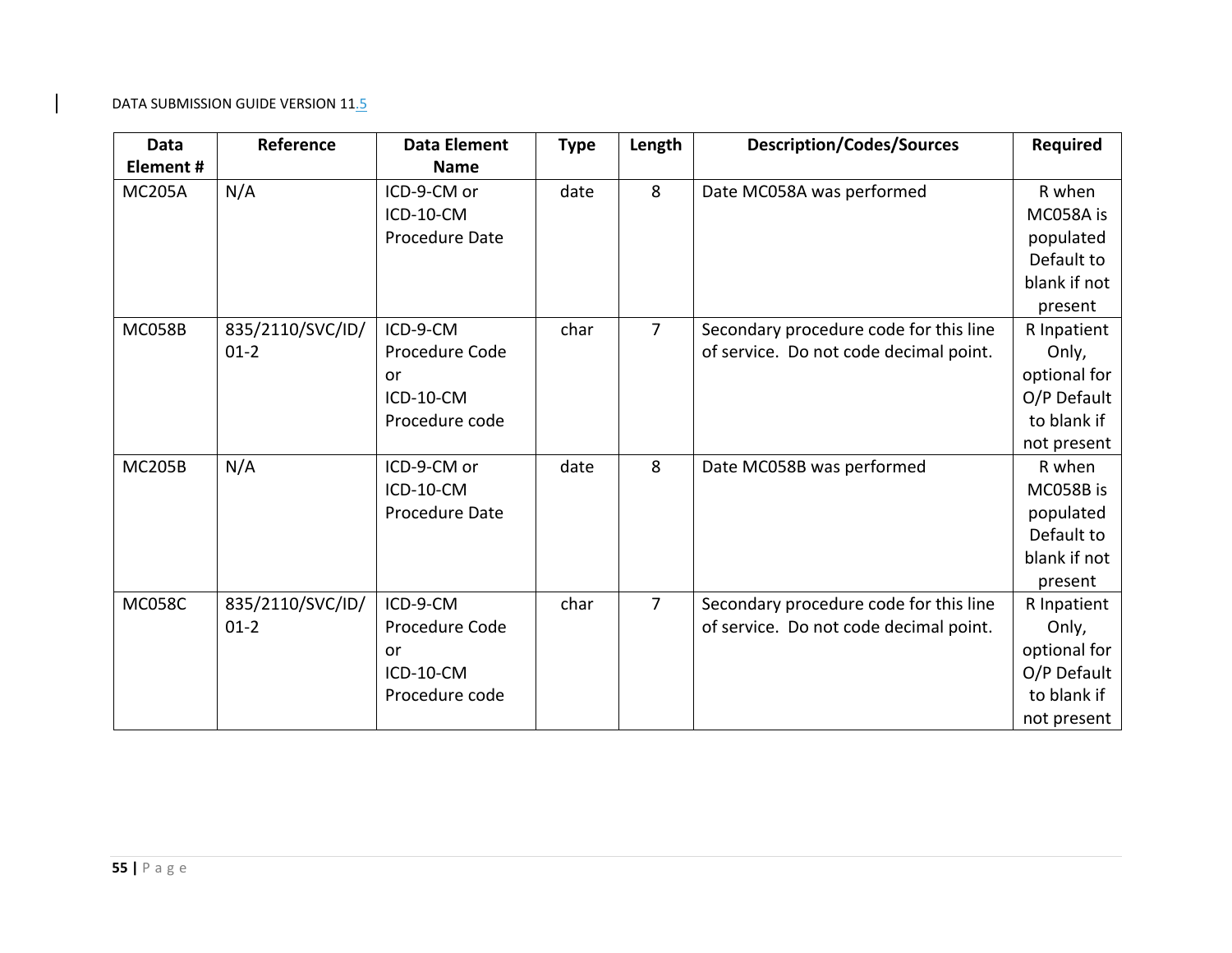| <b>Data</b>   | Reference                  | <b>Data Element</b>                                             | <b>Type</b> | Length         | <b>Description/Codes/Sources</b>                                                 | <b>Required</b>                                                                   |
|---------------|----------------------------|-----------------------------------------------------------------|-------------|----------------|----------------------------------------------------------------------------------|-----------------------------------------------------------------------------------|
| Element#      |                            | <b>Name</b>                                                     |             |                |                                                                                  |                                                                                   |
| <b>MC205C</b> | N/A                        | ICD-9-CM or<br>ICD-10-CM<br>Procedure Date                      | date        | 8              | Date MC058C was performed                                                        | R when<br>MC058C is<br>populated<br>Default to<br>blank if not<br>present         |
| <b>MC058D</b> | 835/2110/SVC/ID/<br>$01-2$ | ICD-9-CM<br>Procedure Code<br>or<br>ICD-10-CM<br>Procedure code | char        | $\overline{7}$ | Secondary procedure code for this line<br>of service. Do not code decimal point. | R Inpatient<br>Only,<br>optional for<br>O/P Default<br>to blank if<br>not present |
| <b>MC205D</b> | N/A                        | ICD-9-CM or<br>ICD-10-CM<br>Procedure Date                      | date        | 8              | Date MC058E was performed                                                        | R when<br>MC058D is<br>populated<br>Default to<br>blank if not<br>present         |
| <b>MC058E</b> | 835/2110/SVC/ID/<br>$01-2$ | ICD-9-CM<br>Procedure Code<br>or<br>ICD-10-CM<br>Procedure code | char        | $\overline{7}$ | Secondary procedure code for this line<br>of service. Do not code decimal point. | R Inpatient<br>Only,<br>optional for<br>O/P Default<br>to blank if<br>not present |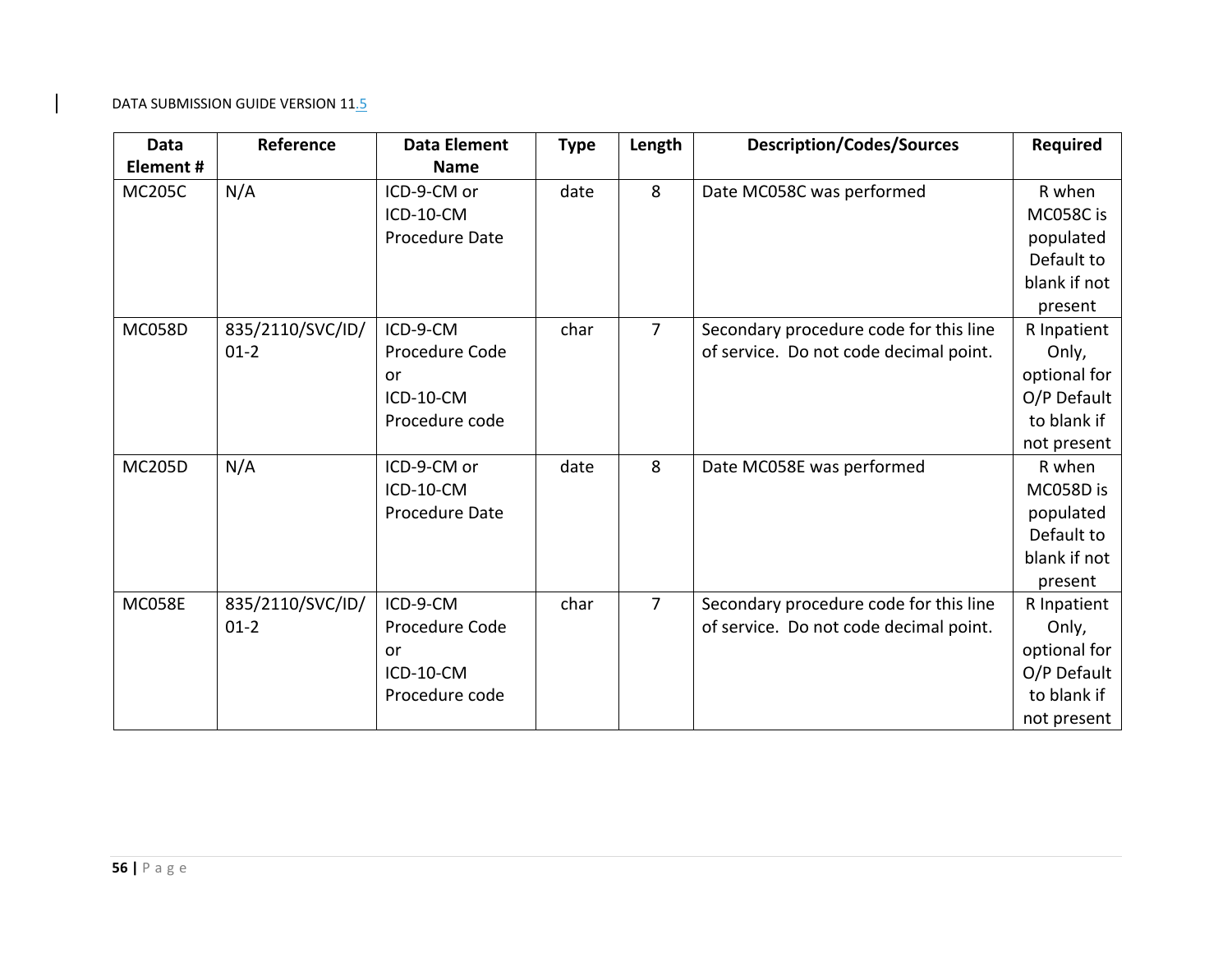| <b>Data</b>   | Reference | <b>Data Element</b>      | <b>Type</b> | Length         | <b>Description/Codes/Sources</b>                                                        | <b>Required</b> |
|---------------|-----------|--------------------------|-------------|----------------|-----------------------------------------------------------------------------------------|-----------------|
| Element#      |           | <b>Name</b>              |             |                |                                                                                         |                 |
| <b>MC205E</b> | N/A       | ICD-9-CM or              | date        | 8              | Date MC058E was performed                                                               | R when          |
|               |           | ICD-10-CM                |             |                |                                                                                         | MC058E is       |
|               |           | Procedure Date           |             |                |                                                                                         | populated       |
|               |           |                          |             |                |                                                                                         | Default to      |
|               |           |                          |             |                |                                                                                         | blank if not    |
|               |           |                          |             |                |                                                                                         | present         |
| MC206         | N/A       | <b>Capitated Service</b> | char        | $\mathbf{1}$   | $Y =$ services are paid under a capitated                                               | $\mathsf{R}$    |
|               |           | Indicator                |             |                | arrangement                                                                             |                 |
|               |           |                          |             |                | $N =$ services are not paid under a                                                     |                 |
|               |           |                          |             |                | capitated arrangement                                                                   |                 |
|               |           |                          |             |                | $U =$ unknown                                                                           |                 |
| MC207         | N/A       | Provider network         | char        | $\mathbf{1}$   | Servicing provider is a participating                                                   | $\mathsf{R}$    |
|               |           | indicator                |             |                | provider.                                                                               |                 |
|               |           |                          |             |                | $Y = Yes$                                                                               |                 |
|               |           |                          |             |                | $N = No$                                                                                |                 |
|               |           |                          |             |                | $U =$ unknown                                                                           |                 |
| <b>MC208</b>  | N/A       | Self-Funded Claim        | char        | $\mathbf{1}$   | $Y = Yes$ , Self-Funded claim                                                           | $\mathsf{R}$    |
|               |           | Indicator                |             |                | $N = No$ , Other                                                                        |                 |
| MC209         | N/A       | <b>Dental Claim</b>      | char        | $\mathbf{1}$   | $Y = Yes$ , Dental claim                                                                | $\mathsf{R}$    |
|               |           | Indicator                |             |                | $N = No$ , Other                                                                        |                 |
| MC210         | N/A       | Medicare                 | char        | 11             | Medicare<br>Beneficiary<br>Identifier                                                   | R for           |
|               |           | Beneficiary              |             |                | Required for Medicare, Set as null if                                                   | Medicare        |
|               |           | Identifier (MBI)         |             |                | unavailable                                                                             | claims          |
| MC211         | N/A       | <b>NAIC ID</b>           | char        | $\overline{5}$ | Report the NAIC Code associated with the                                                | $\mathsf{R}$    |
|               |           |                          |             |                | entity that maintains this product. Leave<br>blank if entity does not have a NAIC Code. |                 |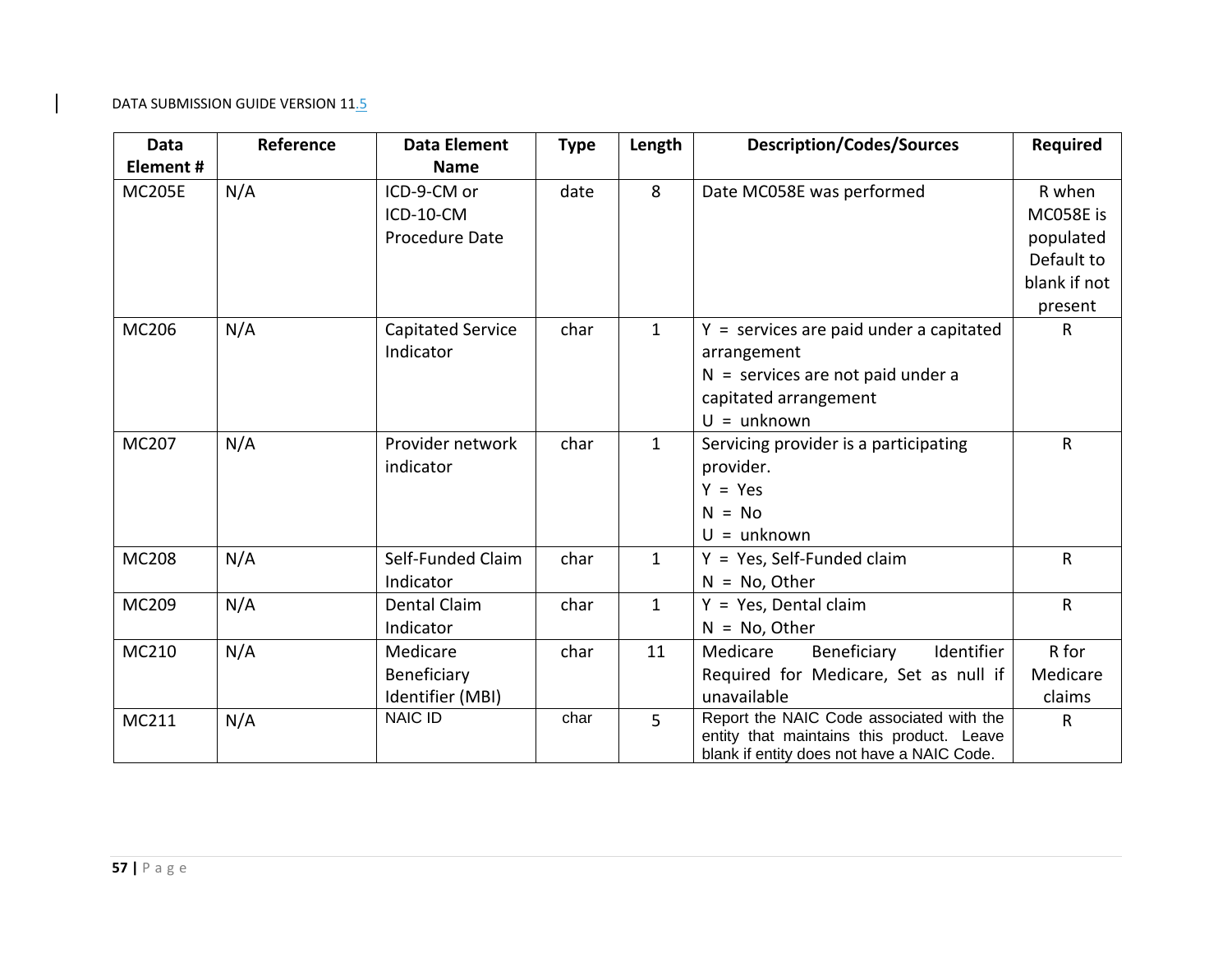| Data      | <b>Reference</b> | Data Element        | <b>Type</b> | Length | <b>Description/Codes/Sources</b>         | <b>Required</b> |
|-----------|------------------|---------------------|-------------|--------|------------------------------------------|-----------------|
| Element # |                  | <b>Name</b>         |             |        |                                          |                 |
| MC212     | N/A              | <b>Medicaid AID</b> | char        | 4      | For Medicaid only. Provide the primary   | R for           |
|           |                  | Category            |             |        | Medicaid Aid Category code for the       | Medicaid        |
|           |                  |                     |             |        | member. Codes are determined by the      | claims          |
|           |                  |                     |             |        | state's Medicaid agency. Contact CIVHC   |                 |
|           |                  |                     |             |        | for acceptable codes. If not applicable, |                 |
|           |                  |                     |             |        | leave blank.                             |                 |
| MC899     | N/A              | Record Type         | char        | ר      | Value = $MC$                             |                 |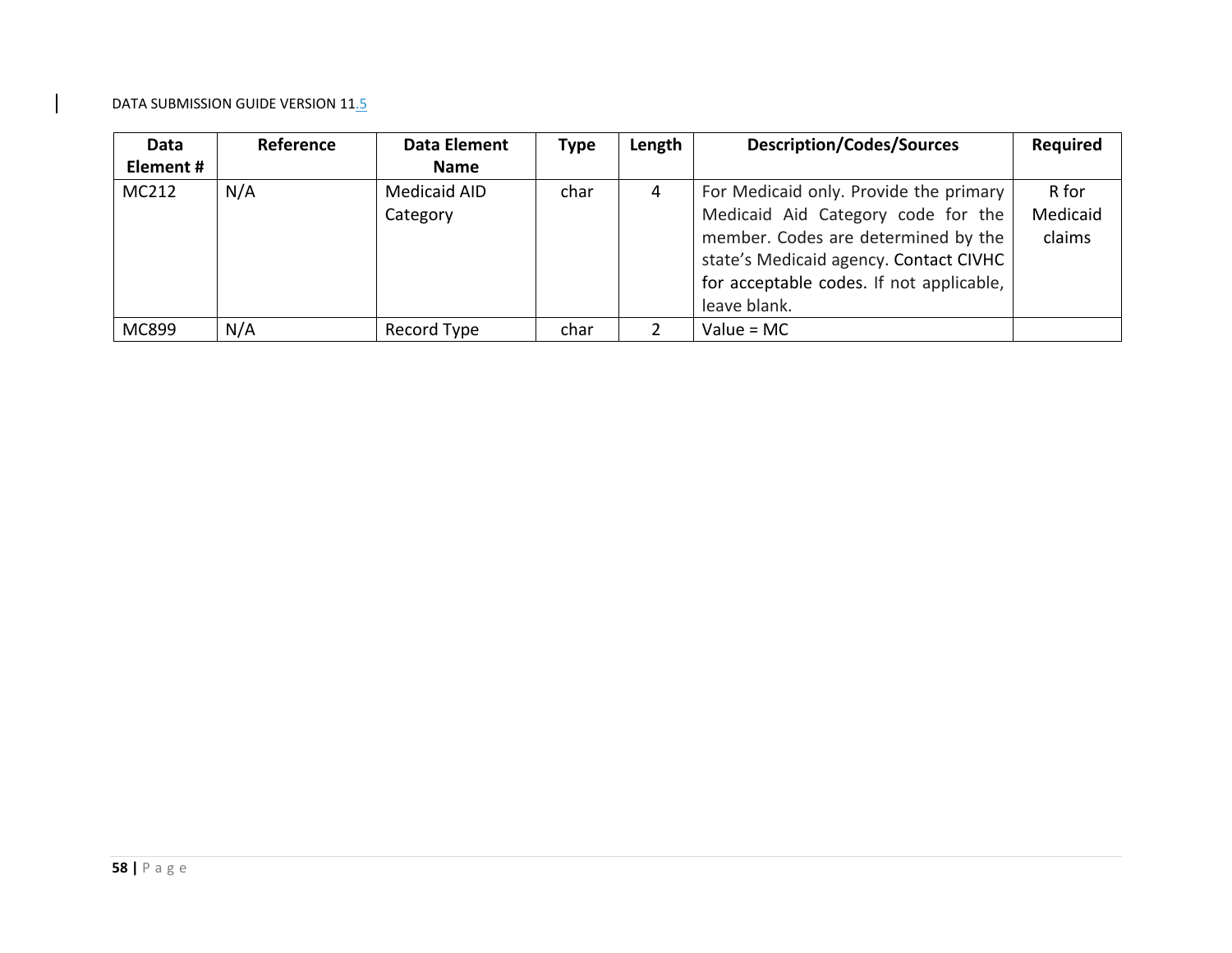# A‐3 PHARMACY CLAIMS DATA

Frequency: Monthly Upload via FTP or Web Portal

Additional formatting requirements:

Payers submit data in <sup>a</sup> single, consistent format for each data type.

#### PHARMACY CLAIMS FILE HEADER RECORD

| Data Element # | Data Element        | Type | <b>Max Length</b> | <b>Description/valid values</b>                                |
|----------------|---------------------|------|-------------------|----------------------------------------------------------------|
|                | <b>Name</b>         |      |                   |                                                                |
| HD001          | Record Type         | char |                   | <b>PC</b>                                                      |
| HD002          | Payer Code          | char | 4                 | Distributed by CIVHC                                           |
| HD003          | Payer Name          | char | 75                | Distributed by CIVHC                                           |
| HD004          | Beginning           | date | 6                 | <b>CCYYMM</b>                                                  |
|                | Month               |      |                   |                                                                |
| HD005          | <b>Ending Month</b> | date | 6                 | <b>CCYYMM</b>                                                  |
| HD006          | Record count        | int  | 10                | Total number of records submitted in the Pharmacy claims file, |
|                |                     |      |                   | excluding header and trailer records                           |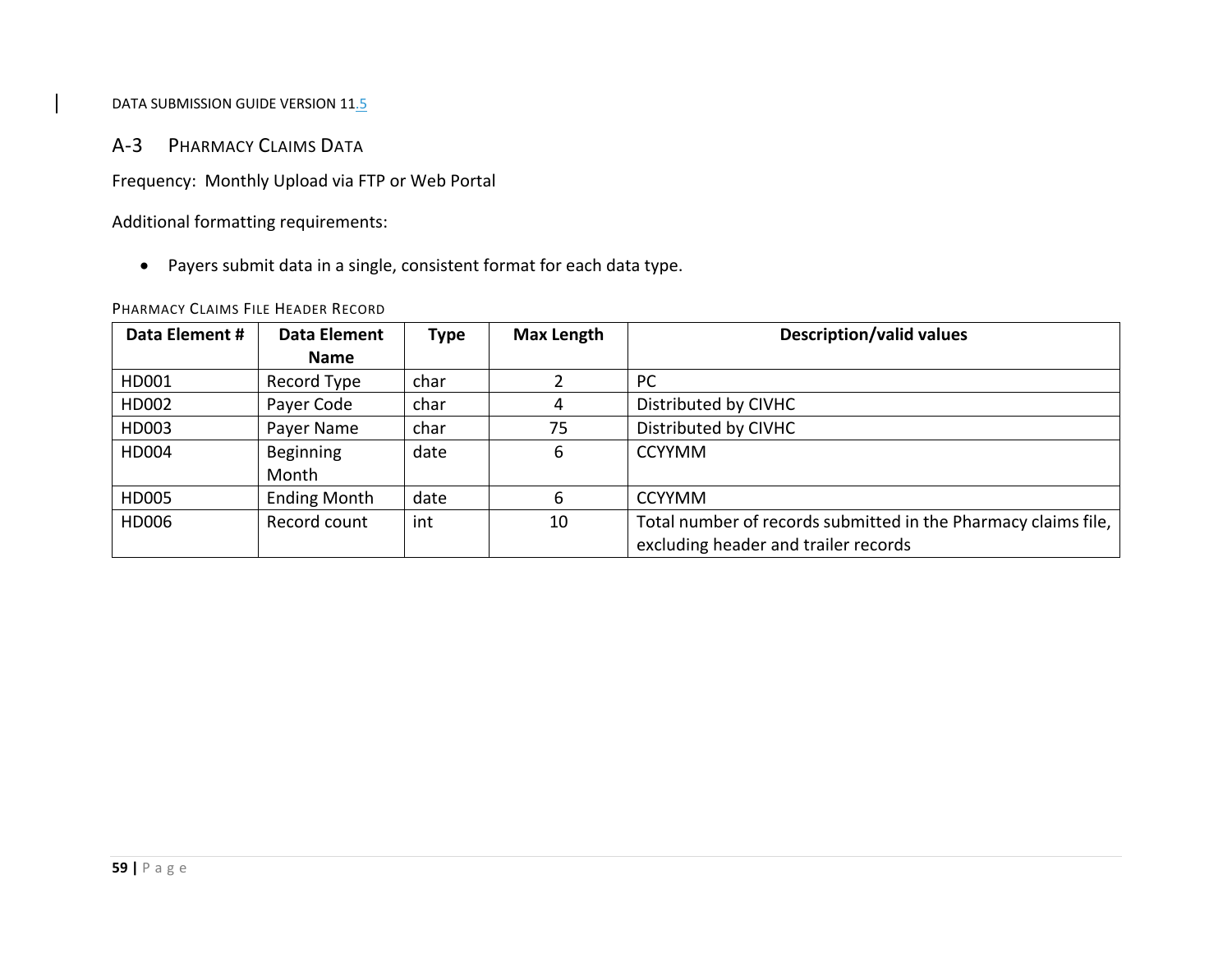| Data Element # | <b>Data Element</b>    | <b>Type</b> | <b>Max Length</b> | <b>Description/valid values</b> |
|----------------|------------------------|-------------|-------------------|---------------------------------|
|                | <b>Name</b>            |             |                   |                                 |
| <b>TR001</b>   | Record Type            | char        |                   | PC                              |
| <b>TR002</b>   | Payer Code             | varchar     | 4                 | Distributed by CIVHC            |
| <b>TR003</b>   | Payer Name             | varchar     | 75                | Distributed by CIVHC            |
| <b>TR004</b>   | <b>Beginning</b>       | date        | 6                 | <b>CCYYMM</b>                   |
|                | Month                  |             |                   |                                 |
| <b>TR005</b>   | <b>Ending Month</b>    | date        | 6                 | <b>CCYYMM</b>                   |
| <b>TR006</b>   | <b>Extraction Date</b> | date        |                   | <b>CCYYMMDD</b>                 |

#### PHARMACY CLAIMS FILE TRAILER RECORD

#### A‐3.1 PHARMACY CLAIMS FILE

| Data<br><b>Element</b><br># | <b>National</b><br><b>Council for</b><br>Prescription<br><b>Drug</b><br>Programs<br>Field # | <b>Data Element Name</b>       | <b>Type</b> | Length         | <b>Description/Codes/Sources</b>                                                   | <b>Required</b> |
|-----------------------------|---------------------------------------------------------------------------------------------|--------------------------------|-------------|----------------|------------------------------------------------------------------------------------|-----------------|
| <b>PC001</b>                | N/A                                                                                         | Payer Code                     | varchar     | 4              | Distributed by CIVHC                                                               | R               |
| <b>PC002</b>                | N/A                                                                                         | Payer Name                     | varchar     | 30             | Distributed by CIVHC                                                               | R               |
| <b>PC003</b>                | N/A                                                                                         | Insurance Type/Product<br>Code | char        | $\overline{2}$ | See lookup table B.1.A                                                             | R               |
| <b>PC004</b>                | N/A                                                                                         | Payer Claim Control<br>Number  | varchar     | 35             | Must apply to the entire claim and be<br>unique within the payer's system.         | R.              |
| PC204                       | N/A                                                                                         | Script number                  | int         | 20             | Script number of prescription                                                      | R               |
| <b>PC005</b>                | N/A                                                                                         | Line Counter                   | int         | 4              | Line number for this service. The line<br>counter begins with 1 and is incremented | R               |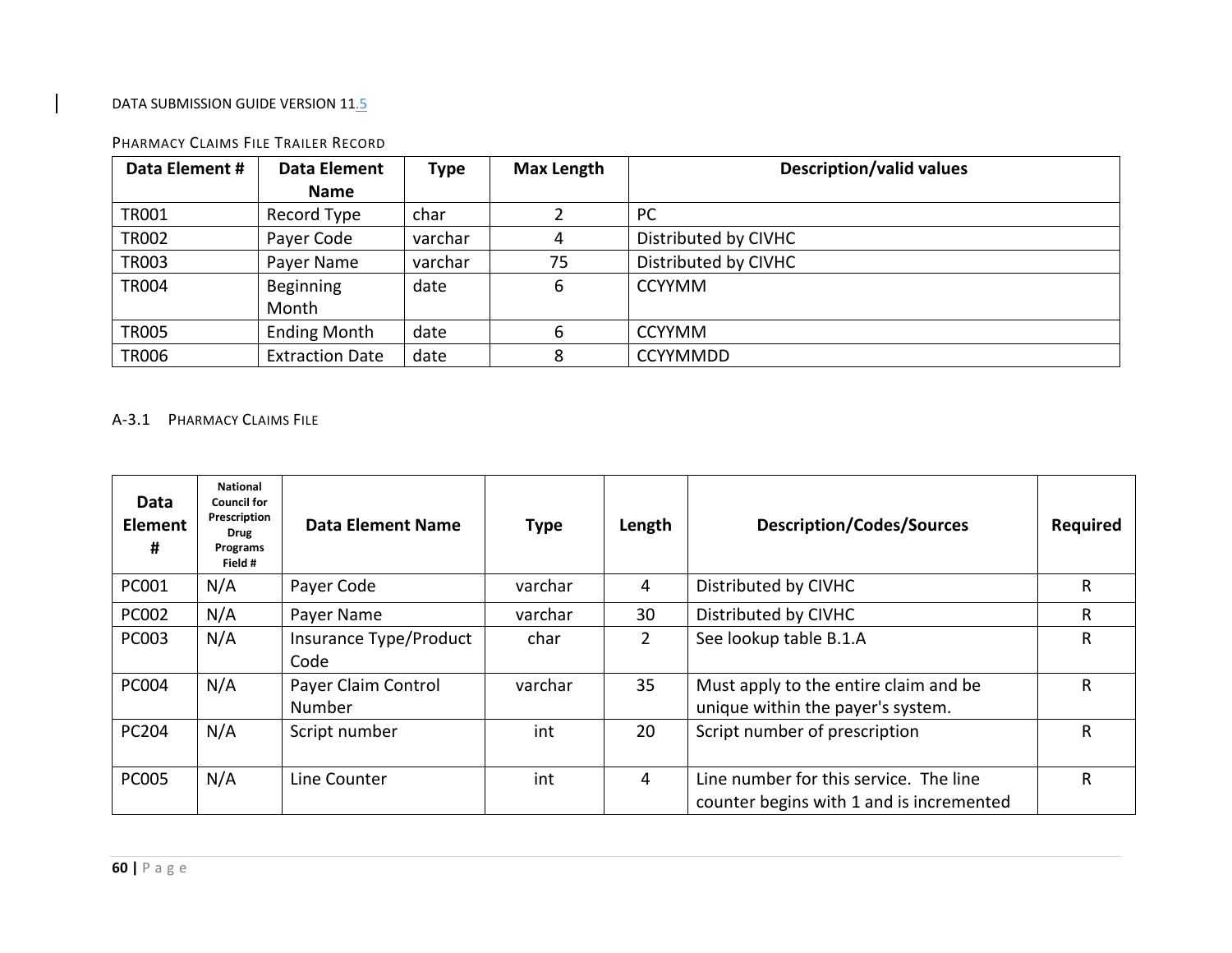| Data<br><b>Element</b><br># | <b>National</b><br><b>Council for</b><br>Prescription<br><b>Drug</b><br>Programs<br>Field # | <b>Data Element Name</b>                           | <b>Type</b> | Length | <b>Description/Codes/Sources</b>                                                                                                                                                                                                                                                                                                                                                                                    | Required       |
|-----------------------------|---------------------------------------------------------------------------------------------|----------------------------------------------------|-------------|--------|---------------------------------------------------------------------------------------------------------------------------------------------------------------------------------------------------------------------------------------------------------------------------------------------------------------------------------------------------------------------------------------------------------------------|----------------|
|                             |                                                                                             |                                                    |             |        | by 1 for each additional service line of a<br>claim.                                                                                                                                                                                                                                                                                                                                                                |                |
| <b>PC006</b>                | 301-C1                                                                                      | Insured Group or Policy<br>Number                  | varchar     | 30     | Group or policy number – not the number<br>that uniquely identifies the subscriber                                                                                                                                                                                                                                                                                                                                  | $\mathsf{R}$   |
| <b>PC007</b>                | 302-C2                                                                                      | <b>Subscriber Social</b><br><b>Security Number</b> | varchar     | 9      | Subscriber's social security number; Set as<br>null if unavailable                                                                                                                                                                                                                                                                                                                                                  | $\overline{O}$ |
| <b>PC008</b>                | N/A                                                                                         | Plan Specific Contract<br><b>Number</b>            | varchar     | 128    | Plan assigned subscriber's contract<br>number; may use an alternate unique<br>identifier such as Medicaid ID. Must be an<br>identifier that is unique to the subscriber.                                                                                                                                                                                                                                            | $\mathsf{R}$   |
| <b>PC009</b>                | 303-C3                                                                                      | <b>Member Number</b>                               | varchar     | 128    | Unique number of the member within the<br>Must be an identifier that is<br>contract.<br>unique to the member. May include a<br>combination of contract number and suffix<br>number in order to be unique.<br>This column is the unique identifying column<br>for membership and related medical and<br>pharmacy claims. Only one record per<br>eligibility month per eligibility year.<br>$PC009 = ME010$ and MC009 | R              |
| <b>PC010</b>                | 302-C2                                                                                      | <b>Member Identification</b><br>Code               | varchar     | 128    | Member's social security number; Set as<br>null if contract number = subscriber's social<br>security number or use an alternate unique                                                                                                                                                                                                                                                                              | $\Omega$       |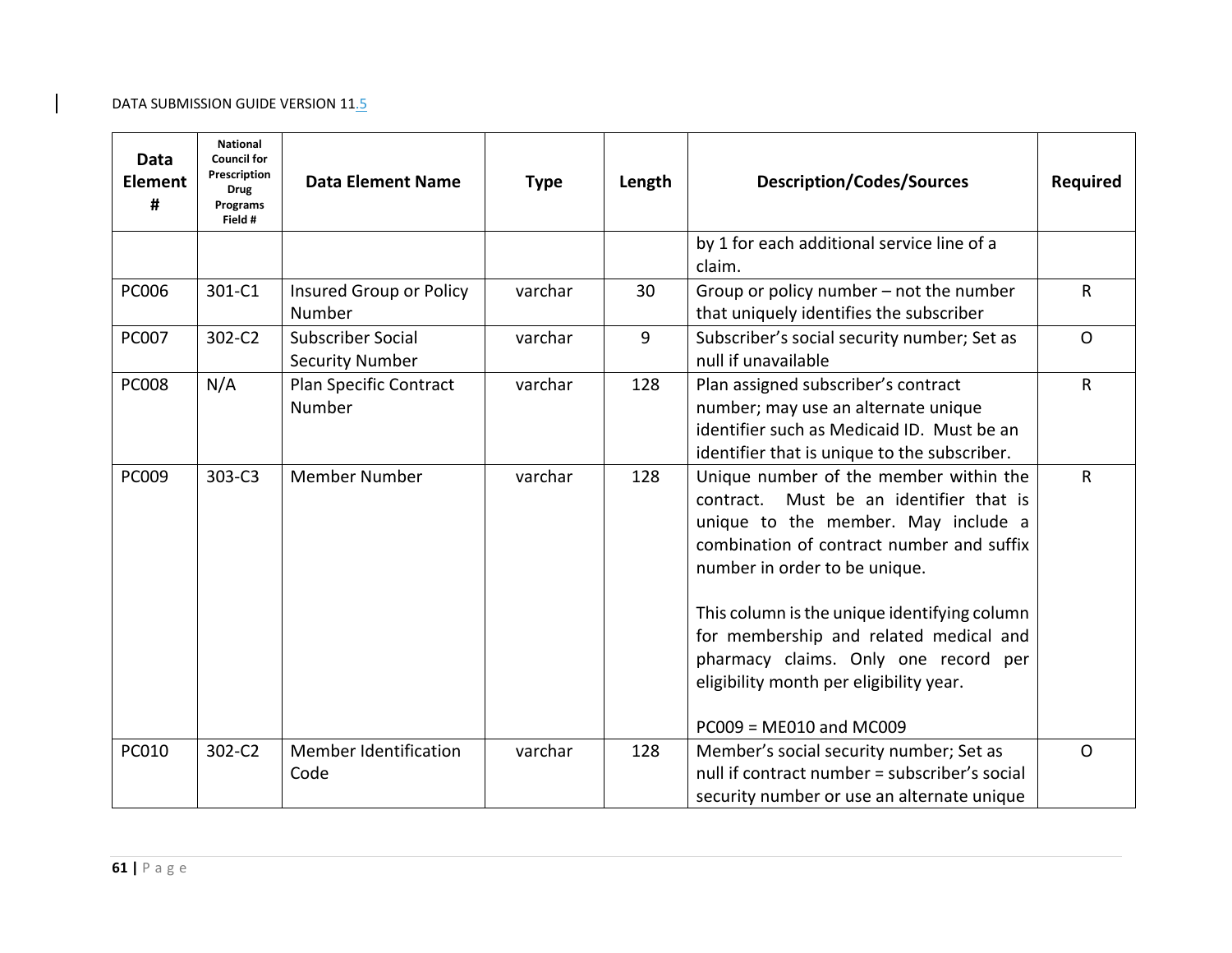| Data<br><b>Element</b><br># | <b>National</b><br><b>Council for</b><br>Prescription<br><b>Drug</b><br>Programs<br>Field # | <b>Data Element Name</b>         | <b>Type</b> | Length       | <b>Description/Codes/Sources</b>                                                                                                           | <b>Required</b> |
|-----------------------------|---------------------------------------------------------------------------------------------|----------------------------------|-------------|--------------|--------------------------------------------------------------------------------------------------------------------------------------------|-----------------|
|                             |                                                                                             |                                  |             |              | identifier such as Medicaid ID. Must be an<br>identifier that is unique to the member.                                                     |                 |
| PC011                       | N/A                                                                                         | Individual Relationship<br>Code  | char        | $2^{\circ}$  | Member's relationship to insured<br>Use Lookup Table B.1.B                                                                                 | ${\sf R}$       |
| PC012                       | 305-C5                                                                                      | Member Gender                    | char        | $\mathbf{1}$ | $M = Male$<br>$F =$ Female<br>$X = Non-binary$<br>$U = UNKNOWN$                                                                            | ${\sf R}$       |
| <b>PC013</b>                | 304-C4                                                                                      | <b>Member Date of Birth</b>      | date        | 8            | <b>CCYYMMDD</b>                                                                                                                            | $\mathsf{R}$    |
| PC014                       | N/A                                                                                         | Member City Name of<br>Residence | varchar     | 50           | City name of member                                                                                                                        | ${\sf R}$       |
| <b>PC015</b>                | N/A                                                                                         | Member State or<br>Province      | char        | $2^{\circ}$  | As defined by the US Postal Service                                                                                                        | ${\sf R}$       |
| PC016                       | N/A                                                                                         | Member ZIP Code                  | varchar     | 11           | ZIP Code of member - may include non-US<br>codes. Do not include dash. Plus 4 optional<br>but desired.                                     | ${\sf R}$       |
| <b>PC017</b>                | N/A                                                                                         | Paid date                        | date        | 8            | CCYYMMDD - date claim paid if available,<br>otherwise set to Date Prescription Filled                                                      | $\mathsf{R}$    |
| <b>PC018</b>                | 201-B1                                                                                      | <b>Pharmacy Number</b>           | varchar     | 30           | Payer assigned pharmacy number. AHFS<br>number is acceptable.                                                                              | $\mathsf{R}$    |
| PC019                       | N/A                                                                                         | Pharmacy Tax ID<br>Number        | int         | 9            | Federal taxpayer's identification number<br>coded with no punctuation (carriers that<br>contract with outside PBM's will not have<br>this) | $\mathsf{R}$    |
| <b>PC020</b>                | 833-5P                                                                                      | <b>Pharmacy Name</b>             | varchar     | 50           | Name of pharmacy                                                                                                                           | ${\sf R}$       |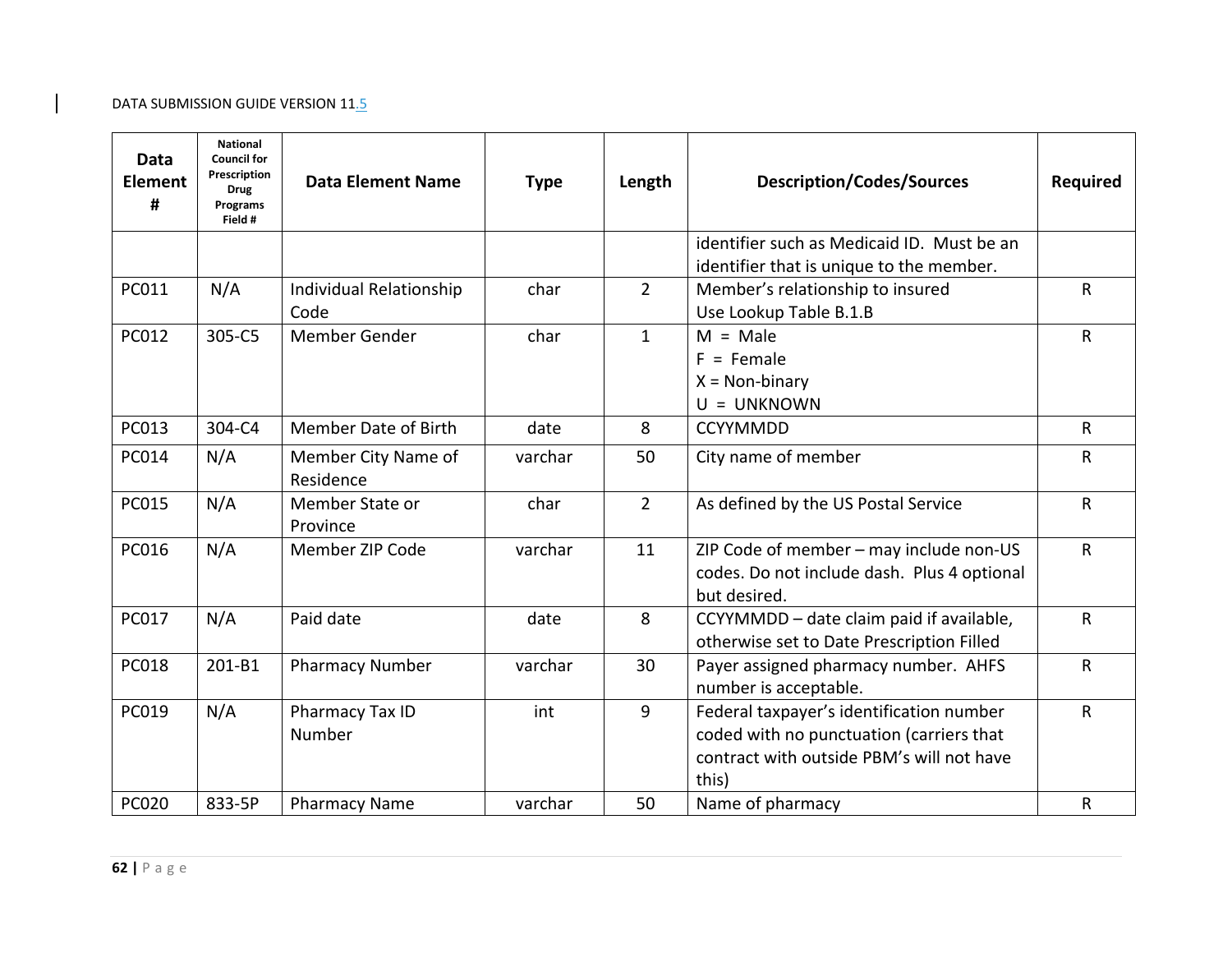| Data<br><b>Element</b><br># | <b>National</b><br><b>Council for</b><br>Prescription<br><b>Drug</b><br>Programs<br>Field # | <b>Data Element Name</b>                          | <b>Type</b> | Length      | <b>Description/Codes/Sources</b>                                                                                                                                                                                                                                                                                                                                                                        | <b>Required</b>                 |
|-----------------------------|---------------------------------------------------------------------------------------------|---------------------------------------------------|-------------|-------------|---------------------------------------------------------------------------------------------------------------------------------------------------------------------------------------------------------------------------------------------------------------------------------------------------------------------------------------------------------------------------------------------------------|---------------------------------|
| PC021                       | N/A                                                                                         | <b>Pharmacy National</b><br>Provider ID Number    | varchar     | 20          | National Provider ID of pharmacy. This<br>data element pertains to the entity or<br>individual directly providing the service.                                                                                                                                                                                                                                                                          | $\mathsf{R}$                    |
| <b>PC048</b>                | N/A                                                                                         | <b>Pharmacy Location</b><br><b>Street Address</b> | varchar     | 50          | Street address of pharmacy                                                                                                                                                                                                                                                                                                                                                                              | $\mathsf{O}$                    |
| <b>PC022</b>                | 831-5N                                                                                      | <b>Pharmacy Location City</b>                     | varchar     | 30          | City name of pharmacy - preferably<br>pharmacy location (if mail order null)                                                                                                                                                                                                                                                                                                                            | $\mathsf{R}$                    |
| <b>PC023</b>                | 832-50                                                                                      | <b>Pharmacy Location</b><br><b>State</b>          | char        | $2^{\circ}$ | As defined by the US Postal Service (if mail<br>order null)                                                                                                                                                                                                                                                                                                                                             | $\mathsf{R}$                    |
| <b>PC024</b>                | 835-5R                                                                                      | Pharmacy ZIP Code                                 | varchar     | 10          | ZIP Code of pharmacy - may include non-US<br>codes. Do not include dash. Plus 4<br>optional but desired (if mail order null)                                                                                                                                                                                                                                                                            | $\mathsf{R}$                    |
| PC024d                      | N/A                                                                                         | <b>Pharmacy Country</b><br>Name                   | varchar     | 30          | Code US for United States                                                                                                                                                                                                                                                                                                                                                                               | R                               |
| <b>PC025</b>                | N/A                                                                                         | Claim Status                                      | char        | $2^{\circ}$ | See Lookup Table B.1.F                                                                                                                                                                                                                                                                                                                                                                                  | $\mathsf{R}$                    |
| <b>PC025A</b>               | N/A                                                                                         | COB/TPL Amount                                    | int         | 12          | Amount due from a secondary carrier.<br>Report the amount that another payer is<br>liable for after submitting payer has<br>processed this claim line. If only collected<br>on the header record report the<br>COB/TPL amount on the first claim line.<br>Report 0 if there is no COB/TPL amount. Do<br>not code decimal point or provide any<br>punctuation (e.g., \$1,000.25 converted to<br>100025). | R if PC025<br>$= 19, 20,$<br>21 |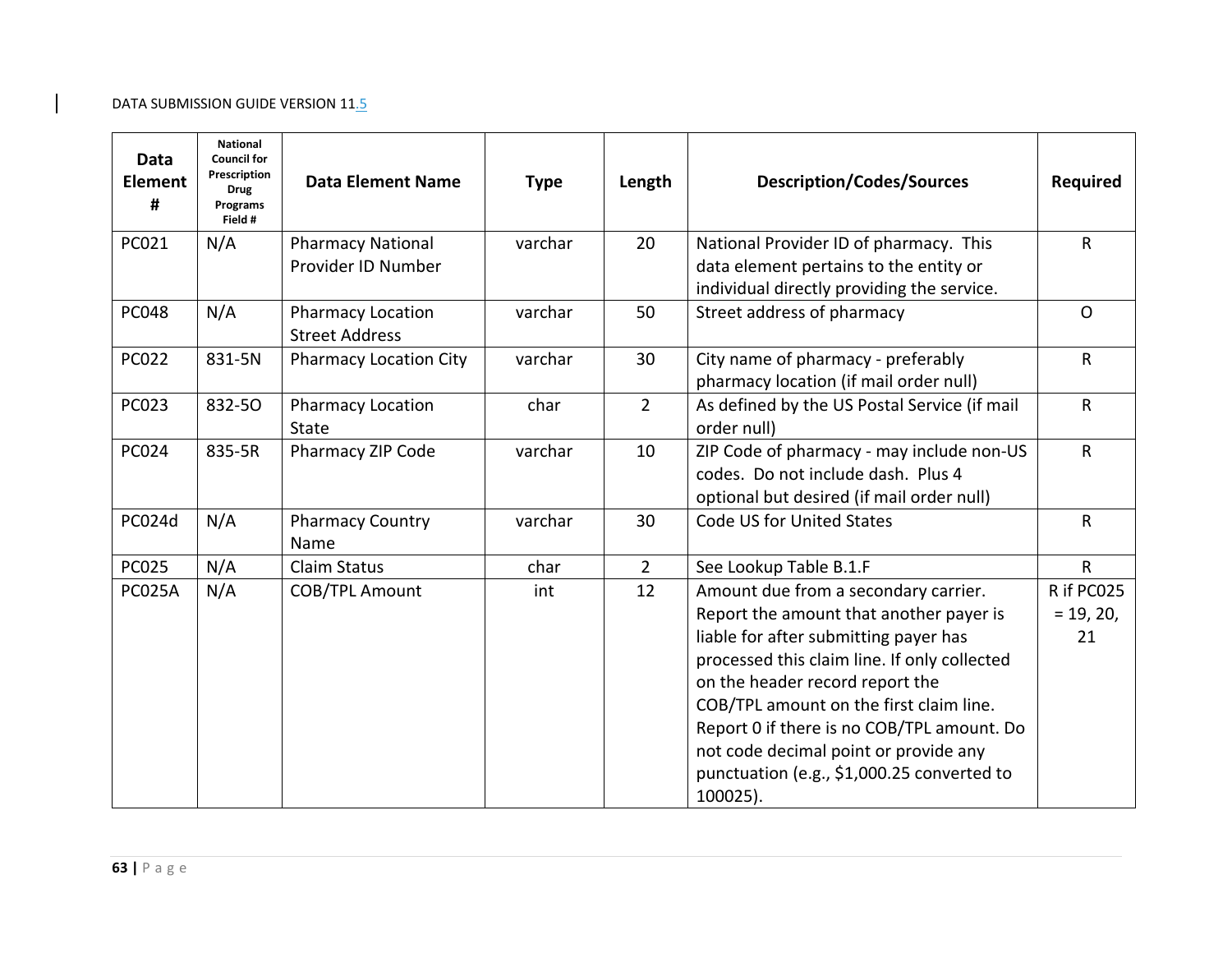| Data<br><b>Element</b><br># | <b>National</b><br><b>Council for</b><br>Prescription<br><b>Drug</b><br>Programs<br>Field # | <b>Data Element Name</b>      | <b>Type</b> | Length         | <b>Description/Codes/Sources</b>                                                                                                                                                                                                                                                                                                                                                                                                                                            | <b>Required</b> |
|-----------------------------|---------------------------------------------------------------------------------------------|-------------------------------|-------------|----------------|-----------------------------------------------------------------------------------------------------------------------------------------------------------------------------------------------------------------------------------------------------------------------------------------------------------------------------------------------------------------------------------------------------------------------------------------------------------------------------|-----------------|
| PC025B                      | N/A                                                                                         | Claim Line Type               | char        | $\mathbf{1}$   | Report the code that defines the claim line<br>status in terms of adjudication. Valid codes<br>are:<br>O original (original claim with no<br>amendments or reversals)<br>V void (claim is voided and no amendment<br>or replacement is expected)<br>R replacement (replaced claim)<br>B back out (claim is backed out and an<br>amendment or replacement is expected)<br>A amendment (amended claim after<br>original claim was backed out)<br>D- Denied (claim was denied) | R               |
| <b>PC026</b>                | 407-D7                                                                                      | NDC Drug Code                 | varchar     | 11             | <b>NDC Code</b>                                                                                                                                                                                                                                                                                                                                                                                                                                                             | R               |
| <b>PC027</b>                | 516-FG                                                                                      | Drug Name                     | varchar     | 80             | Text name of drug                                                                                                                                                                                                                                                                                                                                                                                                                                                           | R               |
| <b>PC053</b>                | N/A                                                                                         | Formulary Indicator           | char        | $\mathbf{1}$   | Use this field to report if the prescribed<br>drug was on the carrier's formulary list.<br>Valid codes include:<br>$1 = Yes;$<br>$2 = No;$<br>3= Unknown;<br>4= Other;<br>5= Not applicable.                                                                                                                                                                                                                                                                                | R               |
| <b>PC028</b>                | 403-D3                                                                                      | New Prescription or<br>Refill | varchar     | $\overline{2}$ | Older systems provide only an "N" for new<br>or an "R" for refill, otherwise provide refill #<br>$01$ = New Prescription                                                                                                                                                                                                                                                                                                                                                    | R               |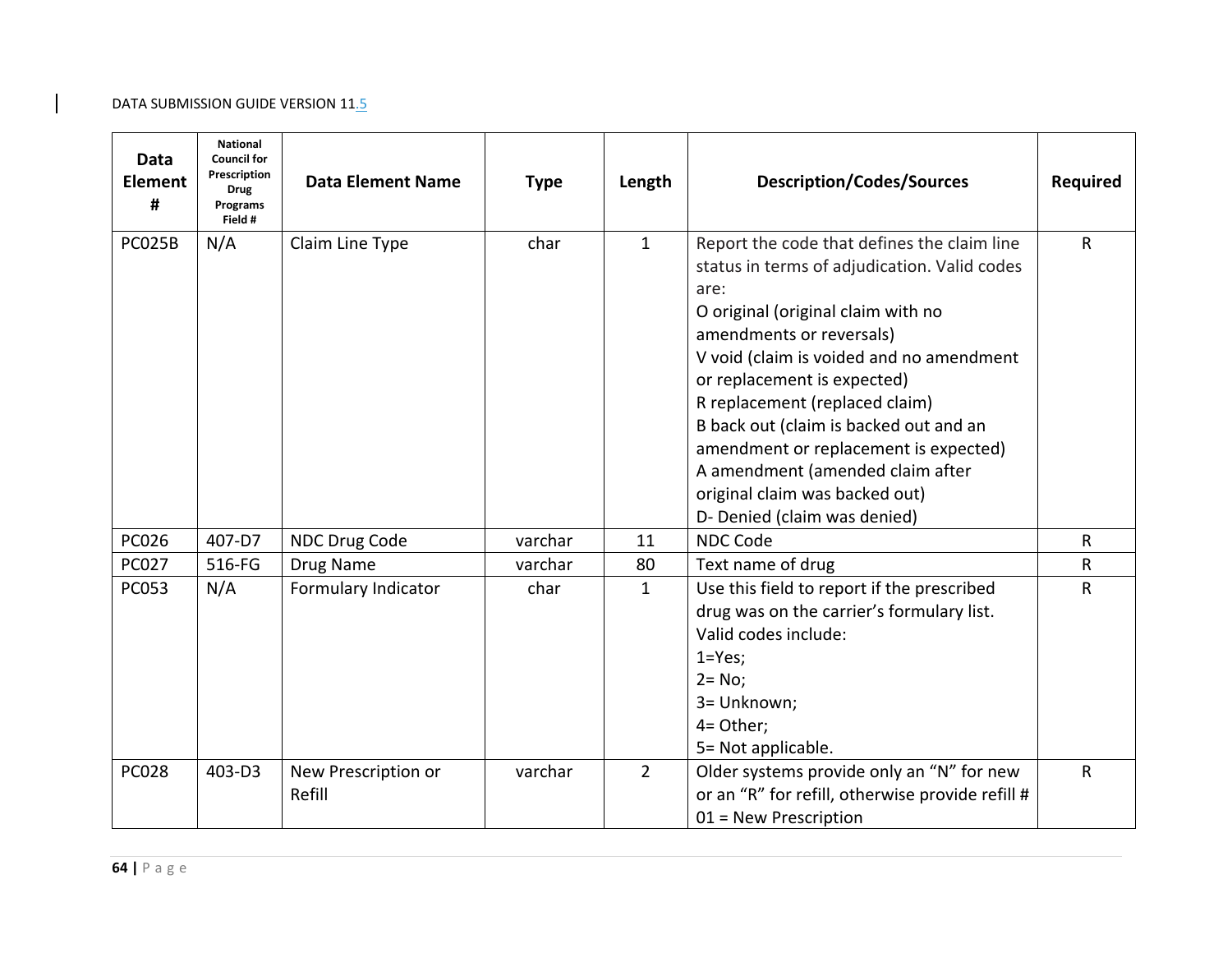| <b>Data</b><br><b>Element</b><br># | <b>National</b><br><b>Council for</b><br>Prescription<br><b>Drug</b><br>Programs<br>Field # | <b>Data Element Name</b>                                         | <b>Type</b> | Length         | <b>Description/Codes/Sources</b>                                                                                                                                                                                                     | <b>Required</b> |
|------------------------------------|---------------------------------------------------------------------------------------------|------------------------------------------------------------------|-------------|----------------|--------------------------------------------------------------------------------------------------------------------------------------------------------------------------------------------------------------------------------------|-----------------|
|                                    |                                                                                             |                                                                  |             |                | $02 = Refill$                                                                                                                                                                                                                        |                 |
| <b>PC028A</b>                      | N/A                                                                                         | <b>Refill Number</b>                                             | int         | $\overline{2}$ | 01-99 = Number of Refill                                                                                                                                                                                                             |                 |
| <b>PC029</b>                       | 425-DP                                                                                      | Generic Drug Indicator                                           | char        | $\overline{2}$ | $01 =$ branded drug<br>$02 =$ generic drug                                                                                                                                                                                           | $\mathsf{R}$    |
| PC029A                             | N/A                                                                                         | <b>Specialty Drug Indicator</b>                                  | char        | $\mathbf{1}$   | Y = Drug is a specialty drug based on payer<br>formulary<br>$N = Drug$ is not a specialty drug based on<br>payer formulary                                                                                                           | ${\sf R}$       |
| <b>PC030</b>                       | 408-D8                                                                                      | Dispense as Written<br>Code                                      | char        | $\mathbf{1}$   | Please use Table B.1.H                                                                                                                                                                                                               | ${\sf R}$       |
| PC031                              | 406-D6                                                                                      | <b>Compound Drug</b><br>Indicator                                | char        | $\mathbf{1}$   | $N = Non-compound drug$<br>$Y = Compound drug$<br>$U = Non-specified drug compound$                                                                                                                                                  | $\mathsf{R}$    |
| <b>PC031A</b>                      | N/A                                                                                         | <b>Compound Drug Name</b><br>or Compound Drug<br>Ingredient List | char        | 80             | If $PC031 = Y$ , then provide the name of the<br>compound drug. If no compound drug<br>name is identified, include the names of the<br>compound drug ingredients. Do not include<br>drug NDCs. Use spaces between multiple<br>drugs. | $\Omega$        |
| <b>PC032</b>                       | 401-D1                                                                                      | Date Prescription Filled                                         | date        | 8              | <b>CCYYMMDD</b>                                                                                                                                                                                                                      | $\mathsf{R}$    |
| PC033                              | 404-D4                                                                                      | <b>Quantity Dispensed</b>                                        | dec         | 5              | Number of metric units of medication<br>dispensed. Code decimal point.                                                                                                                                                               | ${\sf R}$       |
| <b>PC034</b>                       | 405-D5                                                                                      | Days Supply                                                      | int         | $\overline{4}$ | Estimated number of days the prescription<br>will last                                                                                                                                                                               | ${\sf R}$       |
| <b>PC035</b>                       | 804-5B                                                                                      | Charge Amount                                                    | int         | 10             | Do not code decimal point or provide any<br>punctuation where \$1,000.00 converted to                                                                                                                                                | $\mathsf{R}$    |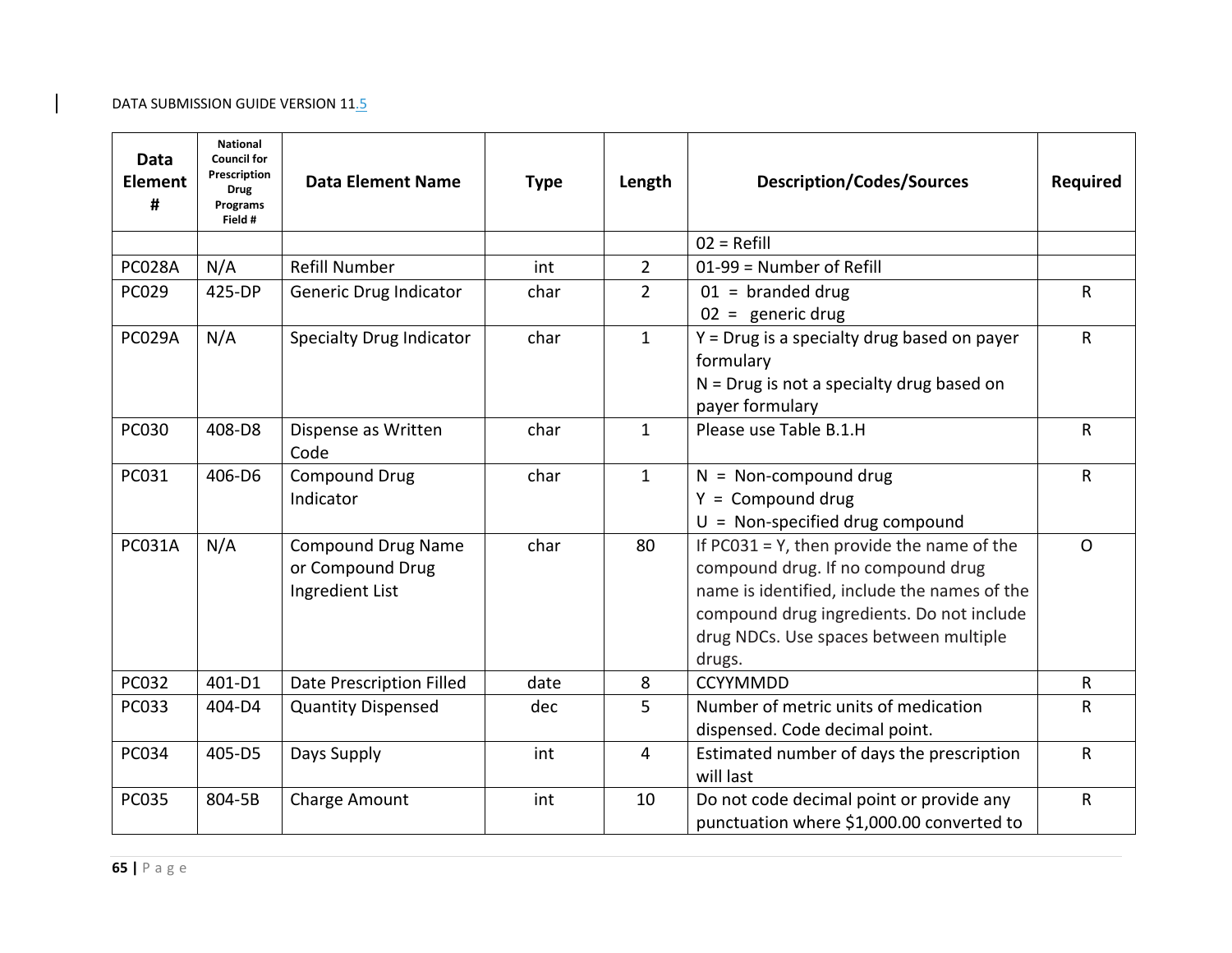| Data<br><b>Element</b><br># | <b>National</b><br><b>Council for</b><br>Prescription<br><b>Drug</b><br>Programs<br>Field # | <b>Data Element Name</b>      | <b>Type</b> | Length | <b>Description/Codes/Sources</b>                                                                                                                                                            | <b>Required</b> |
|-----------------------------|---------------------------------------------------------------------------------------------|-------------------------------|-------------|--------|---------------------------------------------------------------------------------------------------------------------------------------------------------------------------------------------|-----------------|
|                             |                                                                                             |                               |             |        | 100000<br>Same for all financial data that follows.                                                                                                                                         |                 |
| <b>PC036</b>                | 876-4B                                                                                      | Paid Amount                   | int         | 10     | Includes all health plan payments and<br>excludes all member payments. Do not<br>code decimal point. Two decimal places<br>implied. Do not deduct POS rebate amount,<br>if applicable.      | R               |
| <b>PC037</b>                | 506-F6                                                                                      | Ingredient Cost/List<br>Price | int         | 10     | Cost of the drug dispensed. Do not code<br>decimal point. Two decimal places implied.                                                                                                       | R               |
| <b>PC038</b>                | 428-DS                                                                                      | Postage Amount<br>Claimed     | int         | 10     | Do not code decimal point. Two decimal<br>places implied. Not typically captured.                                                                                                           | $\mathsf{O}$    |
| <b>PC039</b>                | 412-DC                                                                                      | <b>Dispensing Fee</b>         | int         | 10     | Do not code decimal point. Two decimal<br>places implied.                                                                                                                                   | R               |
| <b>PC040</b>                | 817-5E                                                                                      | Co-pay Amount                 | int         | 10     | The preset, fixed dollar amount for which<br>the individual is responsible. Do not code<br>decimal point. Two decimal places implied.<br>Do not deduct POS rebate amount, if<br>applicable. | R               |
| PC041                       | N/A                                                                                         | <b>Coinsurance Amount</b>     | int         | 10     | The dollar amount an individual is<br>responsible for - not the percentage. Do<br>not code decimal point. Two decimal places<br>implied. Do not deduct POS rebate amount,<br>if applicable. | R               |
| PC042                       | N/A                                                                                         | Deductible Amount             | int         | 10     | Do not code decimal point. Two decimal<br>places implied. Do not deduct POS rebate<br>amount, if applicable.                                                                                | ${\sf R}$       |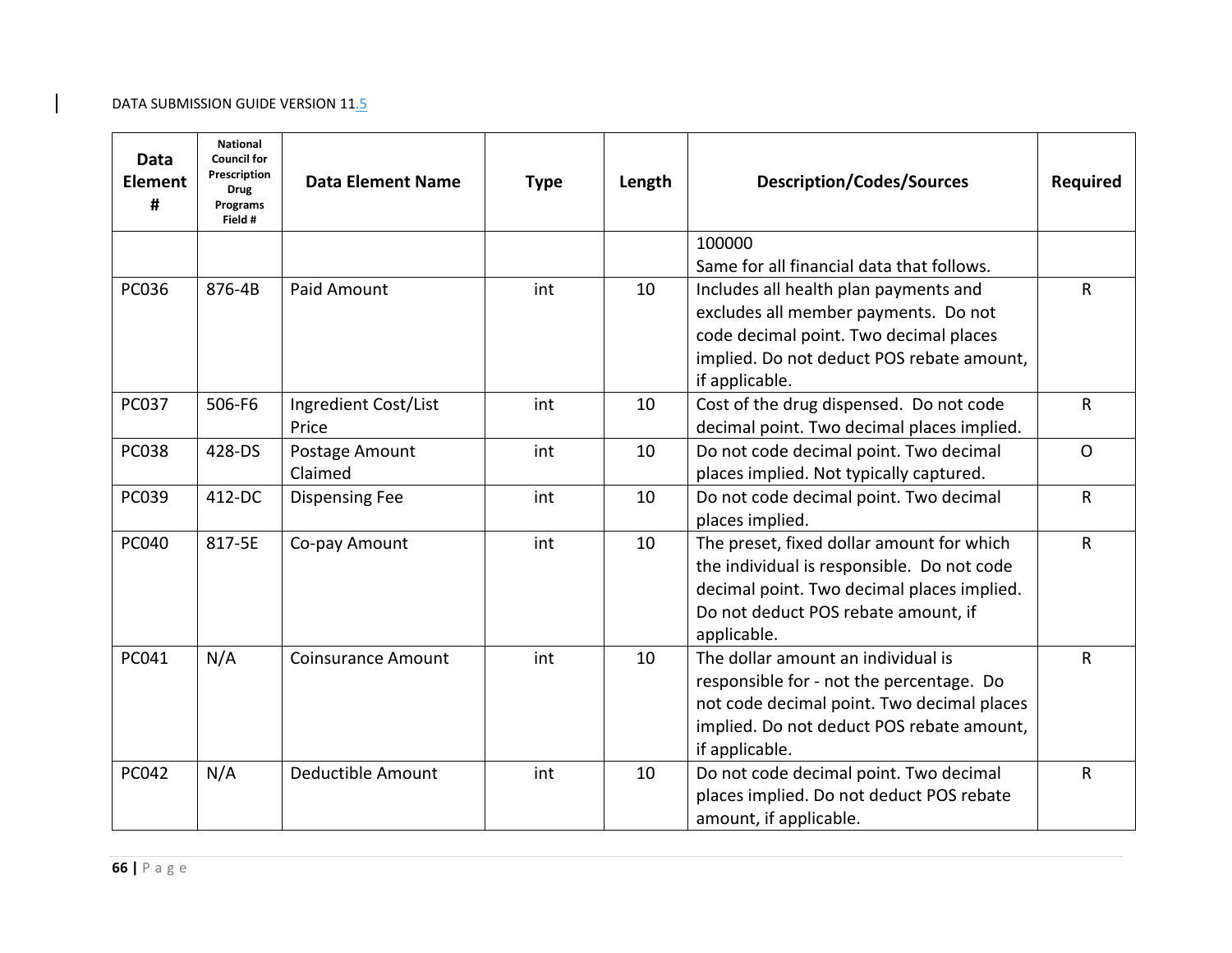| Data<br><b>Element</b><br># | <b>National</b><br><b>Council for</b><br>Prescription<br><b>Drug</b><br>Programs<br>Field # | <b>Data Element Name</b>                    | <b>Type</b> | Length | <b>Description/Codes/Sources</b>                                                                                                                                                                                                                                                                  | <b>Required</b>                                               |
|-----------------------------|---------------------------------------------------------------------------------------------|---------------------------------------------|-------------|--------|---------------------------------------------------------------------------------------------------------------------------------------------------------------------------------------------------------------------------------------------------------------------------------------------------|---------------------------------------------------------------|
| <b>PC043</b>                | N/A                                                                                         | <b>Total POS Rebate</b><br>Amount           | int         | 10     | The dollar amount of the total POS (point-<br>of-sale) rebate. The total POS rebate<br>amount should be reported in full and<br>should not be deducted from either plan<br>paid or member copay, deductible, or<br>coinsurance amounts. Do not code decimal<br>point. Two decimal places implied. | ${\sf R}$                                                     |
| <b>PC043A</b>               | N/A                                                                                         | <b>Member POS Rebate</b><br>Amount          | int         | 10     | The dollar amount of the total POS rebate<br>that was received by the member. The<br>member POS rebate amount should not be<br>deducted from member copay, deductible,<br>or coinsurance amounts. Do not code<br>decimal point. Two decimal places implied.                                       | ${\sf R}$                                                     |
| <b>PC044</b>                | N/A                                                                                         | Prescribing Physician<br><b>First Name</b>  | varchar     | 25     | Physician first name.                                                                                                                                                                                                                                                                             | O if PC047<br>is filled<br>with DEA<br>#                      |
| <b>PC045</b>                | N/A                                                                                         | <b>Prescribing Physician</b><br>Middle Name | varchar     | 25     | Physician middle name or initial.                                                                                                                                                                                                                                                                 | O if PC047<br>is filled<br>with DEA<br>#                      |
| <b>PC046</b>                | 427-DR                                                                                      | <b>Prescribing Physician</b><br>Last Name   | varchar     | 60     | Physician last name                                                                                                                                                                                                                                                                               | O if PC047<br>is filled<br>with DEA<br>$#$ ; R if<br>PC047 is |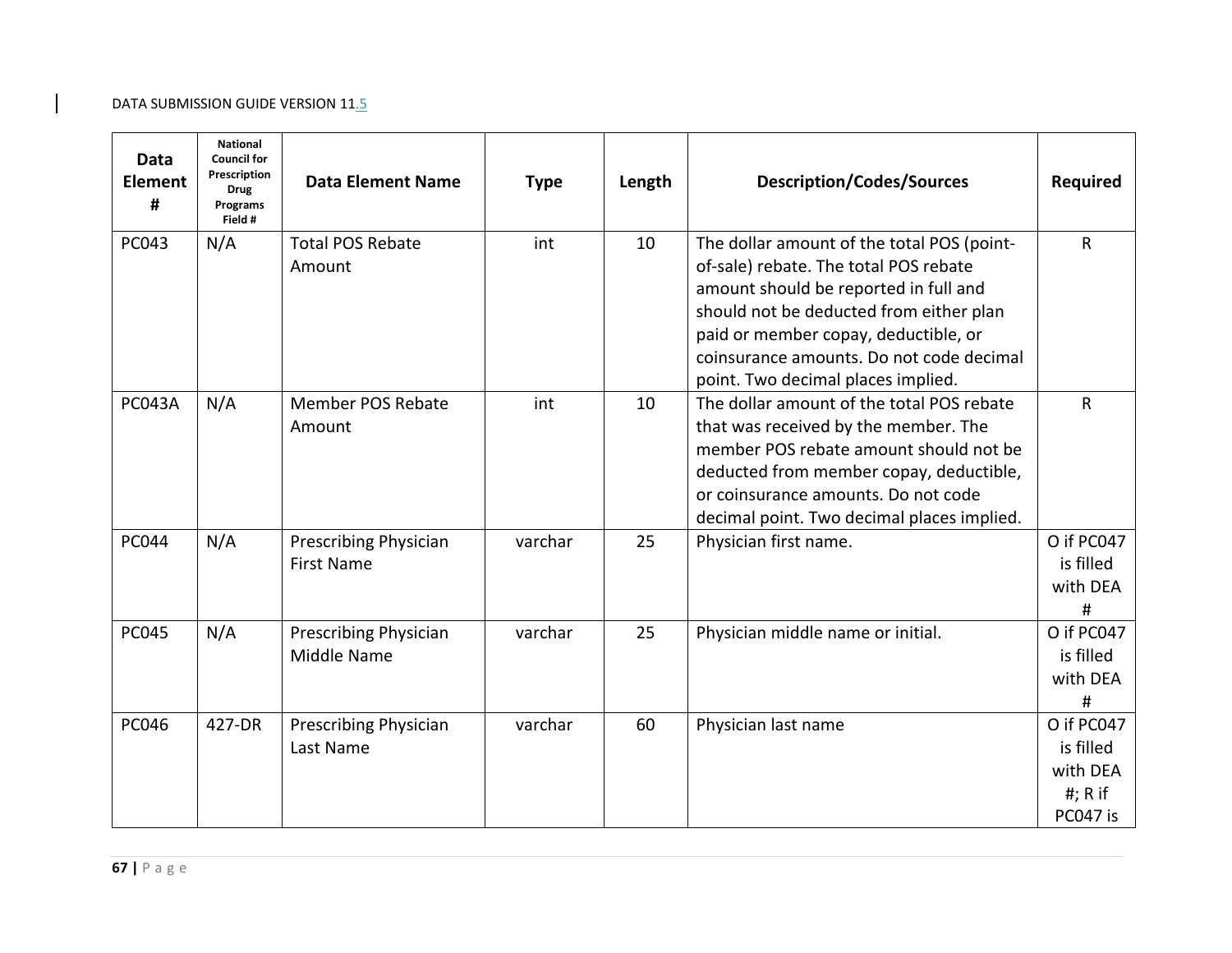| Data<br><b>Element</b><br># | <b>National</b><br><b>Council for</b><br>Prescription<br><b>Drug</b><br>Programs<br>Field # | <b>Data Element Name</b>             | <b>Type</b> | Length       | <b>Description/Codes/Sources</b>                                                                                                                                                                                                                            | <b>Required</b> |
|-----------------------------|---------------------------------------------------------------------------------------------|--------------------------------------|-------------|--------------|-------------------------------------------------------------------------------------------------------------------------------------------------------------------------------------------------------------------------------------------------------------|-----------------|
|                             |                                                                                             |                                      |             |              |                                                                                                                                                                                                                                                             | not filled      |
|                             |                                                                                             |                                      |             |              |                                                                                                                                                                                                                                                             | or              |
|                             |                                                                                             |                                      |             |              |                                                                                                                                                                                                                                                             | contains        |
|                             |                                                                                             |                                      |             |              |                                                                                                                                                                                                                                                             | <b>NPI</b>      |
|                             |                                                                                             |                                      |             |              |                                                                                                                                                                                                                                                             | number          |
| <b>PC047</b>                | 421-DZ                                                                                      | Prescribing Physician<br><b>NPI</b>  | varchar     | 20           | NPI number for prescribing physician                                                                                                                                                                                                                        | R               |
| PC049                       | N/A                                                                                         | <b>Member Street Address</b>         | varchar     | 50           | Physical street address of the covered<br>member                                                                                                                                                                                                            | ${\sf R}$       |
| PC101                       | 313-CD                                                                                      | <b>Subscriber Last Name</b>          | varchar     | 128          | <b>Subscriber Last Name</b>                                                                                                                                                                                                                                 | $\mathsf{R}$    |
| PC102                       | 312-CC                                                                                      | <b>Subscriber First Name</b>         | varchar     | 128          | <b>Subscriber First Name</b>                                                                                                                                                                                                                                | $\mathsf{R}$    |
| PC103                       | N/A                                                                                         | Subscriber Middle Initial            | char        | $\mathbf{1}$ | Subscriber Middle Initial                                                                                                                                                                                                                                   | $\Omega$        |
| PC104                       | 311-CB                                                                                      | <b>Member Last Name</b>              | varchar     | 128          | <b>Member Last Name</b>                                                                                                                                                                                                                                     | $\mathsf{R}$    |
| PC105                       | 310-CA                                                                                      | <b>Member First Name</b>             | varchar     | 128          | <b>Member First Name</b>                                                                                                                                                                                                                                    | $\mathsf{R}$    |
| PC106                       | N/A                                                                                         | Member Middle Initial                | char        | $\mathbf{1}$ | Member Middle Initial                                                                                                                                                                                                                                       | $\mathsf{O}$    |
| PC201                       | N/A                                                                                         | <b>Version Number</b>                | int         | 4            | The version number of this claim service<br>line. The original claim will have a version<br>number of 0, with the next version being<br>assigned a 1, and each subsequent version<br>being incremented by 1 for that service<br>line. Required Default YYMM | $\mathsf{R}$    |
| PC202                       | N/A                                                                                         | <b>Prescription Written</b><br>Date  | date        | 8            | Date Prescription was written                                                                                                                                                                                                                               | R               |
| <b>PC047a</b>               | 421-DZ                                                                                      | Prescribing Physician<br>Provider ID | varchar     | 30           | Provider ID for the prescribing physician                                                                                                                                                                                                                   | R               |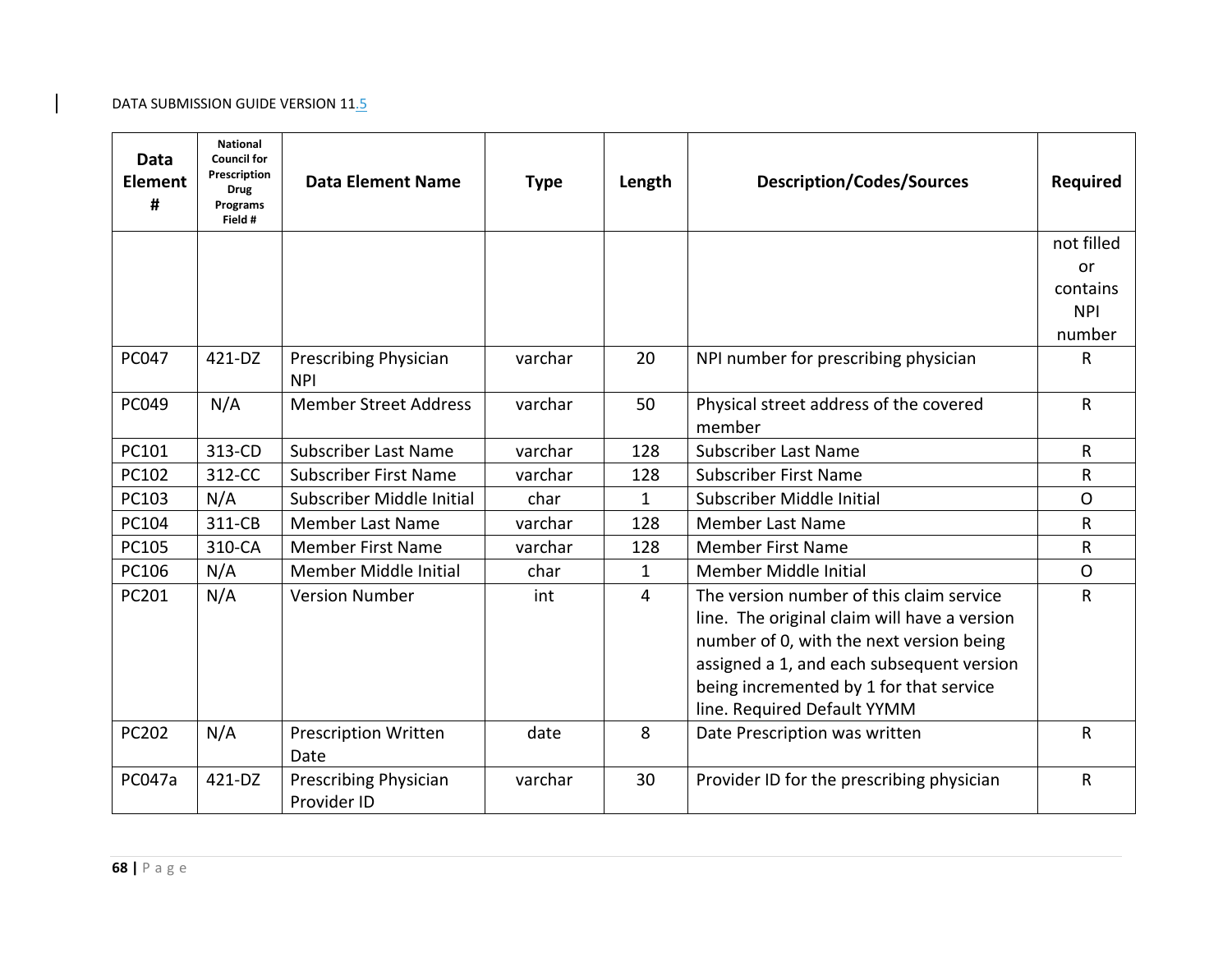| Data<br><b>Element</b><br># | <b>National</b><br><b>Council for</b><br>Prescription<br><b>Drug</b><br>Programs<br>Field # | <b>Data Element Name</b>                        | <b>Type</b> | Length         | <b>Description/Codes/Sources</b>                                                                                                                                                                                                                    | <b>Required</b>             |
|-----------------------------|---------------------------------------------------------------------------------------------|-------------------------------------------------|-------------|----------------|-----------------------------------------------------------------------------------------------------------------------------------------------------------------------------------------------------------------------------------------------------|-----------------------------|
| PC047b                      | 421-DZ                                                                                      | Prescribing Physician<br><b>DEA</b>             | varchar     | 20             | DEA number for prescribing physician                                                                                                                                                                                                                | $\Omega$                    |
| <b>PC050</b>                | N/A                                                                                         | <b>Medicare Beneficiary</b><br>Identifier (MBI) | char        | 11             | Medicare Beneficiary Identifier Required<br>for Medicare, set as null if unavailable                                                                                                                                                                | R for<br>Medicare<br>claims |
| PC051                       | N/A                                                                                         | <b>NAIC ID</b>                                  | char        | 5              | Report the NAIC Code associated with the<br>entity that maintains this product. For each<br>claim, use the NAIC code of the carrier when<br>a PBM processes claims on behalf of the<br>carrier. Leave blank if entity does not have<br>a NAIC Code. | R.                          |
| <b>PC052</b>                | N/A                                                                                         | Medicaid AID category                           | char        | 4              | For Medicaid only. Provide the primary<br>Medicaid Aid Category code for the<br>member. Codes are determined by the<br>state's Medicaid agency. Contact CIVHC for<br>acceptable codes. If not applicable, leave<br>blank.                           | R for<br>Medicaid<br>claims |
| PC899                       | N/A                                                                                         | Record Type                                     | char        | $\overline{2}$ | PC                                                                                                                                                                                                                                                  | R                           |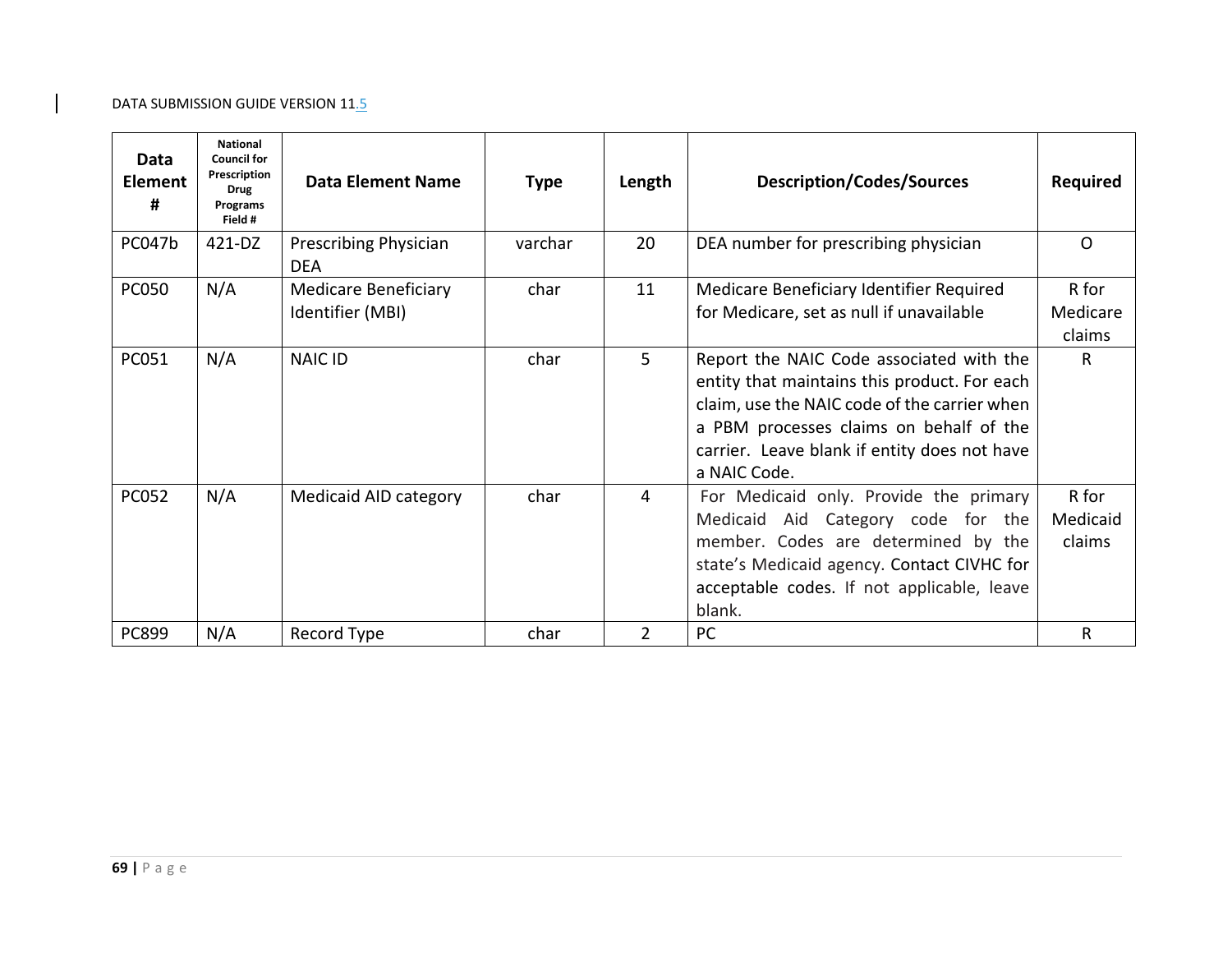# A‐4 PROVIDER DATA

Frequency: Monthly Upload via FTP or Web Portal

Additional formatting requirements:

- Payers submit data in <sup>a</sup> single, consistent format for each data type.
- A provider means <sup>a</sup> health care facility, health care practitioner, health product manufacturer, health product vendor or pharmacy.
- A billing provider means <sup>a</sup> provider or other entity that submits claims to health care claims processors for health care services directly or provided to <sup>a</sup> subscriber or member by <sup>a</sup> service provider.
- A service provider means the provider who directly performed or provided <sup>a</sup> health care service to <sup>a</sup> subscriber of member.
- One record submitted for each provider for each unique physical address.

| Data Element # | Data Element        | <b>Type</b> | <b>Max Length</b> | <b>Description/valid values</b>                                                                 |
|----------------|---------------------|-------------|-------------------|-------------------------------------------------------------------------------------------------|
|                | <b>Name</b>         |             |                   |                                                                                                 |
| HD001          | Record Type         | char        |                   | MP.                                                                                             |
| HD002          | Payer Code          | varchar     |                   | Distributed by CIVHC                                                                            |
| HD003          | Payer Name          | varchar     | 75                | Distributed by CIVHC                                                                            |
| HD004          | Beginning<br>Month  | date        | 6                 | CCYYMM (Example: 200801)                                                                        |
| HD005          | <b>Ending Month</b> | date        | 6                 | CCYYMM (Example: 200812)                                                                        |
| HD006          | Record count        | int         | 10                | Total number of records submitted in the Provider file,<br>excluding header and trailer records |

#### PROVIDER FILE HEADER RECORD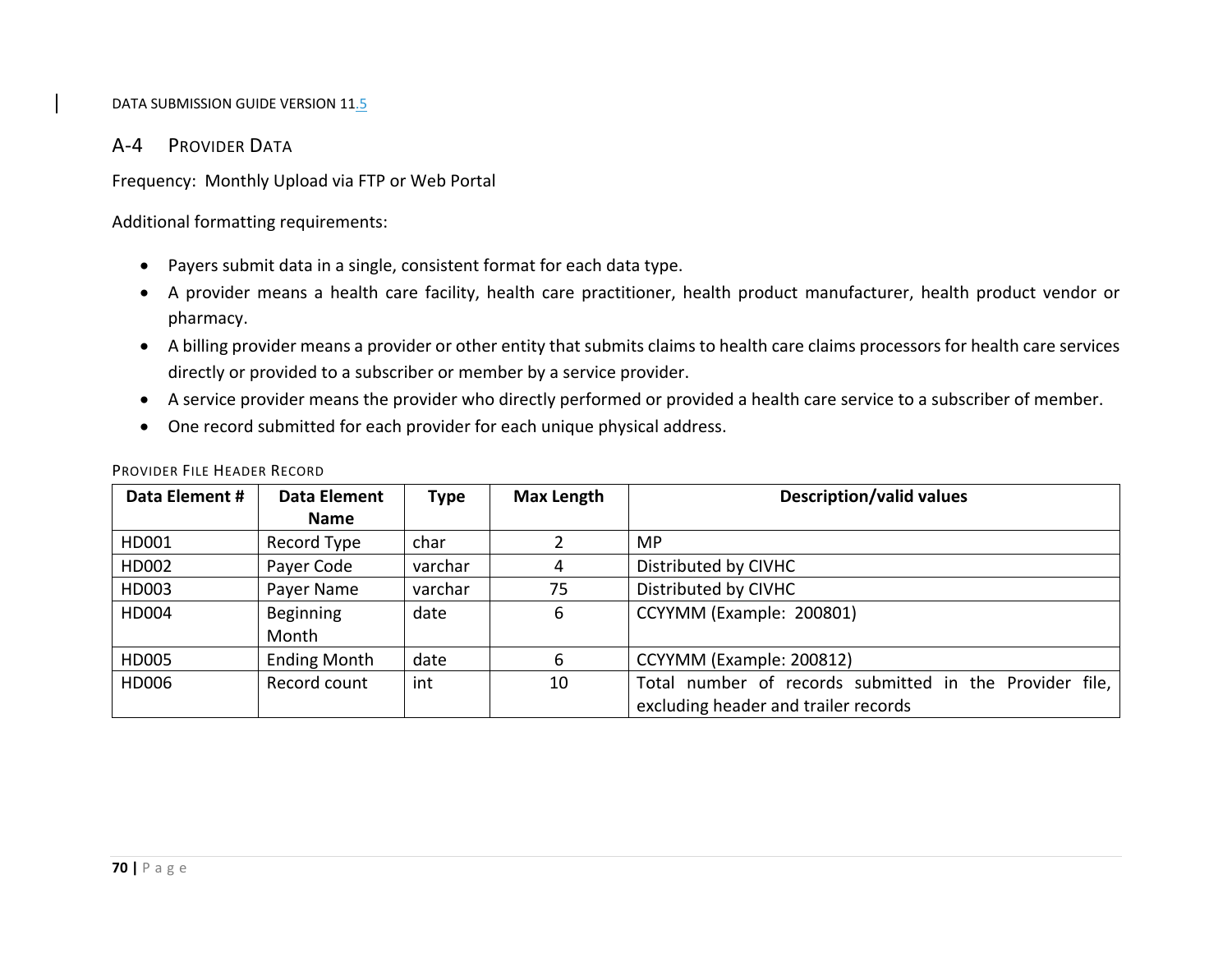#### PROVIDER FILE TRAILER RECORD

| Data Element #                            |     | <b>Data Element</b>    | <b>Max Length</b><br><b>Type</b> |    |                | Description/valid values |                                                                                                                                                                                                                                      |                 |  |  |
|-------------------------------------------|-----|------------------------|----------------------------------|----|----------------|--------------------------|--------------------------------------------------------------------------------------------------------------------------------------------------------------------------------------------------------------------------------------|-----------------|--|--|
|                                           |     | <b>Name</b>            |                                  |    |                |                          |                                                                                                                                                                                                                                      |                 |  |  |
| <b>TR001</b>                              |     | Record Type            | char                             |    | $\overline{2}$ | <b>MP</b>                |                                                                                                                                                                                                                                      |                 |  |  |
| <b>TR002</b>                              |     | Payer Code             | varchar                          | 4  |                |                          | Distributed by CIVHC                                                                                                                                                                                                                 |                 |  |  |
| <b>TR003</b><br>Payer Name                |     | varchar                |                                  | 75 |                | Distributed by CIVHC     |                                                                                                                                                                                                                                      |                 |  |  |
| <b>Beginning</b><br><b>TR004</b><br>Month |     | date                   |                                  | 6  |                | CCYYMM (Example: 200801) |                                                                                                                                                                                                                                      |                 |  |  |
| <b>TR005</b>                              |     | <b>Ending Month</b>    | date                             |    | 6              |                          | CCYYMM (Example: 200812)                                                                                                                                                                                                             |                 |  |  |
| <b>TR006</b>                              |     | <b>Extraction Date</b> | date                             |    | 8              | <b>CCYYMMDD</b>          |                                                                                                                                                                                                                                      |                 |  |  |
| A-4.1 PROVIDER FILE                       |     |                        |                                  |    |                |                          |                                                                                                                                                                                                                                      |                 |  |  |
| <b>Data</b>                               |     | Reference              | <b>Data Element</b>              |    | <b>Type</b>    | Length                   | <b>Description/Codes/Sources</b>                                                                                                                                                                                                     | <b>Required</b> |  |  |
| Element#                                  |     |                        | <b>Name</b>                      |    |                |                          |                                                                                                                                                                                                                                      |                 |  |  |
| <b>MP001A</b>                             | N/A |                        | Payer Code                       |    | varchar        | $\overline{4}$           | Distributed by CIVHC                                                                                                                                                                                                                 | ${\sf R}$       |  |  |
| <b>MP001B</b>                             | N/A |                        | Year                             |    | year           | $\overline{4}$           | 4 digit Year for which the provider is<br>reported in this submission                                                                                                                                                                | $\mathsf{R}$    |  |  |
| <b>MP001C</b>                             | N/A |                        | Month                            |    | month          | $\overline{2}$           | Month for which the provider is<br>reported in this submission expressed<br>numerical from 01 to 12.                                                                                                                                 | ${\sf R}$       |  |  |
| MP001                                     | N/A |                        | Provider ID                      |    | varchar        | 30                       | A unique identifier for the provider as<br>assigned by the reporting entity. Needs<br>to be unique within the MP file. One<br>unique ID Per Provider. May include a<br>unique combination of NPI and tax ID.<br>MP001= MC024, PC047A | $\mathsf{R}$    |  |  |
| MP002                                     | N/A |                        | Provider Tax ID                  |    | int            | 9                        | Tax ID of the provider. Do not code<br>punctuation.                                                                                                                                                                                  | ${\sf R}$       |  |  |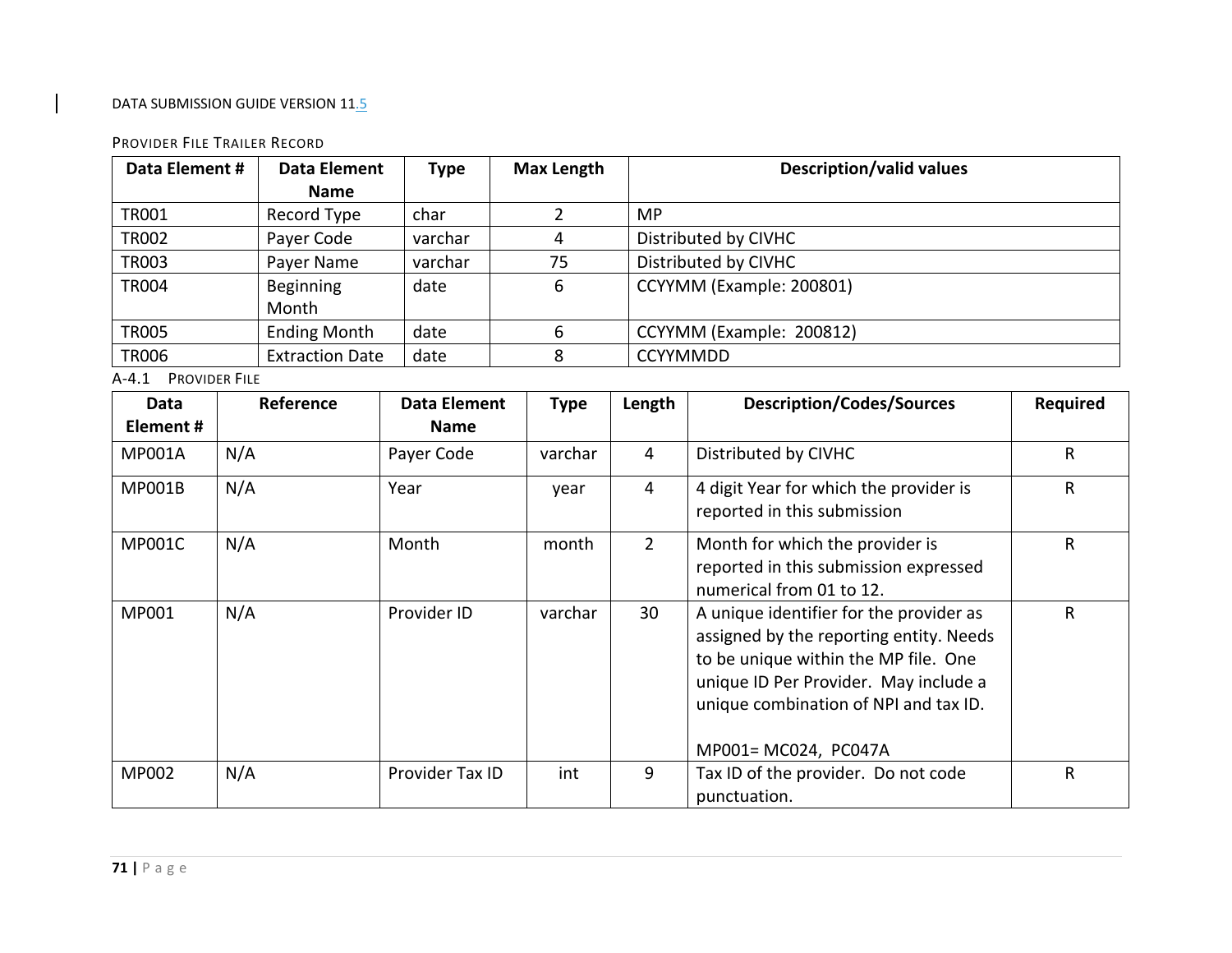| <b>Data</b>  | Reference | <b>Data Element</b>    | <b>Type</b> | Length         | <b>Description/Codes/Sources</b>         | <b>Required</b> |
|--------------|-----------|------------------------|-------------|----------------|------------------------------------------|-----------------|
| Element#     |           | <b>Name</b>            |             |                |                                          |                 |
| MP003        | N/A       | <b>Provider Entity</b> | char        | $\mathbf{1}$   | $F =$ Facility                           | R               |
|              |           |                        |             |                | $G =$ Provider group                     |                 |
|              |           |                        |             |                | $=$ IPA                                  |                 |
|              |           |                        |             |                | $P =$ Practitioner                       |                 |
| <b>MP004</b> | N/A       | <b>Provider First</b>  | varchar     | 25             | Individual first name. Set to null if    | $\mathsf{R}$    |
|              |           | Name                   |             |                | provider is a facility or organization.  |                 |
| <b>MP005</b> | N/A       | Provider Middle        | varchar     | 25             | Provider Middle Name or Initial          | $\Omega$        |
|              |           | Name or Initial        |             |                |                                          |                 |
|              | N/A       | <b>Provider Last</b>   | varchar     | 60             | Full name of provider organization or    | $\mathsf{R}$    |
| <b>MP006</b> |           | Name or                |             |                | last name of individual provider         |                 |
|              |           | Organization           |             |                |                                          |                 |
|              |           | Name                   |             |                |                                          |                 |
| MP007        | N/A       | Provider Suffix        | varchar     | 10             | Example: Jr.; NULL if provider is an     | $\mathsf{O}$    |
|              |           |                        |             |                | organization. Do not use credentials     |                 |
|              |           |                        |             |                | such as MD or PhD                        |                 |
| <b>MP008</b> | N/A       | Provider               | varchar     | 50             | Report the HIPAA-compliant health care   | R               |
|              |           | Specialty              |             |                | provider taxonomy code. Code set is      |                 |
|              |           |                        |             |                | freely available at the National Uniform |                 |
|              |           |                        |             |                | Claims Committee's web site              |                 |
| MP009        | N/A       | Provider Office        | varchar     | 50             | Physical address line 1- address where   | R               |
|              |           | <b>Street Address</b>  |             |                | provider delivers health care services:  |                 |
|              |           |                        |             |                | street name and number                   |                 |
| MP010        | N/A       | Provider Office        | varchar     | 30             | Physical address - address where         | $\sf R$         |
|              |           | City                   |             |                | provider delivers health care services   |                 |
| MP011        | N/A       | Provider Office        | char        | $\overline{2}$ | Physical address - address where         | R               |
|              |           | <b>State</b>           |             |                | provider delivers health care services.  |                 |
|              |           |                        |             |                | Use postal service standard 2 letter     |                 |
|              |           |                        |             |                | abbreviations.                           |                 |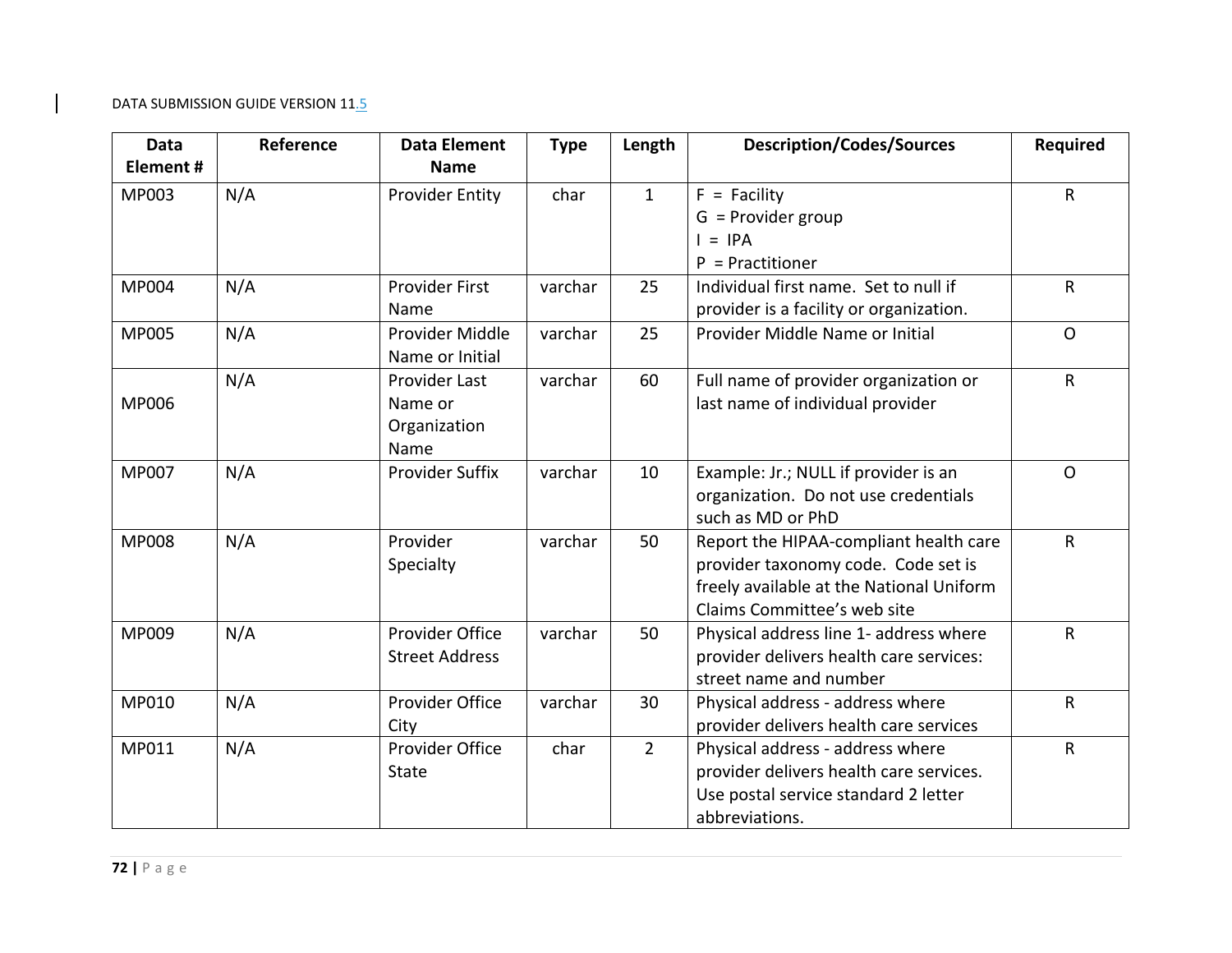| Data<br>Element# | Reference | Data Element<br><b>Name</b>             | <b>Type</b> | Length         | <b>Description/Codes/Sources</b>                                                                                                       | <b>Required</b> |
|------------------|-----------|-----------------------------------------|-------------|----------------|----------------------------------------------------------------------------------------------------------------------------------------|-----------------|
| MP012            | N/A       | Provider Office<br>Zip                  | varchar     | 11             | Physical address - address where<br>provider delivers health care services.<br>Minimum 5 digit code.                                   | R               |
| MP013            | N/A       | Provider DEA<br>Number                  | varchar     | 12             | Provider Drug Enforcement Agency<br>number. For all prescribing providers<br>(PC047A) that have a DEA number.                          | R               |
| MP014            | N/A       | Provider NPI                            | varchar     | 20             | NPI for provider as enumerated in the<br><b>Center for Medicaid and Medicare</b><br>Services NPPES.                                    | R               |
| MP015            | N/A       | <b>Provider State</b><br>License Number | varchar     | 30             | Prefix with two-character state of<br>licensure with no punctuation. Example<br>COLL12345                                              | $\mathsf{R}$    |
| MP016            | N/A       | Provider office<br>Address              | varchar     | 50             | Physical address line 2 - address where<br>provider delivers health care services:<br>Suite number, floor number, Unit<br>number, etc. | $\mathsf{O}$    |
| MP017            | N/A       | Provider Office<br>phone number         | varchar     | 10             | Provider Office number: Telephone<br>number where provider delivers health<br>care services.                                           | $\Omega$        |
| MP899            | N/A       | Record Type                             | char        | $\overline{2}$ | <b>MP</b>                                                                                                                              | R               |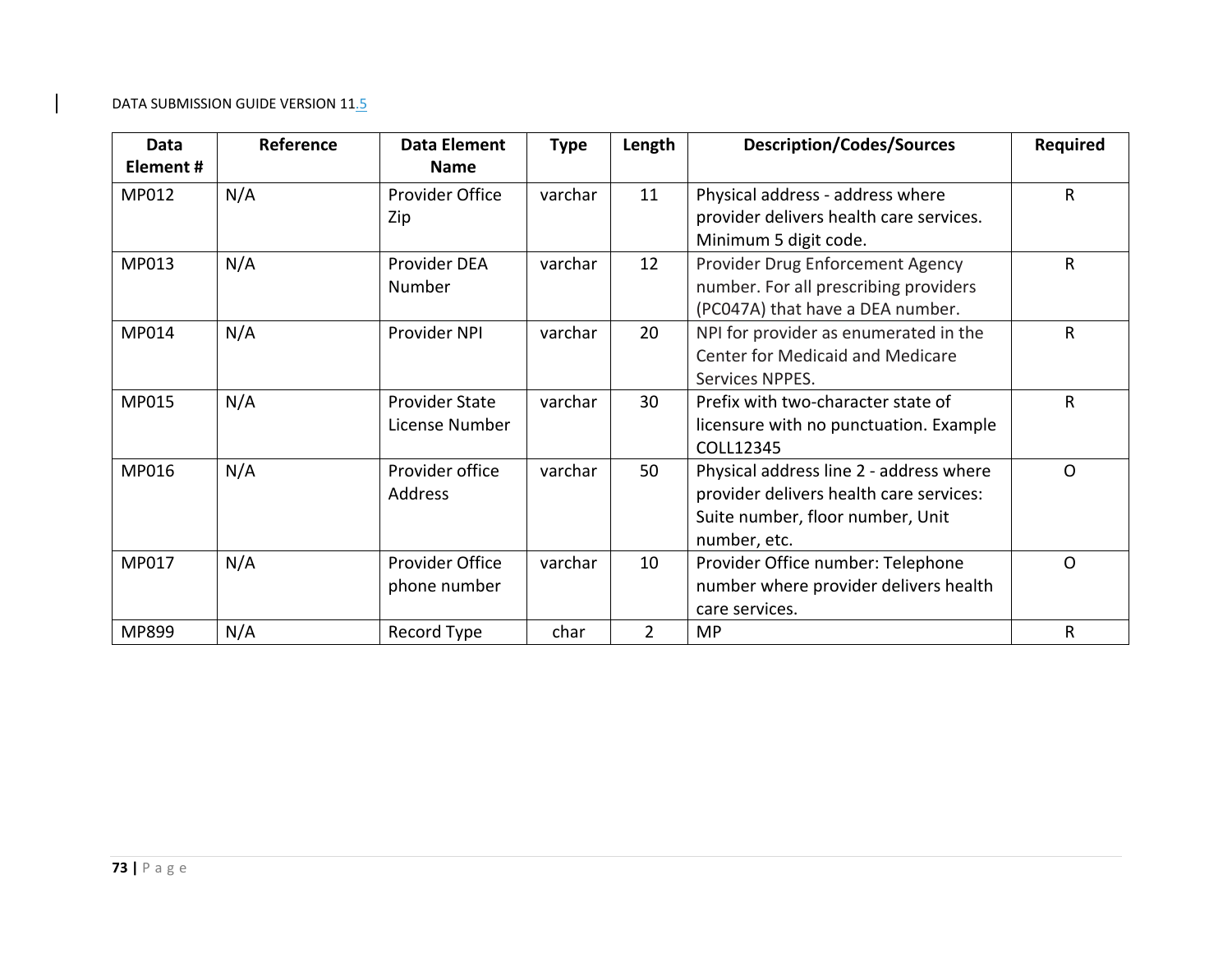#### $A-5$ ANNUAL SUPPLEMENTAL PROVIDER LEVEL ALTERNATIVE PAYMENT MODEL (APM) DATA

Frequency: Submit annually in Excel format to CIVHC via SFTP by September 30<sup>th</sup> of each year. Additional formatting requirements:

If discrepancies exist between the same years on different files, an explanation will be required.

Initially, payers shall submit a complete and accurate historical test file for the 2016 calendar year to the administrator. These historical submissions must conform to submission guide requirements and be received by no later than July 1, 2019. On <sup>a</sup> yearly basis thereafter, Payers will transmit complete and accurate APM data for the most recent and complete three calendar‐year periods by no later than September 30<sup>th</sup> of the following year. Please see an example of the timeline below. <u>Please note that the administrator may</u> choose to require test files to be submitted prior to the annual due date of September 30<sup>th</sup>.

| Date That Supplier Must Submit APM file to CO APCD | <b>Period Begin date</b> | <b>Period End date</b> |
|----------------------------------------------------|--------------------------|------------------------|
| 120 days after the effective date of the rule      | N/A                      | N/A                    |
| July 1, 2019                                       | January 1, 2016          | December 31, 2016      |
| September 30, 2019                                 | January 1, 2016          | December 31, 2018      |
| September 30, 2020                                 | January 1, 2017          | December 31, 2019      |
| September 30, 2021                                 | January 1, 2018          | December 1 2020        |
| September 30, 2022                                 | January 1, 2019          | January 1, 2021        |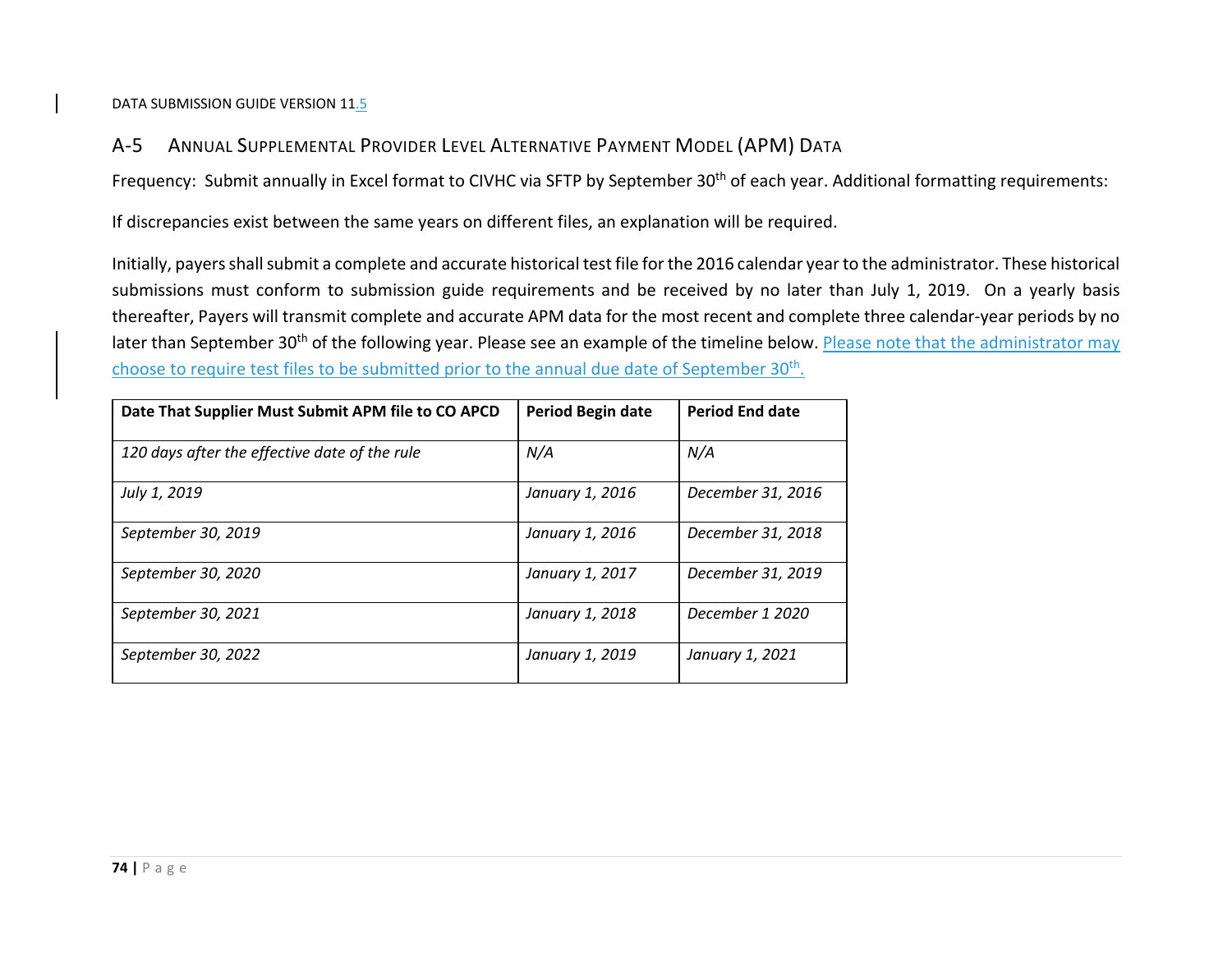All definitions for APM types are included in <u>look up table B.1.J</u>

- **•** Payers submit data in a single, consistent format for each data type.
- $\bullet$ Payers submit APM data for members residing in Colorado.
- $\bullet$ **•** Include all payments made related to care during the previous three calendar years. Payments related to care include:
	- o Pay for Performance/Payment Penalty
	- o Shared Savings/Shared Risk
	- o Global Budget
	- o Limited Budget
	- o Capitation ‐ Unspecified
	- o Bundled/Episode‐Based
	- o Integrated Delivery System
	- o Patient‐Centered Medical Home; and
	- o Other, Non‐FFS
	- o 1: Fee for Service No link to Quality and Value
	- o 2A: Foundation Payments for Infrastructure and Operations
	- o 2B: Pay for Reporting
	- o 2C: Pay for Performance
	- o 3A: Shared Savings
	- o 3B: Shared Savings and Downside Risk
	- o 3N: Risk Based Payments NOT Linked to Quality
	- o 4A: Condition‐Specific Population‐Based Payment
	- o 4B: Comprehensive Population‐Based Payment
	- o 4C: Integrated Finance and Delivery Systems
	- o 4N: Capitated Payments NOT Linked to Quality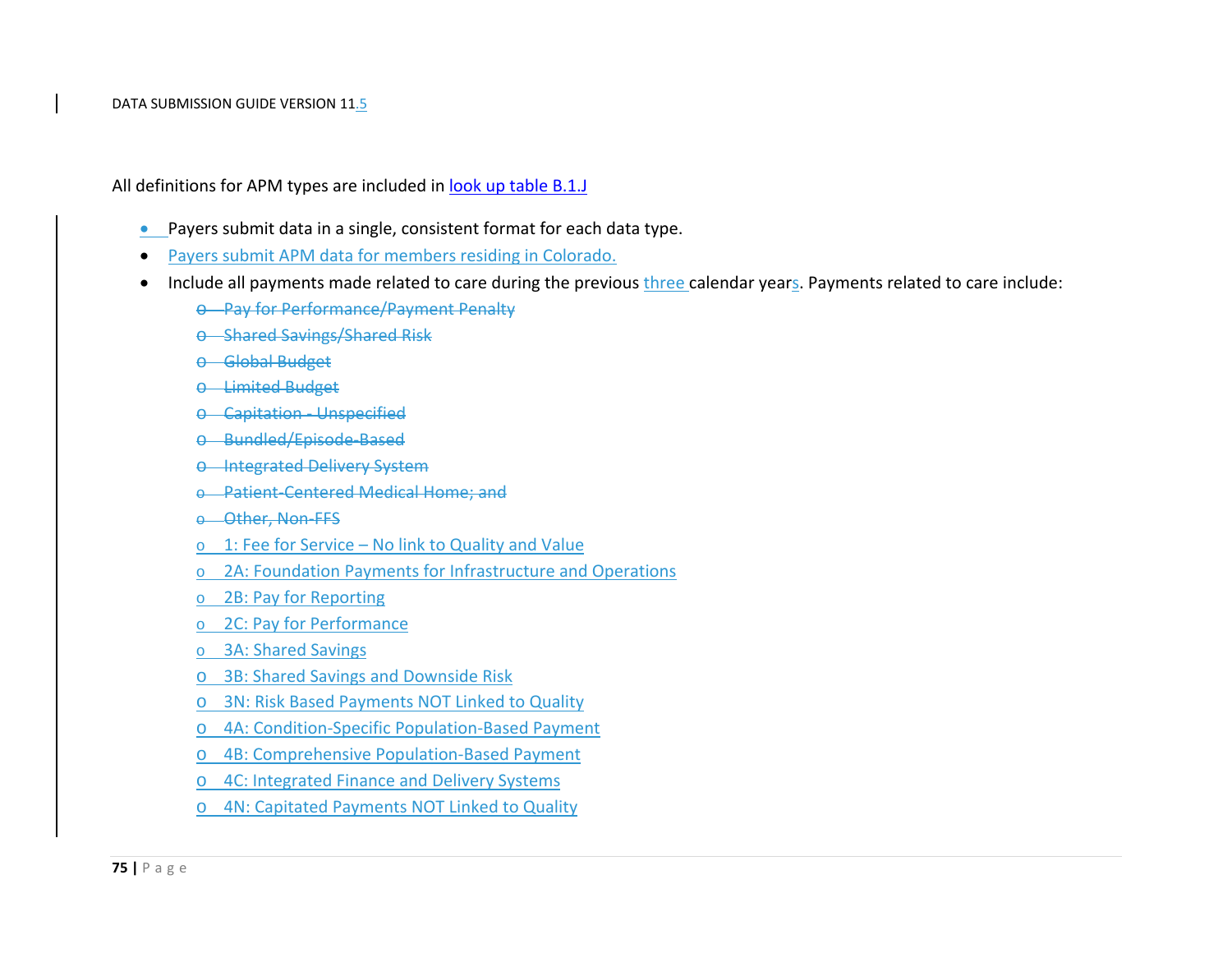#### APM FILE HEADER RECORD

| Data Element # | Data Element        | <b>Type</b> | Max Length         | <b>Description/valid values</b>                              |
|----------------|---------------------|-------------|--------------------|--------------------------------------------------------------|
|                | <b>Name</b>         |             |                    |                                                              |
| HD001          | Record Type         | char        | $N/A$ – Excel file | AM                                                           |
| HD002          | Payer Code          | varchar     | $N/A$ – Excel file | Distributed by CIVHC                                         |
| HD003          | Payer Name          | varchar     | $N/A$ – Excel file | Distributed by CIVHC                                         |
| HD004          | Beginning           | date        | $N/A$ – Excel file | CCYYMM (Example: 200801)                                     |
|                | Month               |             |                    |                                                              |
| HD005          | <b>Ending Month</b> | date        | $N/A$ – Excel file | CCYYMM (Example: 200812)                                     |
| HD006          | Record count        | int         | $N/A$ – Excel file | Total number of records submitted in the APM file, excluding |
|                |                     |             |                    | header and trailer records                                   |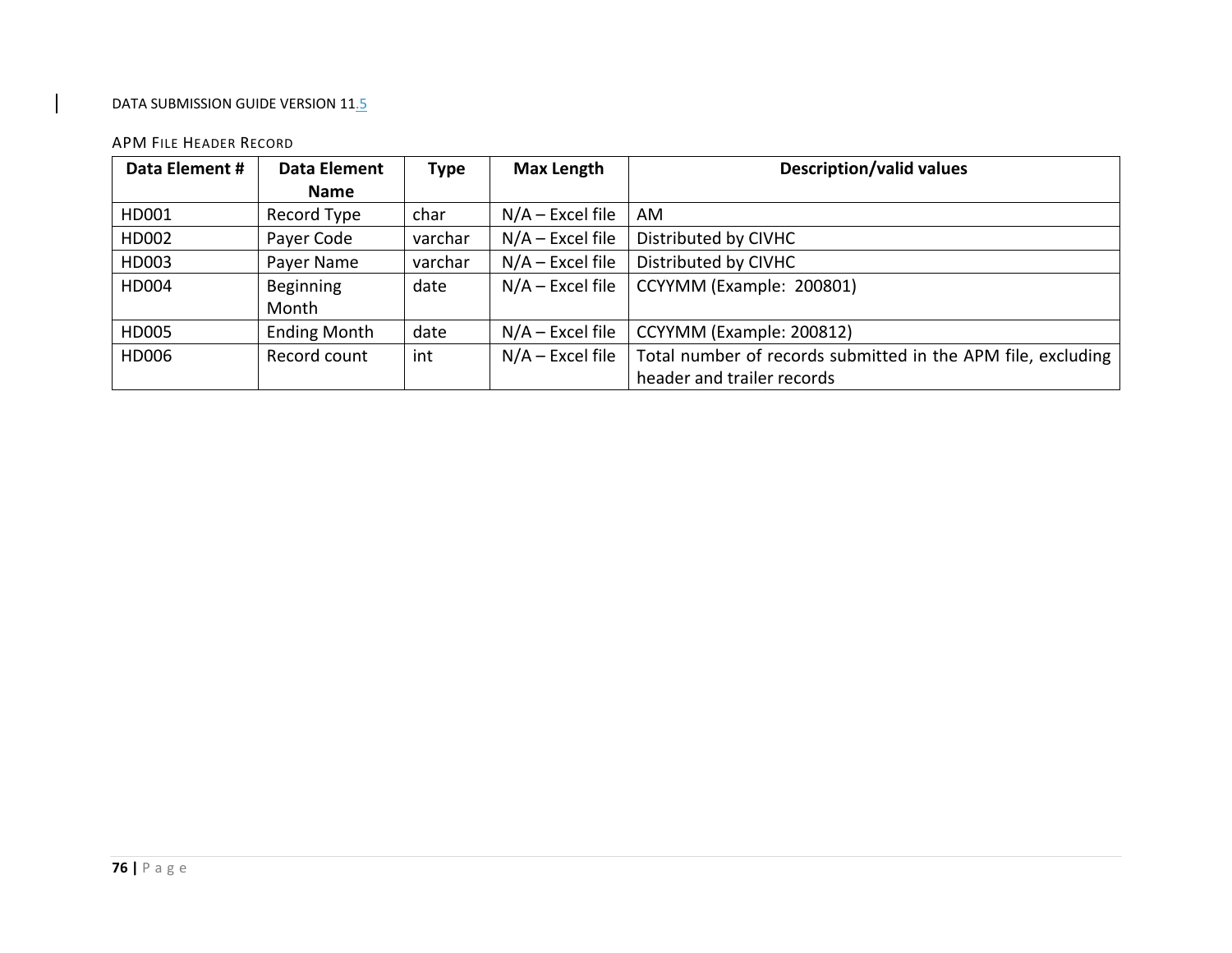#### APM FILE TRAILER RECORD

| Data Element # | <b>Data Element</b>    | Type    | <b>Max Length</b>  | <b>Description/valid values</b> |
|----------------|------------------------|---------|--------------------|---------------------------------|
|                | <b>Name</b>            |         |                    |                                 |
| TR001          | Record Type            | char    | $N/A$ – Excel file | AM                              |
| <b>TR002</b>   | Payer Code             | varchar | $N/A$ – Excel file | Distributed by CIVHC            |
| <b>TR003</b>   | Payer Name             | varchar | $N/A$ – Excel file | Distributed by CIVHC            |
| <b>TR004</b>   | <b>Beginning Month</b> | date    | $N/A$ – Excel file | CCYYMM (Example: 200801)        |
| <b>TR005</b>   | <b>Ending Month</b>    | date    | $N/A$ – Excel file | CCYYMM (Example: 200812)        |
| <b>TR006</b>   | <b>Extraction Date</b> | date    | $N/A$ – Excel file | <b>CCYYMMDD</b>                 |

#### A 5.1 ‐ APM FILE

| Data<br>Element# | Reference | <b>Data Element</b><br><b>Name</b>                              | <b>Type</b> | Length                | <b>Description/Codes/Sources</b>                                                                                                                                                                                                                          | <b>Required</b> |
|------------------|-----------|-----------------------------------------------------------------|-------------|-----------------------|-----------------------------------------------------------------------------------------------------------------------------------------------------------------------------------------------------------------------------------------------------------|-----------------|
| AM001            | N/A       | <b>Billing Provider</b><br>Number                               | varchar     | $N/A - Excel$<br>file | Payer assigned billing provider number. This<br>number should be the identifier used by the<br>payer for internal identification purposes, and<br>does not routinely change. This number should<br>align with billing provider numbers in the MC<br>file. | R               |
| AM002            | N/A       | <b>National Billing</b><br>Provider ID                          | varchar     | $N/A - Excel$<br>file | <b>National Provider ID</b>                                                                                                                                                                                                                               | R               |
| AM003            | N/A       | <b>Billing Provider</b><br>Tax ID                               | varchar     | $N/A - Excel$<br>file | Tax ID of billing provider. Do not code<br>punctuation.                                                                                                                                                                                                   | R               |
| AM004            | N/A       | <b>Billing Provider</b><br>Last Name or<br>Organization<br>Name | varchar     | $N/A - Excel$<br>file | Full name of provider billing organization or last<br>name of individual billing provider.                                                                                                                                                                | R               |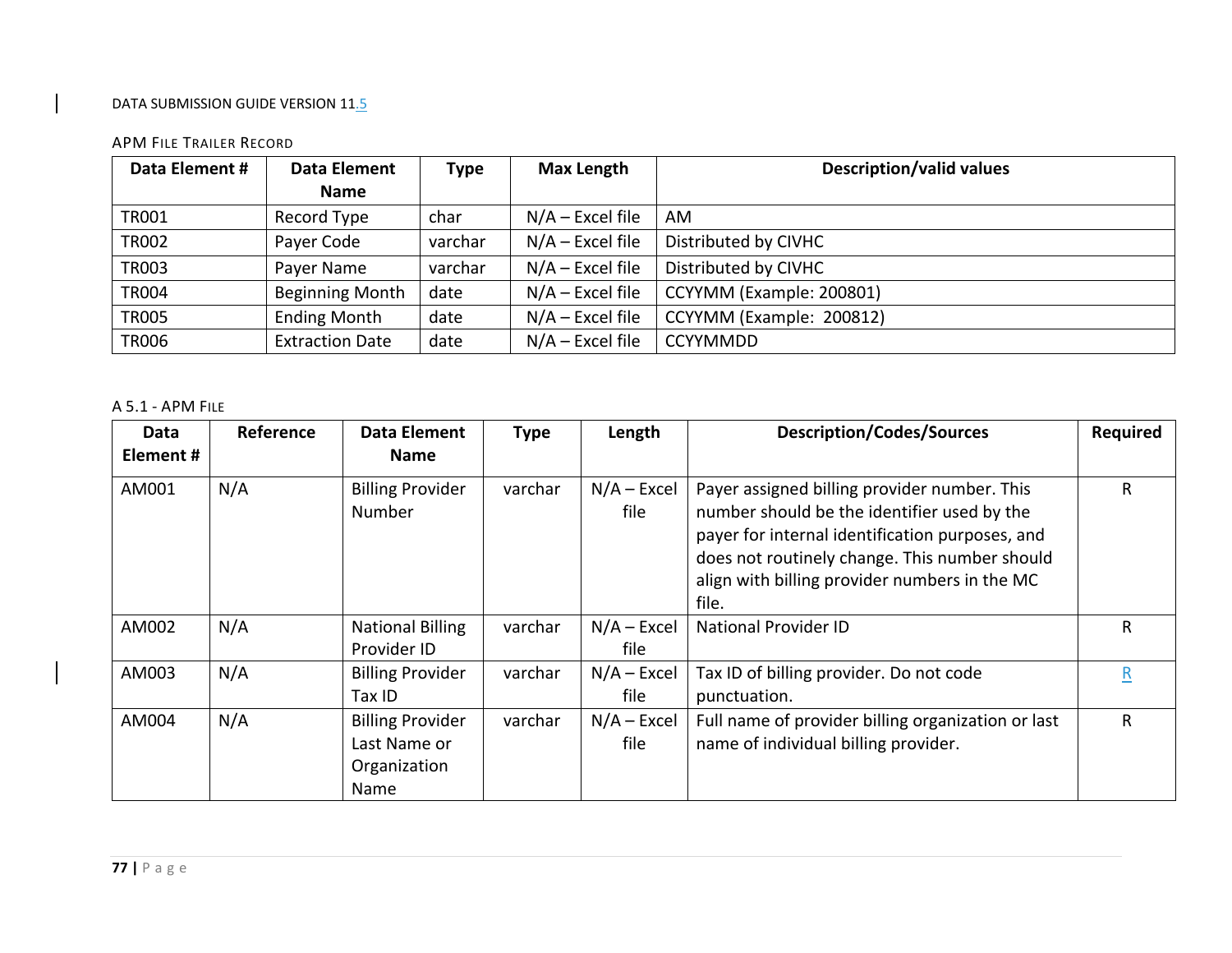| <b>Data</b> | Reference | <b>Data Element</b>     | <b>Type</b>           | Length        | <b>Description/Codes/Sources</b>                    | <b>Required</b> |
|-------------|-----------|-------------------------|-----------------------|---------------|-----------------------------------------------------|-----------------|
| Element#    |           | <b>Name</b>             |                       |               |                                                     |                 |
| AM005       | N/A       | <b>Billing Provider</b> | char                  | $N/A - Excel$ | $F =$ Facility                                      | $\mathsf{R}$    |
|             |           | Entity                  |                       | file          | $G =$ Provider group                                |                 |
|             |           |                         |                       |               | $I = IPA$                                           |                 |
|             |           |                         |                       |               | = Practitioner<br>P.                                |                 |
| AM006       | N/A       | Payment                 | varchar <sub>Te</sub> | $N/A$ – Excel | See look up table B.1.J                             | $\mathsf{R}$    |
|             |           | Arrangement             | $\star\star$          | file          | Payment arrangement type reported.                  |                 |
|             |           | Category                |                       |               | If there is more than one payment arrangement       |                 |
|             |           |                         |                       |               | type with a billing provider/organization, then     |                 |
|             |           |                         |                       |               | separately report each payment arrangement          |                 |
|             |           |                         |                       |               | type.                                               |                 |
| AM007       | N/A       | <b>Performance</b>      | int <del>Date</del>   | $N/A - Excel$ | Effective dateyear of performance period for        | R               |
|             |           | <b>Period Start</b>     |                       | file          | reported Insurance Product Type CodeLine of         |                 |
|             |           | <b>DatePerforman</b>    |                       |               | <b>Business and Payment Arrangement Type. CCYY</b>  |                 |
|             |           | ce Year                 |                       |               | formatCCYYMMDD If varying performance               |                 |
|             |           |                         |                       |               | periods apply to a billing provider or              |                 |
|             |           |                         |                       |               | organization (for a particular line of business and |                 |
|             |           |                         |                       |               | payment arrangement type), report results on        |                 |
|             |           |                         |                       |               | separate lines.                                     |                 |
| AM008       | N/A       | <b>Performance</b>      | varchar <del>Da</del> | $N/A - Excel$ | See lookup table B.1.A                              | R               |
|             |           | <b>Period End</b>       | <b>te</b>             | file          | End date of performance period for reported         |                 |
|             |           | <b>DateInsurance</b>    |                       |               | <b>Insurance Line of Business and Payment.</b>      |                 |
|             |           | <b>Product Type</b>     |                       |               | Arrangement Type. CCYYMMDD. If varying              |                 |
|             |           | Code                    |                       |               | performance periods apply to a billing provider     |                 |
|             |           |                         |                       |               | or organization (for a particular line of business  |                 |
|             |           |                         |                       |               | and payment arrangement type), report results       |                 |
|             |           |                         |                       |               | on separate lines.                                  |                 |
| AM009       | N/A       | Member                  | int                   | $N/A$ – Excel | Total number of members in reported                 | R               |
|             |           | <b>Months</b>           |                       | file          | stratification attributed to given billing provider |                 |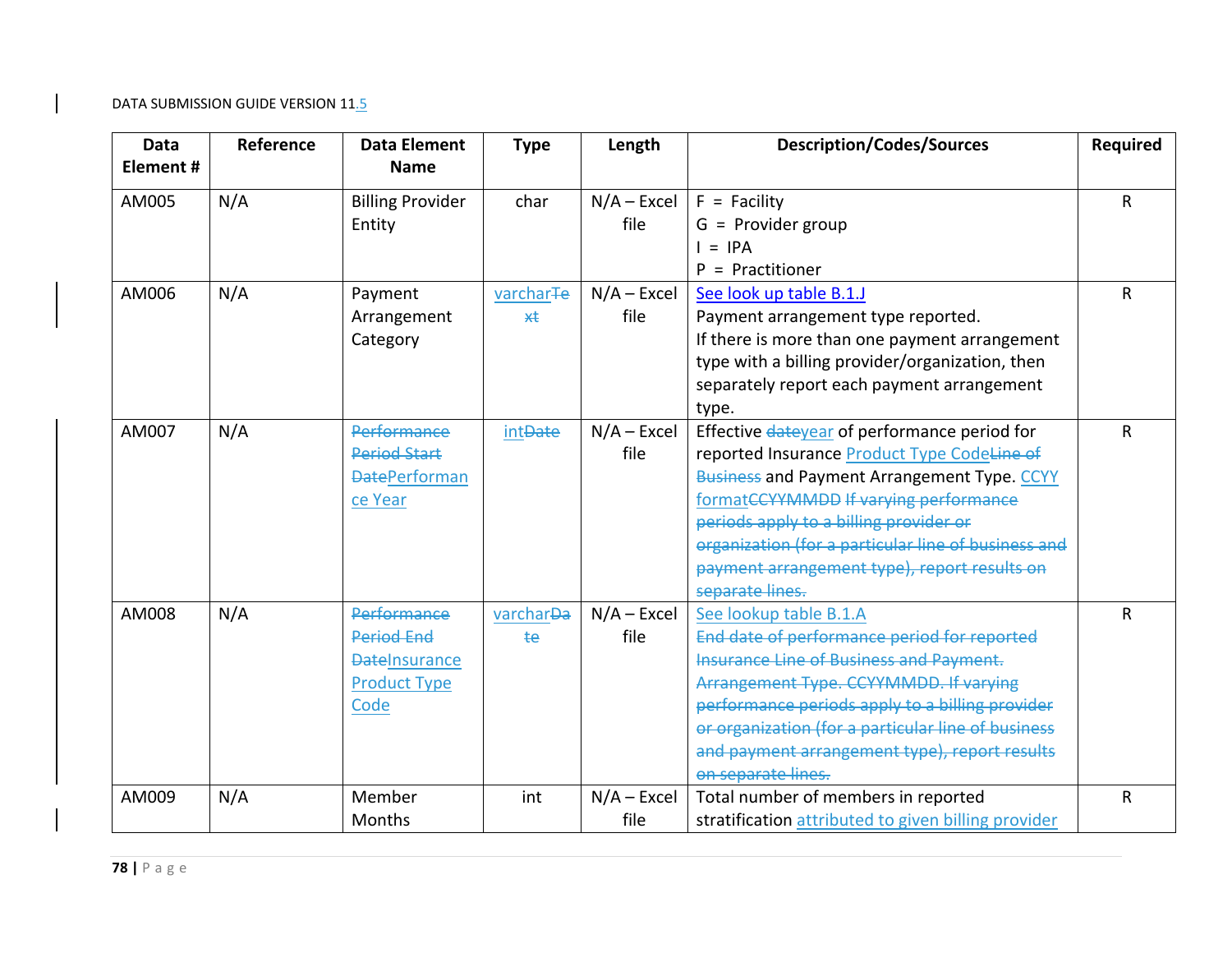| <b>Data</b><br>Element# | Reference | <b>Data Element</b><br><b>Name</b>                      | <b>Type</b> | Length                | <b>Description/Codes/Sources</b>                                                                                                                                                                                                                                                                                                        | <b>Required</b> |
|-------------------------|-----------|---------------------------------------------------------|-------------|-----------------------|-----------------------------------------------------------------------------------------------------------------------------------------------------------------------------------------------------------------------------------------------------------------------------------------------------------------------------------------|-----------------|
|                         |           |                                                         |             |                       | that participate in the reported payment<br>arrangement in given year, expressed in months<br>of membership                                                                                                                                                                                                                             |                 |
|                         |           |                                                         |             |                       | No decimal places; round to nearest integer.<br>Example: 12345                                                                                                                                                                                                                                                                          |                 |
| AM010                   | N/A       | <b>Total Primary</b><br><b>Care Claims</b><br>Payments  | numeric     | $N/A$ – Excel<br>file | Sum of all associated claims payments, including<br>patient cost-sharing amounts that pertain to<br>primary care. Primary Care Services are to be<br>identified based on Provider Taxonomy Codes<br>listed in Lookup Tablethe definition provided in<br>table B.1.K. and Procedure and Diagnosis Codes<br>listed in Lookup Table B.1.L. | $\mathsf{R}$    |
|                         |           |                                                         |             |                       | Two explicit decimal places (e.g., 200.00). Enter<br>negative number if the billing provider or<br>organization has to pay the mandatory reporter.<br>Enter 0 <del>0</del> if no primary care claims payments<br>made.                                                                                                                  |                 |
|                         |           |                                                         |             |                       | This value should never exceed the amount of<br>Total Claims Payments (AM0120).                                                                                                                                                                                                                                                         |                 |
| AM011                   | N/A       | <b>Total Primary</b><br>Care Non-<br>Claims<br>Payments | numeric     | $N/A - Excel$<br>file | Sum of all associated non-claims payments that<br>pertain to primary care. Primary Care Services<br>are to be identified based on-the definition<br>provided in table B.1.K. Provider Taxonomy<br>Codes listed in Lookup Table B.1.K and                                                                                                | R               |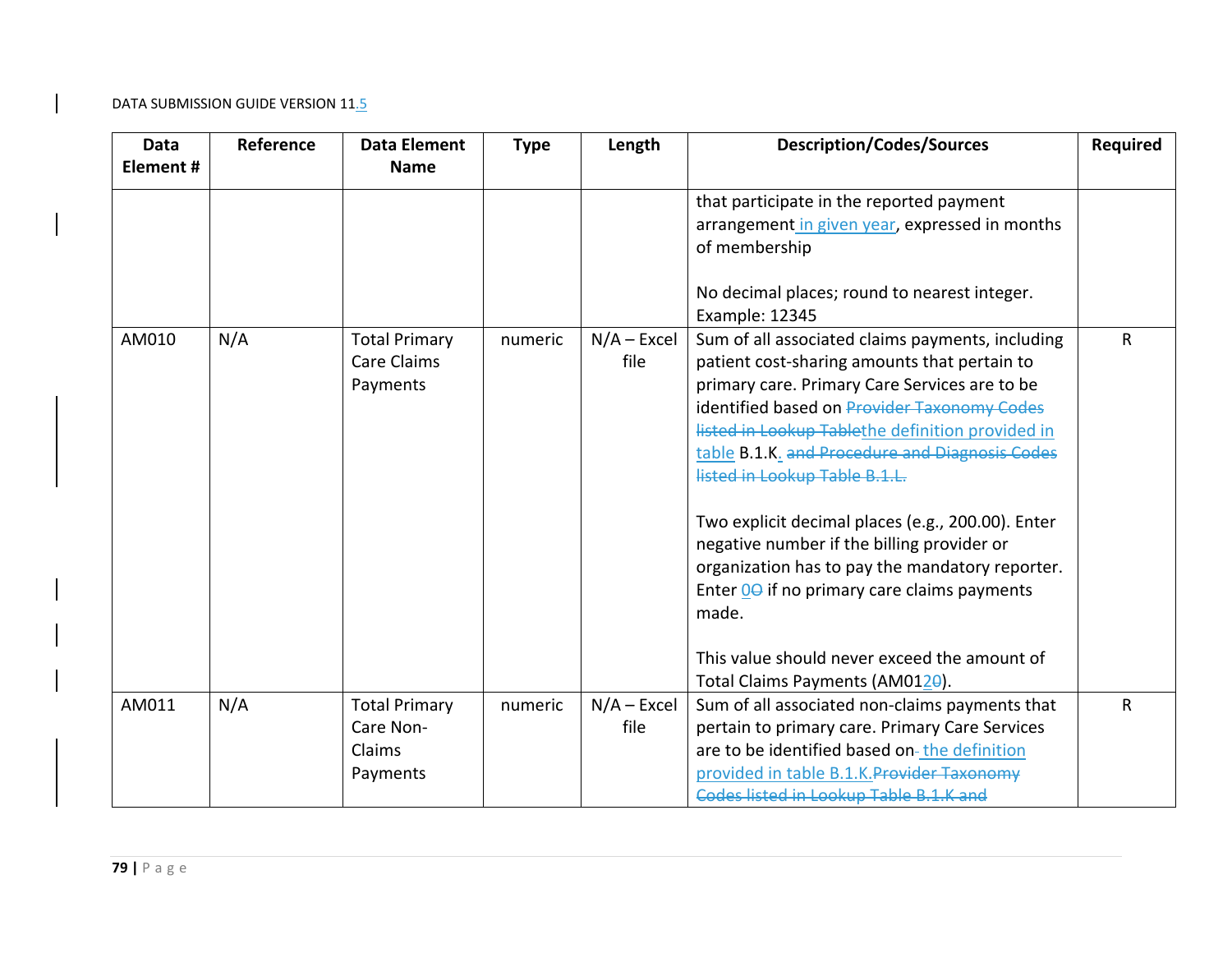| Data<br>Element# | Reference | <b>Data Element</b><br><b>Name</b>                         | <b>Type</b> | Length                           | <b>Description/Codes/Sources</b>                                                                                                                                                                                                            | <b>Required</b> |
|------------------|-----------|------------------------------------------------------------|-------------|----------------------------------|---------------------------------------------------------------------------------------------------------------------------------------------------------------------------------------------------------------------------------------------|-----------------|
|                  |           |                                                            |             |                                  | Procedure and Diagnosis Codes listed in Lookup<br>Table B.1.L.                                                                                                                                                                              |                 |
|                  |           |                                                            |             |                                  | Two explicit decimal places (e.g., 200.00). Enter<br>negative number if the billing provider or<br>organization has to pay the mandatory reporter.<br>Enter 00 if no primary care non-claims payments<br>made.                              |                 |
|                  |           |                                                            |             |                                  | This value should never exceed the amount of<br>Total Non-Claims Payments (AM0134).                                                                                                                                                         |                 |
| AM012            | N/A       | <b>Total Claims</b><br>Payments                            | numeric     | $N/A - Excel$<br>file            | Sum of all associated claims payments, including<br>patient cost-sharing amounts.                                                                                                                                                           | R               |
|                  |           |                                                            |             |                                  | Two explicit decimal places (e.g., 200.00). Enter<br>negative number if the billing provider or<br>organization has to pay the mandatory reporter.<br>Enter 00 if no claims payments made                                                   |                 |
| AM013            | N/A       | <b>Total Non-</b><br>Claims<br>Payments                    | numeric     | $N/A - Excel$<br>file            | Sum of all associated non-claims payments.<br>Two explicit decimal places (e.g., 200.00). Enter<br>negative number if the billing provider or<br>organization has to pay the mandatory reporter.<br>Enter 00 if no non-claims payments made | R               |
| AM014            | A/A       | <b>Billing Provider</b><br>Office Street<br><b>Address</b> | varchar     | $N/A - Excel$<br><del>file</del> | <b>Physical address</b>                                                                                                                                                                                                                     | R               |
| AM0145           | N/A       | <b>Billing Provider</b><br><b>Office City</b>              | varchar     | $N/A - Excel$<br>file            | Physical address                                                                                                                                                                                                                            | R               |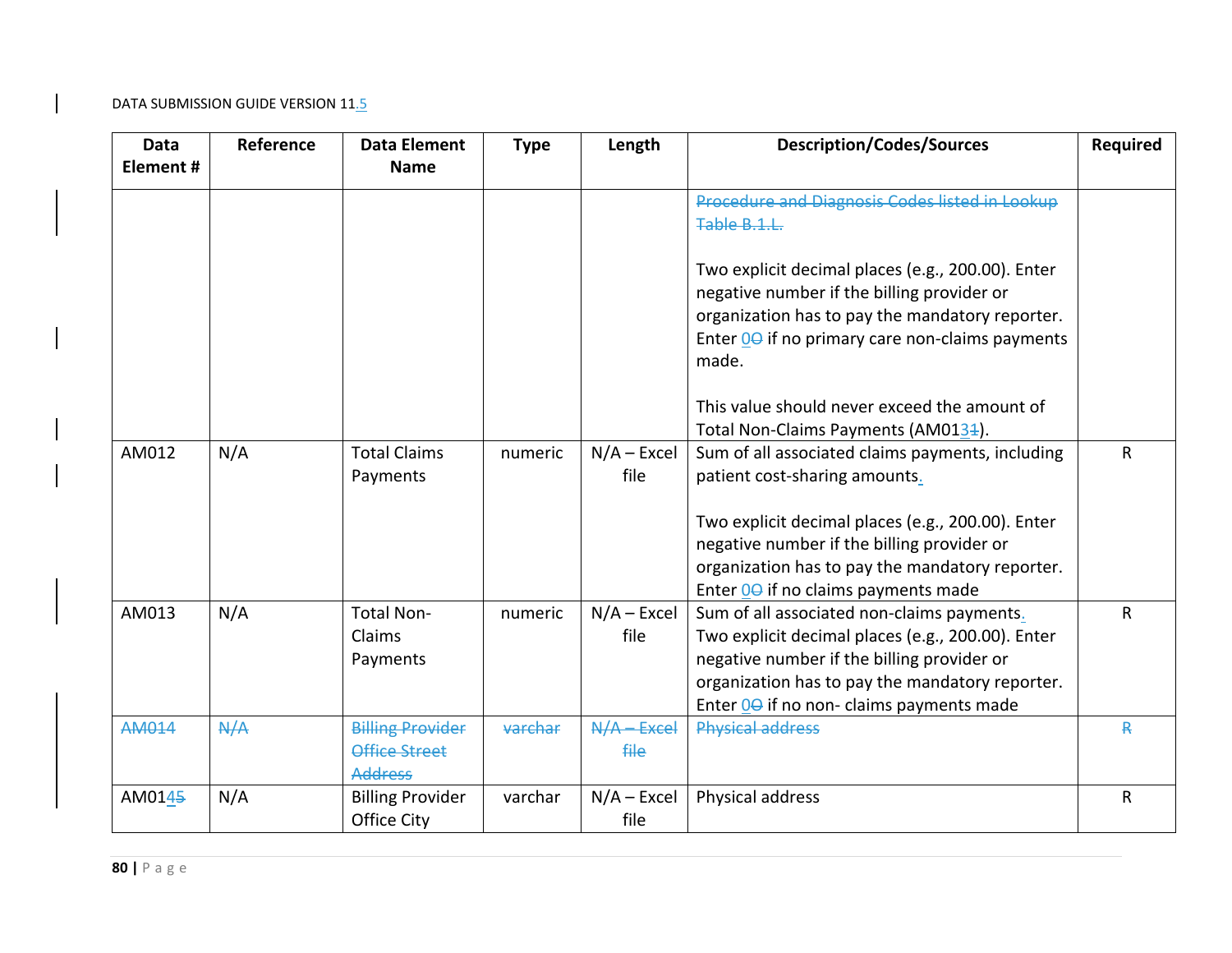| Data<br>Element # | Reference               | Data Element<br><b>Name</b>                                      | <b>Type</b>                 | Length                                                    | <b>Description/Codes/Sources</b>                                                          | <b>Required</b>       |
|-------------------|-------------------------|------------------------------------------------------------------|-----------------------------|-----------------------------------------------------------|-------------------------------------------------------------------------------------------|-----------------------|
| AM0156            | N/A                     | <b>Billing Provider</b><br>Office State                          | char                        | $N/A - Excel$<br>file.                                    | Physical address - Use postal service standard 2<br>letter abbreviations.                 | R                     |
| AM0167            | N/A                     | <b>Billing Provider</b><br>Office Zip                            | varchar                     | $N/A - Excel$<br>file                                     | Physical address - Minimum 5-digit code.                                                  | R                     |
| <b>AM018</b>      | A/A                     | <b>Billing Provider</b><br><b>DEA Number</b>                     | varchar                     | $N/A - Excel$<br><del>file</del>                          | <b>DEA number of billing provider</b>                                                     | <b>THR</b>            |
| AM01792<br>3AM019 | $N/A$ <sub>A</sub> $/A$ | Record<br>Type <del>Billing</del><br>Provider NPI                | charvarch<br>$\overline{a}$ | $N/A$ – Excel<br>file <del>N/A</del><br><b>Excel file</b> | AM                                                                                        | <b>R</b> <sub>+</sub> |
| AM020             | A/A                     | <b>Billing Provider</b><br><b>State License</b><br><b>Number</b> | varchar                     | $N/A - Excel$<br><del>file</del>                          | Prefix with two-character state of licensure with<br>no punctuation. Example COLL12345    | ᅖ                     |
| AM021             | A/A                     | <b>Billing Provider</b><br>effice<br><b>Address</b>              | varchar                     | A/A<br><b>Excel</b><br><del>file</del>                    | Physical address Suite number, floor number,<br>Unit number, etc.                         | Ą                     |
| AM022             | A/A                     | <b>Billing Provider</b><br>Office phone<br>number                | varchar                     | $N/A - Excel$<br><del>file</del>                          | Provider Office number: Telephone number<br>where provider delivers health care services. | Q                     |
| AM023             | A/A                     | <b>Record Type</b>                                               | ehar                        | $N/A$ Excel<br><del>file</del>                            | AA4                                                                                       | ₽                     |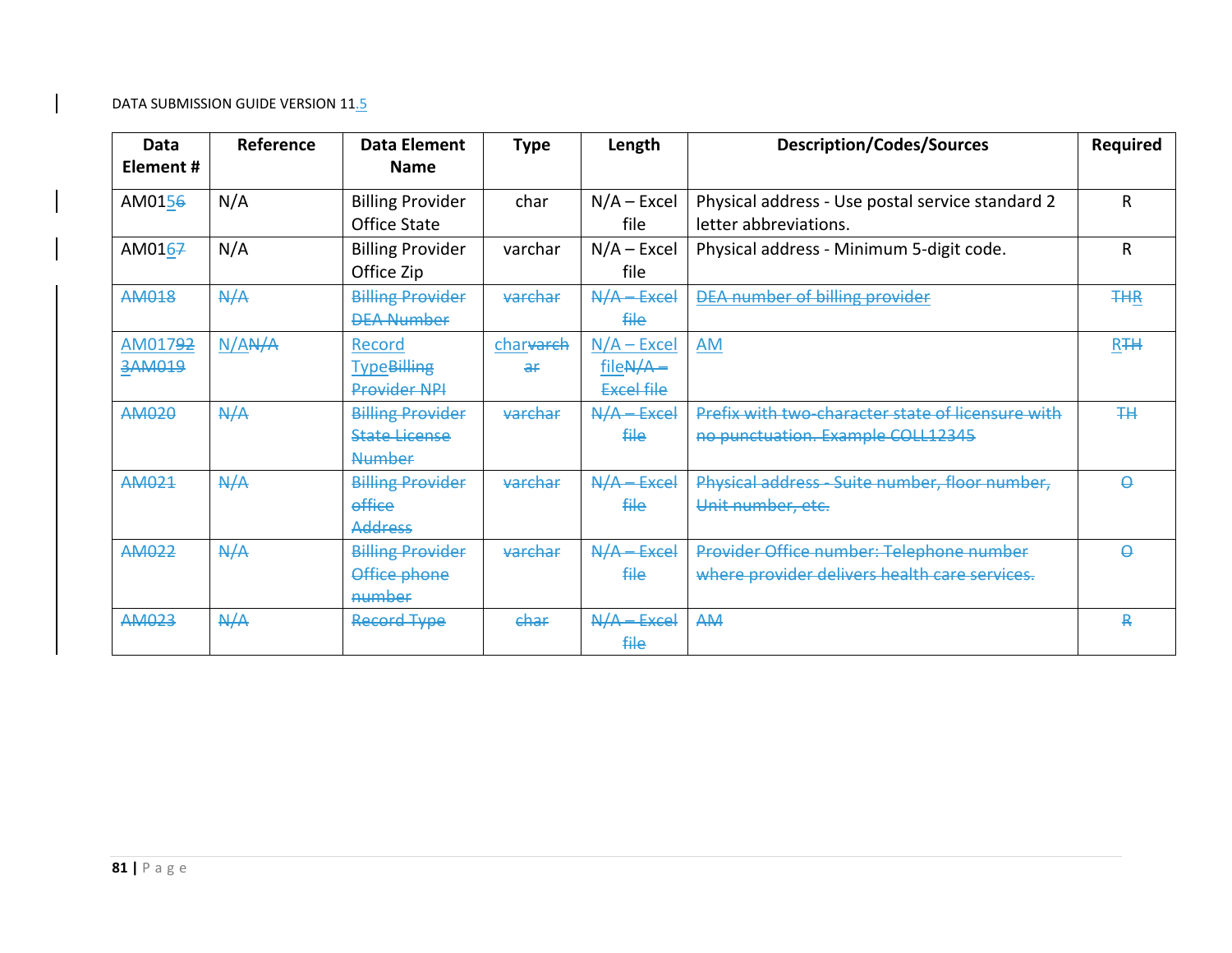#### A‐6CONTROLS TOTALS FOR ANNUAL SUPPLEMENTAL PROVIDER LEVEL APM SUMMARY

Frequency: Submit annually in Excel format to CIVHC via SFTP by September 30<sup>th</sup> of each year.

If discrepancies exist between the same years on different files, an explanation will be required.

Initially, payers shall submit <sup>a</sup> complete and accurate historical test file for the 2016 calendar year to the administrator. These submissions must conform to submission guide requirements and be received by no later than July 1, 2019. On <sup>a</sup> yearly basis thereafter, Payers will transmit complete and accurate APM data for the most recent and complete three calendar‐year periods by no later than September 30<sup>th</sup> of the following year. Please see an example of the timeline below. <u>Please note that the administrator may</u> choose to require test files to be submitted prior to the annual due date of September 30<sup>th</sup>.

| Date That Supplier Must Submit Control Total file to<br><b>CO APCD</b> | Period Begin date | <b>Period End date</b> |
|------------------------------------------------------------------------|-------------------|------------------------|
| 120 days after the effective date of the rule                          | N/A               | N/A                    |
| July 1, 2019                                                           | January 1, 2016   | December 31, 2016      |
| September 30, 2019                                                     | January 1, 2016   | December 31, 2018      |
| September 30, 2020                                                     | January 1, 2017   | December 31, 2019      |
| September 30, 2021                                                     | January 1, 2018   | December 1 2020        |
| September 30, 2022                                                     | January 1, 2019   | January 1, 2021        |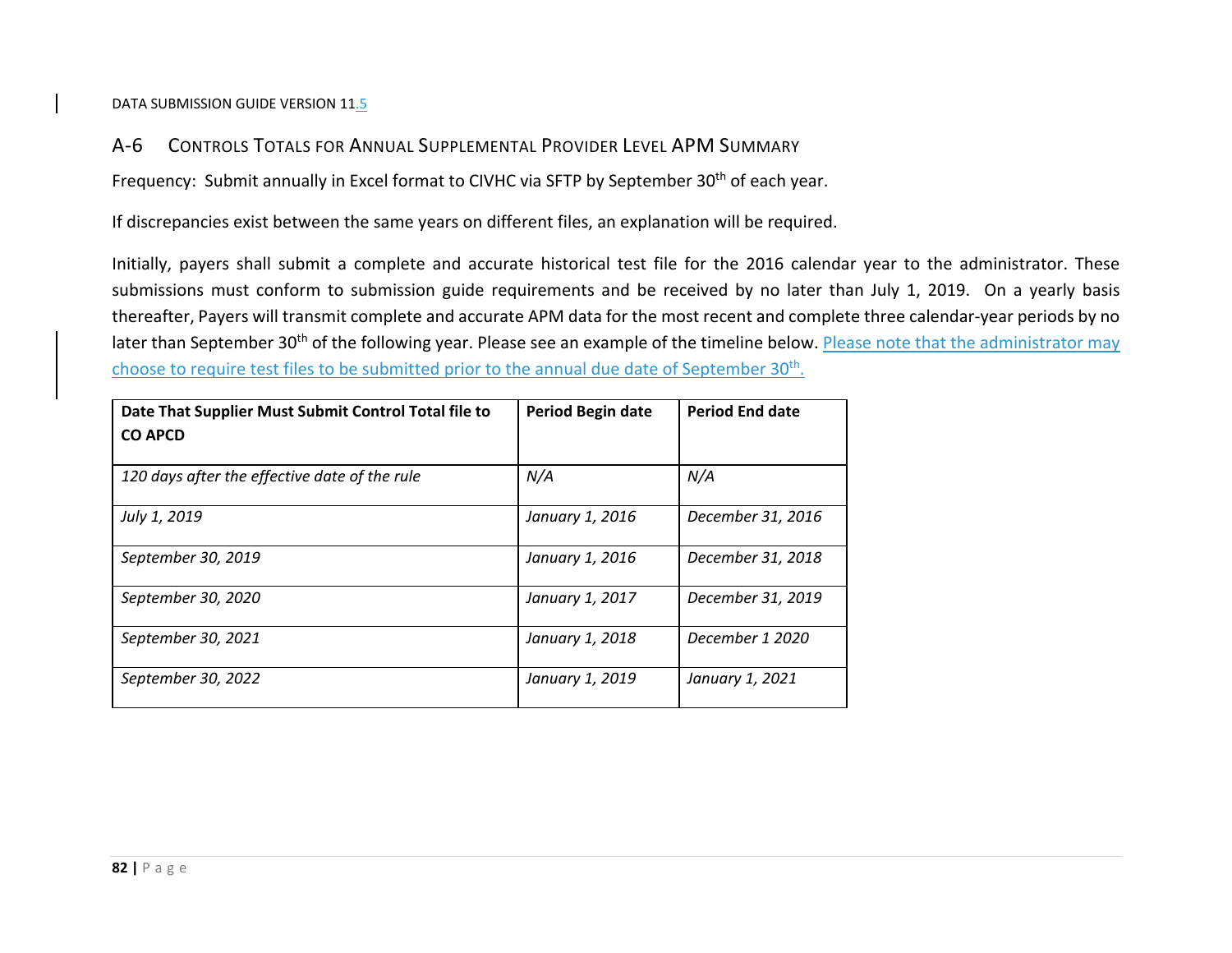#### **Data Element # Data Element Name Type Max Length Description/valid values** HD001 Recordchar  $N/A$  – Excel file  $|CT|$ HD002Payer Code  $\vert$  varchar  $\vert$  N/A – Excel file  $\vert$  Distributed by CIVHC HD003Payer Name  $\vert$  varchar  $\vert$  N/A – Excel file  $\vert$  Distributed by CIVHC HD004 Beginning Monthdate $N/A$  – Excel file  $\vert$  CCYYMM (Example: 200801) HD005Ending Month  $\vert$  date  $\vert$  N/A – Excel file  $\vert$  CCYYMM (Example: 200812) HD006 Recordint  $\vert N/A -$  Excel file  $\vert$  Total number of records submitted in the Control Total file, excluding header and trailer records

#### CONTROL TOTALS FILE HEADER RECORD

CONTROL TOTALS FILE TRAILER RECORD

| Data Element # | Data Element           | <b>Type</b> | <b>Max Length</b>  | <b>Description/valid values</b> |
|----------------|------------------------|-------------|--------------------|---------------------------------|
|                | <b>Name</b>            |             |                    |                                 |
| <b>TR001</b>   | Record Type            | char        | $N/A$ – Excel file | <b>CT</b>                       |
| <b>TR002</b>   | Payer Code             | varchar     | $N/A$ – Excel file | Distributed by CIVHC            |
| <b>TR003</b>   | Payer Name             | varchar     | $N/A$ – Excel file | Distributed by CIVHC            |
| <b>TR004</b>   | <b>Beginning</b>       | date        | $N/A$ – Excel file | CCYYMM (Example: 200801)        |
|                | Month                  |             |                    |                                 |
| <b>TR005</b>   | <b>Ending Month</b>    | date        | $N/A$ – Excel file | CCYYMM (Example: 200812)        |
| <b>TR006</b>   | <b>Extraction Date</b> | date        | $N/A$ – Excel file | <b>CCYYMMDD</b>                 |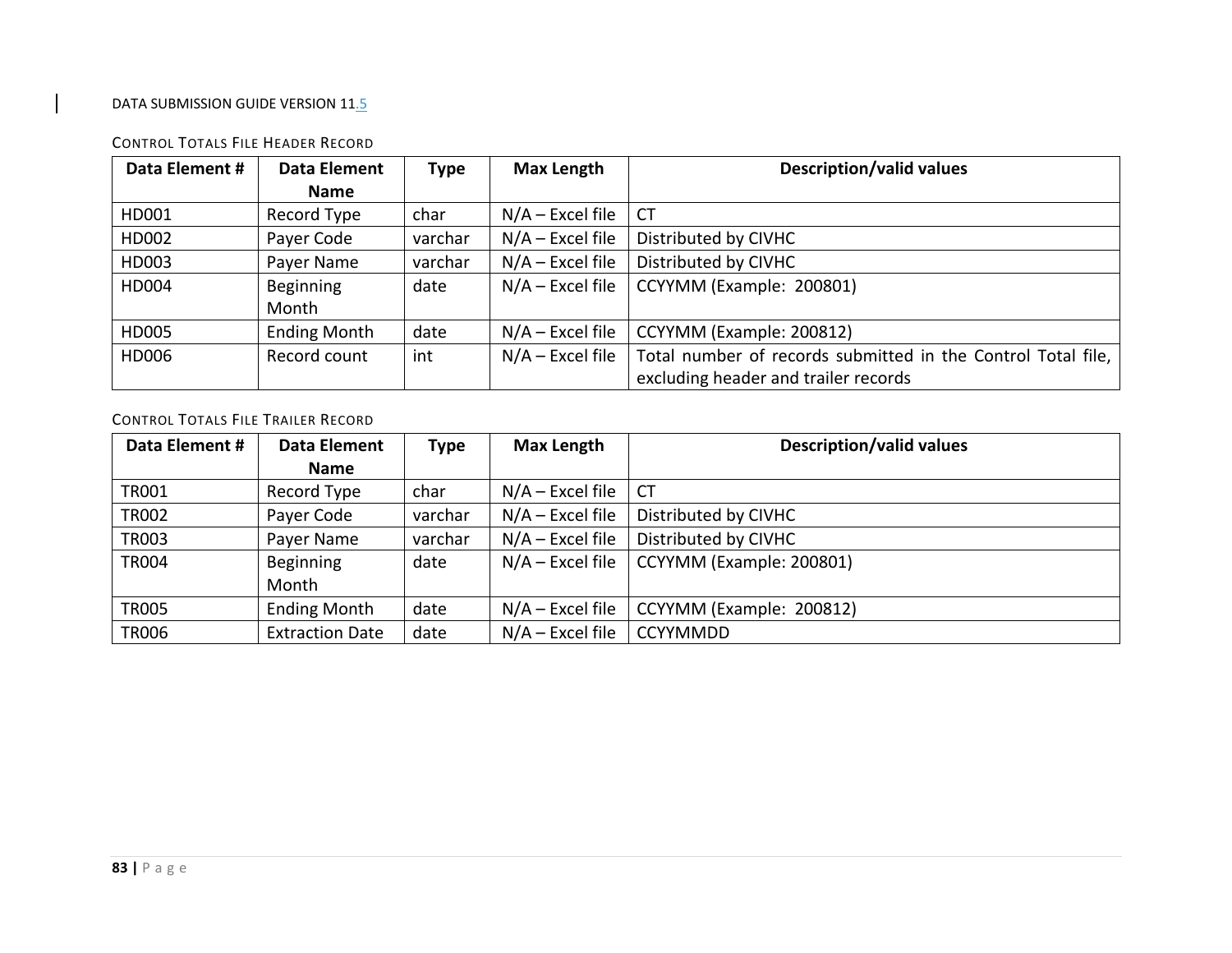#### A 6.1 ‐ APM FILE CONTROL RECORD

| Data<br><b>Element</b><br># | Reference | <b>Data Element</b><br><b>Name</b>                            | <b>Type</b>               | Length                   | <b>Description/Codes/Sources</b>                                                                                                                                                                                                                                                                                                                                                                                     | <b>Required</b> |
|-----------------------------|-----------|---------------------------------------------------------------|---------------------------|--------------------------|----------------------------------------------------------------------------------------------------------------------------------------------------------------------------------------------------------------------------------------------------------------------------------------------------------------------------------------------------------------------------------------------------------------------|-----------------|
| CT001                       | N/A       | Payer Code                                                    | varchar                   | $N/A -$<br>Excel<br>file | Distributed by CIVHC                                                                                                                                                                                                                                                                                                                                                                                                 | R               |
| CT002                       | N/A       | Payer Name                                                    | varchar                   | $N/A -$<br>Excel<br>file | Distributed by CIVHC                                                                                                                                                                                                                                                                                                                                                                                                 | R               |
| CT003                       | N/A       | Submitted File                                                | text                      | $N/A -$<br>Excel<br>file | File name of the APM file                                                                                                                                                                                                                                                                                                                                                                                            | R               |
| CT004                       | N/A       | Performance<br>Data RowsYear                                  | numeric                   | $N/A -$<br>Excel<br>file | Number of data rows in the submitted fileYear of<br>reporting, submit in YYYY format                                                                                                                                                                                                                                                                                                                                 | R               |
| CT005                       | N/A       | <b>All Member</b><br>MonthsInsuranc<br>e Product Type<br>Code | varchar<br><b>Numerie</b> | $N/A -$<br>Excel<br>file | See lookup table B.1.A<br><b>Total enrollment during the previous calendar</b><br><b>year</b><br>No decimal places; round to nearest integer.<br><b>Example: 12345</b><br>Enrollment should be reported as de-duplicated<br>member months for insurance policies included<br>in annual NAIC/SERFF filings, and should only be<br>reported for those members for whom the<br>mandatory reporter was the primary payer | $\mathsf R$     |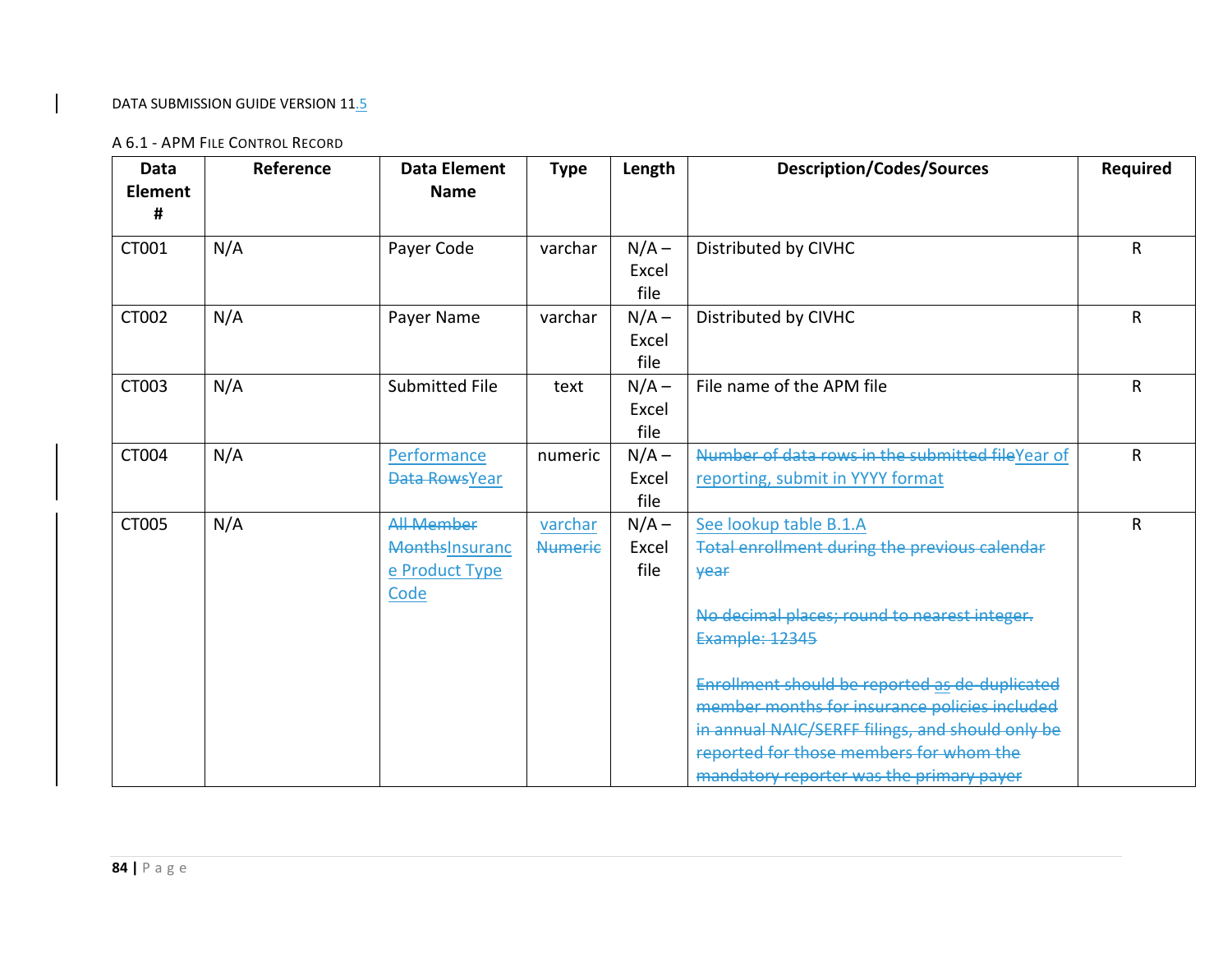| <b>Data</b><br><b>Element</b><br># | Reference | <b>Data Element</b><br><b>Name</b>                                                                                                | <b>Type</b>        | Length                   | <b>Description/Codes/Sources</b>                                                                                                                                                                                                                | <b>Required</b> |
|------------------------------------|-----------|-----------------------------------------------------------------------------------------------------------------------------------|--------------------|--------------------------|-------------------------------------------------------------------------------------------------------------------------------------------------------------------------------------------------------------------------------------------------|-----------------|
| CT006                              | N/A       | Alternative<br>Arrangement<br>Member<br><b>MonthsPayment</b><br>Arrangement<br>Category                                           | numerie<br>varchar | $N/A -$<br>Excel<br>file | See look up table B.1.J<br>Payment arrangement type reported. Total<br>enrollment in alternative payment arrangements<br>during the previous calendar year<br>No decimal places; round to nearest integer<br><b>Example: 12345</b>              | R               |
|                                    |           |                                                                                                                                   |                    |                          | Enrollment should be reported as de-duplicated<br>member months for insurance policies included<br>in annual NAIC/SERFF filings, and should only be<br>reported for those members for whom the<br>mandatory reporter was the primary payer      |                 |
| CT007                              | N/A       | Payment<br>Arrangement<br>Category<br><b>Member</b><br><b>Months<del>Total</del></b><br>Primary<br><b>Care Claims</b><br>Payments | numeric            | $N/A -$<br>Excel<br>file | Sum of Total Primary Care Claims Payments, as<br>reported in AM file Total, de-duplicated member<br>months associated with payment arrangement<br>category identified in CT006<br>No decimal places; round to nearest integer<br>Example: 12345 | R               |
|                                    |           |                                                                                                                                   |                    |                          | Enrollment should be reported as de-duplicated<br>member months and should only be reported for<br>those members for whom the mandatory<br>reporter was the primary payer                                                                       |                 |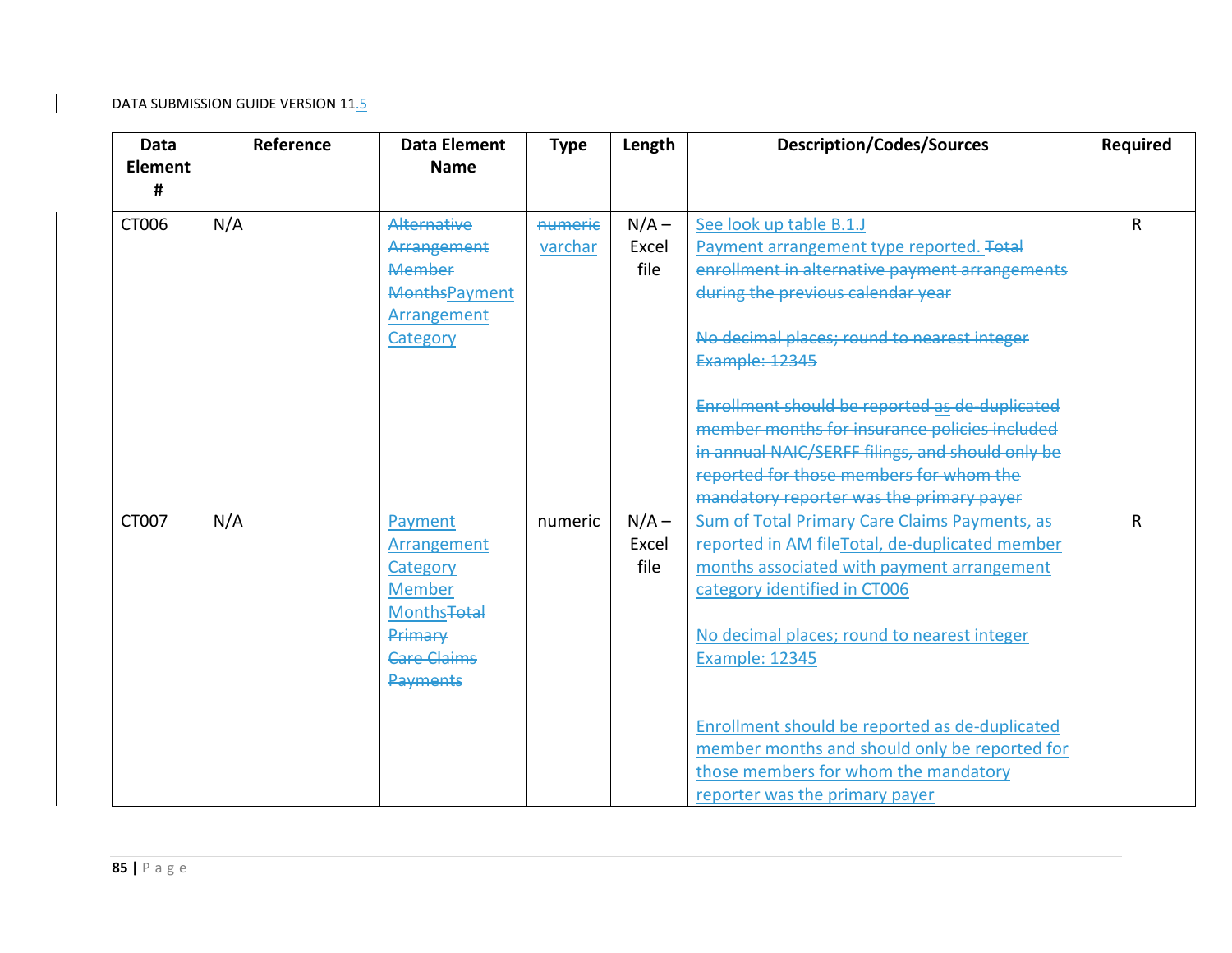| Data<br><b>Element</b><br># | Reference | <b>Data Element</b><br><b>Name</b>                                                                 | <b>Type</b> | Length                   | <b>Description/Codes/Sources</b>                                                                                                                                                                                                                                                                                                                                                                                                                                                                                                                                                                                                                           | <b>Required</b> |
|-----------------------------|-----------|----------------------------------------------------------------------------------------------------|-------------|--------------------------|------------------------------------------------------------------------------------------------------------------------------------------------------------------------------------------------------------------------------------------------------------------------------------------------------------------------------------------------------------------------------------------------------------------------------------------------------------------------------------------------------------------------------------------------------------------------------------------------------------------------------------------------------------|-----------------|
| CT008                       | N/A       | <b>Total Primary</b><br><b>Care Non-Claims</b><br>PaymentsAll<br><b>Member Months</b>              | numeric     | $N/A -$<br>Excel<br>file | Total enrollment during the previous calendar<br>year, regardless of payment arrangement type<br>No decimal places; round to nearest integer.<br><b>Example: 12345</b><br>Enrollment should be reported as de-duplicated<br>member months <del>for insurance policies included</del><br>in annual NAIC/SERFF filings, and should only be<br>reported for those members for whom the<br>mandatory reporter was the primary payer.<br>The value in this field will repeat in the Control<br>Total file for each reported year/insurance<br>product type code combination. Sum of Total<br><b>Primary Care Non-Claims Payments, as reported</b><br>in AM file | $\mathsf{R}$    |
| CT009                       | N/A       | Total <del>Total</del><br>Claims<br>PaymentsAltern<br>ative<br>Arrangement<br><b>Member Months</b> | numeric     | $N/A -$<br>Excel<br>file | Total enrollment in alternative payment<br>arrangements during the previous calendar year<br>No decimal places; round to nearest integer<br><b>Example: 12345</b><br>Enrollment should be reported as de-duplicated<br>member months for insurance policies included<br>in annual NAIC/SERFF filings, and should only be                                                                                                                                                                                                                                                                                                                                   | R               |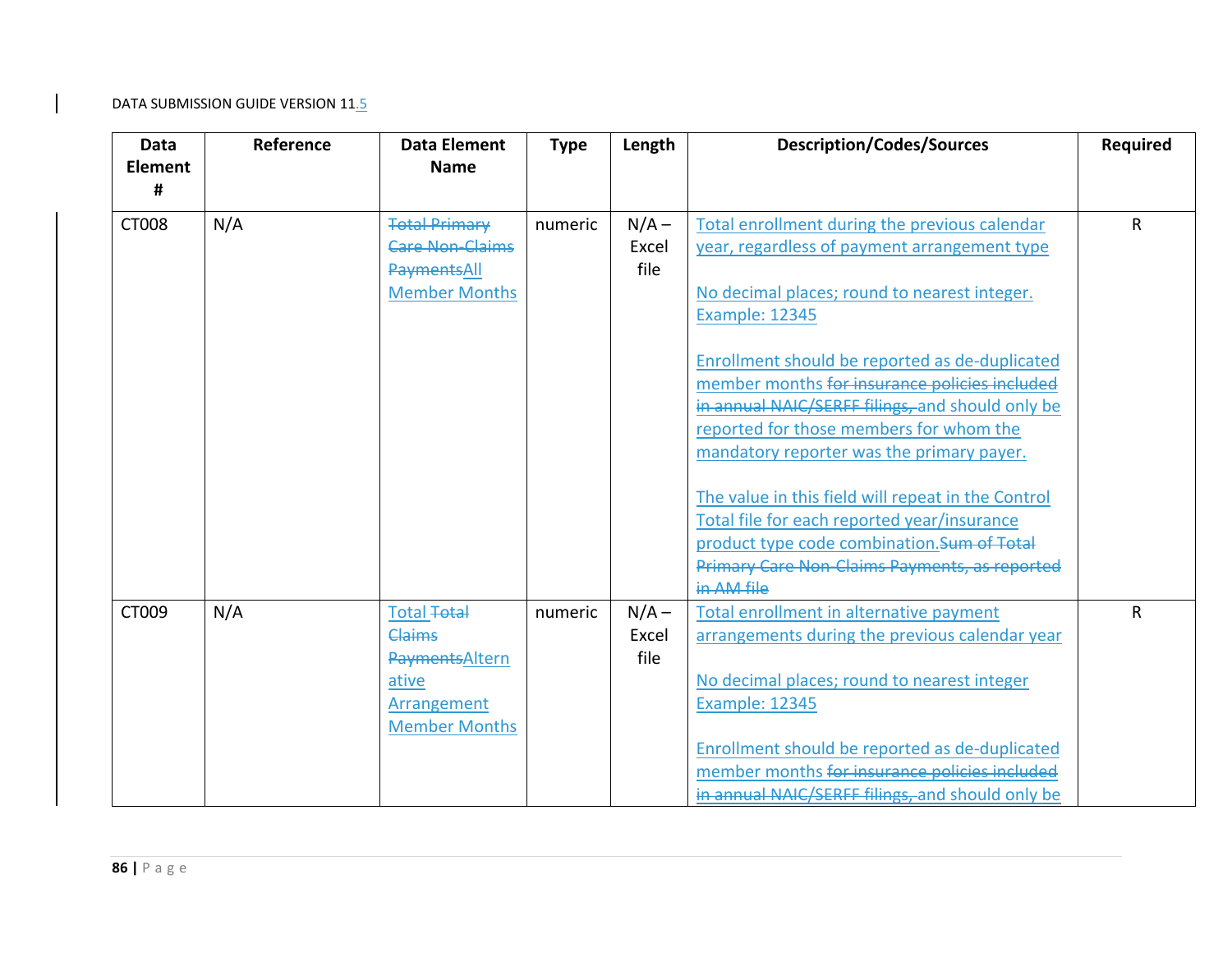| Data<br><b>Element</b><br># | Reference | <b>Data Element</b><br><b>Name</b>                                                                              | <b>Type</b> | Length                          | <b>Description/Codes/Sources</b>                                                                                                                                                                                                         | <b>Required</b>         |
|-----------------------------|-----------|-----------------------------------------------------------------------------------------------------------------|-------------|---------------------------------|------------------------------------------------------------------------------------------------------------------------------------------------------------------------------------------------------------------------------------------|-------------------------|
|                             |           |                                                                                                                 |             |                                 | reported for those members for whom the<br>mandatory reporter was the primary payer.<br>The value in this field will repeat in the Control<br>Total file for each reported year/insurance<br>product type code combination. Sum of Total |                         |
|                             |           |                                                                                                                 |             |                                 | <b>Claims Payments</b>                                                                                                                                                                                                                   |                         |
| CT010                       | N/A       | <b>Sum of Primary</b><br><b>Care Claims</b><br><b>Payments<del>Total</del></b><br>Non-Claims<br><b>Payments</b> | numeric     | $N/A -$<br><b>Excel</b><br>file | Sum of Total Primary Care Claims Payments, as<br>reported in AM fileSum of Total Non-Claims<br>Payments                                                                                                                                  | $\mathsf R$             |
| CT011                       | N/A       | <b>Sum of Primary</b><br><b>Care Non-Claims</b><br><b>Payments</b>                                              | numeric     | $N/A -$<br><b>Excel</b><br>file | <b>Sum of Total Primary Care Non-Claims Payments,</b><br>as reported in AM file                                                                                                                                                          | $\mathsf{R}$            |
| CT012                       | N/A       | <b>Sum of Claims</b><br>Payments                                                                                | numeric     | $N/A -$<br><b>Excel</b><br>file | <b>Sum of Total Claims Payments, as reported in</b><br><b>AM</b> file                                                                                                                                                                    | $\overline{\mathbf{R}}$ |
| CT013                       | N/A       | Sum of Non-<br><b>Claims Payments</b>                                                                           | numeric     | $N/A -$<br><b>Excel</b><br>file | Sum of Total Non-Claims Payments, as reported<br>in AM file                                                                                                                                                                              | $\mathsf{R}$            |
| CT0144                      | N/A       | Record Type                                                                                                     | char        | $N/A -$<br>Excel<br>file        | <b>CT</b>                                                                                                                                                                                                                                | R                       |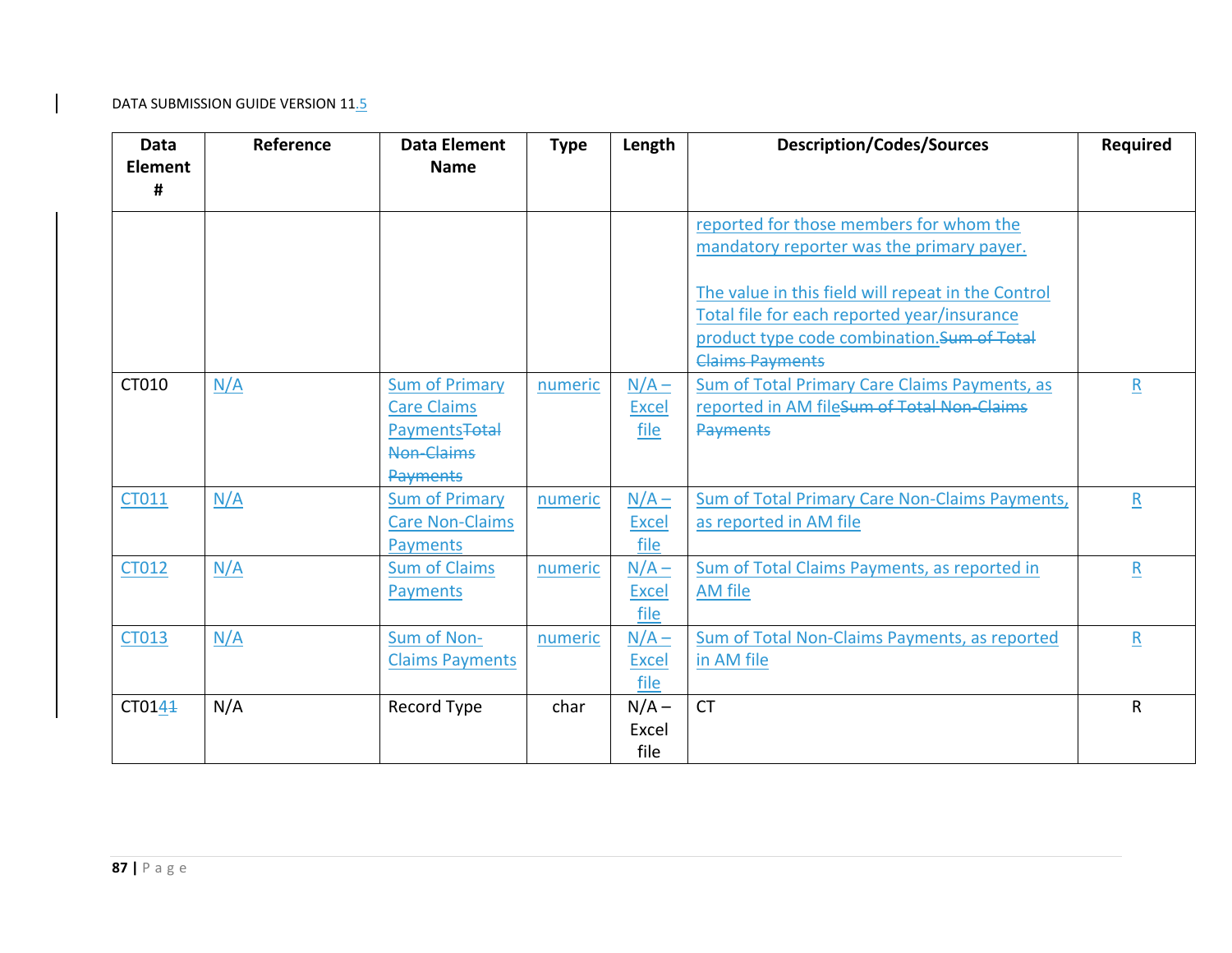A‐7 ANNUAL PRESCRIPTION DRUG REBATE DATA FILE

Frequency: Submit annually in Excel format to CIVHC via SFTP by September 30<sup>th</sup> of each year.

If discrepancies exist between the same years on different files, an explanation will be required.

Additional formatting requirements:

- $\bullet$ Payers submit aggregate level data in <sup>a</sup> single, consistent format for each data type.
- $\bullet$ Drug Rebate file should be submitted as the first tab in the same excel document as the PBM Contract data
- $\bullet$ Drug Rebate tab should be labeled "DR"
- $\bullet$ PBM Contract tab should be labeled "PBM"
- $\bullet$  Include the total amount of any prescription drug rebates, discounts and other pharmaceutical manufacturer compensation or price concessions paid by pharmaceutical manufacturers to <sup>a</sup> payer or their pharmacy benefit manager(s) during the previousthree calendar years. Data elementsto be included in the prescription drug rebate file are listed in Table A7.1 ANNUAL PRESCRIPTION DRUG REBATE DATA.
- $\bullet$  The definition of prescription drug rebates, discounts and other pharmaceutical manufacturer compensation or price concessions to be used for implementation of the Annual Prescription Drug Rebate Data File requirement is as follows:
- $\bullet$  Prescription Drug Rebates: Total rebates, compensation (defined below), remuneration, and any other price concessions (including concessions from price protection and hold harmless contract clauses) provided by pharmaceutical manufacturers for prescription drugs with specified dates of fill, excluding manufacturer‐provided fair market value bona fide service fees. This amount shall include rebate guarantee amounts as well as any additional rebate amounts collected by the payer. This amount shall include the total amount of prescription drug rebates and price concessions provided by pharmaceutical manufacturers, regardless of whether they are conferred to the payer directly by the manufacturer, <sup>a</sup> PBM, or any other entity. In addition, this amount shall include the total amount of prescription drug rebates and price concessions provided by pharmaceutical manufacturers, regardless of whether the they are conferred to the payer through regular aggregate payments, on a claim-by-claim basis at the point-of-sale, as part of retrospective financial reconciliations (including reconciliations that also reflect other contractual arrangements), or by any other method. Payers should apply incurred but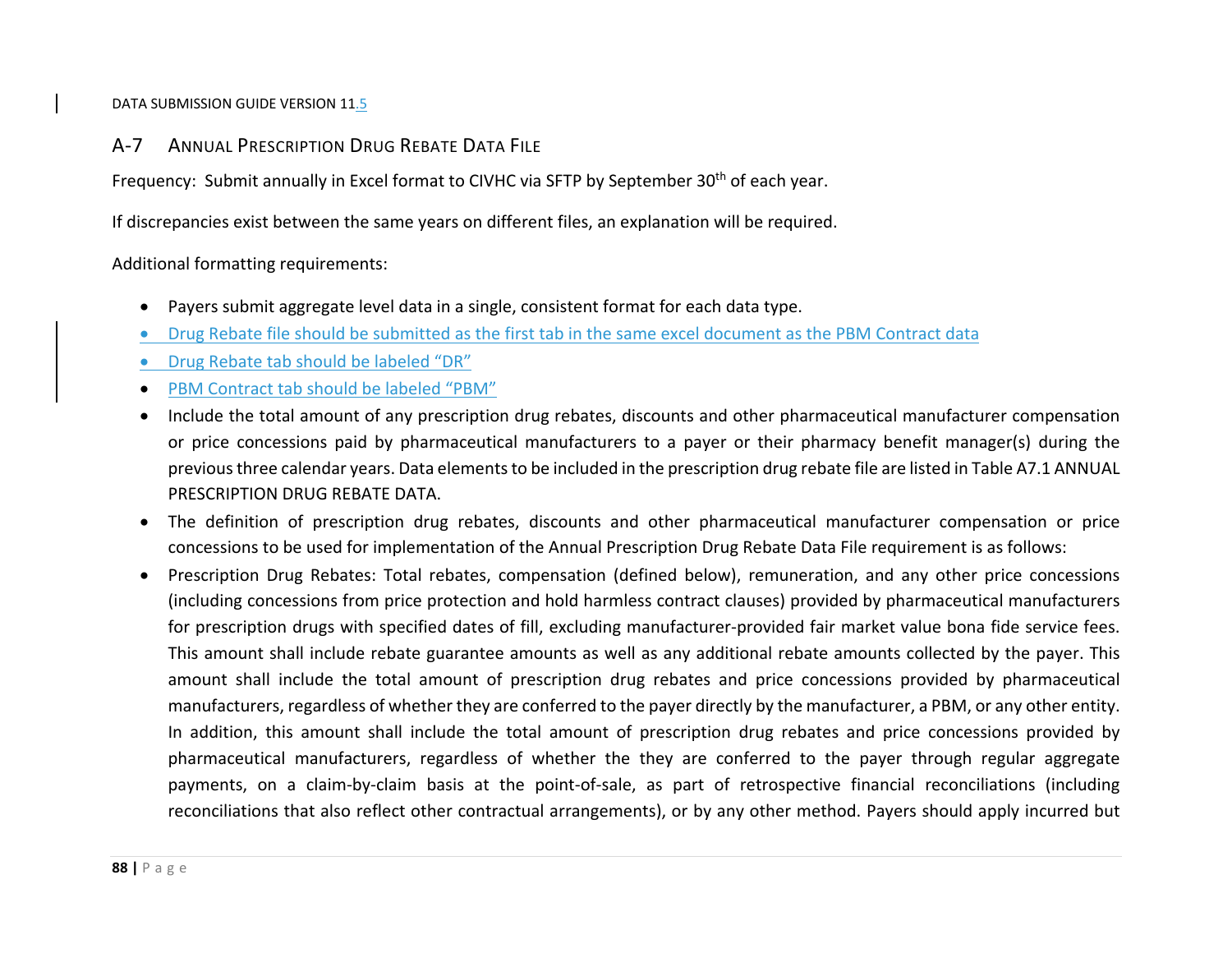not reported (IBNR) factors to preliminary prescription drug rebate data. Rebates will exclude claims paid under the benefit plan as qualified 340b pricing.

- Rebates and other price concessions: A reduction in the amount a payer pays for an item or service based on an arms-length transaction. The terms of the reduction must be fixed and disclosed in writing to the payer at the time of the initial purchase to which the reduction applies, and the reduction or concession must result in cash flow from the manufacturer to the payer.
- For the purposes of this data collection, Medicare Part D coverage gap discounts shall be treated in the same manner as they are treated for pharmacy expenditures. If coverage gap discounts are excluded from pharmacy expenditures, they should be excluded from 957 CMR 2.00 Payer Reporting of Prescription Drug Rebates Data Specification Manual 8 prescription drug rebates. If coverage gap discounts are included in pharmacy expenditures, they should be included in prescription drug rebates.
- Fair market value bona fide service fees: Fees paid by <sup>a</sup> manufacturer to <sup>a</sup> third party (e.g., payers, PBMs, payer‐ or PBM‐owned pharmacies), that represent fair market value for <sup>a</sup> bona fide, itemized service actually performed on behalf of the manufacturer that the manufacturer would otherwise perform (or contract for) in the absence of the service arrangement (e.g., data service fees, distribution service fees, inventory management fees, product stocking allowances, and fees associated with administrative services agreements and patient care programs (such as medication compliance programs and patient education programs), etc.).
- Compensation: Compensation includes, but is not limited to, discounts; credits; rebates, regardless of how categorized; fees; educational grants received from manufacturers in relation to the provision of utilization data to manufacturers for rebating, marketing and related purposes; market share incentives; commissions; manufacturer administrative fees; and administrative management fees.

Initially, payers shall submit <sup>a</sup> complete and accurate historical test file for the 2016 calendar year to the administrator. These submissions must conform to submission guide requirements and be received by no later than July 1, 2019. On <sup>a</sup> yearly basis thereafter, Payers will transmit complete and accurate drug rebate data for the most recent and complete three calendar‐year periods by no later than September 30<sup>th</sup> of the following year. Please see an example of the timeline below. Please note that the administrator may choose to require test files to be submitted prior to the annual due date of September 30<sup>th</sup>.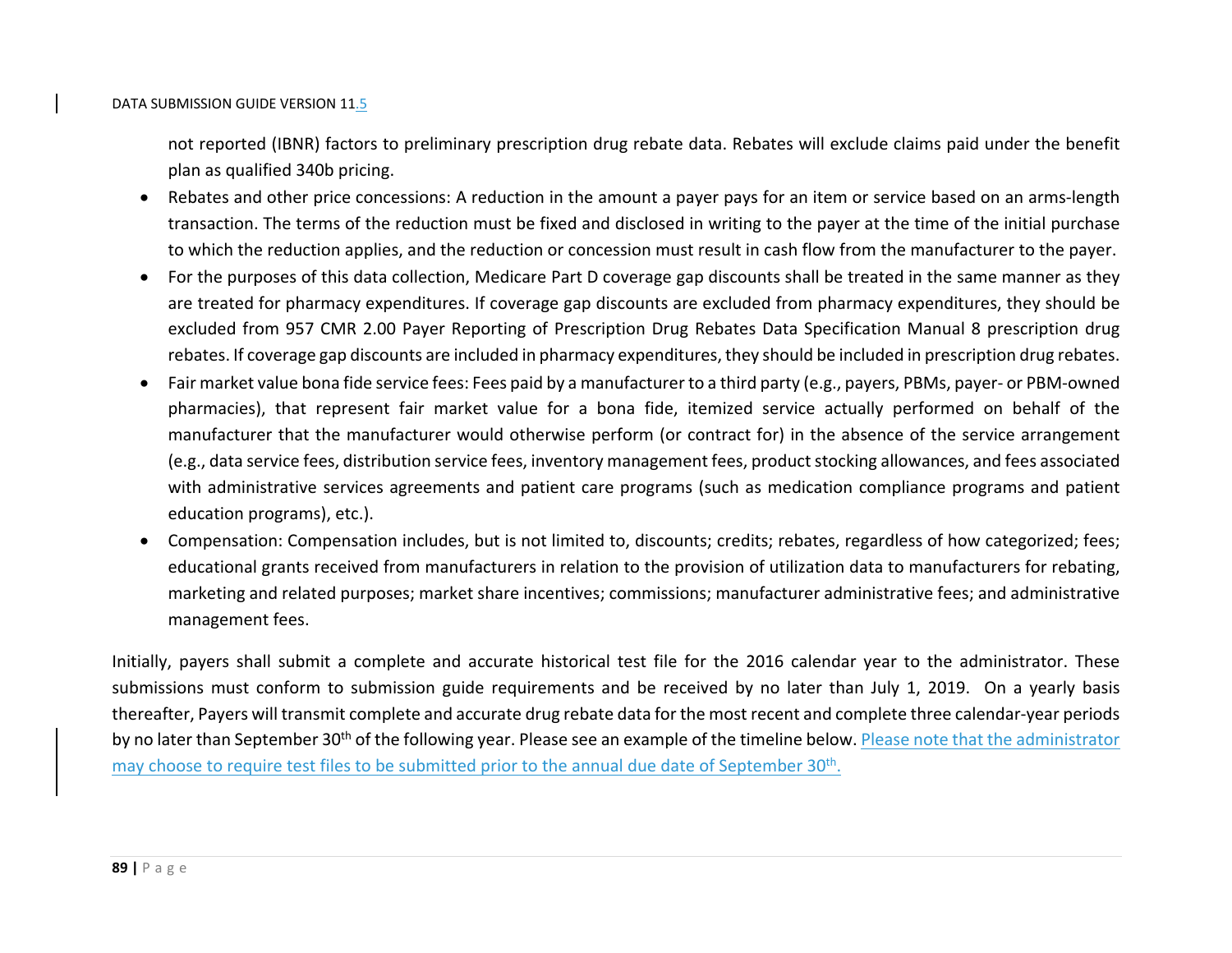| Date That Supplier Must Submit Drug Rebate file to<br><b>CO APCD</b> | Period Begin date | <b>Period End date</b> |
|----------------------------------------------------------------------|-------------------|------------------------|
| 120 days after the effective date of the rule                        | N/A               | N/A                    |
| July 1, 2019                                                         | January 1, 2016   | December 31, 2016      |
| September 30, 2019                                                   | January 1, 2016   | December 31, 2018      |
| September 30, 2020                                                   | January 1, 2017   | December 31, 2019      |
| September 30, 2021                                                   | January 1, 2018   | December 1 2020        |
| September 30, 2022                                                   | January 1, 2019   | January 1, 2021        |

#### DRUG REBATE FILE HEADER RECORD

| Data Element # | <b>Data Element</b> | <b>Type</b> | <b>Max Length</b>  | <b>Description/valid values</b>                            |
|----------------|---------------------|-------------|--------------------|------------------------------------------------------------|
|                | <b>Name</b>         |             |                    |                                                            |
| HD001          | Record Type         | char        | $N/A$ – Excel file | <b>DR</b>                                                  |
| HD002          | Payer Code          | varchar     | $N/A$ – Excel file | Distributed by CIVHC                                       |
| HD003          | Payer Name          | varchar     | $N/A$ – Excel file | Distributed by CIVHC                                       |
| HD004          | <b>Beginning</b>    | date        | $N/A$ – Excel file | CCYYMM (Example: 200801)                                   |
|                | Month               |             |                    |                                                            |
| HD005          | <b>Ending Month</b> | date        | $N/A$ – Excel file | CCYYMM (Example: 200812)                                   |
| HD006          | Record count        | int         | $N/A$ – Excel file | Total number of records submitted in the Drug Rebate file, |
|                |                     |             |                    | excluding header and trailer records                       |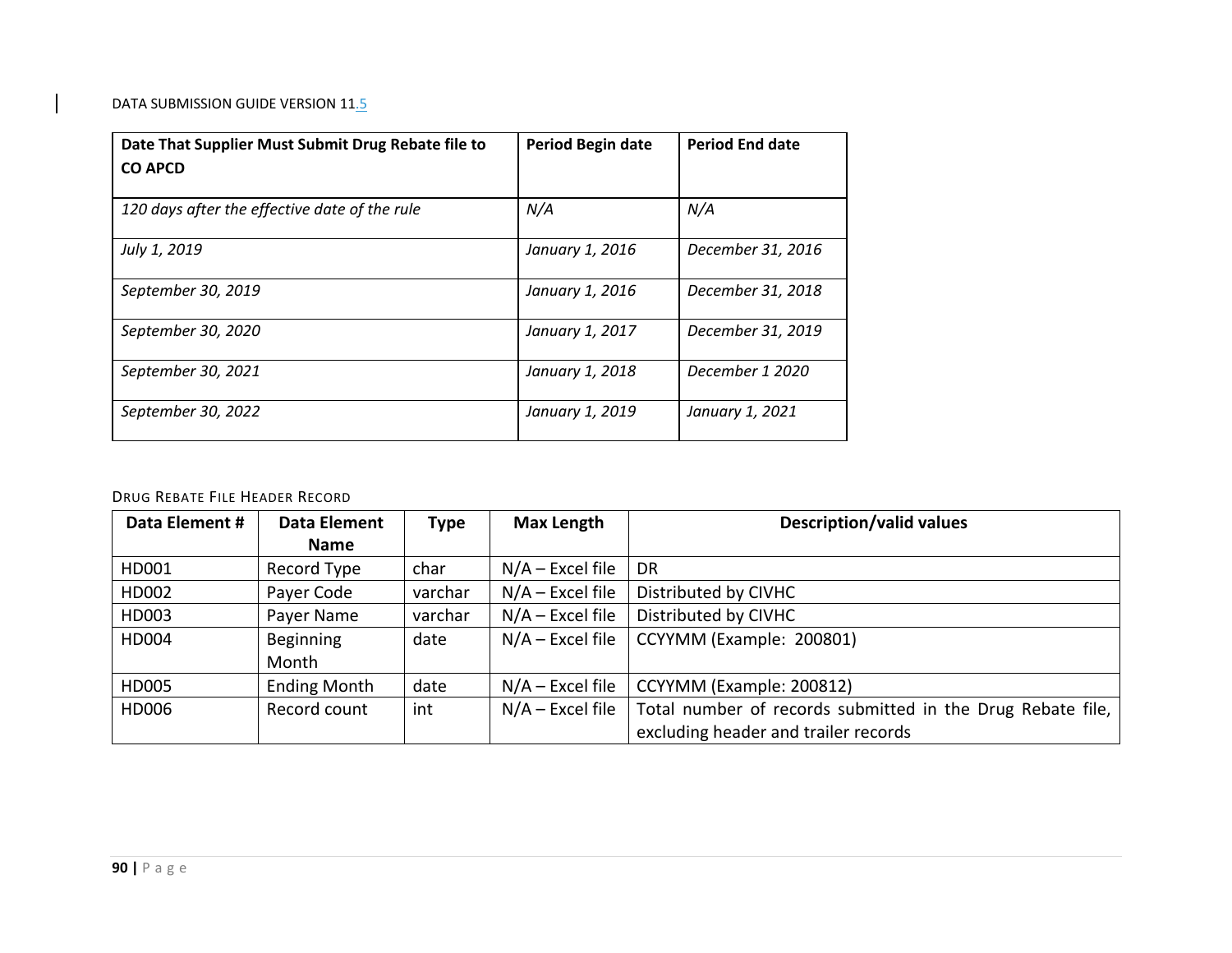| Data Element # | <b>Data Element</b>    | <b>Type</b> | <b>Max Length</b>  | <b>Description/valid values</b> |
|----------------|------------------------|-------------|--------------------|---------------------------------|
|                | <b>Name</b>            |             |                    |                                 |
| <b>TR001</b>   | Record Type            | char        | $N/A$ – Excel file | DR                              |
| <b>TR002</b>   | Payer Code             | varchar     | $N/A$ – Excel file | Distributed by CIVHC            |
| <b>TR003</b>   | Payer Name             | varchar     | $N/A$ – Excel file | Distributed by CIVHC            |
| <b>TR004</b>   | Beginning              | date        | $N/A$ – Excel file | CCYYMM (Example: 200801)        |
|                | Month                  |             |                    |                                 |
| <b>TR005</b>   | <b>Ending Month</b>    | date        | $N/A$ – Excel file | CCYYMM (Example: 200812)        |
| <b>TR006</b>   | <b>Extraction Date</b> | date        | $N/A$ – Excel file | <b>CCYYMMDD</b>                 |

#### DRUG REBATE FILE TRAILER RECORD

## A 7.1 ANNUAL PRESCRIPTION DRUG REBATE DATA

| Data Element # | <b>Data Element Name</b> | Type    | Length     | <b>Description/Codes/Sources</b>                 | <b>Required</b> |
|----------------|--------------------------|---------|------------|--------------------------------------------------|-----------------|
| <b>DR001</b>   | Payer Code               | varchar | $N/A -$    | Distributed by CIVHC                             | R.              |
|                |                          |         | Excel file |                                                  |                 |
| <b>DR002</b>   | Payer Name               | varchar | $N/A -$    | Distributed by CIVHC                             | R               |
|                |                          |         | Excel file |                                                  |                 |
| <b>DR003</b>   | Insurance Type           | char    | $N/A -$    | See Lookup Table B-1.A                           | R               |
|                | Code/Product             |         | Excel file |                                                  |                 |
| <b>DR004</b>   | Calendar Year            | year    | $N/A -$    | 4 digit Year for the most recent calendar year   | R               |
|                |                          |         | Excel file | time period reported in this submission          |                 |
| <b>DR005</b>   | Member population        | int     | $N/A -$    | The population of covered members for all data   | R               |
|                |                          |         | Excel file | provided in this data filing. Payers should only |                 |
|                |                          |         |            | include information pertaining to members for    |                 |
|                |                          |         |            | which they are the primary payer, and exclude    |                 |
|                |                          |         |            | information for members for which they were      |                 |
|                |                          |         |            | the secondary or tertiary payer. All Colorado    |                 |
|                |                          |         |            | resident members for whom a payer provides       |                 |
|                |                          |         |            | primary coverage should be included in the       |                 |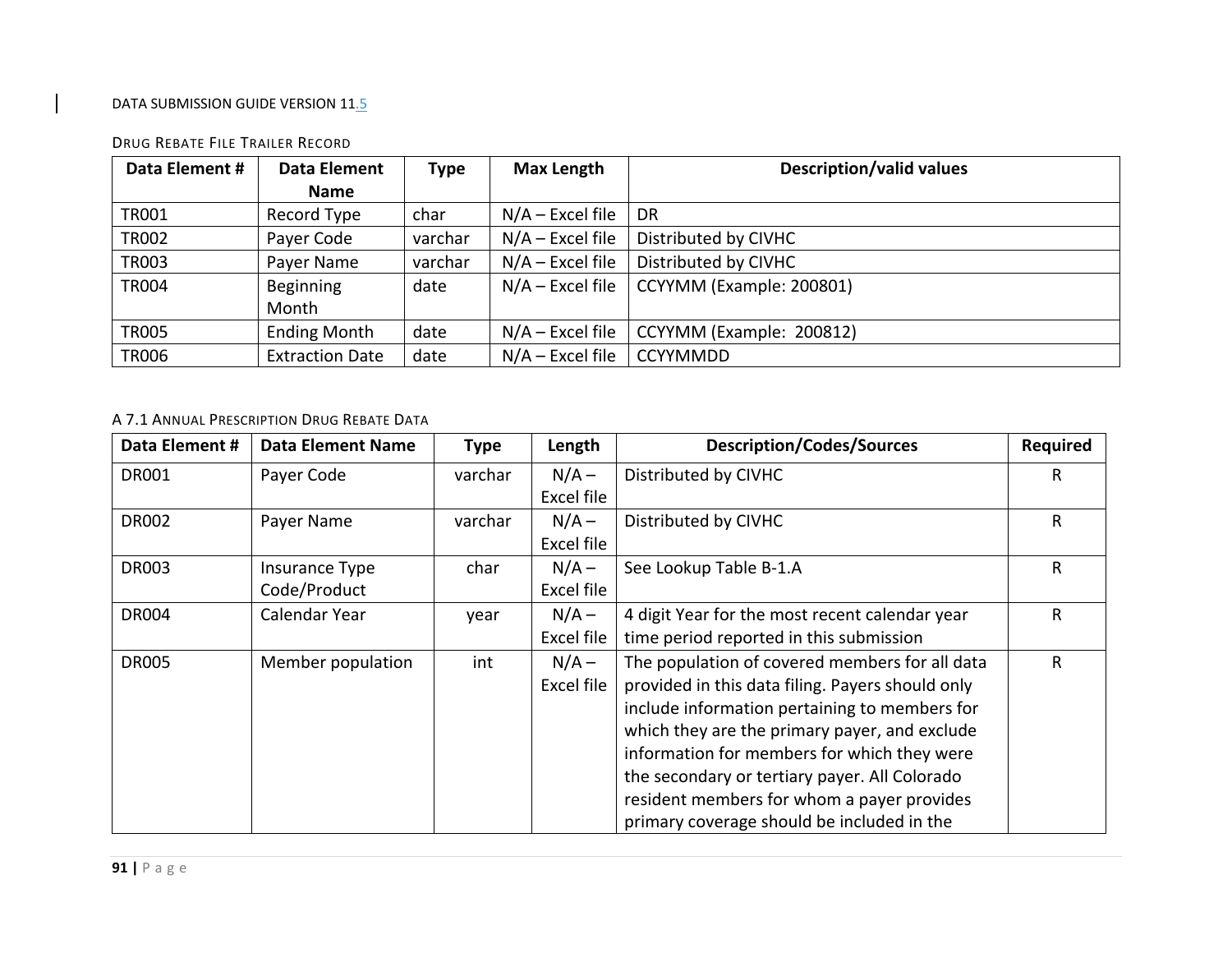| Data Element # | <b>Data Element Name</b>                           | <b>Type</b> | Length                       | <b>Description/Codes/Sources</b>                                                                                                                                                                                                                                                                                                                                                                                                                                                                                                                                                                                                                                                               | <b>Required</b> |
|----------------|----------------------------------------------------|-------------|------------------------------|------------------------------------------------------------------------------------------------------------------------------------------------------------------------------------------------------------------------------------------------------------------------------------------------------------------------------------------------------------------------------------------------------------------------------------------------------------------------------------------------------------------------------------------------------------------------------------------------------------------------------------------------------------------------------------------------|-----------------|
|                |                                                    |             |                              | member population, regardless of product or<br>funding type.                                                                                                                                                                                                                                                                                                                                                                                                                                                                                                                                                                                                                                   |                 |
| <b>DR006</b>   | <b>Member Months</b>                               | int         | $N/A -$<br><b>Excel file</b> | The number of members receiving primary<br>health insurance coverage by a plan over the<br>specified period of time expressed in months of<br>membership. The member months provided in<br>this field should correspond to the patient<br>population identified in Member Population. All<br>members in the defined member population<br>must be counted in the member month value.                                                                                                                                                                                                                                                                                                            | $\mathsf{R}$    |
|                |                                                    |             |                              | Sum of member months.<br>No decimal places; round to nearest integer.<br>Example: 12345                                                                                                                                                                                                                                                                                                                                                                                                                                                                                                                                                                                                        |                 |
| <b>DR007</b>   | <b>Total Pharmacy</b><br><b>Expenditure Amount</b> | numeric     | $N/A -$<br><b>Excel file</b> | The sum of all incurred claim allowed payment<br>amounts to pharmacies for prescription drugs,<br>biological products, or vaccines as defined by the<br>payer's prescription drug benefit in a given<br>calendar year. This amount shall include member<br>cost sharing amounts. This shall also include all<br>incurred claims for individuals included in the<br>member population regardless of where the<br>prescription drugs are dispensed (i.e., includes<br>claims from in-state and out-of-state providers).<br>Claims should be attributed to a calendar year<br>based on the date of fill.<br>(allowed amount should include direct drug costs<br>and exclude non-claim costs. This | $\mathsf{R}$    |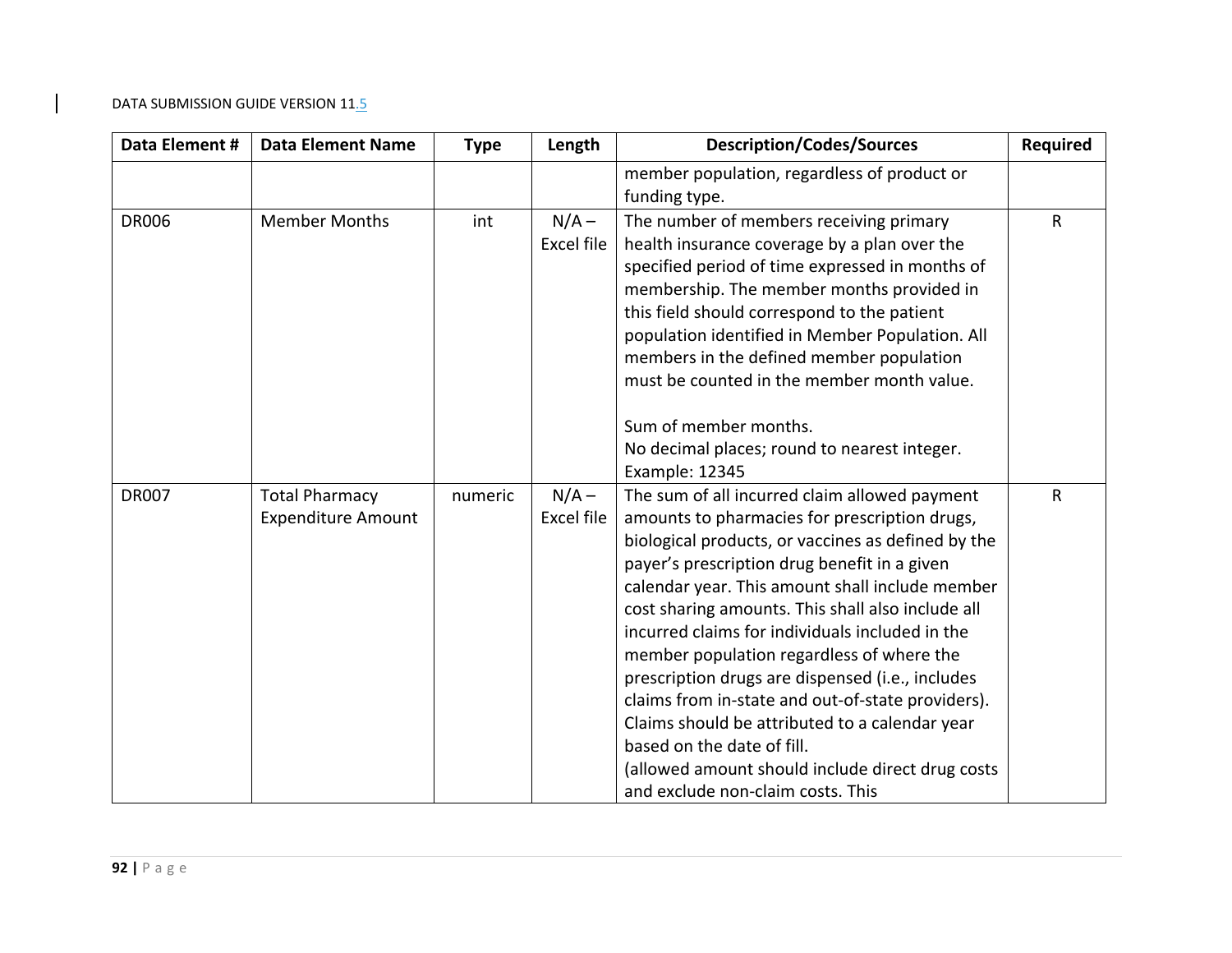| Data Element # | <b>Data Element Name</b>                                                             | <b>Type</b> | Length                       | <b>Description/Codes/Sources</b>                                                                                                                                                                                                                                                                                                                       | <b>Required</b> |
|----------------|--------------------------------------------------------------------------------------|-------------|------------------------------|--------------------------------------------------------------------------------------------------------------------------------------------------------------------------------------------------------------------------------------------------------------------------------------------------------------------------------------------------------|-----------------|
|                |                                                                                      |             |                              | amount will not reflect prescription drug rebates<br>in any way)                                                                                                                                                                                                                                                                                       |                 |
| <b>DR008</b>   | Pharmacy<br><b>Expenditure Amount:</b><br><b>Specialty Drugs</b>                     | numeric     | $N/A -$<br>Excel file        | The total expenditure for a specialty drug.<br>Specialty drug expenditure and rebate amounts<br>should be mutually exclusive from non-specialty<br>brand drug and non-specialty generic drug<br>expenditure and rebate amounts.                                                                                                                        | $\mathsf{R}$    |
|                |                                                                                      |             |                              | Drug defined as a specialty drug under the terms<br>of a payer's contract with its PBM.                                                                                                                                                                                                                                                                |                 |
| <b>DR009</b>   | Pharmacy<br><b>Expenditure Amount:</b><br><b>Non-Specialty Brand</b><br><b>Drugs</b> | numeric     | $N/A -$<br><b>Excel file</b> | The total expenditure for Non-Specialty Brand<br>Drugs. Non-specialty brand drug expenditure and<br>rebate amounts should be mutually exclusive<br>from specialty drug and non-specialty generic<br>drug expenditure and rebate amounts.<br>A drug defined as a non-specialty brand drug<br>under the terms of a payer's contract with its<br>PBM.     | $\mathsf{R}$    |
| <b>DR010</b>   | Pharmacy<br><b>Expenditure Amount:</b><br>Non-Specialty<br><b>Generic Drugs</b>      | numeric     | $N/A -$<br><b>Excel file</b> | The total expenditure for Non-Specialty Generic<br>Drugs. Non-specialty generic drug expenditure<br>and rebate amounts should be mutually<br>exclusive from specialty drug and non-specialty<br>brand drug expenditure and rebate amounts.<br>A drug defined as a non-specialty generic drug<br>under the terms of a payer's contract with its<br>PBM. | $\mathsf{R}$    |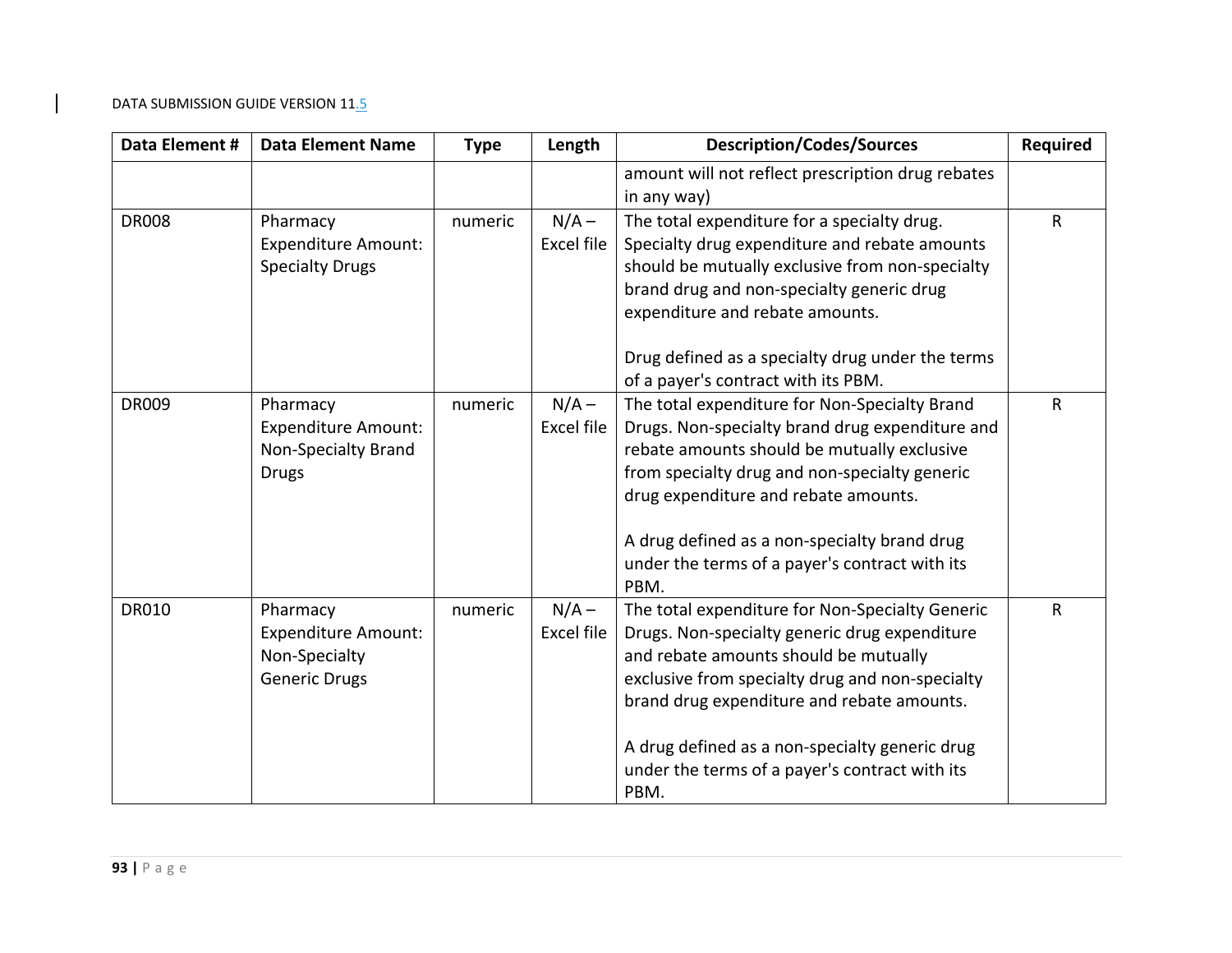| Data Element # | <b>Data Element Name</b>                                                                                           | <b>Type</b> | Length                | <b>Description/Codes/Sources</b>                                                                                                                                                                                                                                                                                                                                                                                           | <b>Required</b> |
|----------------|--------------------------------------------------------------------------------------------------------------------|-------------|-----------------------|----------------------------------------------------------------------------------------------------------------------------------------------------------------------------------------------------------------------------------------------------------------------------------------------------------------------------------------------------------------------------------------------------------------------------|-----------------|
| DR011          | <b>Total Prescription</b><br>Drug Rebate/Other<br>Compensation<br>Amount                                           | numeric     | $N/A -$<br>Excel file | Total drug rebates, discounts and other<br>pharmaceutical manufacturer compensation or<br>price concession amounts (including concessions<br>from price protection and hold harmless contract<br>clauses) provided by pharmaceutical<br>manufacturers for prescription drugs with<br>specified dates of fill, excluding manufacturer-<br>provided, fair market value,<br>bona fide service fees.                           | $\mathsf{R}$    |
| <b>DR012</b>   | <b>Prescription Drug</b><br>Rebate/Other<br>Compensation<br>Amount: Specialty<br><b>Drugs</b>                      | numeric     | $N/A -$<br>Excel file | Total drug rebates, discounts and other<br>pharmaceutical manufacturer compensation or<br>price concession amounts for all specialty drugs.<br>Specialty drug expenditure and rebate amounts<br>should be mutually exclusive from non-specialty<br>brand drug and non-specialty generic drug<br>expenditure and rebate amounts.<br>Drug defined as a specialty drug under the terms<br>of a payer's contract with its PBM. | R               |
| <b>DR013</b>   | <b>Prescription Drug</b><br>Rebate/Other<br>Compensation<br>Amount: Non-<br><b>Specialty Brand</b><br><b>Drugs</b> | numeric     | $N/A -$<br>Excel file | Total drug rebates, discounts and other<br>pharmaceutical manufacturer compensation or<br>price concession amounts for all Non-Specialty<br>Brand Drugs. Non-specialty brand drug<br>expenditure and rebate amounts should be<br>mutually exclusive from specialty drug and non-<br>specialty generic drug expenditure and rebate<br>amounts.                                                                              | $\mathsf{R}$    |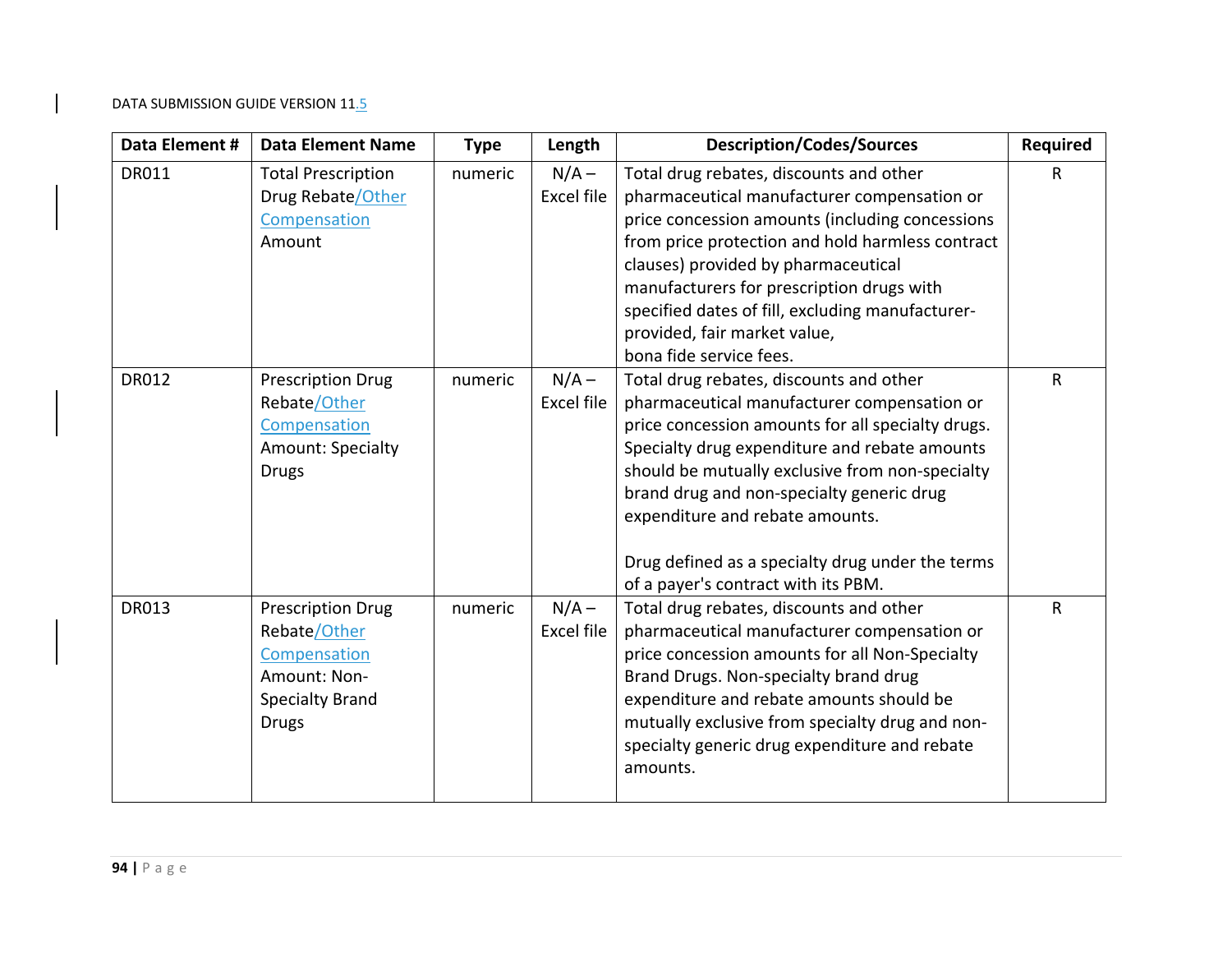| Data Element # | <b>Data Element Name</b>                                                                                             | <b>Type</b> | Length                | <b>Description/Codes/Sources</b>                                                                                                                                                                                                                                                                                                                                                                                                                            | <b>Required</b> |
|----------------|----------------------------------------------------------------------------------------------------------------------|-------------|-----------------------|-------------------------------------------------------------------------------------------------------------------------------------------------------------------------------------------------------------------------------------------------------------------------------------------------------------------------------------------------------------------------------------------------------------------------------------------------------------|-----------------|
|                |                                                                                                                      |             |                       | A drug defined as a non-specialty brand drug<br>under the terms of a payer's contract with its<br>PBM.                                                                                                                                                                                                                                                                                                                                                      |                 |
| <b>DR014</b>   | <b>Prescription Drug</b><br>Rebate/Other<br>Compensation<br>Amount: Non-<br><b>Specialty Generic</b><br><b>Drugs</b> | numeric     | $N/A -$<br>Excel file | Total drug rebates, discounts and other<br>pharmaceutical manufacturer compensation or<br>price concession amounts for all Non-Specialty<br>Generic Drugs. Non-specialty generic drug<br>expenditure and rebate amounts should be<br>mutually exclusive from specialty drug and non-<br>specialty brand drug expenditure and rebate<br>amounts.<br>A drug defined as a non-specialty generic drug<br>under the terms of a payer's contract with its<br>PBM. | $\mathsf{R}$    |
| <b>DR015</b>   | Per Member Per<br>Month Pharmacy<br><b>Expenditure Amount</b>                                                        | numeric     | $N/A -$<br>Excel file | Calculated as the Total Pharmacy Expenditure<br>Amount (DR007) divided by Member Months<br>(DR006)                                                                                                                                                                                                                                                                                                                                                          | $\mathsf{R}$    |
| <b>DR016</b>   | Per Member Per<br>Month Prescription<br>Drug Rebate/Other<br>Compensation<br>Amount                                  | numeric     | $N/A -$<br>Excel file | Calculated as the Total Prescription Drug Rebate<br>Amount (DR011) divided by Member Months<br>(DR006)                                                                                                                                                                                                                                                                                                                                                      | $\mathsf{R}$    |
| <b>DR017</b>   | <b>Combined Rebate</b><br>Identifier                                                                                 | varchar     | $N/A -$<br>Excel file | If rebate data is only available to a payer at an<br>aggregated level and cannot be separated to<br>provide unique information for each of the<br>insurance categories for which                                                                                                                                                                                                                                                                            | $\Omega$        |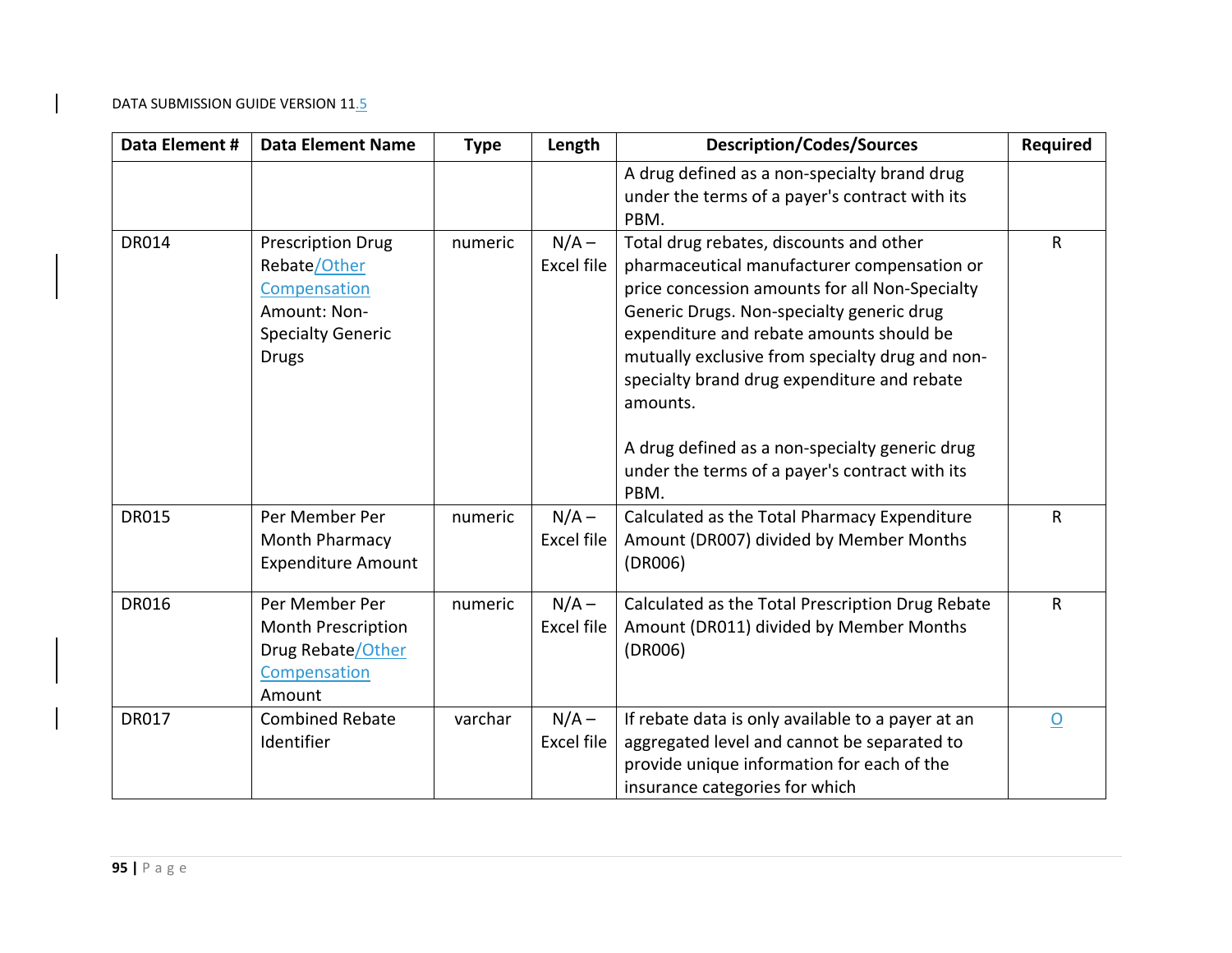| Data Element # | <b>Data Element Name</b> | Type    | Length     | <b>Description/Codes/Sources</b>                                                                                                                                                                                                    | <b>Required</b> |
|----------------|--------------------------|---------|------------|-------------------------------------------------------------------------------------------------------------------------------------------------------------------------------------------------------------------------------------|-----------------|
|                |                          |         |            | the payer has business, the payer shall report<br>data at the most granular level available. In such<br>instances, the payer shall report a separate<br>observation with all required data elements for<br>each insurance category. |                 |
| <b>DR018</b>   | Comments                 | varchar | $N/A -$    | Use this field to provide additional information                                                                                                                                                                                    |                 |
|                |                          |         | Excel file | or describe any caveats regarding data in the                                                                                                                                                                                       |                 |
|                |                          |         |            | Drug Rebate submission.                                                                                                                                                                                                             |                 |
| <b>DR019</b>   | Record Type              | char    | っ          | DR                                                                                                                                                                                                                                  | R               |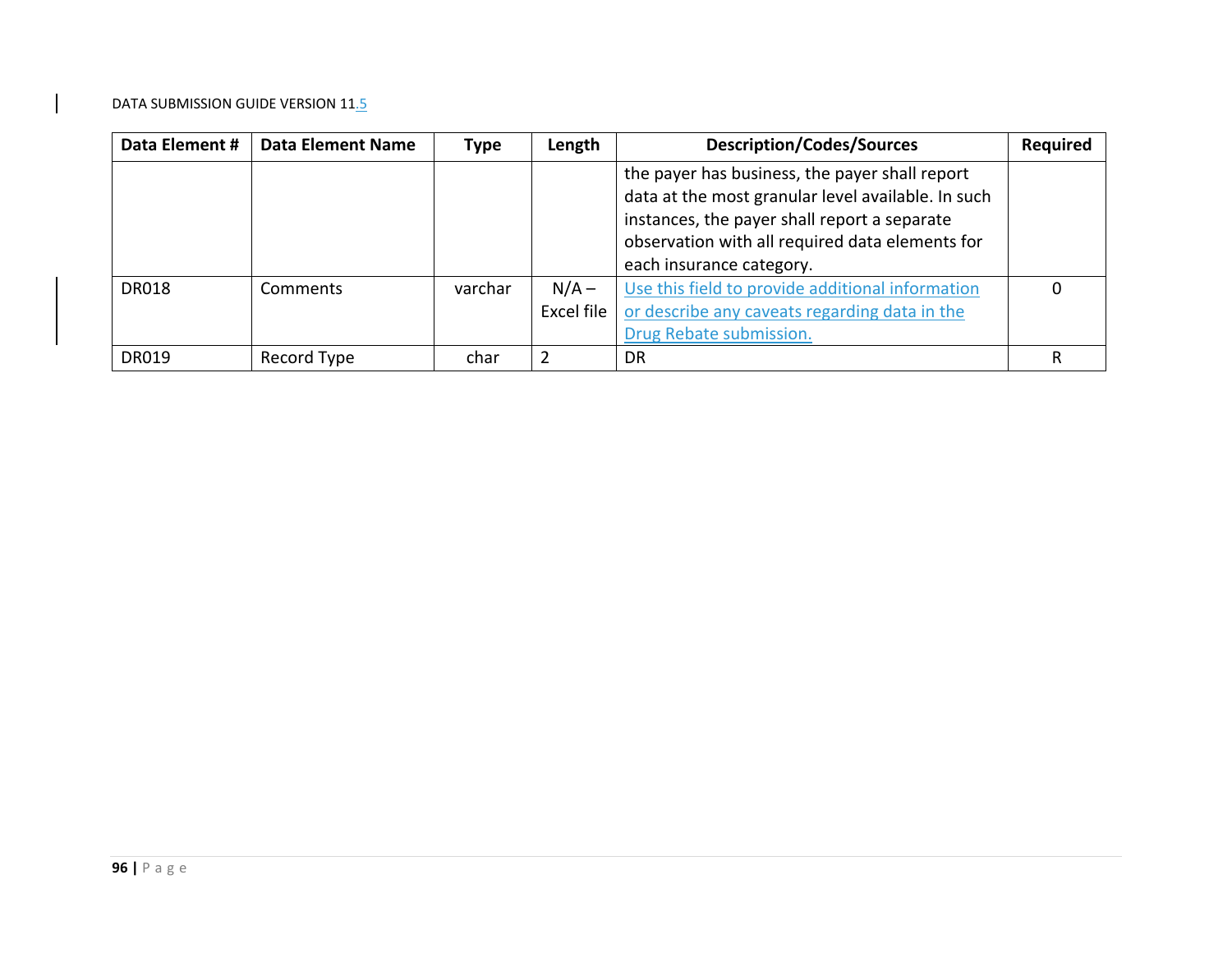# A‐8 ANNUAL PBM CONTRACT INFORMATION

Frequency: Submit annually in Excel format, as second tab in Drug Rebate file, to CIVHC via SFTP by September 30<sup>th</sup> of each year.

Additional formatting requirements:

- PBM Contract information is a supplement to the Drug Rebate File and should be submitted as a second tab
- PBM Contract tab should be labeled "PBM"
- **•** Drug Rebate tab should be labeled "DR"

#### A 8.1 ANNUAL PBM CONTRACT INFORMATION

| <b>Data Element #</b> | <b>Data Element Name</b> | <b>Type</b> | Length            | <b>Description/Codes/Sources</b>                  | <b>Required</b> |
|-----------------------|--------------------------|-------------|-------------------|---------------------------------------------------|-----------------|
| <b>PB001</b>          | <b>Payer Code</b>        | varchar     | $N/A -$           | <b>Distributed by CIVHC</b>                       | R               |
|                       |                          |             | <b>Excel file</b> |                                                   |                 |
| <b>PB002</b>          | <b>Payer Name</b>        | varchar     | $N/A -$           | <b>Distributed by CIVHC</b>                       | R               |
|                       |                          |             | <b>Excel file</b> |                                                   |                 |
| <b>PB003</b>          | <b>Pharmacy Benefit</b>  | char        | $N/A -$           | The name of a pharmacy benefit manager            | $\mathsf{R}$    |
|                       | <b>Manager Name</b>      |             | <b>Excel file</b> | (PBM) that provided any of the following services |                 |
|                       |                          |             |                   | in a given insurance category and calendar year:  |                 |
|                       |                          |             |                   | claims processing, drug formulary management,     |                 |
|                       |                          |             |                   | or manufacturer drug rebate contracting.          |                 |
| <b>PB004</b>          | <b>Insurance Product</b> | varchar     | $N/A -$           | See lookup table B.1.A                            | $\mathsf{R}$    |
|                       | Type code                |             | <b>Excel file</b> |                                                   |                 |
|                       |                          |             |                   | Payers shall report for all insurance categories  |                 |
|                       |                          |             |                   | for which they have business.                     |                 |
| <b>PB005</b>          | <b>Calendar Year</b>     | int         | $N/A -$           | 4 digit year for the calendar year time period    | $\mathsf R$     |
|                       |                          |             | <b>Excel file</b> | reported in this submission                       |                 |
| <b>PB006</b>          | <b>Drug Formulary</b>    | varchar     | $N/A -$           | Identify whether an individual PBM organization   | R               |
|                       | Management?              |             | <b>Excel file</b> | performed all, some, or none of the drug          |                 |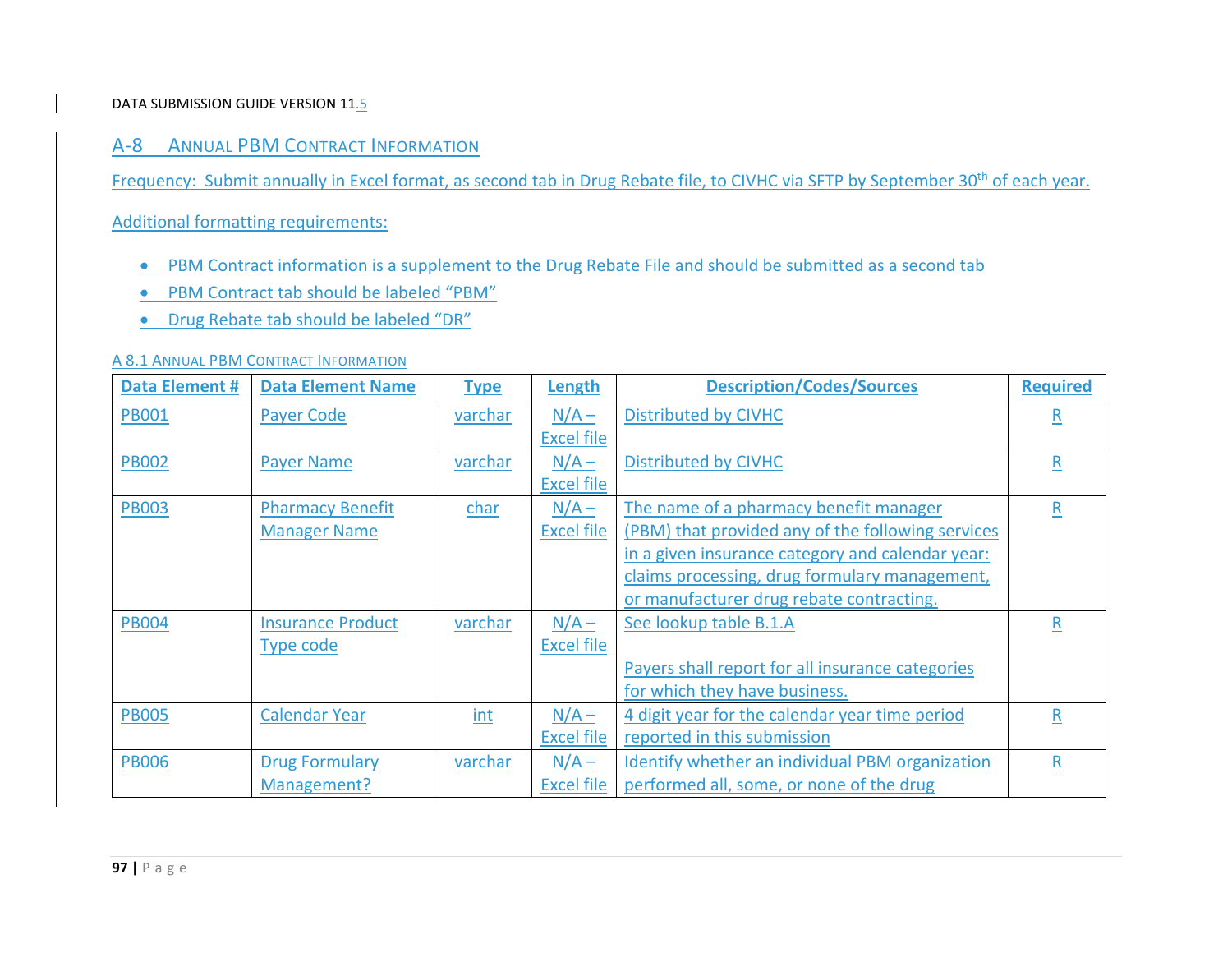| <b>Data Element #</b> | <b>Data Element Name</b>                               | <b>Type</b> | Length                       | <b>Description/Codes/Sources</b>                                                                                                                                                                                                                       | <b>Required</b> |
|-----------------------|--------------------------------------------------------|-------------|------------------------------|--------------------------------------------------------------------------------------------------------------------------------------------------------------------------------------------------------------------------------------------------------|-----------------|
|                       |                                                        |             |                              | formulary management for its pharmacy benefit<br>within a given insurance category and year.                                                                                                                                                           |                 |
|                       |                                                        |             |                              | Three possible responses: All, Some, None                                                                                                                                                                                                              |                 |
| <b>PB007</b>          | <b>Manufacturer Drug</b><br><b>Rebate Contracting?</b> | varchar     | $N/A -$<br><b>Excel file</b> | Identify whether an individual PBM organization<br>performed all, some, or none of the<br>manufacturer drug rebate contracting for its<br>pharmacy benefit within a given insurance<br>category and year.<br>Three possible responses: All, Some, None | R               |
| <b>PB008</b>          | <b>Percent Rebate</b><br><b>Passed to Carrier</b>      | decimal     | $N/A -$<br>Excel file        | Identify the percentage of total rebates and<br>other compensation that is passed through to<br>the carrier from the PBM.<br>This field should be in decimal format.                                                                                   | R               |
| <b>PB009</b>          | <b>Comments</b>                                        | varchar     | $N/A -$<br><b>Excel file</b> | Use this field to provide additional information<br>or describe any caveats regarding data in the<br><b>PBM Contract submission</b>                                                                                                                    | $\Omega$        |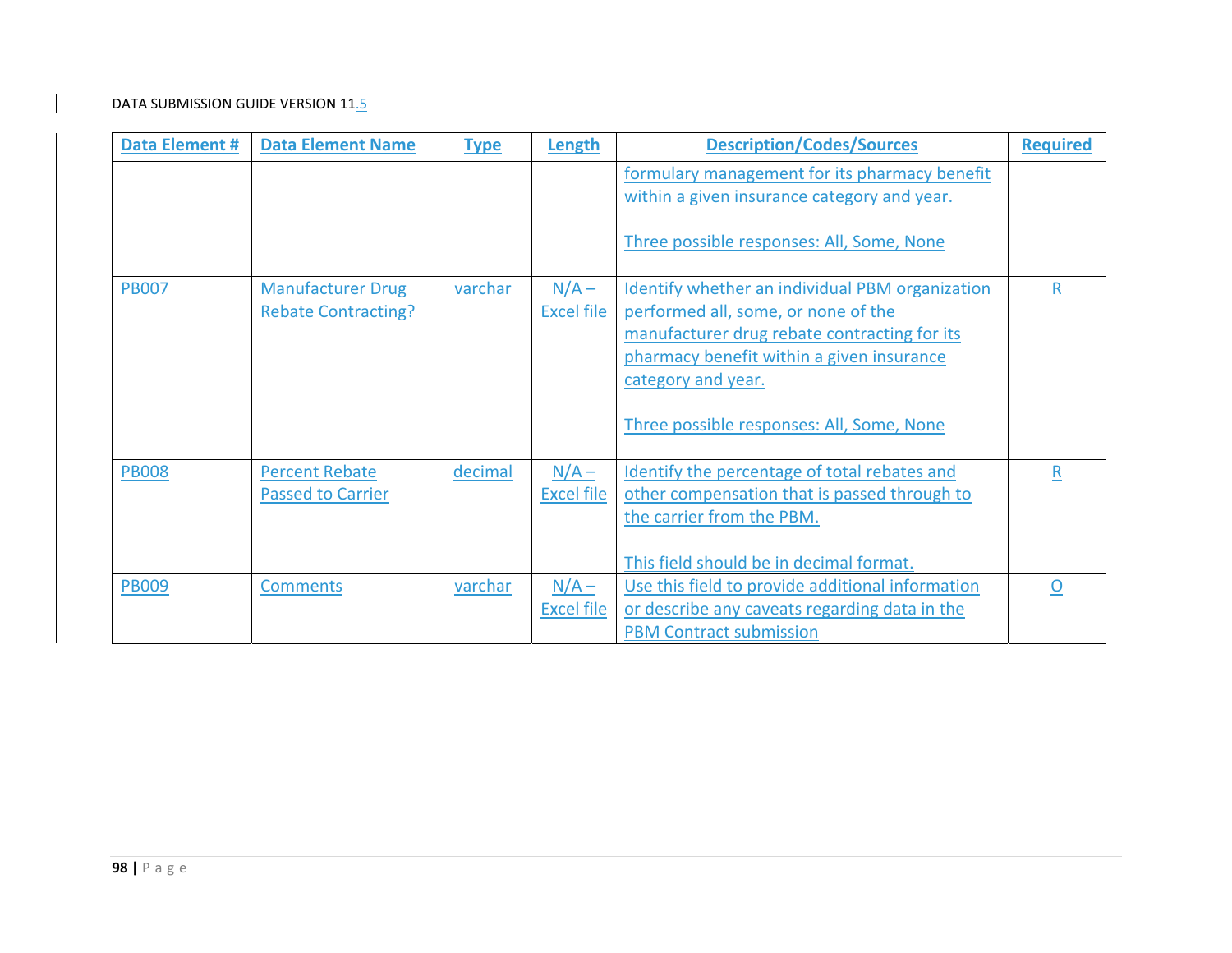# EXHIBIT B – LOOKUP TABLES

## B.1.A INSURANCE TYPE

| 12 Preferred Provider Organization (PPO)                                      |
|-------------------------------------------------------------------------------|
| 13 Point of Service (POS)                                                     |
| 15 Indemnity Insurance                                                        |
| 16 Health Maintenance Organization (HMO) Medicare Advantage / Medicare Part C |
| 17 Dental Maintenance Organization (DMO)                                      |
| <b>DN</b> Dental                                                              |
| HM Health Maintenance Organization                                            |
| MA Medicare Part A                                                            |
| <b>MB</b> Medicare Part B                                                     |
| MC Medicaid                                                                   |
| MD Medicare Part D                                                            |
| MP Medicare Primary                                                           |
| QM Qualified Medicare Beneficiary                                             |
| TV Title V                                                                    |
| 99 Other                                                                      |
| SP Medicare Supplemental (Medi-gap) plan                                      |
| CP Medicaid CHIP                                                              |
| MS Medicaid Fee for service                                                   |
| MM Medicaid Managed care                                                      |
| CS Commercial Supplemental plan                                               |
|                                                                               |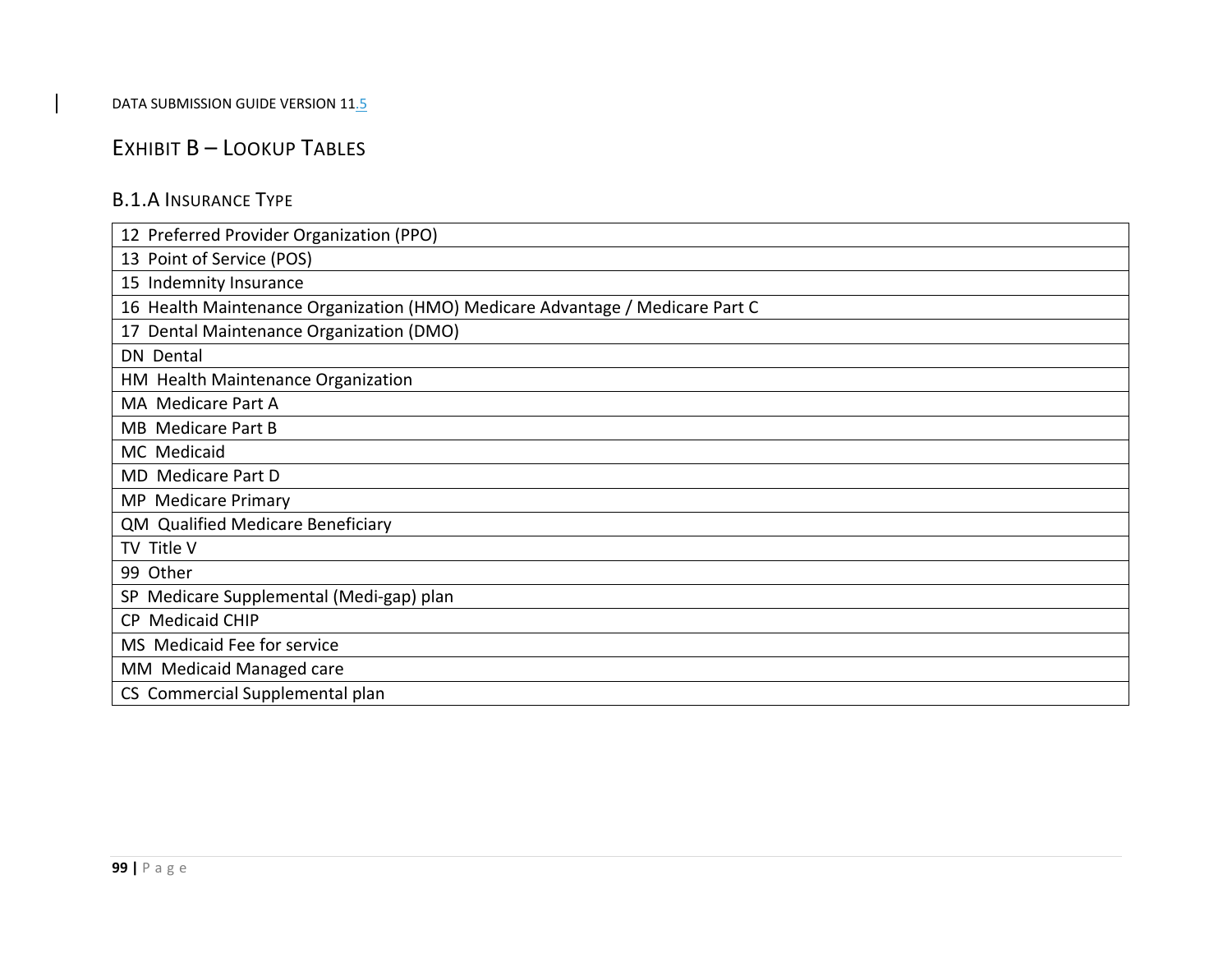## B.1.B RELATIONSHIP CODES

| 01 Spouse                                              |
|--------------------------------------------------------|
| 04 Grandfather or Grandmother                          |
| 05 Grandson or Granddaughter                           |
| 07 Nephew or Niece                                     |
| 10 Foster Child                                        |
| 15 Ward                                                |
| 17 Stepson or Stepdaughter                             |
| 19 Child                                               |
| 20 Employee/Self                                       |
| 21 Unknown                                             |
| 22 Handicapped Dependent                               |
| 23 Sponsored Dependent                                 |
| 24 Dependent of a Minor Dependent                      |
| 29 Significant Other                                   |
| 32 Mother                                              |
| 33 Father                                              |
| 36 Emancipated Minor                                   |
| 39 Organ Donor                                         |
| 40 Cadaver Donor                                       |
| 41 Injured Plaintiff                                   |
| 43 Child Where Insured Has No Financial Responsibility |
| 53 Life Partner                                        |
| 76 Dependent                                           |
|                                                        |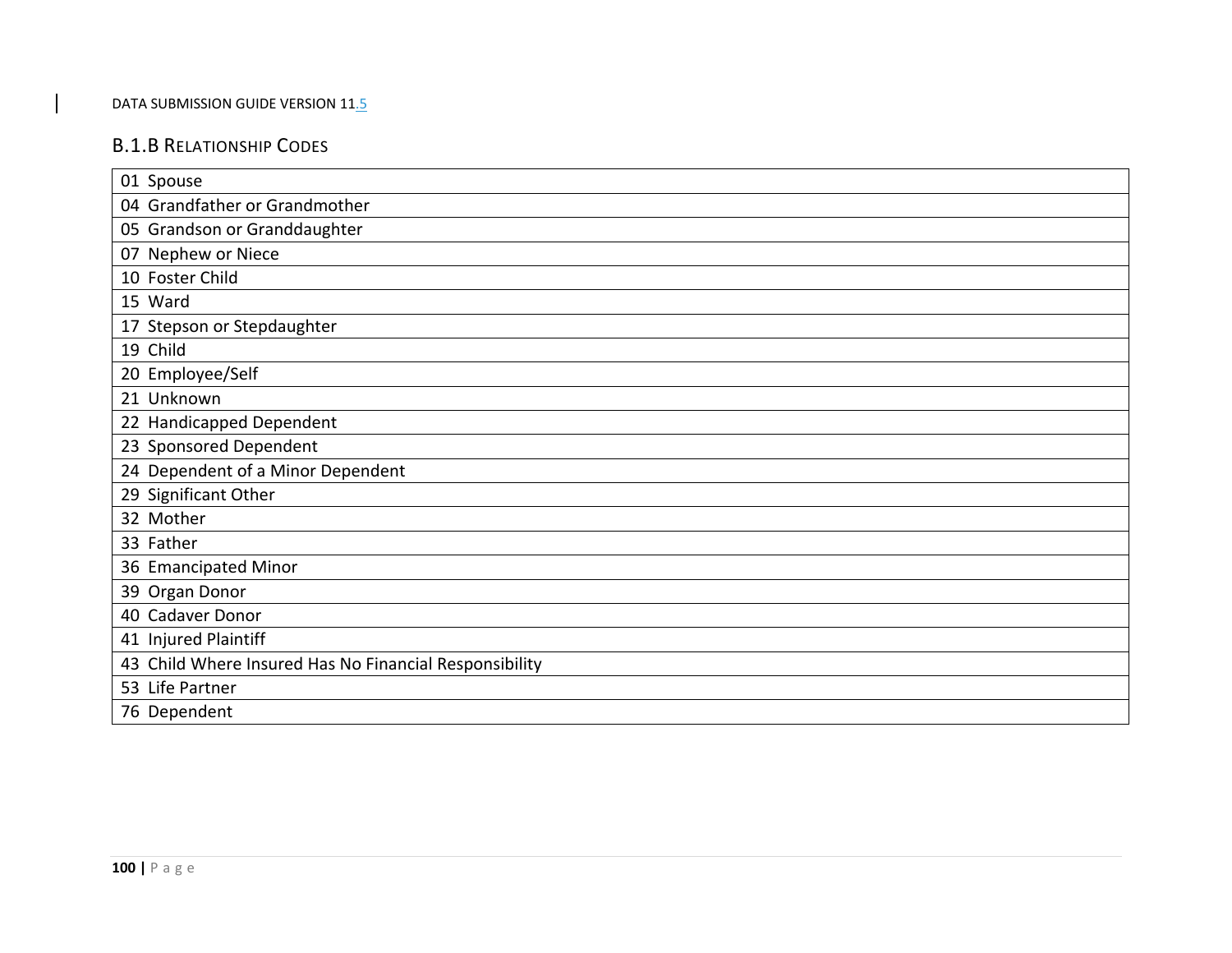# B.1.C DISCHARGE STATUS

| 01 Discharged to home or self-care                                                                                                     |
|----------------------------------------------------------------------------------------------------------------------------------------|
| 02 Discharged/transferred to another short term general hospital for inpatient care                                                    |
| 03 Discharged/transferred to skilled nursing facility (SNF)                                                                            |
| 04 Discharged/transferred to nursing facility (NF)                                                                                     |
| 05 Discharged/transferred to another type of institution for inpatient care or referred for outpatient services to another institution |
| 06 Discharged/transferred to home under care of organized home health service organization                                             |
| 07 Left against medical advice or discontinued care                                                                                    |
| 08 Discharged/transferred to home under care of a Home IV provider                                                                     |
| 09 Admitted as an inpatient to this hospital                                                                                           |
| 20 Expired                                                                                                                             |
| 21 Discharged/transferred to court/law enforcement                                                                                     |
| 30 Still patient or expected to return for outpatient services                                                                         |
| 40 Expired at home                                                                                                                     |
| 41 Expired in a medical facility                                                                                                       |
| 42 Expired, place unknown                                                                                                              |
| 43 Discharged/ transferred to a Federal Hospital                                                                                       |
| 50 Hospice - home                                                                                                                      |
| 51 Hospice - medical facility                                                                                                          |
| 61 Discharged/transferred within this institution to a hospital-based Medicare-approved swing bed                                      |
| 62 Discharged/transferred to an inpatient rehabilitation facility including distinct parts of a hospital                               |
| 63 Discharged/transferred to a long-term care hospital                                                                                 |
| 64 Discharged/transferred to a nursing facility certified under Medicaid but not certified under Medicare                              |
| 65 Discharged/transferred to a psychiatric hospital or psychiatric distinct part unit of a hospital                                    |
| 66 Discharged/transferred to a Critical Access Hospital (CAH)                                                                          |
| 69 Discharged/transferred to a designated disaster alternative care site (effective 10/1/13)                                           |
|                                                                                                                                        |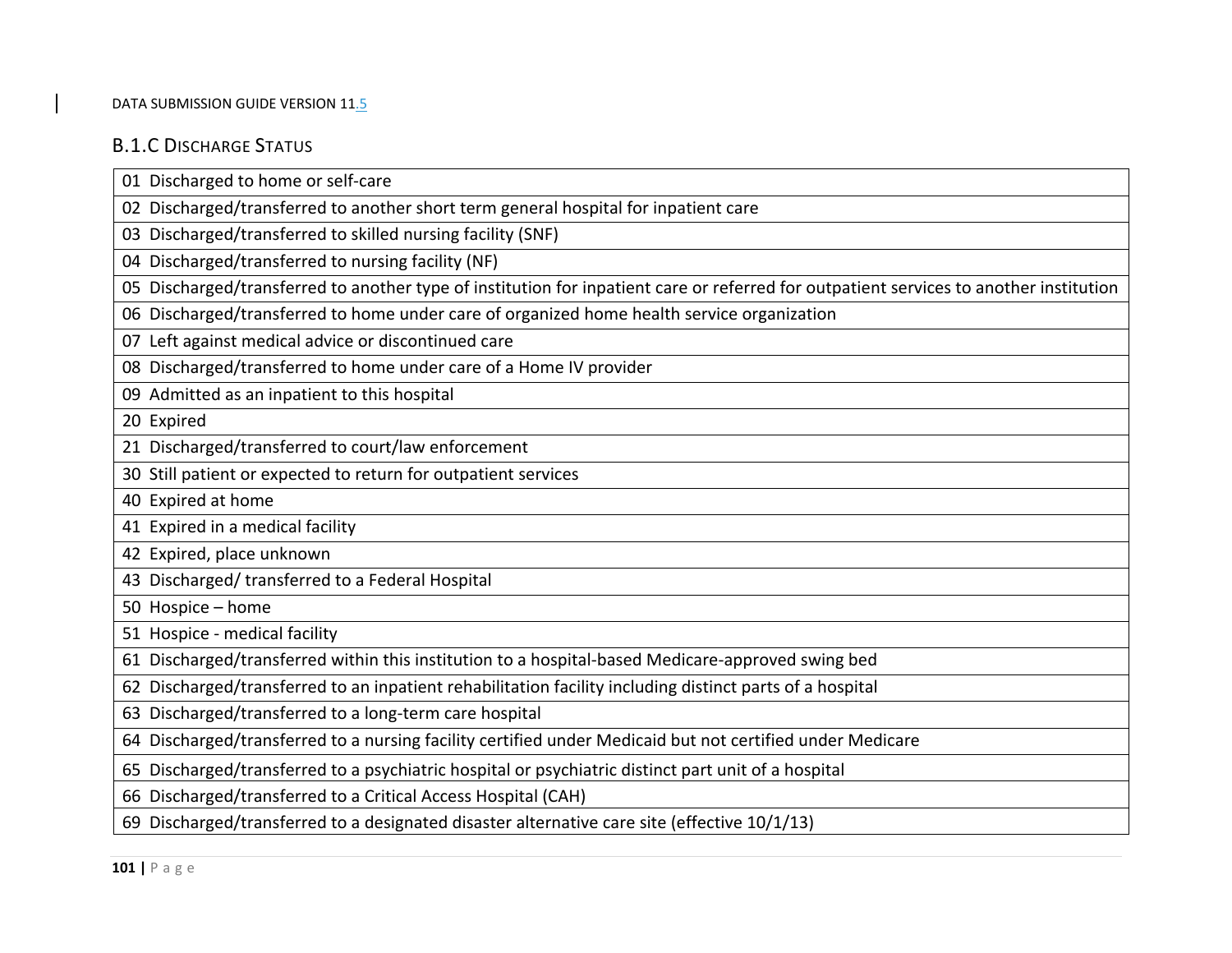70 Discharged/transferred to another type of health care institution not defined elsewhere in this code list

81 Discharged to home or self‐care with <sup>a</sup> planned acute care hospital inpatient readmission (effective 10/1/13)

82 Discharged/transferred to <sup>a</sup> short term general hospital for inpatient care with <sup>a</sup> planned acute care hospital inpatient readmission (effective 10/1/13)

83 Discharged/transferred to <sup>a</sup> Skilled Nursing Facility (SNF) with Medicare certification with <sup>a</sup> planned acute care hospital inpatient readmission (effective 10/1/13)

84 Discharged/transferred to <sup>a</sup> facility that provides custodial or supportive care with <sup>a</sup> planned acute care hospital inpatient readmission (effective 10/1/13)

85 Discharged/transferred to <sup>a</sup> designated cancer center or children's hospital with <sup>a</sup> planned acute care hospital inpatient readmission (effective 10/1/13)

86 Discharged/transferred to home under care of organized home health service organization in anticipation of covered skilled care with <sup>a</sup> planned acute care hospital inpatient readmission (effective 10/1/13)

87 Discharged/transferred to court/law enforcement with <sup>a</sup> planned acute care hospital inpatient readmission (effective 10/1/13)

88 Discharged/transferred to <sup>a</sup> federal health care facility with <sup>a</sup> planned acute care hospital inpatient readmission (effective 10/1/13)

89 Discharged/transferred to <sup>a</sup> hospital‐based Medicare approved swing bed with <sup>a</sup> planned acute care hospital inpatient readmission (effective 10/1/13)

90 Discharged/transferred to an Inpatient Rehabilitation Facility (IRF) including rehabilitation distinct part units of <sup>a</sup> hospital with <sup>a</sup> planned acute care hospital inpatient readmission (effective 10/1/13)

91 Discharged/transferred to <sup>a</sup> Medicare Certified Long Term Care Hospital (LTCH) with <sup>a</sup> planned acute care hospital inpatient readmission (effective 10/1/13)

92 Discharged/transferred to <sup>a</sup> nursing facility certified under Medicaid but not certified under Medicare with <sup>a</sup> planned acute care hospital inpatient readmission (effective 10/1/13)

93 Discharged/transferred to <sup>a</sup> psychiatric hospital or psychiatric distinct part unit of <sup>a</sup> hospital with <sup>a</sup> planned acute care hospital inpatient readmission (effective 10/1/13)

94 Discharged/transferred to <sup>a</sup> Critical Access Hospital (CAH) with <sup>a</sup> planned acute care hospital inpatient readmission (effective 10/1/13)

95 Discharged/transferred to another type of health care institution not defined elsewhere in this code list with <sup>a</sup> planned acute care hospital inpatient readmission (effective 10/1/13)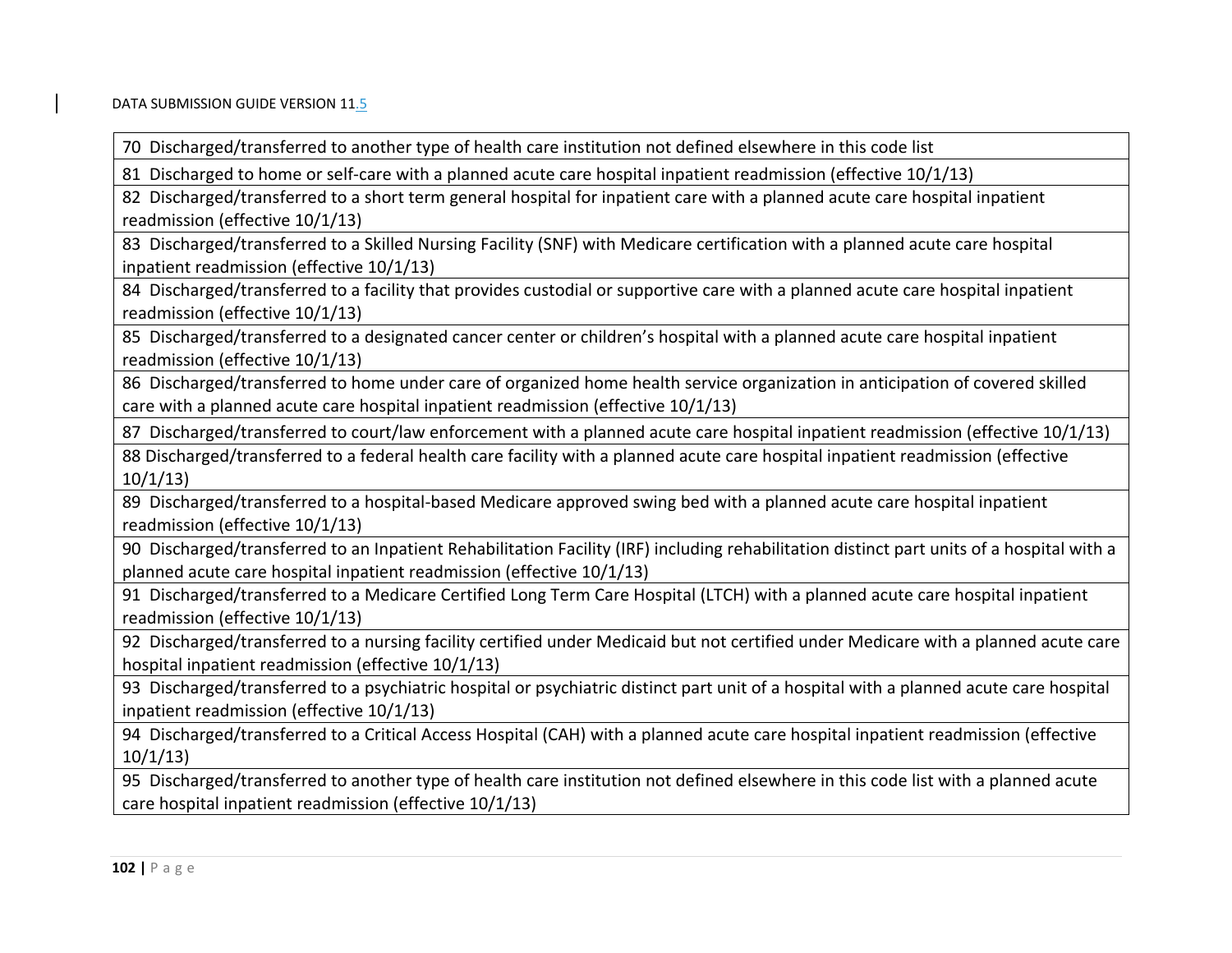P: default '00' <sup>=</sup> unknown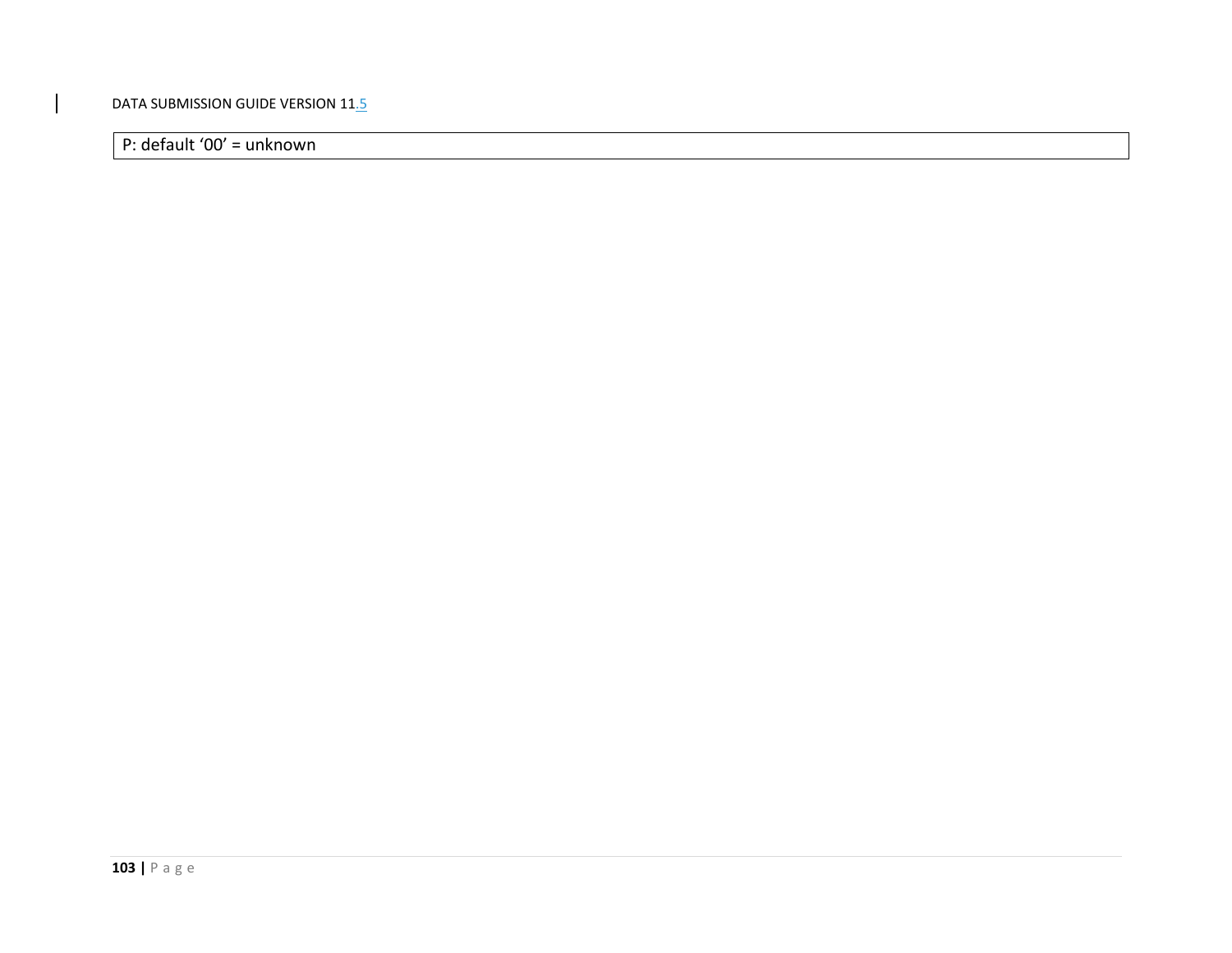# B.1.D TYPE OF BILL (INSTITUTIONAL CLAIMS ONLY)

| <b>Type of Facility</b><br><b>First Digit</b> | <b>Bill Classification</b><br>(Second digit if first is 1-6)                                                | <b>Bill Classification</b><br>(Second Digit if First Digit = 7)        | <b>Bill Classification</b><br>(Second Digit if First Digit = 8) | <b>Frequency</b><br>(Third digit)       |
|-----------------------------------------------|-------------------------------------------------------------------------------------------------------------|------------------------------------------------------------------------|-----------------------------------------------------------------|-----------------------------------------|
| 1 Hospital                                    | 1 Inpatient (Including Medicare<br>Part A)                                                                  | 1 Rural Health                                                         | 1 Hospice (Non-Hospital Based)                                  | 1 admit through<br>discharge            |
| 2 Skilled Nursing                             | 2 Inpatient (Medicare Part B<br>Only)                                                                       | 2 Hospital Based or Independent<br>Renal Dialysis Center               | 2 Hospice (Hospital-Based)                                      | 2 interim - first claim<br>used for the |
| 3 Home Health                                 | 3 Outpatient                                                                                                | 3 Free Standing Outpatient<br><b>Rehabilitation Facility (ORF)</b>     | 3 Ambulatory Surgery Center                                     | 3 interim - continuing<br>claims        |
| 4 Christian Science<br>Hospital               | 4 Other (for hospital referenced<br>diagnostic services or home<br>health not under a plan of<br>treatment) | 5 Comprehensive Outpatient<br><b>Rehabilitation Facilities (CORFs)</b> | 4 Free Standing Birthing Center                                 | 4 interim - last claim                  |
| 5 Christian Science<br><b>Extended Care</b>   | 5 Nursing Facility Level I                                                                                  | 6 Community Mental Health<br>Center                                    | 9 Other                                                         | 5 late charge only                      |
| 6 Intermediate Care                           | 6 Nursing Facility Level II                                                                                 | 9 Other                                                                |                                                                 | 7 replacement of prior<br>claim         |
| 7 Clinic                                      | 7 Intermediate Care - Level III<br><b>Nursing Facility</b>                                                  |                                                                        |                                                                 | 8 void/cancel of a prior<br>claim       |
| 8 Special Facility                            | 8 Swing Beds                                                                                                |                                                                        |                                                                 | 9 final claim for a home                |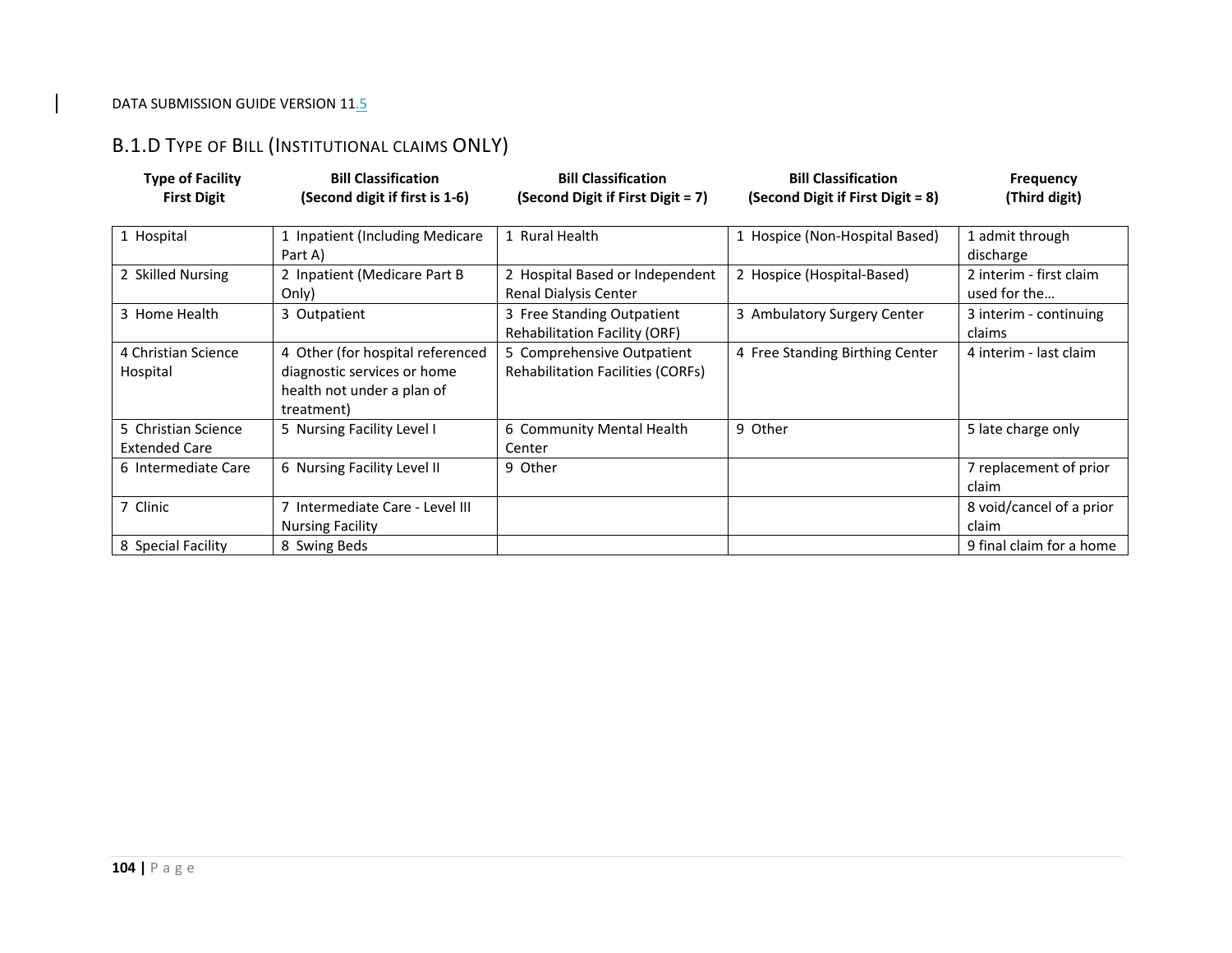# B.1.E PLACE OF SERVICE

| 01 Pharmacy                                      |
|--------------------------------------------------|
| 02 Tele-health                                   |
| 03 School                                        |
| 04 Homeless Shelter                              |
| 05 Indian Health Service Free-standing Facility  |
| 06 Indian Health Service Provider-based Facility |
| 07 Tribal 638 Free-standing Facility             |
| 08 Tribal 638 Provider-based Facility            |
| 09 Prison/Correctional Facility                  |
| 11 Office                                        |
| 12 Home                                          |
| 13 Assisted Living Facility                      |
| 14 Group Home                                    |
| 15 Mobile Unit                                   |
| 16 Temporary Lodging                             |
| 17 Walk-in Retail Health Clinic                  |
| 18 Place of Employment-Worksite                  |
| 19 Off Campus-Outpatient Hospital                |
| 20 Urgent care Facility                          |
| 21 Inpatient Hospital                            |
| 22 On Campus-Outpatient Hospital                 |
| 23 Emergency Room - Hospital                     |
| 24 Ambulatory Surgery Center                     |
| 25 Birthing Center                               |
| 26 Military Treatment Facility                   |
| 31 Skilled Nursing Facility                      |
| 32 Nursing Facility                              |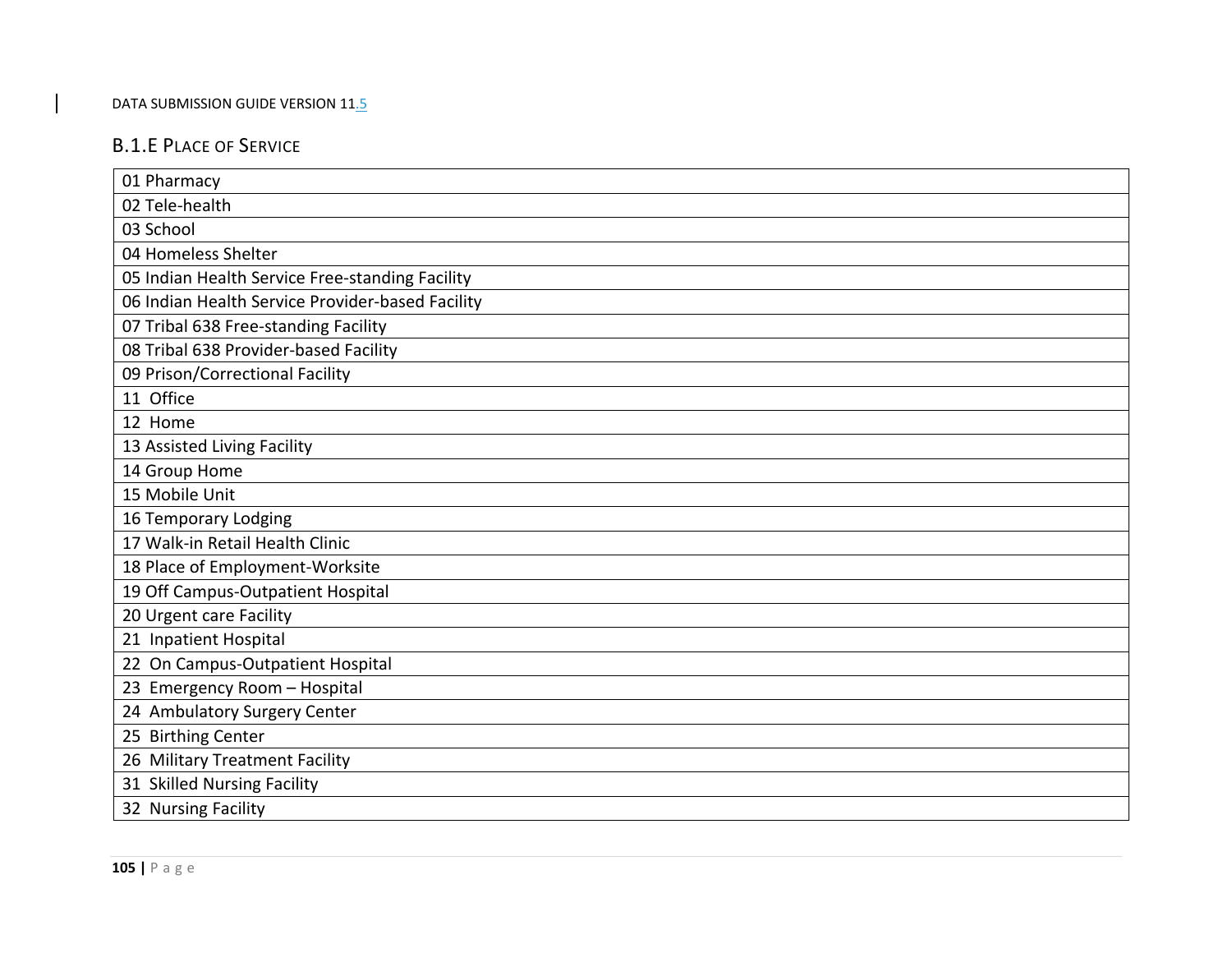| 33 Custodial Care Facility                            |
|-------------------------------------------------------|
| 34 Hospice                                            |
| 41 Ambulance - Land                                   |
| 42 Ambulance - Air or Water                           |
| 49 Independent Clinic                                 |
| 50 Federally Qualified Health Center                  |
| 51 Inpatient Psychiatric Facility                     |
| 52 Psychiatric Facility Partial Hospitalization       |
| 53 Community Mental Health Center                     |
| 54 Intermediate Care Facility/Mentally Retarded       |
| 55 Residential Substance Abuse Treatment Facility     |
| 56 Psychiatric Residential Treatment Center           |
| 57 Non-residential Substance Abuse Treatment Facility |
| 60 Mass Immunization Center                           |
| 61 Comprehensive Inpatient Rehabilitation Facility    |
| 62 Comprehensive Outpatient Rehabilitation Facility   |
| 65 End Stage Renal Disease Treatment Facility         |
| 71 State or Local Public Health Clinic                |
| 72 Rural Health Clinic                                |
| 81 Independent Laboratory                             |
| 99 Other Unlisted Facility                            |
|                                                       |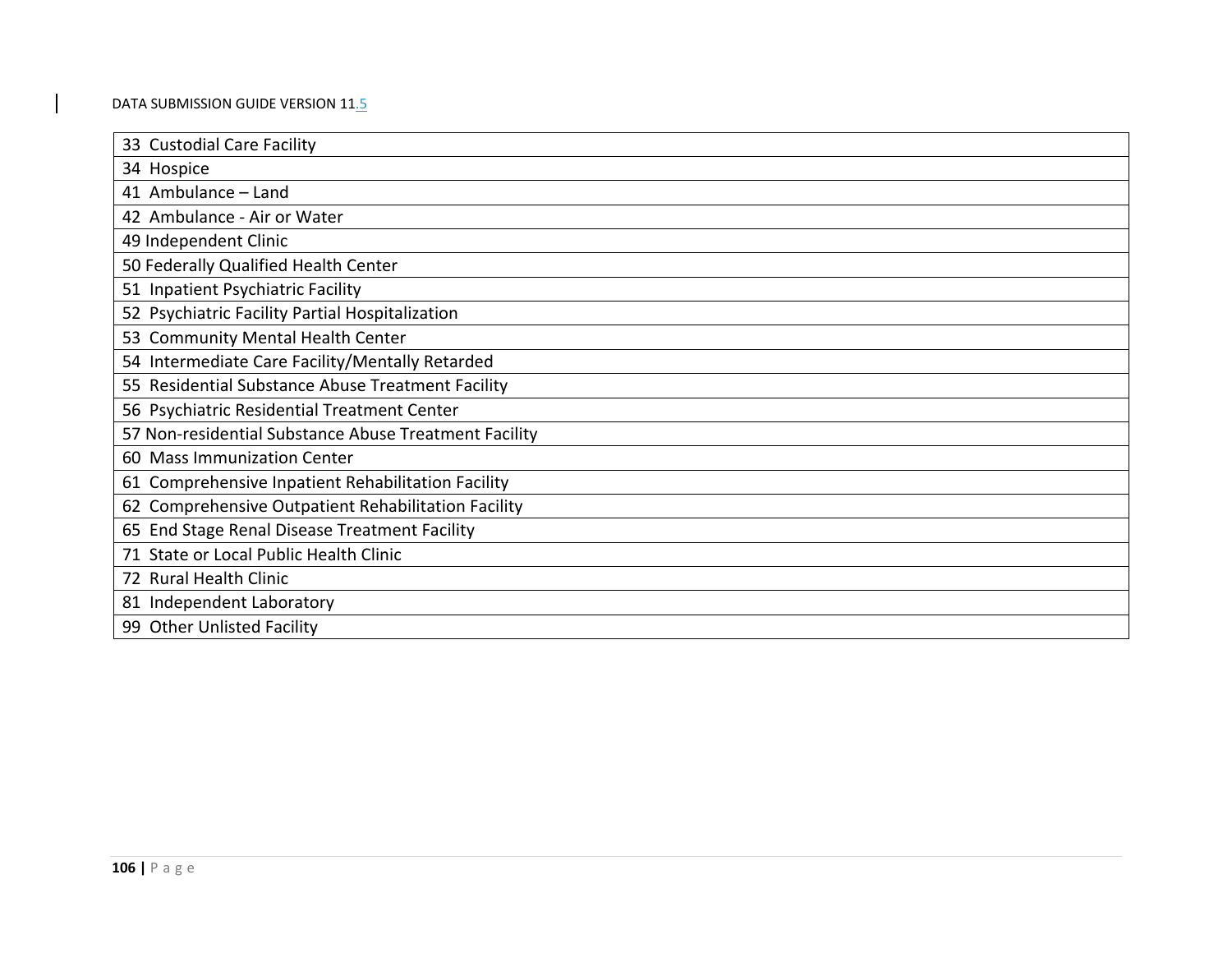## B.1.F CLAIM STATUS

| 01 Processed as primary                                     |
|-------------------------------------------------------------|
| 02 Processed as secondary                                   |
| 03 Processed as tertiary                                    |
| 19 Processed as primary, forwarded to additional payer(s)   |
| 20 Processed as secondary, forwarded to additional payer(s) |
| 21 Processed as tertiary, forwarded to additional payer(s)  |
| 22 Reversal of previous payment                             |

# B.1.G PRESENT ON ADMISSION CODES

|   | POA Code   POA Desc                                                                             |
|---|-------------------------------------------------------------------------------------------------|
|   |                                                                                                 |
|   | Exempt from POA reporting                                                                       |
|   |                                                                                                 |
| N | Diagnosis was not present at time of inpatient admission                                        |
| U | Documentation insufficient to determine if condition was present at time of inpatient admission |
| W | Clinically undetermined                                                                         |
|   | Diagnosis was present at time of inpatient admission                                            |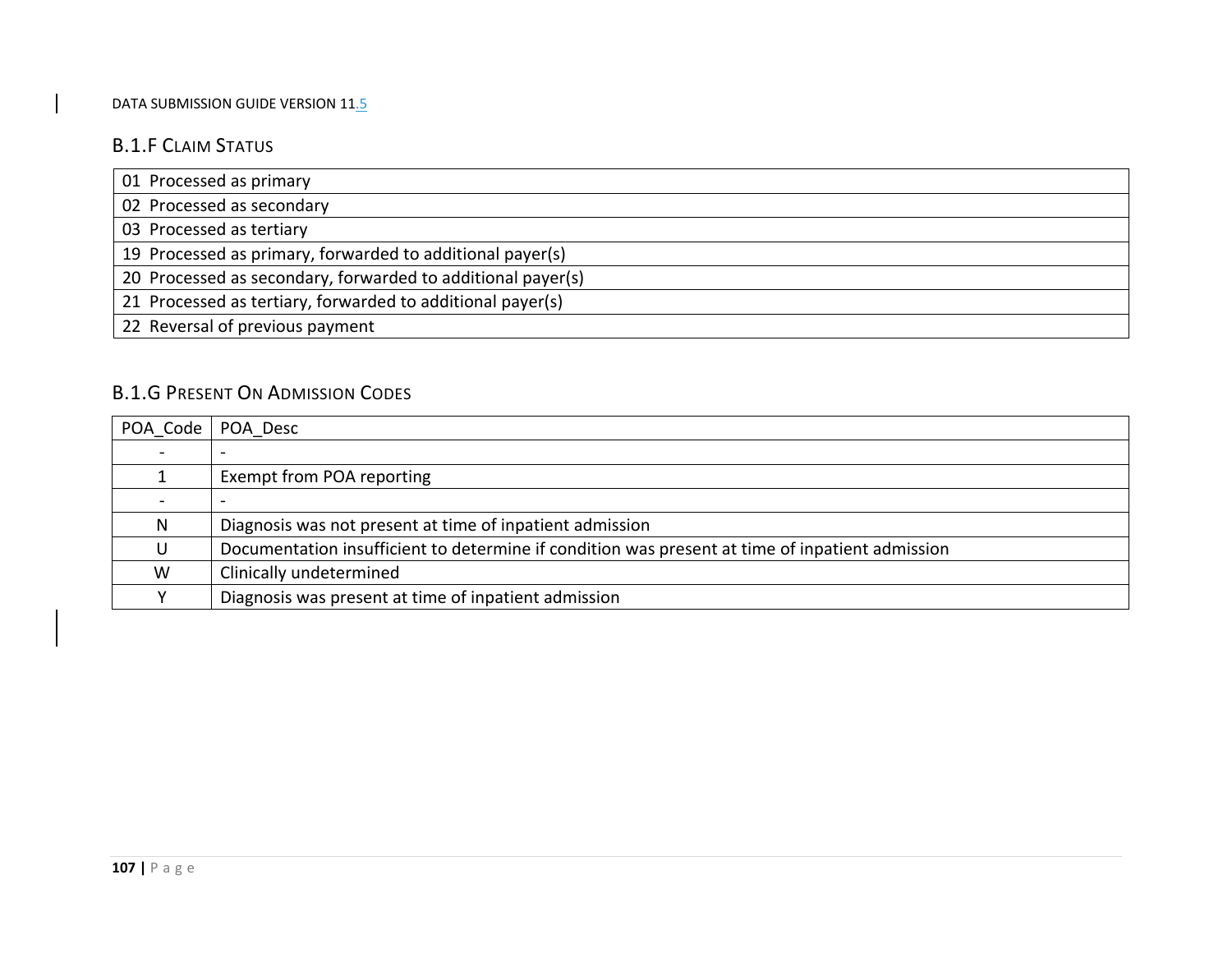## B.1.H DISPENSE AS WRITTEN CODE

| 0 Not Dispensed as written                                         |
|--------------------------------------------------------------------|
| 1 Physician dispense as written                                    |
| 2 Member dispense as written                                       |
| 3 Pharmacy dispense as written                                     |
| 4 No generic available                                             |
| 5 Brand dispensed as generic                                       |
| 6 Override                                                         |
| 7 Substitution not allowed - brand drug mandated by law            |
| 8 Substitution allowed - generic drug not available in marketplace |
| 9 Other                                                            |

# B.1.I BENEFIT COVERAGE LEVEL

| CHD Children Only                                                         |
|---------------------------------------------------------------------------|
| DEP Dependents Only                                                       |
| ECH Employee and Children EMP/CH, EC, EE/CH                               |
| EPN Employee plus N where N equals the number of other covered dependents |
| ELF Employee and Life Partner                                             |
| EMP Employee Only E, EE, EO                                               |
| ESP Employee and Spouse EMP/SP, ES, EE/SP                                 |
| FAM Family ESC                                                            |
| IND Individual                                                            |
| SPC Spouse and Children                                                   |
| SPO Spouse Only                                                           |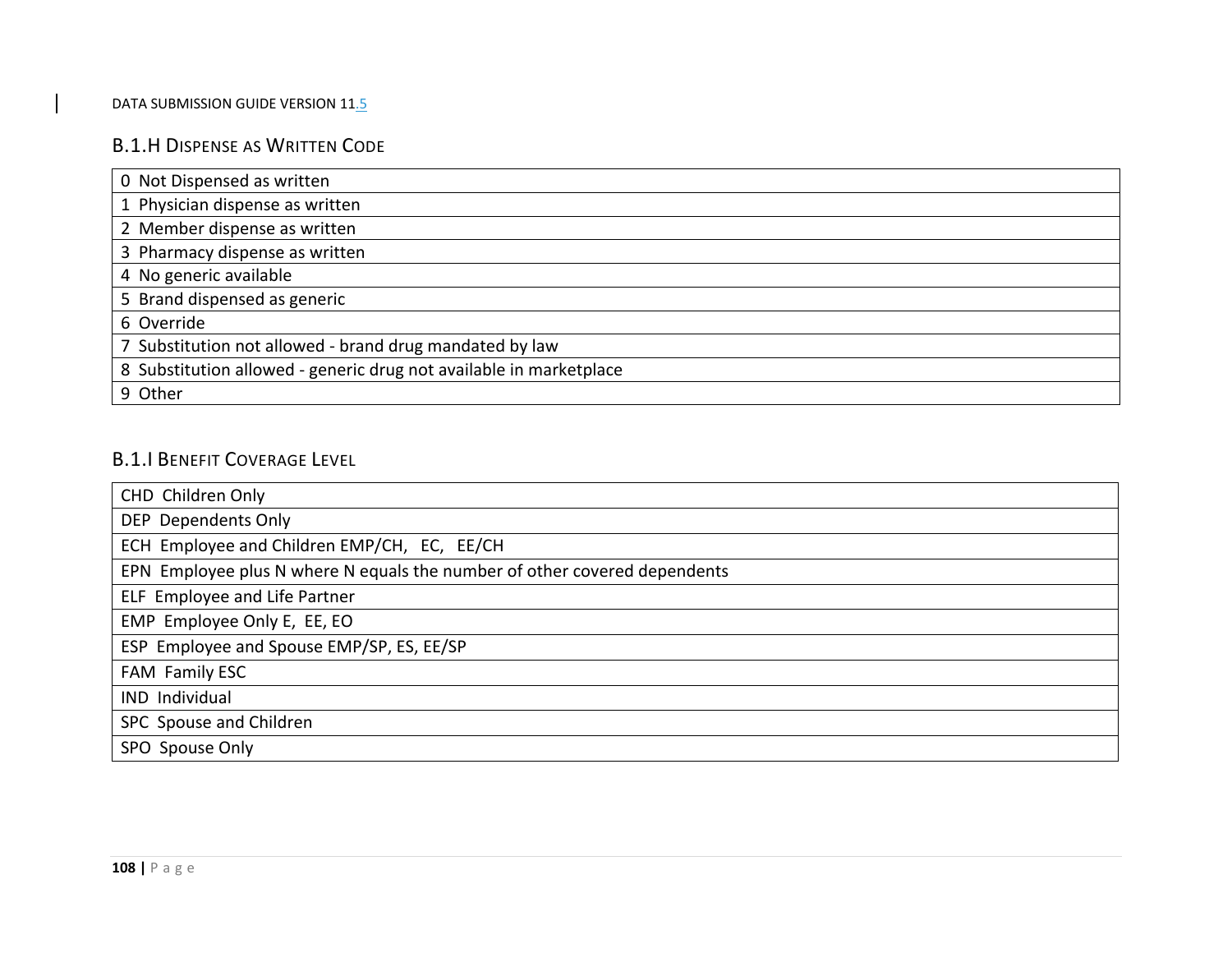# B.1.J ALTERNATIVE PAYMENT MODEL (APM) CATEGORY DEFINITIONS

| Code             | Value                                    | <b>Definition/Example</b>                                                         |
|------------------|------------------------------------------|-----------------------------------------------------------------------------------|
|                  | Pay for Performance/Payment              | Payments made on a traditional fee-for-service model, no link to quality and      |
|                  | <b>PenaltyFee for Service</b>            | value. These are traditional FFS payments that are not adjusted to account for    |
| <b>PP01</b>      |                                          | infrastructure investments, provider reporting of quality data, for provider      |
|                  |                                          | performance on cost and quality metrics. Diagnosis-related groups (DRGs) that     |
|                  |                                          | are not linked to quality are in Category 1.                                      |
|                  | <b>Shared Savings/Shared</b>             | Annual payments or penalties made to the billing provider for performance         |
|                  | <b>RiskFoundational Payments for</b>     | against spending targets during reporting year. Payments for infrastructure       |
| 2A <sub>SH</sub> | <b>Infrastructure and Operations</b>     | investments that can improve the quality of patient care. (e.g., payments         |
|                  |                                          | designated for staffing a care coordination nurse or upgrading to electronic      |
|                  |                                          | health records).                                                                  |
|                  | <b>Global BudgetPay for Reporting</b>    | Payments made to a billing provider, where the budgets were set either            |
|                  |                                          | prospectively or retrospectively, for either a:                                   |
|                  |                                          | • Comprehensive set of services for a broadly defined population                  |
| 2B <sub>GB</sub> |                                          | • Defined set of services, where certain benefits such as BH or Rx are            |
|                  |                                          | carved out and not part of the budget                                             |
|                  |                                          | Must, at a minimum, include physician services and IP/OP hospital services.       |
|                  |                                          | Payments (incentives or penalties) to report quality measurement results          |
|                  | <b>Limited BudgetPay-for-Performance</b> | Payments made to a billing provider, where the budgets were set either            |
|                  |                                          | prospectively or retrospectively, for a non-comprehensive set of services to be   |
| 2CEB             |                                          | delivered by a single provider organization (e.g. capitated primary care or       |
|                  |                                          | oncology services) Payments (incentives or penalties) based on performance in     |
|                  |                                          | meeting goals for quality measures (e.g. bonuses for quality performance)         |
|                  | Capitation - Unspecified APMs with       | Payments made to a billing provider, where the budgets were set either            |
|                  | <b>Shared Savings</b>                    | prospectively or retrospectively, for a set of services for a defined population, |
| 3A <del>CU</del> |                                          | for which it cannot be determined if the arrangement is a global budget or        |
|                  |                                          | limited budget arrangement Payments representing a share of the savings           |
|                  |                                          | generated when a cost or utilization target is met and if quality targets are     |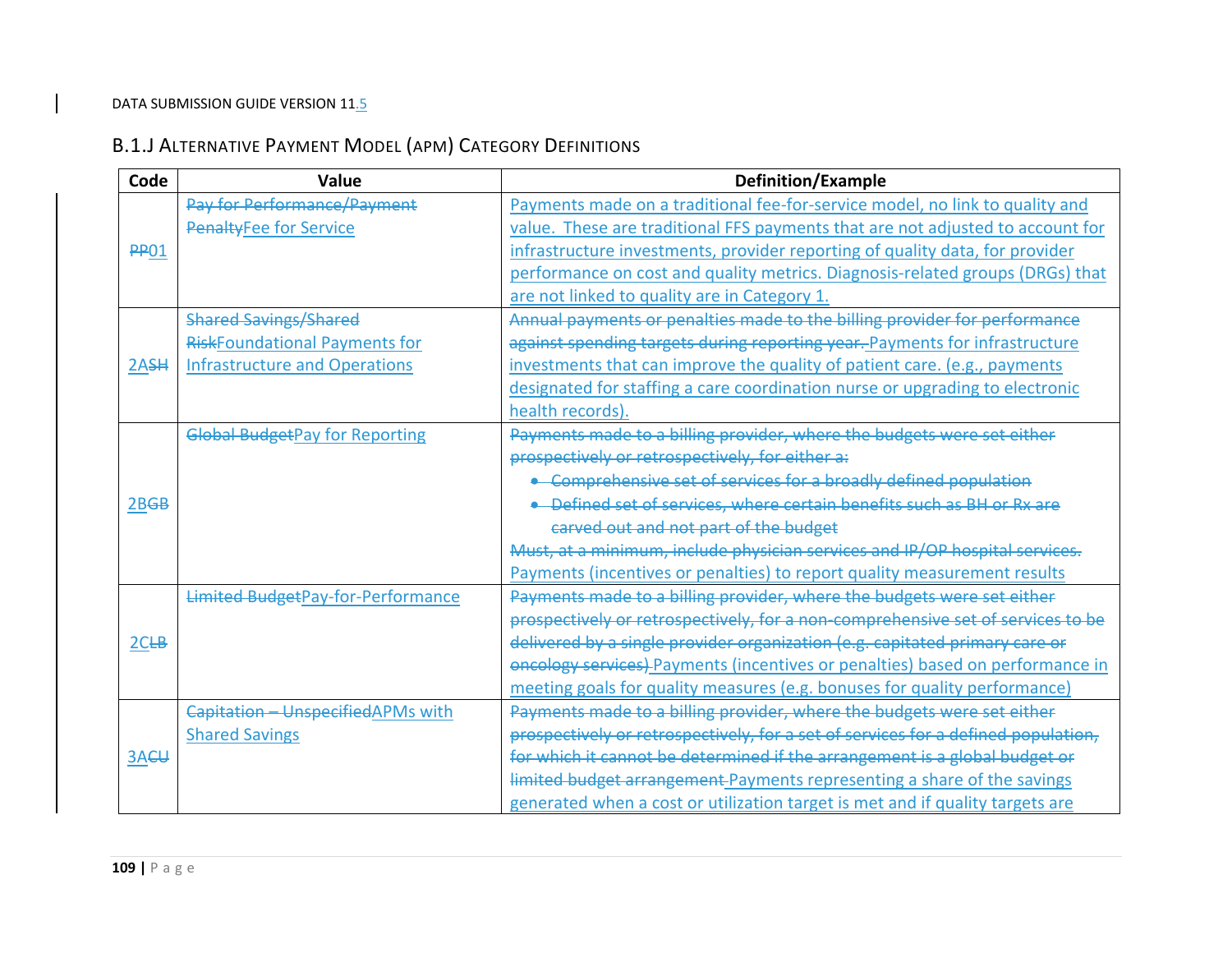| Code  | Value                                       | <b>Definition/Example</b>                                                         |
|-------|---------------------------------------------|-----------------------------------------------------------------------------------|
|       |                                             | met. Does not include penalties when cost or utilization targets are not met.     |
|       |                                             | (e.g., shared savings with upside risk only)                                      |
|       | Bundled/Episode BasedAPMs with              | Payments made to a billing provider where a set budget was set for a defined      |
|       | <b>Shared Savings and Downside Risk</b>     | episode of care for a specific condition (e.g. knee replacement) delivered by     |
|       |                                             | providers across multiple provider types-Payments representing a share of the     |
| 3BBU  |                                             | savings generated when a cost or utilization target is met and if quality targets |
|       |                                             | are met. Includes penalties representing a portion of the losses that result      |
|       |                                             | when a cost or utilization target is not met. (e.g., episode-based payments for   |
|       |                                             | procedures and comprehensive payments with upside and downside risk)              |
|       | <b>Integrated Delivery SystemRisk Based</b> | One or more legal entities encompassing financing and delivery of a full-         |
|       | <b>Payments NOT Linked to Quality</b>       | spectrum of healthcare services under a mutually exclusive contract               |
|       |                                             | agreement. Resources and decision making rights are shared across entities,       |
| $3N+$ |                                             | and reimbursement is not dependent on services provided. Payments                 |
|       |                                             | representing a share of savings generated when a cost or utilization target is    |
|       |                                             | met and no quality targets exist (e.g., episode-based payments for procedures     |
|       |                                             | without quality measures and targets)                                             |
|       | <b>Patient-Centered Primary Care Home/</b>  | Payment for recognition as a Patient-Centered Primary Care Home (PCPCH) or        |
|       | <b>Patient-Centered Medical</b>             | other type of Patient-Centered Medical Home (PCMH), including recognition         |
|       | <b>HomeCondition-Specific Population-</b>   | under a proprietary PCMH initiative. Only reported for payments exclusively       |
|       | <b>Based Payment</b>                        | for PCPCH or other PCMH recognition. FFS, pay-for-performance, shared             |
|       |                                             | savings, and capitation payments made for members in a PCPCH or other             |
|       |                                             | PCMH should be reported under those payment arrangement categories.               |
| 4APC  |                                             | Payments for the comprehensive treatment of specific conditions (e.g.,            |
|       |                                             | payments for specialty services, such as oncology or mental health). Bundled      |
|       |                                             | payments for cancer care fall under Category 4A if providers are responsible      |
|       |                                             | for the total cost and quality of care for a patient, rather than covering only   |
|       |                                             | chemotherapy payments. Also, payments that are prospective and population-        |
|       |                                             | based and cover all care delivered by particular types of clinicians (e.g.,       |
|       |                                             | orthopedics).                                                                     |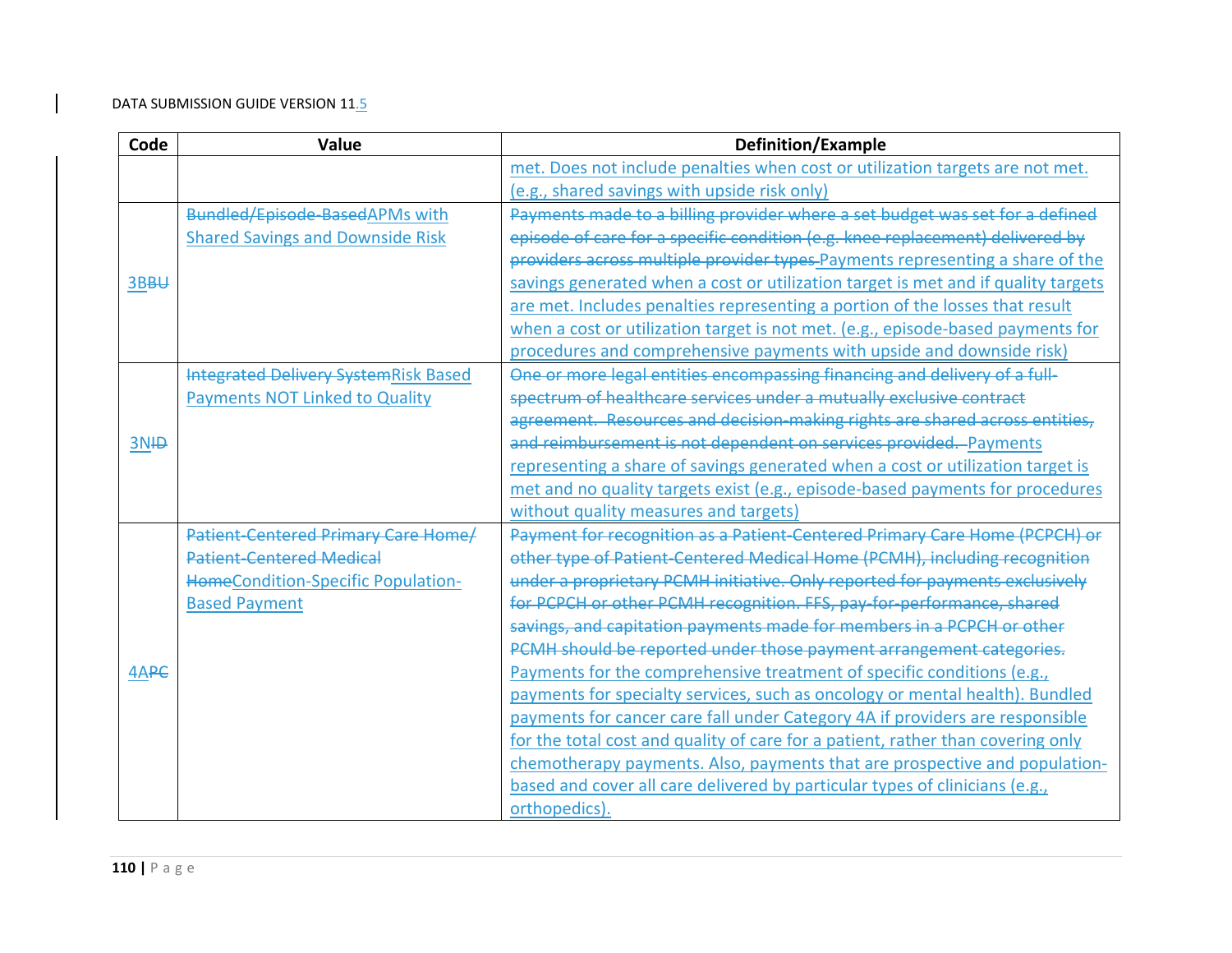| Code              | Value                                     | Definition/Example                                                               |
|-------------------|-------------------------------------------|----------------------------------------------------------------------------------|
|                   | Other, Non-FFSComprehensive               | All other payments made to a billing provider which are not based on a FFS       |
|                   | <b>Population-Based Payment</b>           | model, including payments for health information technology structural           |
|                   |                                           | changes; payments or expenses for supplemental staff or supplemental             |
|                   |                                           | activities integrated into the practice, such as practice coaches, patient       |
| 4BO <sub>T</sub>  |                                           | educators, or patient navigators; and other infrastructure payments. Payments    |
|                   |                                           | that are prospective and population-based, and cover all an individual's health  |
|                   |                                           | care needs. Category 4B encompasses a broad range of financing and delivery      |
|                   |                                           | system arrangements, in which payers and providers are organizationally          |
|                   |                                           | distinct, (e.g. global budgets or full/percent of premium payments)              |
|                   | <b>FFSIntegrated Finance and Delivery</b> | Payments that also cover comprehensive care, but unlike Category 4B              |
|                   | System                                    | payments, they move from the financing arm to the delivery arm of the same,      |
|                   |                                           | highly integrated finance and delivery organization. In some cases, these        |
| 4C <sub>F</sub> S |                                           | integrated arrangements consist of insurance companies that own provider         |
|                   |                                           | networks, while in other cases they consist of delivery systems that offer their |
|                   |                                           | own insurance products (e.g. global budgets or full/percent of premium           |
|                   |                                           | payments in integrated systems)                                                  |
|                   | <b>Capitated Payments NOT Linked to</b>   | Payments that are prospective and population-based, but not linked to quality.   |
| 4N                | Quality                                   |                                                                                  |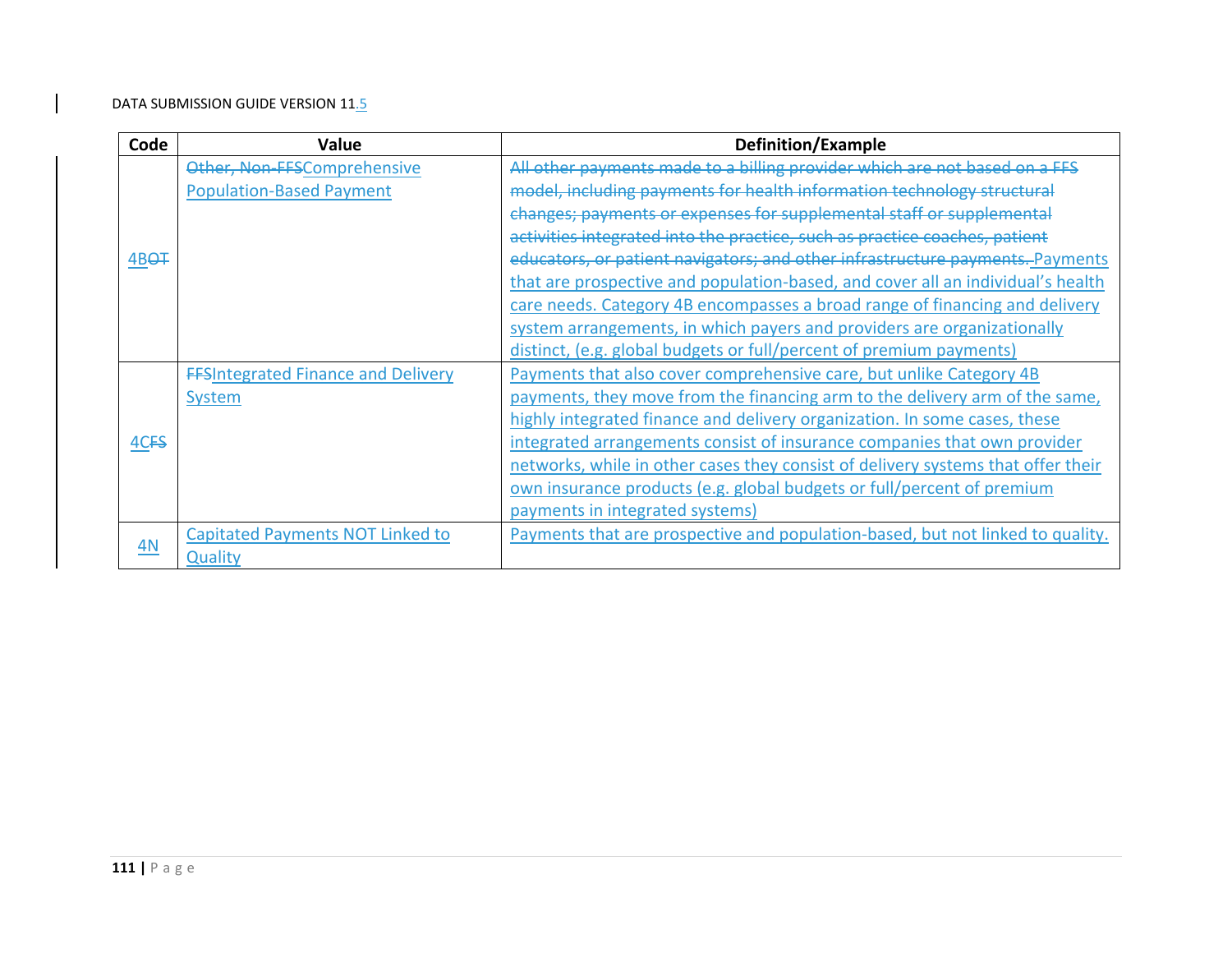## B.1.K Primary Care Provider <del>Taxonomy Codes</del>Definition

The primary care definition for the purposes of the Alternative Payment Model filing in Data Submission Guide <sup>v</sup> 11.5 consists of two components that should be summed to produce total primary care payments:

- A. Outpatient services delivered by primary care providers (which includes OB/GYN providers), defined by <sup>a</sup> combination of provider taxonomy (Table B.1.K.A) and CPT‐4 procedure codes (Table B.1.K.C).
- B. Outpatient services delivered by behavioral health providers, nurse practitioners and physician assistants, defined by <sup>a</sup> combination of provider taxonomy (Table B.1.K.B) and CPT‐4 procedure codes (Table B.1.K.C) AND billed by <sup>a</sup> primary care provider (defined by primary care taxonomy in Table B.1.K.A).

## B.1.K.A: PRIMARY CARE PROVIDER TAXONOMIES

Sum the allowed amounts for services (defined by the procedure code list in B.1.K.C) delivered by the providers defined by the taxonomies listed below. Include services delivered in an outpatient setting and exclude facility claims and inpatient services.

| <b>Taxonomy Code</b> | <b>Description</b>                       | <b>Taxonomy Type</b> |
|----------------------|------------------------------------------|----------------------|
| 261QF0400X           | <b>Federally Qualified Health Center</b> | Organization         |
| 261QP2300X           | Primary care clinic                      | Organization         |
| 261QR1300X           | <b>Rural Health Center</b>               | Organization         |
| 261QC1500X           | <b>Community Health</b>                  | Organization         |
| 261QM1000X           | <b>Migrant Health</b>                    | Organization         |
| 261QP0904X           | <b>Public Health, Federal</b>            | Organization         |
| 261QS1000X           | <b>Student Health</b>                    | Organization         |
| 207Q00000X           | Physician, family medicine               | Individual           |
| 207R00000X           | Physician, general internal medicine     | Individual           |
| 208000000X           | Physician, pediatrics                    | Individual           |
| 208D00000X           | Physician, general practice              | Individual           |
| 363LA2200X           | Nurse practitioner, adult health         | Individual           |
| 363LF0000X           | Nurse practitioner, family               | Individual           |
| 363LP0200X           | Nurse practitioner, pediatrics           | Individual           |
| 363LP2300X           | Nurse practitioner, primary care         | Individual           |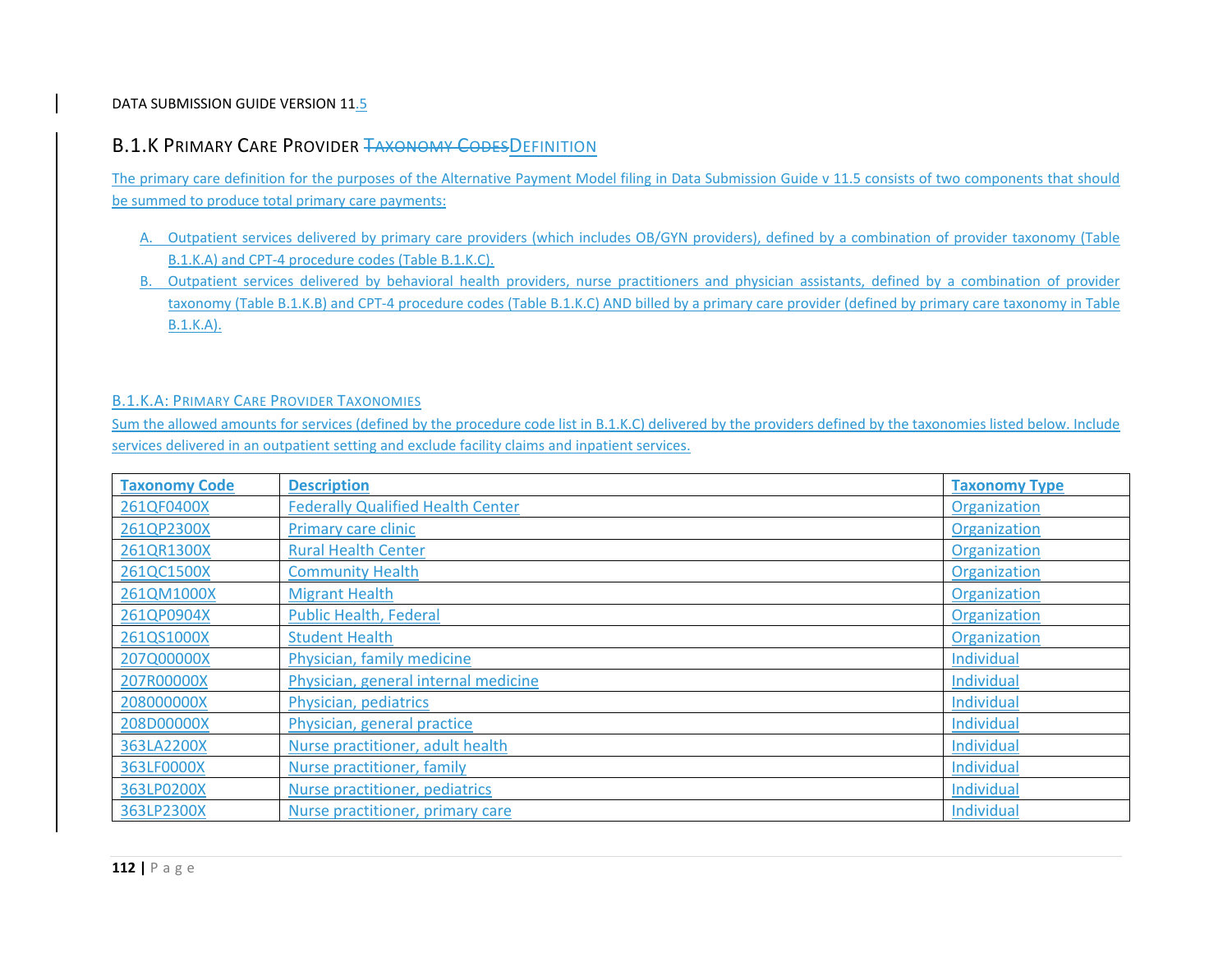| <b>Taxonomy Code</b> | <b>Description</b>                                                      | <b>Taxonomy Type</b> |
|----------------------|-------------------------------------------------------------------------|----------------------|
| 363LW0102X           | Nurse practitioner, women's health                                      | Individual           |
| 363AM0700X           | Physician's assistant, medical                                          | Individual           |
| 207RG0300X           | Physician, geriatric medicine, internal medicine                        | Individual           |
| 2083P0500X           | Physician, preventive medicine                                          | Individual           |
| 364S00000X           | Certified clinical nurse specialist                                     | Individual           |
| 163W00000X           | Nurse, non-practitioner                                                 | Individual           |
| 207QG0300X           | Allopathic & Osteopathic Physicians/Family Medicine, Geriatric Medicine | Individual           |
| 207QA0000X           | <b>Family Medicine - Adolescent Medicine</b>                            | Individual           |
| 207QA0505X           | <b>Family Medicine - Adult Medicine</b>                                 | Individual           |
| 207QB0002X           | <b>Family Medicine - Obesity Medicine</b>                               | Individual           |
| 207QG0300X           | <b>Family Medicine - Geriatric Medicine</b>                             | Individual           |
| 207QS0010X           | <b>Family Medicine - Sports Medicine</b>                                | Individual           |
| 207RA0000X           | <b>Internal Medicine - Adolescent Medicine</b>                          | Individual           |
| 207RB0002X           | <b>Internal Medicine - Obesity Medicine</b>                             | Individual           |
| 207RS0010X           | <b>Internal Medicine - Sports Medicine</b>                              | Individual           |
| 2080A0000X           | <b>Pediatrics - Adolescent Medicine</b>                                 | Individual           |
| 2080B0002X           | <b>Pediatrics - Obesity Medicine</b>                                    | Individual           |
| 2080S0010X           | <b>Pediatrics - Sports Medicine</b>                                     | Individual           |
| 363LC1500X           | <b>Nurse Practitioner - Community Health</b>                            | Individual           |
| 363LG0600X           | <b>Nurse Practitioner - Gerontology</b>                                 | Individual           |
| 363LS0200X           | <b>Nurse Practitioner - School</b>                                      | Individual           |
| 364SA2200X           | <b>Clinical Nurse Specialist - Adult Health</b>                         | Individual           |
| 364SC1501X           | <b>Clinical Nurse Specialist - Community Health/Public Health</b>       | Individual           |
| 364SC2300X           | <b>Clinical Nurse Specialist - Chronic Health</b>                       | Individual           |
| 364SF0001X           | <b>Clinical Nurse Specialist - Family Health</b>                        | Individual           |
| 364SG0600X           | <b>Clinical Nurse Specialist - Gerontology</b>                          | Individual           |
| 364SH1100X           | <b>Clinical Nurse Specialist - Holistic</b>                             | Individual           |
| 364SP0200X           | <b>Clinical Nurse Specialist - Pediatrics</b>                           | Individual           |
| 364SS0200X           | <b>Clinical Nurse Specialist - School</b>                               | Individual           |
| 364SW0102X           | <b>Clinical Nurse Specialist - Women's Health</b>                       | Individual           |
| 207V00000X           | Physician, obstetrics and gynecology                                    | OB/GYN               |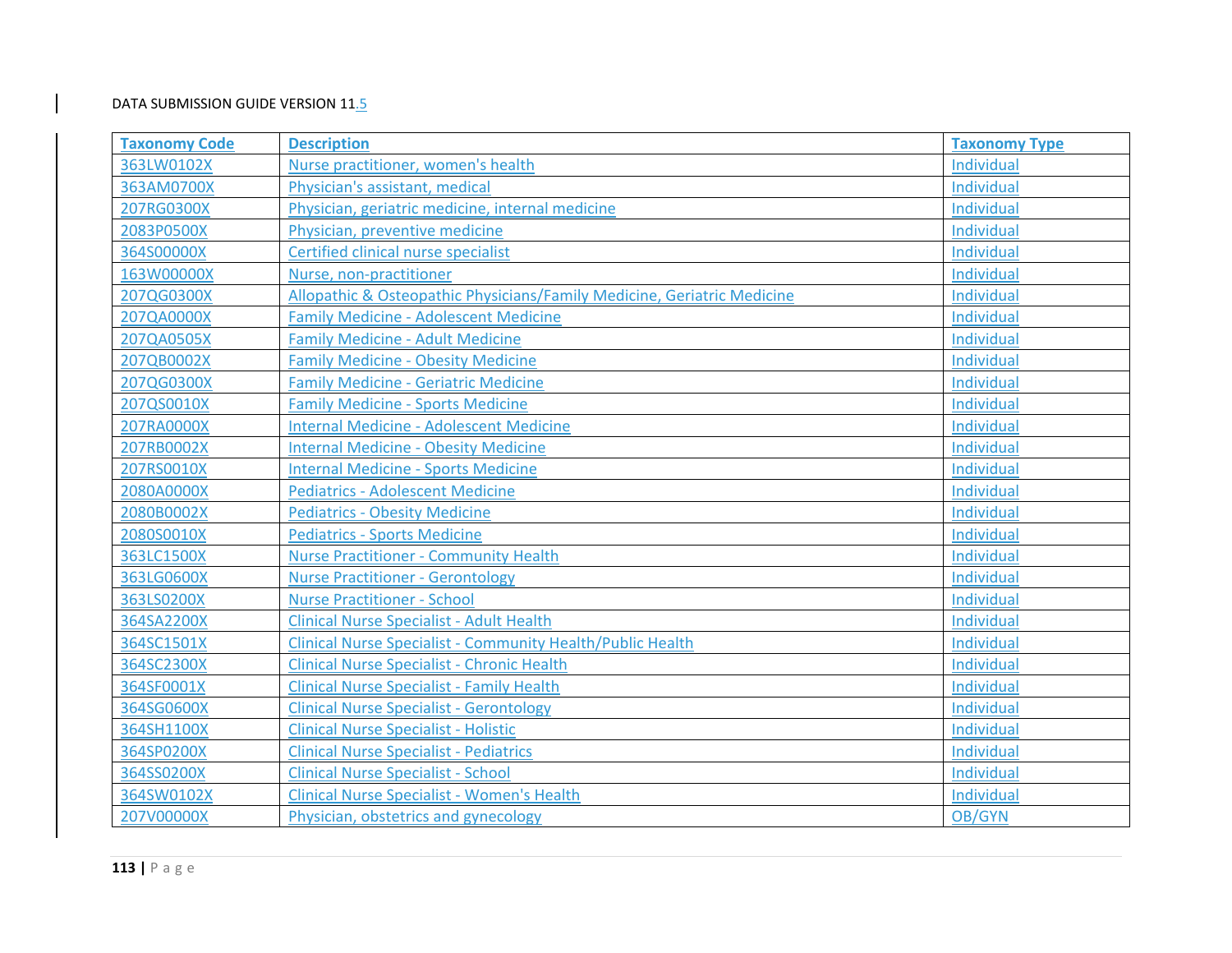| <b>Taxonomy Code</b> | <b>Description</b>                                                                  | <b>Taxonomy Type</b> |
|----------------------|-------------------------------------------------------------------------------------|----------------------|
| 207VG0400X           | Physician, gynecology                                                               | OB/GYN               |
| 363LX0001X           | Nurse practitioner, obstetrics and gynecology                                       | OB/GYN               |
| 367A00000X           | Physician Assistants & Advanced Practice Nursing Providers/Midwife, Certified Nurse | OB/GYN               |
| 207VX0000X           | <b>OB/GYN-Obstetrics</b>                                                            | OB/GYN               |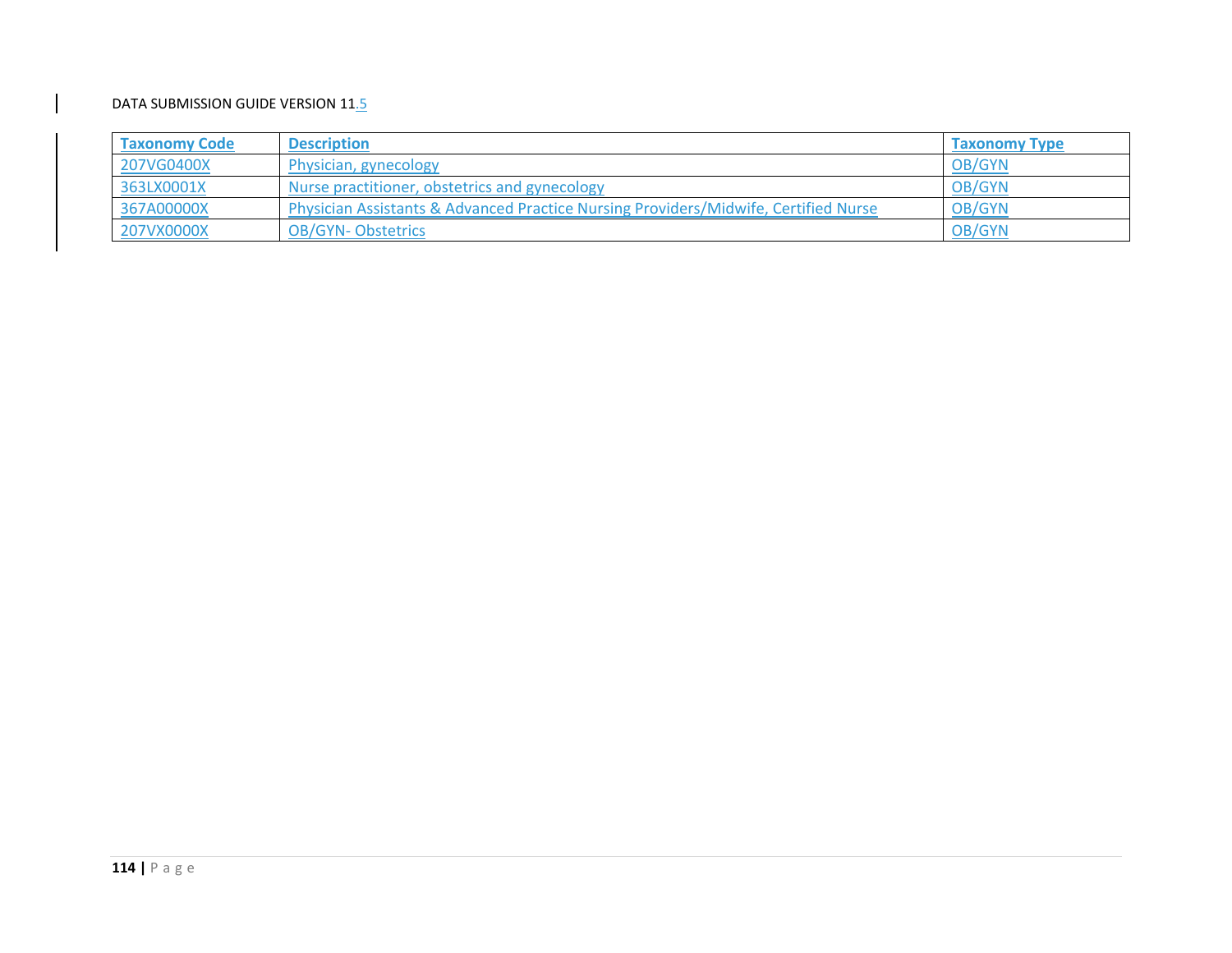B.1.K.B: OTHER PRIMARY CARE PROVIDER TAXONOMIES: BEHAVIORAL HEALTH. NURSE PRACTITIONERS, AND PHYSICIAN ASSISTANTS

Sum the allowed amounts for services (defined by the procedure code list in B.1.K.C) delivered by Physician Assistants, Nurse Practitioners and Behavioral Health providers, defined by the taxonomies listed below ONLY when the billing provider for these services has <sup>a</sup> primary care taxonomy (defined by primary care taxonomy B.1.K.A.) Include services delivered in an outpatient setting and exclude facility claims and inpatient services.

| <b>Taxonomy Code</b> | <b>Description</b>                                                                         | <b>Taxonomy Type</b>         |
|----------------------|--------------------------------------------------------------------------------------------|------------------------------|
| 363L00000X           | <b>Nurse practitioner</b>                                                                  | <b>Nurse Practitioner</b>    |
| 363A00000X           | Physician's assistant                                                                      | <b>Physician's Assistant</b> |
| 2084P0800X           | Physician, general psychiatry                                                              | <b>Behavioral Health</b>     |
| 2084P0804X           | Physician, child and adolescent psychiatry                                                 | <b>Behavioral Health</b>     |
| 363LP0808X           | Nurse practitioner, psychiatric                                                            | <b>Behavioral Health</b>     |
| 1041C0700X           | Behavioral Health & Social Service Providers/Social Worker, Clinical                       | <b>Behavioral Health</b>     |
| 2084P0805X           | Allopathic & Osteopathic Physicians/ Psychiatry & Neurology, Geriatric Psychiatry          | <b>Behavioral Health</b>     |
| 2084H0002X           | Allopathic & Osteopathic Physicians/ Psychiatry & Neurology, Hospice & Palliative Medicine | <b>Behavioral Health</b>     |
| 261QM0801X           | Ambulatory Health Care Facilities/Clinic/Center, Mental Health-CMHC                        | <b>Behavioral Health</b>     |
| 101Y00000X           | Counselor                                                                                  | <b>Behavioral Health</b>     |
| 101YA0400X           | <b>Counselor - Addiction (SUD)</b>                                                         | <b>Behavioral Health</b>     |
| 101YM0800X           | Counselor - Mental Health (Note: Counselor working in MAT programs in FQHC)                | <b>Behavioral Health</b>     |
| 101YP1600X           | <b>Counselor - Pastoral</b>                                                                | <b>Behavioral Health</b>     |
| 101YP2500X           | Counselor - Professional (Note: Counselor in FQHC)                                         | <b>Behavioral Health</b>     |
| 101YS0200X           | <b>Counselor - School</b>                                                                  | <b>Behavioral Health</b>     |
| 102L00000X           | Psychoanalyst                                                                              | <b>Behavioral Health</b>     |
| 103T00000X           | Psychologist (Note: Clinical Psychologist in FQHC)                                         | <b>Behavioral Health</b>     |
| 103TA0400X           | <b>Psychologist - Addiction</b>                                                            | <b>Behavioral Health</b>     |
| 103TA0700X           | Psychologist - Adult Development and Aging (Note: Clinical Psychologist in FQHC)           | <b>Behavioral Health</b>     |
| 103TB0200X           | <b>Psychologist - Cognitive and Behavioral</b>                                             | <b>Behavioral Health</b>     |
| 103TC0700X           | <b>Psychologist - Clinical</b>                                                             | <b>Behavioral Health</b>     |
| 103TC1900X           | <b>Psychologist - Counseling</b>                                                           | <b>Behavioral Health</b>     |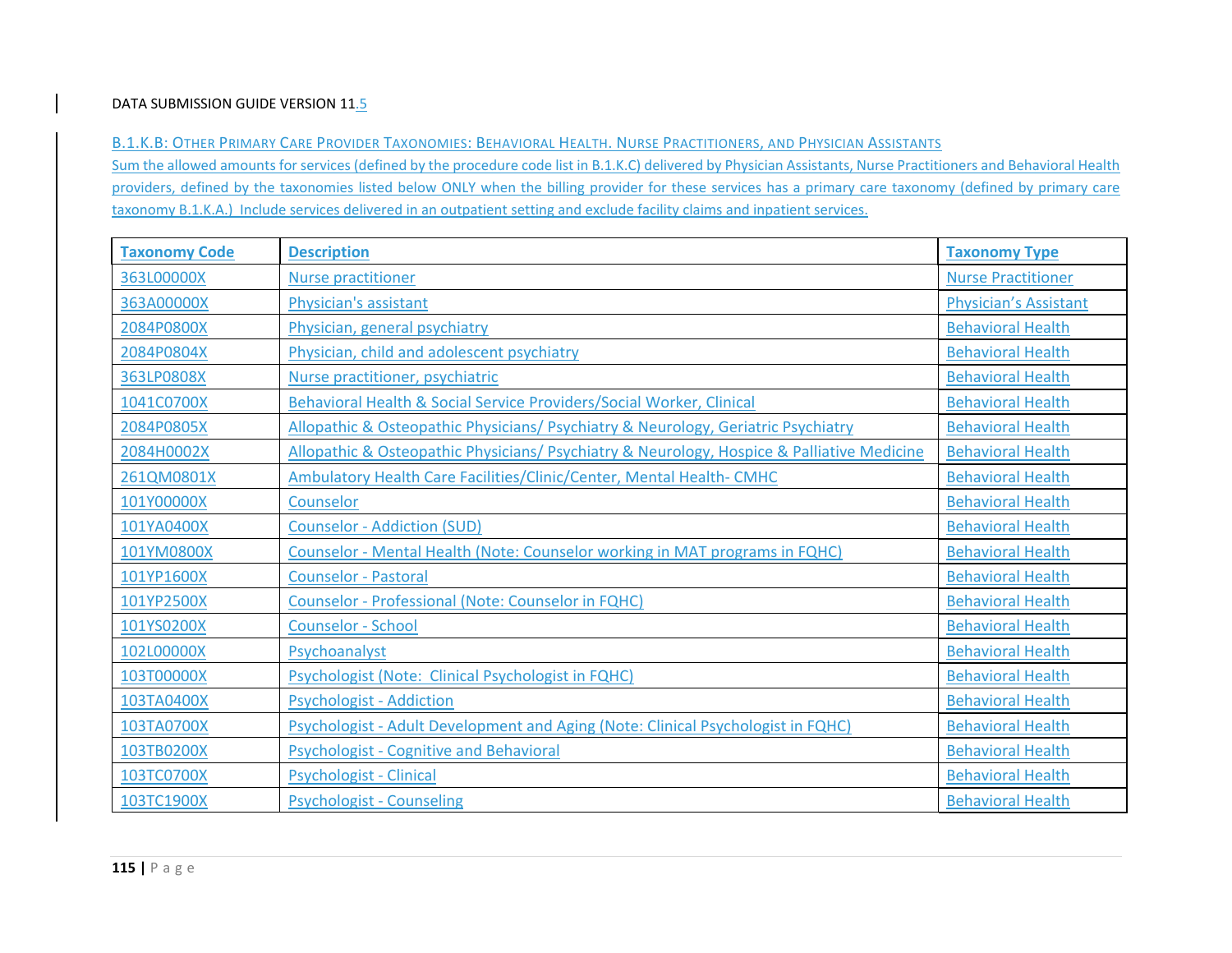| <b>Taxonomy Code</b> | <b>Description</b>                                                        | <b>Taxonomy Type</b>     |
|----------------------|---------------------------------------------------------------------------|--------------------------|
| 103TC2200X           | <b>Psychologist - Clinical Child &amp; Adolescent</b>                     | <b>Behavioral Health</b> |
| 103TE1000X           | <b>Psychologist - Educational</b>                                         | <b>Behavioral Health</b> |
| 103TE1100X           | Psychologist - Exercise & Sports                                          | <b>Behavioral Health</b> |
| 103TF0000X           | <b>Psychologist - Family</b>                                              | <b>Behavioral Health</b> |
| 103TH0004X           | Psychologist - Health                                                     | <b>Behavioral Health</b> |
| 103TH0100X           | <b>Psychologist - Health Service</b>                                      | <b>Behavioral Health</b> |
| 103TM1700X           | <b>Psychologist - Men &amp; Masculinity</b>                               | <b>Behavioral Health</b> |
| 103TM1800X           | <b>Psychologist - Mental Retardation &amp; Developmental Disabilities</b> | <b>Behavioral Health</b> |
| 103TP0016X           | <b>Psychologist - Prescribing (Medical)</b>                               | <b>Behavioral Health</b> |
| 103TP0814X           | Psychologist - Psychoanalysis                                             | <b>Behavioral Health</b> |
| 103TP2700X           | Psychologist - Psychotherapy                                              | <b>Behavioral Health</b> |
| 103TP2701X           | Psychologist - Group Psychotherapy                                        | <b>Behavioral Health</b> |
| 103TR0400X           | Psychologist - Rehabilitation                                             | <b>Behavioral Health</b> |
| 103TS0200X           | Psychologist - School                                                     | <b>Behavioral Health</b> |
| 103TW0100X           | Psychologist - Women                                                      | <b>Behavioral Health</b> |
| 104100000X           | <b>Social Worker</b>                                                      | <b>Behavioral Health</b> |
| 1041S0200X           | Social Worker - School                                                    | <b>Behavioral Health</b> |
| 106H00000X           | Marriage & Family Therapist (Note: Psychotherapist in FQHC)               | <b>Behavioral Health</b> |

#### B.1.K.C: PRIMARY CARE PROCEDURE CODES

| <b>Procedure Code Description</b> |                                 |
|-----------------------------------|---------------------------------|
| 10060                             | <b>DRAINAGE OF SKIN ABSCESS</b> |
| 10061                             | DRAINAGE OF SKIN ABSCESS        |
| 10080                             | DRAINAGE OF PILONIDAL CYST      |
| 10120                             | <b>REMOVE FOREIGN BODY</b>      |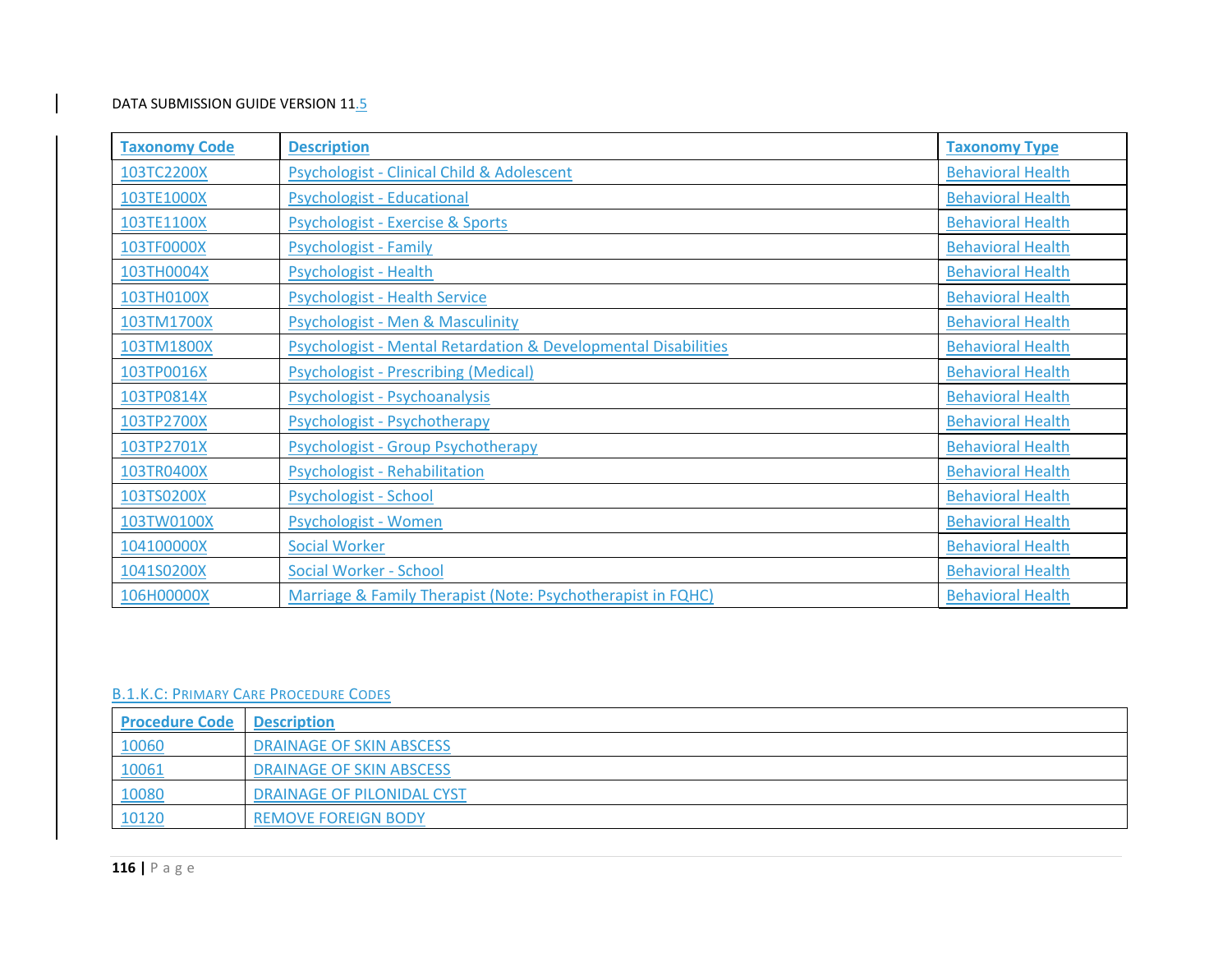| <b>Procedure Code</b> | <b>Description</b>                              |
|-----------------------|-------------------------------------------------|
| 10121                 | <b>REMOVE FOREIGN BODY</b>                      |
| 10160                 | PUNCTURE DRAINAGE OF LESION                     |
| 11000                 | <b>DEBRIDE INFECTED SKIN</b>                    |
| 11055                 | <b>TRIM SKIN LESION</b>                         |
| 11056                 | TRIM SKIN LESIONS 2 TO 4                        |
| 11100                 | <b>BIOPSY SKIN LESION</b>                       |
| 11101                 | <b>BIOPSY SKIN ADD-ON</b>                       |
| 11200                 | <b>REMOVAL OF SKIN TAGS <w 15<="" b=""></w></b> |
| 11201                 | <b>REMOVE SKIN TAGS ADD-ON</b>                  |
| 11300                 | SHAVE SKIN LESION 0.5 CM/<                      |
| 11301                 | SHAVE SKIN LESION 0.6-1.0 CM                    |
| 11302                 | SHAVE SKIN LESION 1.1-2.0 CM                    |
| 11303                 | <b>SHAVE SKIN LESION &gt; 2.0 CM</b>            |
| 11305                 | SHAVE SKIN LESION 0.5 CM/<                      |
| 11306                 | <b>SHAVE SKIN LESION 0.6-1.0 CM</b>             |
| 11307                 | <b>SHAVE SKIN LESION 1.1-2.0 CM</b>             |
| 11310                 | SHAVE SKIN LESION 0.5 CM/<                      |
| 11311                 | SHAVE SKIN LESION 0.6-1.0 CM                    |
| 11400                 | EXC TR-EXT B9+MARG 0.5 CM<                      |
| 11401                 | EXC TR-EXT B9+MARG 0.6-1 CM                     |
| 11402                 | EXC TR-EXT B9+MARG 1.1-2 CM                     |
| 11403                 | EXC TR-EXT B9+MARG 2.1-3CM                      |
| 11420                 | EXC H-F-NK-SP B9+MARG 0.5/<                     |
| 11421                 | EXC H-F-NK-SP B9+MARG 0.6-1                     |
| 11422                 | EXC H-F-NK-SP B9+MARG 1.1-2                     |
| 11423                 | EXC H-F-NK-SP B9+MARG 2.1-3                     |
| 11720                 | <b>DEBRIDE NAIL 1-5</b>                         |
| 11730                 | <b>REMOVAL OF NAIL PLATE</b>                    |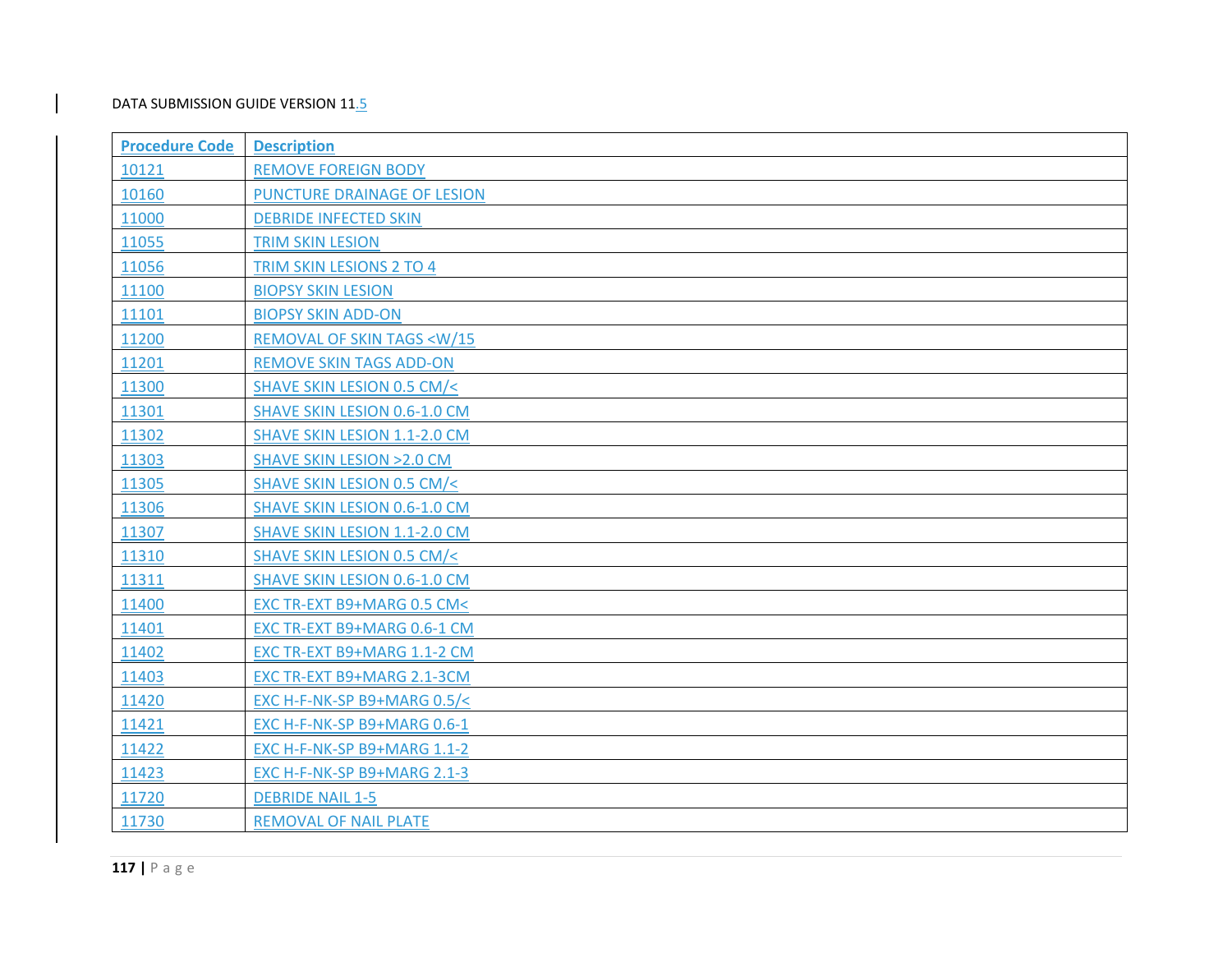| <b>Procedure Code</b> | <b>Description</b>                     |
|-----------------------|----------------------------------------|
| 11750                 | <b>REMOVAL OF NAIL BED</b>             |
| 11765                 | <b>EXCISION OF NAIL FOLD TOE</b>       |
| 11900                 | <b>INJECT SKIN LESIONS </b>            |
| 11976                 | REMOVE CONTRACEPTIVE CAPSULE           |
| 11980                 | <b>IMPLANT HORMONE PELLET(S)</b>       |
| 11981                 | <b>INSERT DRUG IMPLANT DEVICE</b>      |
| 11982                 | <b>REMOVE DRUG IMPLANT DEVICE</b>      |
| 11983                 | REMOVE/INSERT DRUG IMPLANT             |
| 12001                 | RPR S/N/AX/GEN/TRNK 2.5CM/<            |
| 12042                 | INTMD RPR N-HF/GENIT2.6-7.5            |
| 15839                 | <b>EXCISE EXCESS SKIN &amp; TISSUE</b> |
| 17000                 | <b>DESTRUCT PREMALG LESION</b>         |
| 17003                 | <b>DESTRUCT PREMALG LES 2-14</b>       |
| 17004                 | <b>DESTROY PREMAL LESIONS 15/&gt;</b>  |
| 17110                 | <b>DESTRUCT B9 LESION 1-14</b>         |
| 17111                 | <b>DESTRUCT LESION 15 OR MORE</b>      |
| 17250                 | <b>CHEM CAUT OF GRANLTJ TISSUE</b>     |
| 17281                 | <b>DESTRUCTION OF SKIN LESIONS</b>     |
| 17340                 | <b>CRYOTHERAPY OF SKIN</b>             |
| 19000                 | <b>DRAINAGE OF BREAST LESION</b>       |
| 20005                 | <b>I&amp;D ABSCESS SUBFASCIAL</b>      |
| 20520                 | <b>REMOVAL OF FOREIGN BODY</b>         |
| 20550                 | INJ TENDON SHEATH/LIGAMENT             |
| 20551                 | INJ TENDON ORIGIN/INSERTION            |
| 20552                 | INJ TRIGGER POINT 1/2 MUSCL            |
| 20553                 | <b>INJECT TRIGGER POINTS 3/&gt;</b>    |
| 20600                 | DRAIN/INJ JOINT/BURSA W/O US           |
| 20605                 | DRAIN/INJ JOINT/BURSA W/O US           |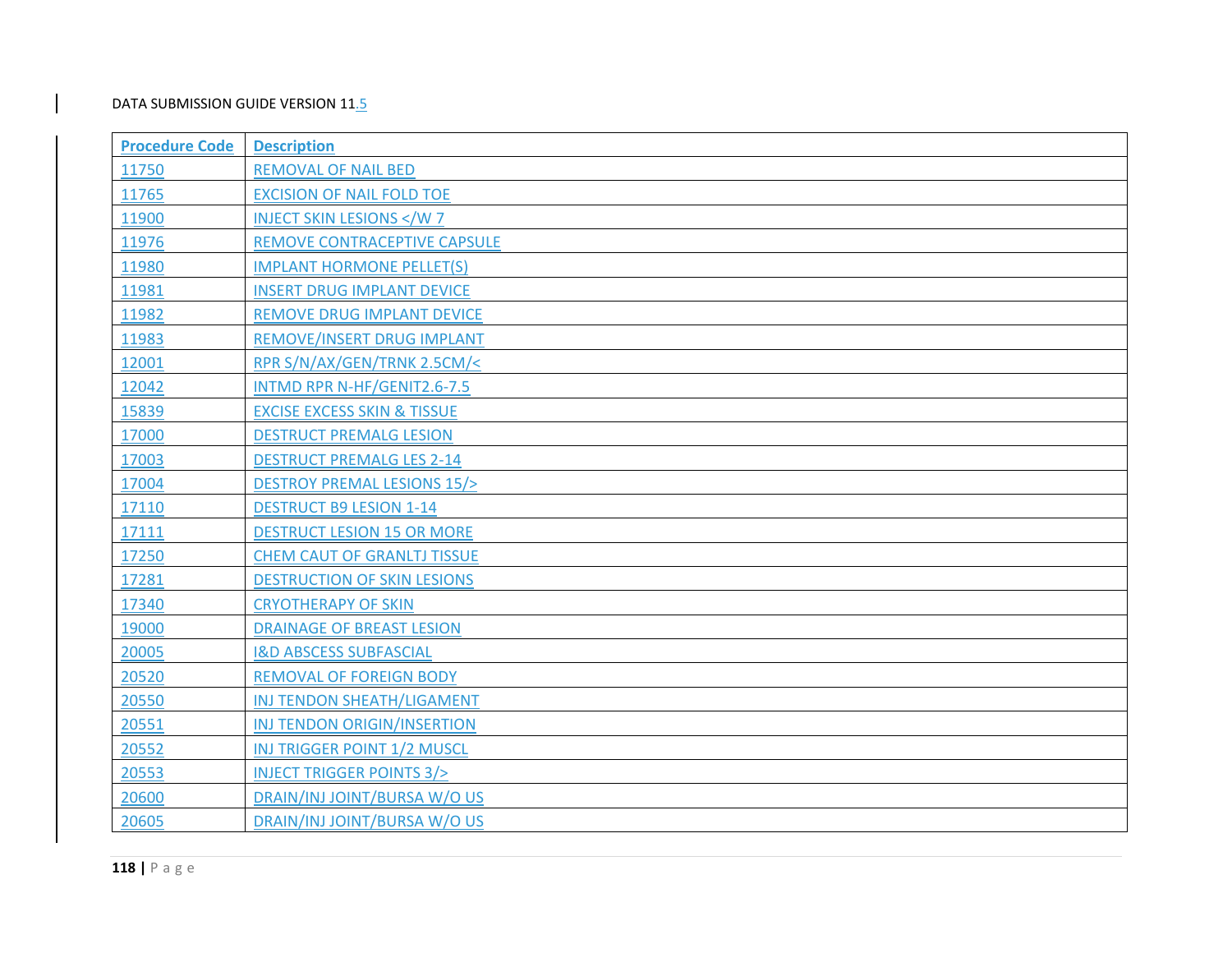| <b>Procedure Code</b> | <b>Description</b>                  |
|-----------------------|-------------------------------------|
| 20610                 | DRAIN/INJ JOINT/BURSA W/O US        |
| 20612                 | <b>ASPIRATE/INJ GANGLION CYST</b>   |
| 36415                 | <b>ROUTINE VENIPUNCTURE</b>         |
| 36416                 | <b>CAPILLARY BLOOD DRAW</b>         |
| 54050                 | <b>DESTRUCTION PENIS LESION(S)</b>  |
| 54056                 | <b>CRYOSURGERY PENIS LESION(S)</b>  |
| 55250                 | <b>REMOVAL OF SPERM DUCT(S)</b>     |
| 56405                 | <b>I &amp; D OF VULVA/PERINEUM</b>  |
| 56420                 | <b>DRAINAGE OF GLAND ABSCESS</b>    |
| 56501                 | <b>DESTROY VULVA LESIONS SIM</b>    |
| 56515                 | <b>DESTROY VULVA LESION/S COMPL</b> |
| 56605                 | <b>BIOPSY OF VULVA/PERINEUM</b>     |
| 56606                 | <b>BIOPSY OF VULVA/PERINEUM</b>     |
| 56820                 | <b>EXAM OF VULVA W/SCOPE</b>        |
| 56821                 | EXAM/BIOPSY OF VULVA W/SCOPE        |
| 57061                 | <b>DESTROY VAG LESIONS SIMPLE</b>   |
| 57100                 | <b>BIOPSY OF VAGINA</b>             |
| 57105                 | <b>BIOPSY OF VAGINA</b>             |
| 57135                 | <b>REMOVE VAGINA LESION</b>         |
| 57150                 | <b>TREAT VAGINA INFECTION</b>       |
| 57170                 | FITTING OF DIAPHRAGM/CAP            |
| 57410                 | PELVIC EXAMINATION                  |
| 57420                 | <b>EXAM OF VAGINA W/SCOPE</b>       |
| 57421                 | <b>EXAM/BIOPSY OF VAG W/SCOPE</b>   |
| 57452                 | <b>EXAM OF CERVIX W/SCOPE</b>       |
| 57454                 | <b>BX/CURETT OF CERVIX W/SCOPE</b>  |
| 57455                 | <b>BIOPSY OF CERVIX W/SCOPE</b>     |
| 57456                 | <b>ENDOCERV CURETTAGE W/SCOPE</b>   |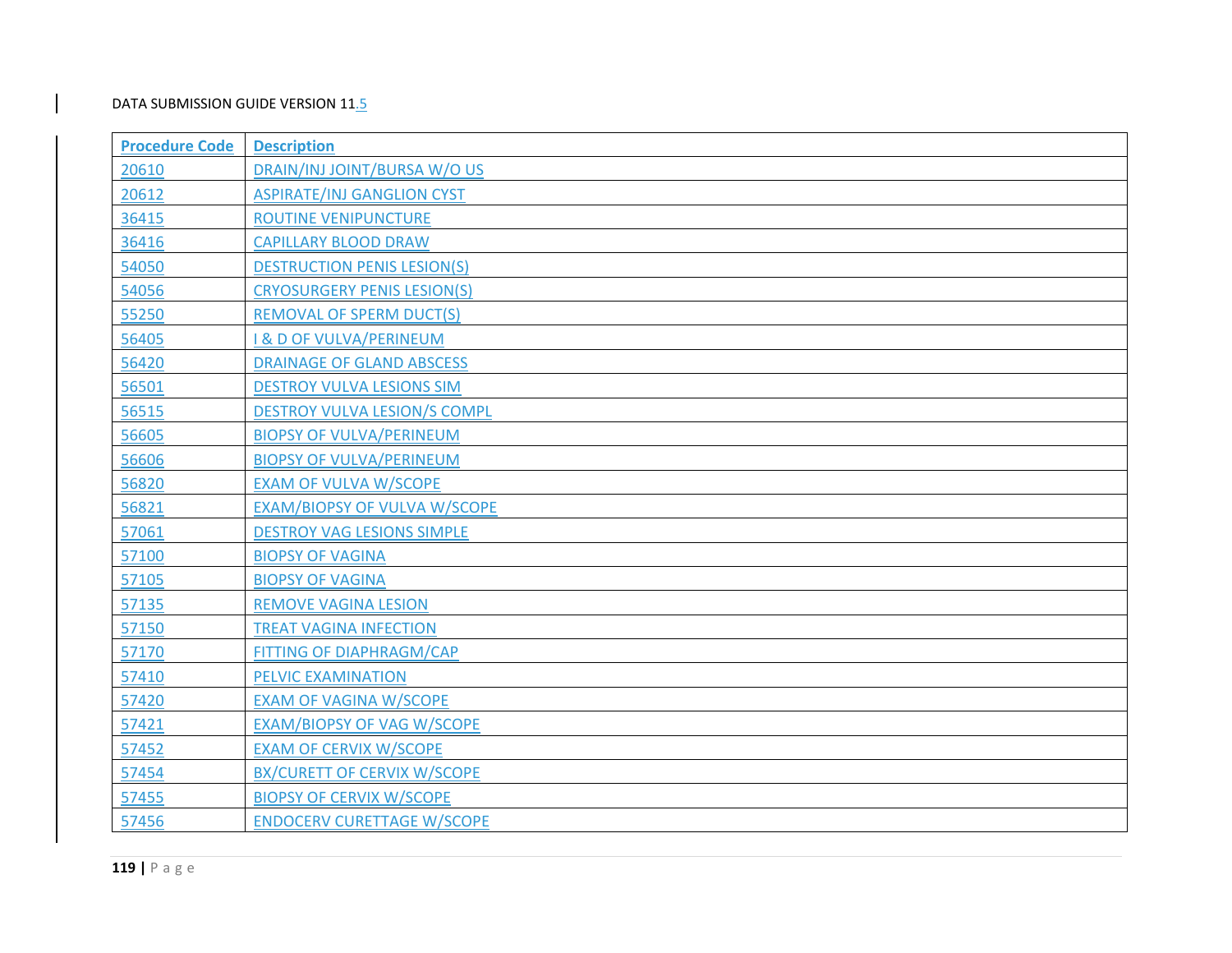| <b>Procedure Code</b> | <b>Description</b>                                                                                                        |
|-----------------------|---------------------------------------------------------------------------------------------------------------------------|
| 57500                 | <b>BIOPSY OF CERVIX</b>                                                                                                   |
| 57505                 | <b>ENDOCERVICAL CURETTAGE</b>                                                                                             |
| 58100                 | <b>BIOPSY OF UTERUS LINING</b>                                                                                            |
| 58110                 | <b>BX DONE W/COLPOSCOPY ADD-ON</b>                                                                                        |
| 58120                 | <b>DILATION AND CURETTAGE</b>                                                                                             |
| 58300                 | <b>INSERT INTRAUTERINE DEVICE</b>                                                                                         |
| 58301                 | REMOVE INTRAUTERINE DEVICE                                                                                                |
| 59025                 | <b>FETAL NON-STRESS TEST</b>                                                                                              |
| 59200                 | <b>INSERT CERVICAL DILATOR</b>                                                                                            |
| 59300                 | <b>EPISIOTOMY OR VAGINAL REPAIR</b>                                                                                       |
| 59400                 | <b>OBSTETRICAL CARE</b>                                                                                                   |
| 59409                 | <b>OBSTETRICAL CARE</b>                                                                                                   |
| 59410                 | <b>OBSTETRICAL CARE</b>                                                                                                   |
| 59412                 | Vaginal Delivery, Antepartum and Postpartum Care Procedures * 60% of payment                                              |
| 59414                 | Under Vaginal Delivery, Antepartum and Postpartum Care Procedures * 60% of payment                                        |
| 59425                 | <b>ANTEPARTUM CARE ONLY</b>                                                                                               |
| 59426                 | <b>ANTEPARTUM CARE ONLY</b>                                                                                               |
| 59430                 | <b>CARE AFTER DELIVERY</b>                                                                                                |
| 59510                 | <b>CESAREAN DELIVERY</b>                                                                                                  |
| 59514                 | <b>CESAREAN DELIVERY ONLY</b>                                                                                             |
| 59515                 | <b>CESAREAN DELIVERY</b>                                                                                                  |
| 59515                 | Cesarean delivery only * 60% of payment                                                                                   |
| 59610                 | Routine obstetric care incl. VBAC delivery * 60% of payment                                                               |
| 59612                 | Vaginal delivery only, after previous cesarean delivery (with or without episiotomy and/or forceps) * 60% of payment      |
|                       | Vaginal delivery only, after previous cesarean delivery (with or without episiotomy and/or forceps); including postpartum |
| 59614                 | care * 60% of payment                                                                                                     |
| 59618                 | <b>ATTEMPTED VBAC DELIVERY</b>                                                                                            |
| 59620                 | Cesarean delivery only, following attempted vaginal delivery after previous cesarean delivery * 60% of payment            |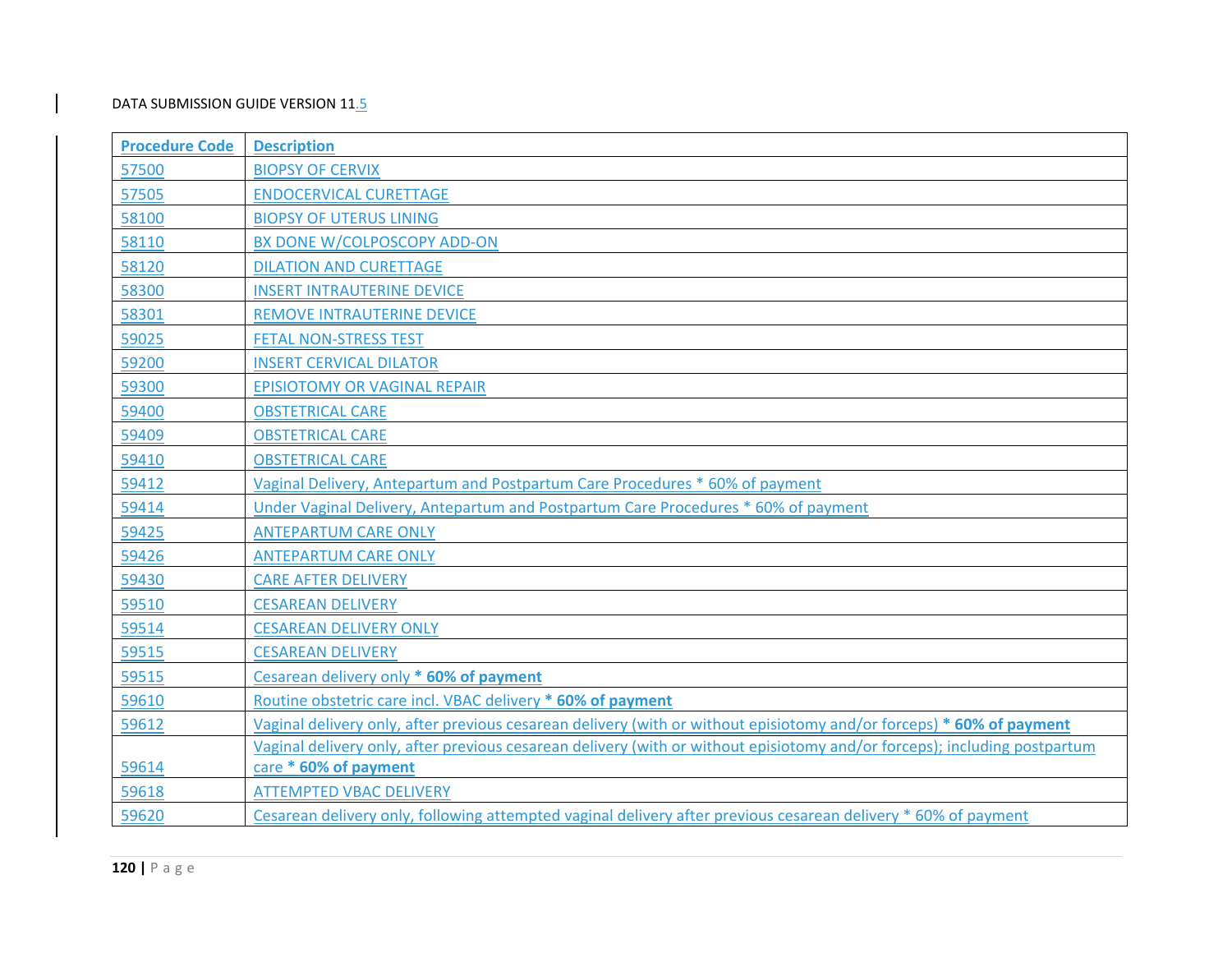| <b>Procedure Code</b> | <b>Description</b>                                                                                                         |
|-----------------------|----------------------------------------------------------------------------------------------------------------------------|
|                       | Cesarean delivery only, following attempted vaginal delivery after previous cesarean delivery; including postpartum care * |
| 59622                 | 60% of payment                                                                                                             |
| 59820                 | <b>CARE OF MISCARRIAGE</b>                                                                                                 |
| 69200                 | <b>CLEAR OUTER EAR CANAL</b>                                                                                               |
| 69209                 | REMOVE IMPACTED EAR WAX UNI                                                                                                |
| 69210                 | REMOVE IMPACTED EAR WAX UNI                                                                                                |
| 76801                 | OB US < 14 WKS SINGLE FETUS                                                                                                |
| 76802                 | OB US < 14 WKS ADDL FETUS                                                                                                  |
| 76805                 | OB US >= 14 WKS SNGL FETUS                                                                                                 |
| 76810                 | OB US >= 14 WKS ADDL FETUS                                                                                                 |
| 76811                 | OB US DETAILED SNGL FETUS                                                                                                  |
| 76812                 | OB US DETAILED ADDL FETUS                                                                                                  |
| 76813                 | OB US NUCHAL MEAS 1 GEST                                                                                                   |
| 76814                 | OB US NUCHAL MEAS ADD-ON                                                                                                   |
| 76815                 | OB US LIMITED FETUS(S)                                                                                                     |
| 76816                 | OB US FOLLOW-UP PER FETUS                                                                                                  |
| 76817                 | <b>TRANSVAGINAL US OBSTETRIC</b>                                                                                           |
| 76818                 | FETAL BIOPHYS PROFILE W/NST                                                                                                |
| 76819                 | FETAL BIOPHYS PROFIL W/O NST                                                                                               |
| 90460                 | <b>IM ADMIN 1ST/ONLY COMPONENT</b>                                                                                         |
| 90461                 | IM ADMIN EACH ADDL COMPONENT                                                                                               |
| 90471                 | <b>IMMUNIZATION ADMIN</b>                                                                                                  |
| 90472                 | <b>IMMUNIZATION ADMIN EACH ADD</b>                                                                                         |
| 90473                 | <b>IMMUNE ADMIN ORAL/NASAL</b>                                                                                             |
| 90474                 | IMMUNE ADMIN ORAL/NASAL ADDL                                                                                               |
| 90785                 | PSYTX COMPLEX INTERACTIVE                                                                                                  |
| 90791                 | PSYCH DIAGNOSTIC EVALUATION                                                                                                |
| 90792                 | PSYCH DIAG EVAL W/MED SRVCS                                                                                                |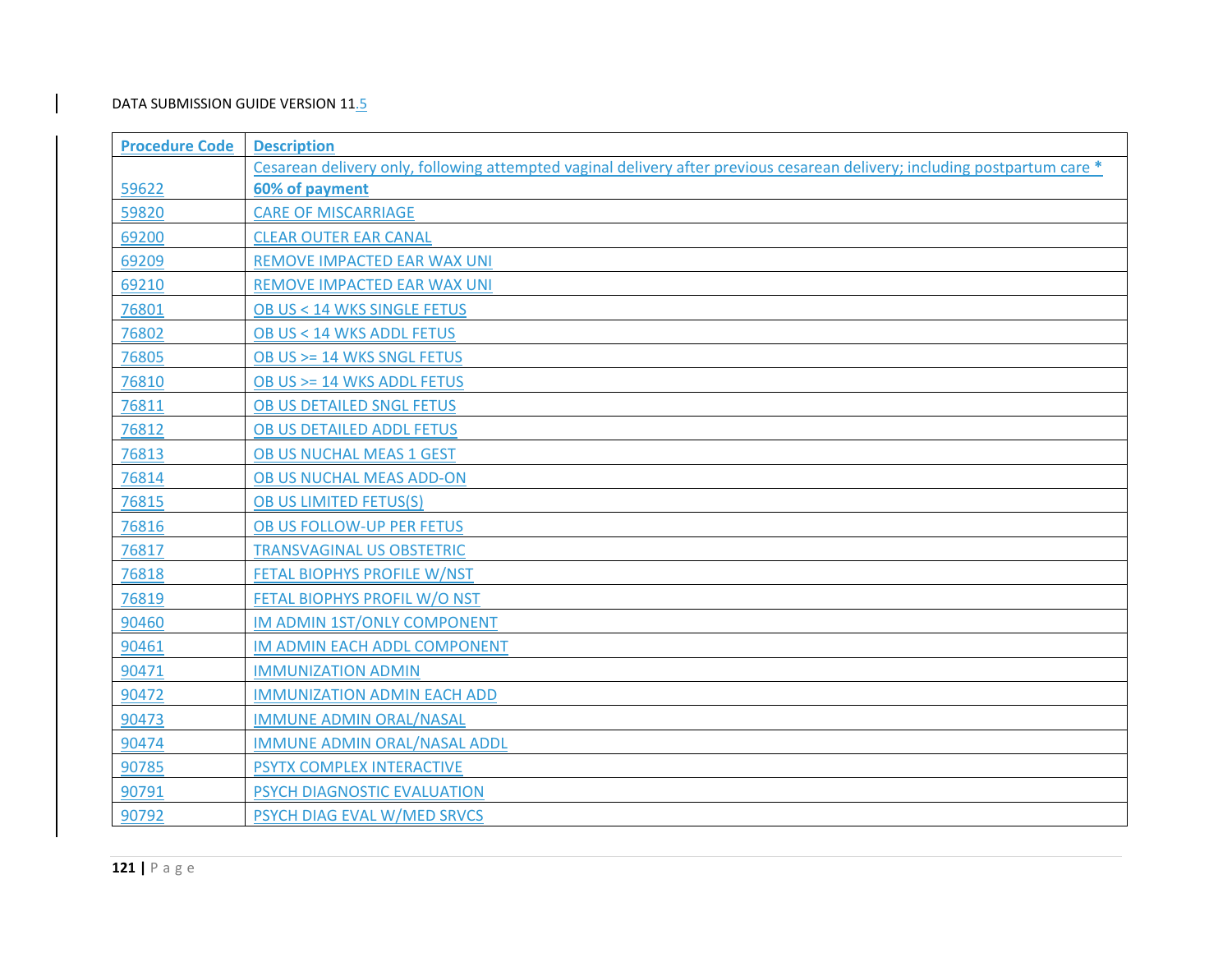| <b>Procedure Code</b> | <b>Description</b>                  |
|-----------------------|-------------------------------------|
| 90832                 | PSYTX W PT 30 MINUTES               |
| 90833                 | PSYTX W PT W E/M 30 MIN             |
| 90834                 | PSYTX W PT 45 MINUTES               |
| 90837                 | PSYTX W PT 60 MINUTES               |
| 90846                 | FAMILY PSYTX W/O PT 50 MIN          |
| 90847                 | <b>FAMILY PSYTX W/PT 50 MIN</b>     |
| 92551                 | PURE TONE HEARING TEST AIR          |
| 92552                 | PURE TONE AUDIOMETRY AIR            |
| 92558                 | <b>EVOKED AUDITORY TEST QUAL</b>    |
| 92567                 | <b>TYMPANOMETRY</b>                 |
| 92585                 | <b>AUDITOR EVOKE POTENT COMPRE</b>  |
| 92587                 | <b>EVOKED AUDITORY TEST LIMITED</b> |
| 92588                 | <b>EVOKED AUDITORY TST COMPLETE</b> |
| 94010                 | <b>BREATHING CAPACITY TEST</b>      |
| 94014                 | PATIENT RECORDED SPIROMETRY         |
| 94015                 | PATIENT RECORDED SPIROMETRY         |
| 94016                 | REVIEW PATIENT SPIROMETRY           |
| 94060                 | <b>EVALUATION OF WHEEZING</b>       |
| 94070                 | <b>EVALUATION OF WHEEZING</b>       |
| 94375                 | RESPIRATORY FLOW VOLUME LOOP        |
| 96101                 | PSYCHO TESTING BY PSYCH/PHYS        |
| 96102                 | PSYCHO TESTING BY TECHNICIAN        |
| 96103                 | PSYCHO TESTING ADMIN BY COMP        |
| 96110                 | <b>DEVELOPMENTAL SCREEN W/SCORE</b> |
| 96111                 | DEVELOPMENTAL TEST EXTEND           |
| 96127                 | <b>BRIEF EMOTIONAL/BEHAV ASSMT</b>  |
| 96150                 | <b>ASSESS HLTH/BEHAVE INIT</b>      |
| 96151                 | <b>ASSESS HLTH/BEHAVE SUBSEQ</b>    |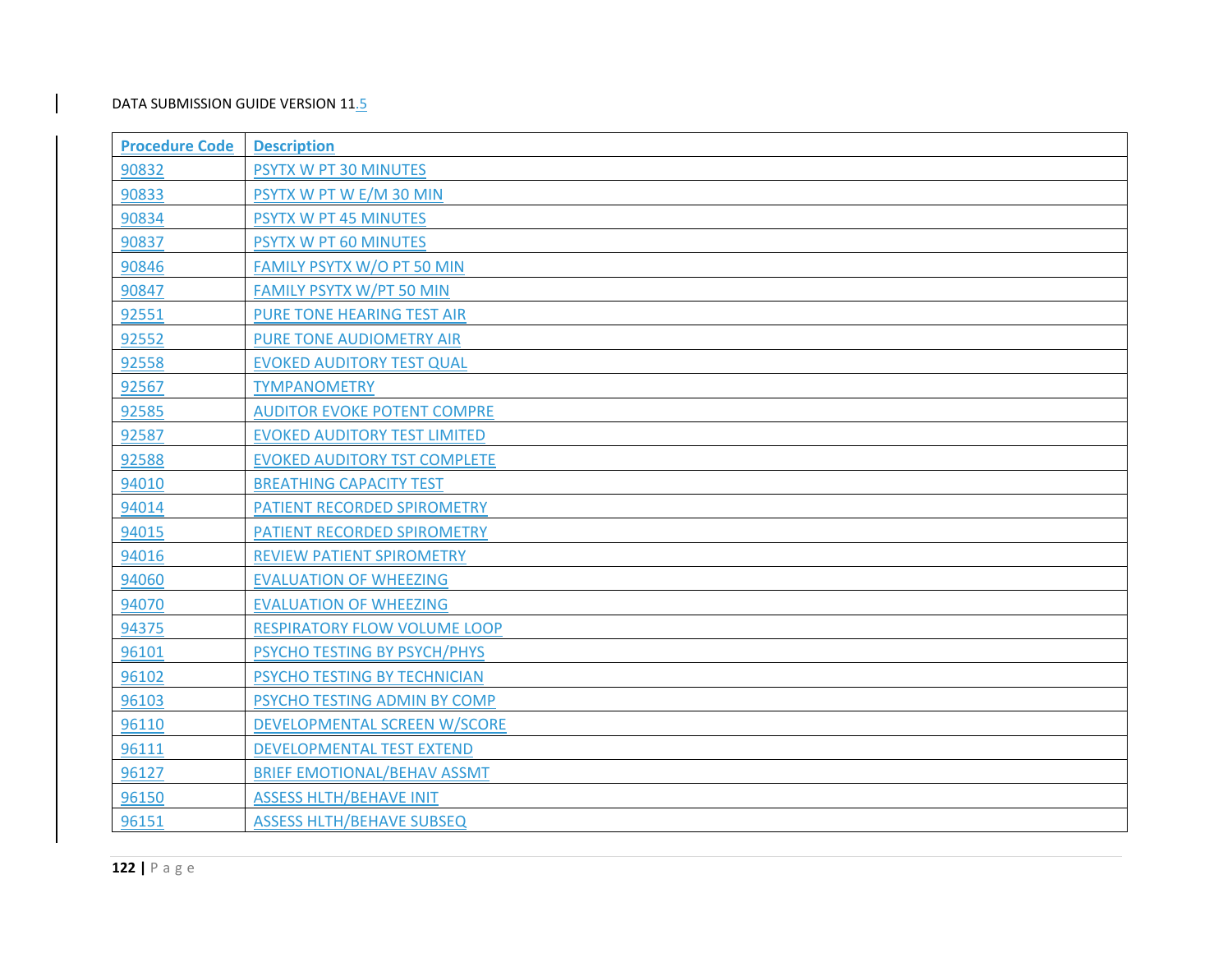| <b>Procedure Code</b> | <b>Description</b>                                                                                                             |
|-----------------------|--------------------------------------------------------------------------------------------------------------------------------|
| 96156                 | Health behavior assessment or re-assessment                                                                                    |
| 96160                 | PT-FOCUSED HLTH RISK ASSMT                                                                                                     |
| 96161                 | <b>CAREGIVER HEALTH RISK ASSMT</b>                                                                                             |
| 96372                 | THER/PROPH/DIAG INJ SC/IM                                                                                                      |
| 97802                 | <b>MEDICAL NUTRITION INDIV IN</b>                                                                                              |
| 97803                 | <b>MED NUTRITION INDIV SUBSEQ</b>                                                                                              |
| 97804                 | <b>MEDICAL NUTRITION GROUP</b>                                                                                                 |
| 98925                 | <b>OSTEOPATH MANJ 1-2 REGIONS</b>                                                                                              |
| 98926                 | <b>OSTEOPATH MANJ 3-4 REGIONS</b>                                                                                              |
| 98927                 | <b>OSTEOPATH MANJ 5-6 REGIONS</b>                                                                                              |
| 98928                 | <b>OSTEOPATH MANJ 7-8 REGIONS</b>                                                                                              |
| 98929                 | <b>OSTEOPATH MANJ 9-10 REGIONS</b>                                                                                             |
| 98960                 | <b>SELF-MGMT EDUC &amp; TRAIN 1 PT</b>                                                                                         |
| 98961                 | SELF-MGMT EDUC/TRAIN 2-4 PT                                                                                                    |
| 98962                 | 5-8 patients                                                                                                                   |
| 98966                 | HC PRO PHONE CALL 5-10 MIN                                                                                                     |
| 98969                 | <b>ONLINE SERVICE BY HC PRO</b>                                                                                                |
| 99000                 | <b>SPECIMEN HANDLING OFFICE-LAB</b>                                                                                            |
| 99024                 | POSTOP FOLLOW-UP VISIT                                                                                                         |
| 99050                 | <b>MEDICAL SERVICES AFTER HRS</b>                                                                                              |
| 99051                 | MED SERV EVE/WKEND/HOLIDAY                                                                                                     |
| 99056                 | MED SERVICE OUT OF OFFICE                                                                                                      |
| 99058                 | <b>OFFICE EMERGENCY CARE</b>                                                                                                   |
| 99071                 | PATIENT EDUCATION MATERIALS                                                                                                    |
|                       | Physician or other qualified health care professional qualified by education, training, licensure/regulation (when applicable) |
| 99078                 | educational services rendered to patients in a group setting (e.g., prenatal, obesity or diabetic instructions)                |
| 99173                 | <b>VISUAL ACUITY SCREEN</b>                                                                                                    |
| 99174                 | <b>OCULAR INSTRUMNT SCREEN BIL</b>                                                                                             |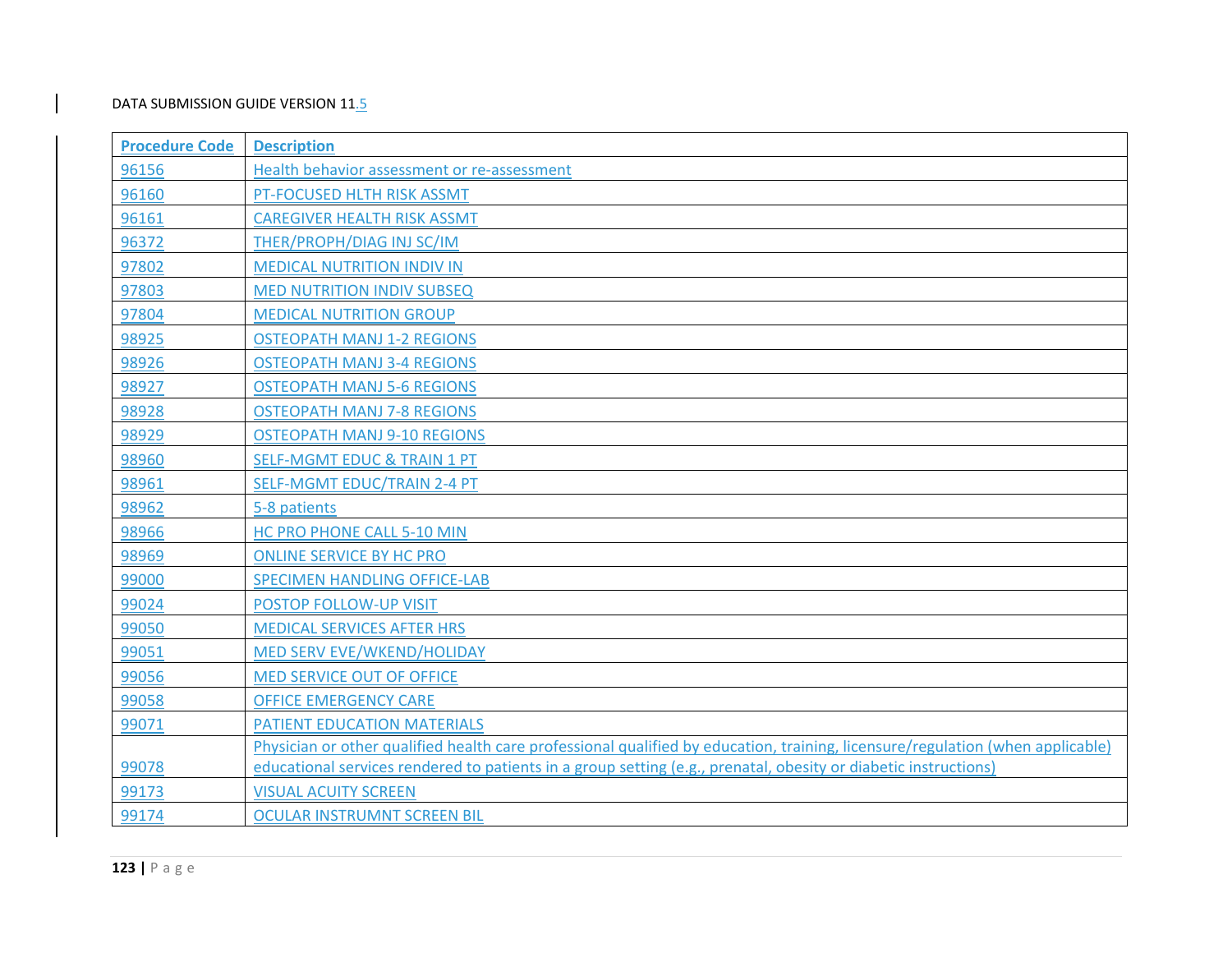| <b>Procedure Code</b> | <b>Description</b>                                                                                                                                                                                                                                     |
|-----------------------|--------------------------------------------------------------------------------------------------------------------------------------------------------------------------------------------------------------------------------------------------------|
| 99177                 | <b>OCULAR INSTRUMNT SCREEN BIL</b>                                                                                                                                                                                                                     |
| 99188                 | APP TOPICAL FLUORIDE VARNISH                                                                                                                                                                                                                           |
| 99201                 | <b>OFFICE/OUTPATIENT VISIT NEW</b>                                                                                                                                                                                                                     |
| 99202                 | <b>OFFICE/OUTPATIENT VISIT NEW</b>                                                                                                                                                                                                                     |
| 99203                 | OFFICE/OUTPATIENT VISIT NEW                                                                                                                                                                                                                            |
| 99204                 | <b>OFFICE/OUTPATIENT VISIT NEW</b>                                                                                                                                                                                                                     |
| 99205                 | <b>OFFICE/OUTPATIENT VISIT NEW</b>                                                                                                                                                                                                                     |
| 99211                 | <b>OFFICE/OUTPATIENT VISIT EST</b>                                                                                                                                                                                                                     |
| 99212                 | <b>OFFICE/OUTPATIENT VISIT EST</b>                                                                                                                                                                                                                     |
| 99213                 | <b>OFFICE/OUTPATIENT VISIT EST</b>                                                                                                                                                                                                                     |
| 99214                 | <b>OFFICE/OUTPATIENT VISIT EST</b>                                                                                                                                                                                                                     |
| 99215                 | <b>OFFICE/OUTPATIENT VISIT EST</b>                                                                                                                                                                                                                     |
| 99334                 | <b>DOMICIL/R-HOME VISIT EST PAT</b>                                                                                                                                                                                                                    |
| 99336                 | <b>DOMICIL/R-HOME VISIT EST PAT</b>                                                                                                                                                                                                                    |
| 99337                 | DOMICIL/R-HOME VISIT EST PAT                                                                                                                                                                                                                           |
|                       | Individual physician supervision of a patient requiring complex and multidisciplinary care modalities involving regular                                                                                                                                |
|                       | physician development and/or revision of care plans; review of subsequent reports of patient status; review of related                                                                                                                                 |
|                       | laboratory and other studies; communication (including telephone calls) for purposes of assessment or care decisions with                                                                                                                              |
|                       | health care professional(s), family member(s), surrogate decision maker(s) (e.g., legal guardian), and/or key caregiver(s)<br>involved in patient's care; integration of new information into the medical treatment plan; and/or adjustment of medical |
| 99339                 | therapy, within a calendar month; 15-29 minutes                                                                                                                                                                                                        |
| 99340                 | 30 minutes or more                                                                                                                                                                                                                                     |
| 99341                 | <b>HOME VISIT NEW PATIENT</b>                                                                                                                                                                                                                          |
| 99342                 | <b>HOME VISIT NEW PATIENT</b>                                                                                                                                                                                                                          |
| 99343                 | <b>HOME VISIT NEW PATIENT</b>                                                                                                                                                                                                                          |
| 99344                 | HOME VISIT NEW PATIENT                                                                                                                                                                                                                                 |
| 99345                 | <b>HOME VISIT NEW PATIENT</b>                                                                                                                                                                                                                          |
| 99347                 | <b>HOME VISIT EST PATIENT</b>                                                                                                                                                                                                                          |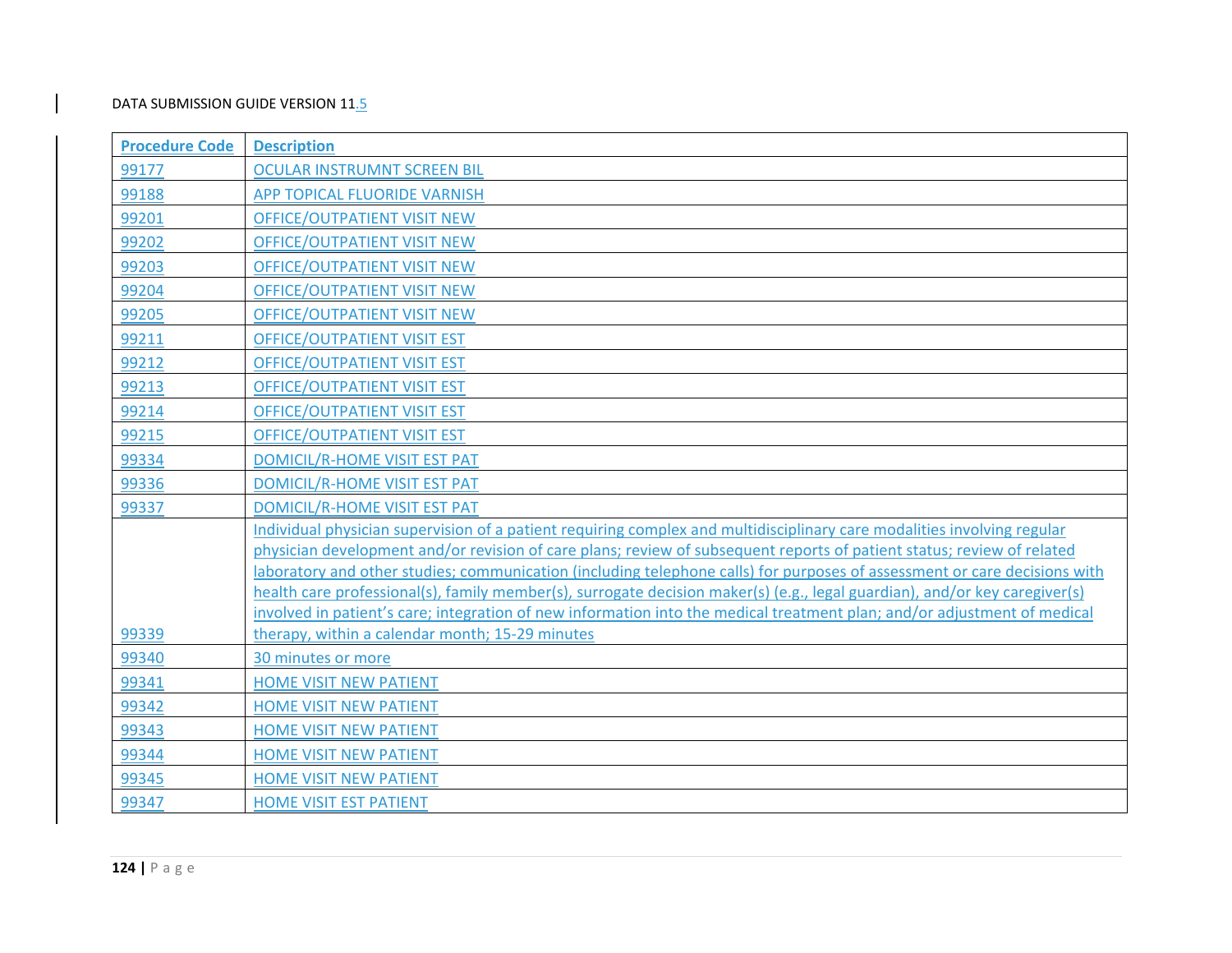| <b>Procedure Code</b> | <b>Description</b>                                                                                               |
|-----------------------|------------------------------------------------------------------------------------------------------------------|
| 99348                 | <b>HOME VISIT EST PATIENT</b>                                                                                    |
| 99349                 | <b>HOME VISIT EST PATIENT</b>                                                                                    |
| 99350                 | HOME VISIT EST PATIENT                                                                                           |
| 99354                 | PROLONG E&M/PSYCTX SERV O/P                                                                                      |
| 99355                 | PROLONG E&M/PSYCTX SERV O/P                                                                                      |
| 99358                 | PROLONG SERVICE W/O CONTACT                                                                                      |
| 99359                 | PROLONG SERV W/O CONTACT ADD                                                                                     |
| 99366                 | <b>TEAM CONF W/PAT BY HC PROF</b>                                                                                |
|                       | With interdisciplinary team of health care professionals, patient and/or family not present, 30 minutes or more; |
| 99367                 | participation by physician                                                                                       |
|                       | With interdisciplinary team of health care professionals, patient and/or family not present, 30 minutes or more; |
| 99368                 | participation by nonphysician qualified health care professional                                                 |
| 99381                 | INIT PM E/M NEW PAT INFANT                                                                                       |
| 99382                 | INIT PM E/M NEW PAT 1-4 YRS                                                                                      |
| 99383                 | PREV VISIT NEW AGE 5-11                                                                                          |
| 99384                 | PREV VISIT NEW AGE 12-17                                                                                         |
| 99385                 | PREV VISIT NEW AGE 18-39                                                                                         |
| 99386                 | PREV VISIT NEW AGE 40-64                                                                                         |
| 99387                 | INIT PM E/M NEW PAT 65+ YRS                                                                                      |
| 99391                 | PER PM REEVAL EST PAT INFANT                                                                                     |
| 99392                 | PREV VISIT EST AGE 1-4                                                                                           |
| 99393                 | PREV VISIT EST AGE 5-11                                                                                          |
| 99394                 | PREV VISIT EST AGE 12-17                                                                                         |
| 99395                 | PREV VISIT EST AGE 18-39                                                                                         |
| 99396                 | PREV VISIT EST AGE 40-64                                                                                         |
| 99397                 | PER PM REEVAL EST PAT 65+ YR                                                                                     |
| 99401                 | PREVENTIVE COUNSELING INDIV                                                                                      |
| 99402                 | PREVENTIVE COUNSELING INDIV                                                                                      |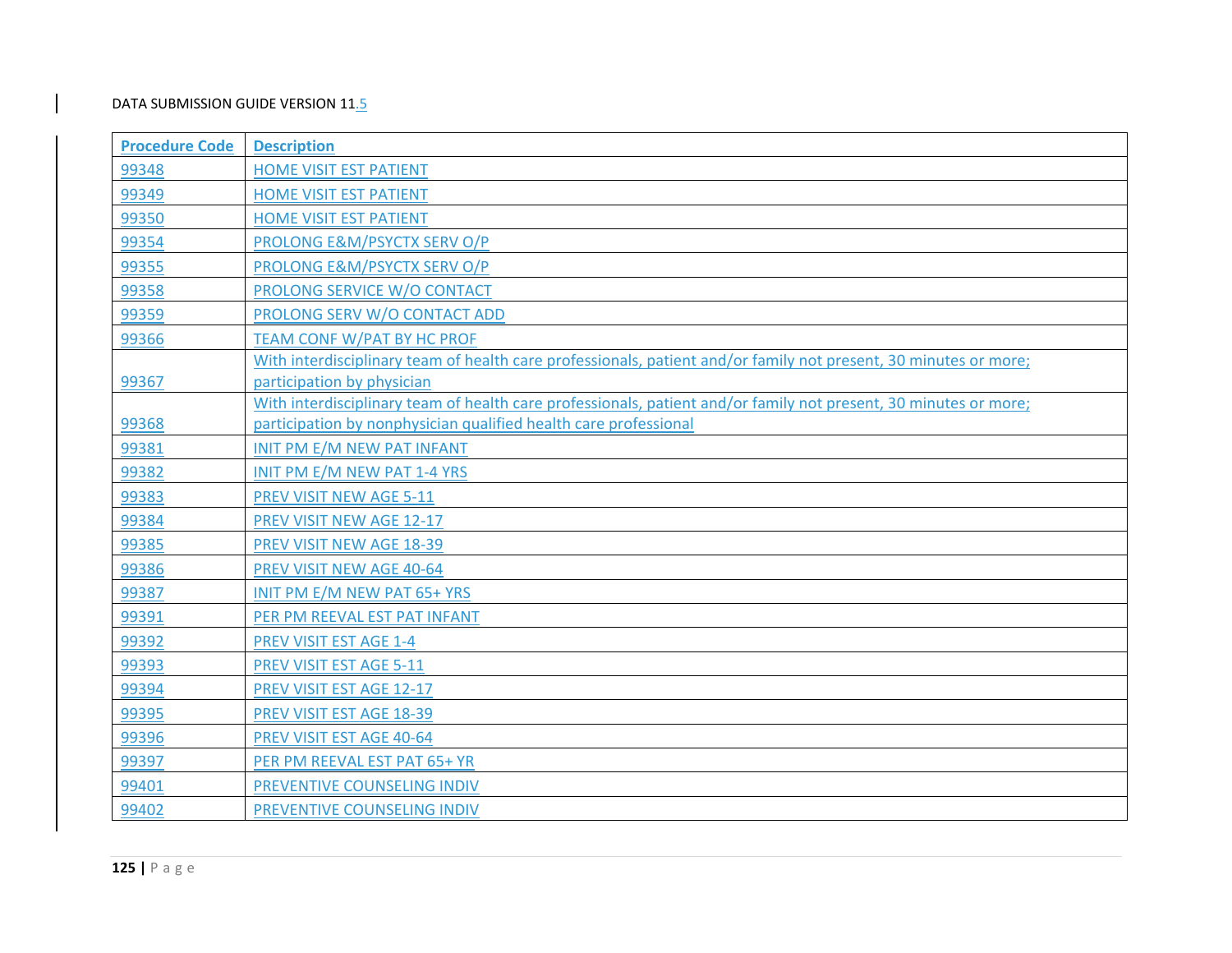| <b>Procedure Code</b> | <b>Description</b>                                                                                                            |
|-----------------------|-------------------------------------------------------------------------------------------------------------------------------|
| 99403                 | PREVENTIVE COUNSELING INDIV                                                                                                   |
| 99404                 | PREVENTIVE COUNSELING INDIV                                                                                                   |
| 99406                 | <b>BEHAV CHNG SMOKING 3-10 MIN</b>                                                                                            |
| 99407                 | <b>BEHAV CHNG SMOKING &gt; 10 MIN</b>                                                                                         |
| 99408                 | <b>AUDIT/DAST 15-30 MIN</b>                                                                                                   |
| 99409                 | Alcohol and/or drug assessment or screening                                                                                   |
| 99411                 | PREVENTIVE COUNSELING GROUP                                                                                                   |
| 99412                 | PREVENTIVE COUNSELING GROUP                                                                                                   |
| 99420                 | Administration and interpretation of health risk assessments                                                                  |
|                       | Online digital evaluation and management service for an established patient for up to 7 days cumulative time during the 7     |
| 99421                 | days, 5-10 minutes                                                                                                            |
|                       | Online digital evaluation and management service for an established patient for up to 7 days cumulative time during the 7     |
| 99422                 | days, 11-20 minutes                                                                                                           |
|                       | Online digital evaluation and management service for an established patient for up to 7 days cumulative time during the 7     |
| 99423                 | days, 21 or more minutes                                                                                                      |
| 99429                 | UNLISTED PREVENTIVE SERVICE                                                                                                   |
| 99441                 | PHONE E/M PHYS/QHP 5-10 MIN                                                                                                   |
| 99442                 | PHONE E/M PHYS/QHP 11-20 MIN                                                                                                  |
| 99443                 | PHONE E/M PHYS/QHP 21-30 MIN                                                                                                  |
| 99444                 | <b>ONLINE E/M BY PHYS/QHP</b>                                                                                                 |
|                       | Interprofessional telephone/Internet/electronic health record assessment and management service provided by a                 |
|                       | consultative physician, including a written report to the patient's treating/requesting physician or other qualified health   |
| 99451                 | care professional, 5 minutes or more of medical consultative time                                                             |
|                       | Interprofessional telephone/Internet/electronic health record referral service(s) provided by a treating/requesting physician |
| 99452                 | or other qualified health care professional, > 16 minutes                                                                     |
| 99455                 | <b>WORK RELATED DISABILITY EXAM</b>                                                                                           |
| 99456                 | <b>DISABILITY EXAMINATION</b>                                                                                                 |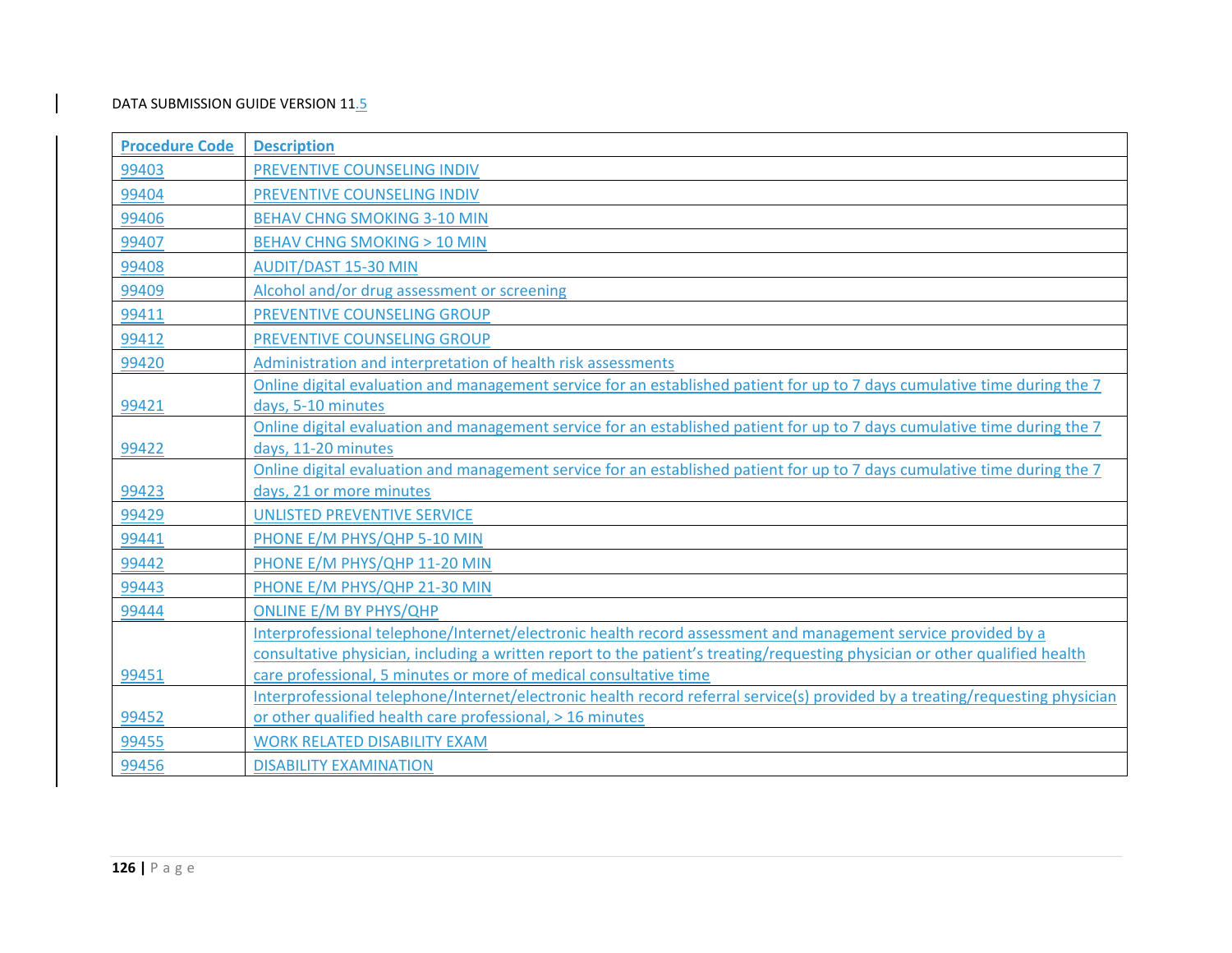| <b>Procedure Code</b> | <b>Description</b>                                                                                                                                                                                                                                   |
|-----------------------|------------------------------------------------------------------------------------------------------------------------------------------------------------------------------------------------------------------------------------------------------|
|                       | Remote physiologic monitoring treatment management services, clinical staff/physician/other qualified health care                                                                                                                                    |
|                       | professional time in a calendar month requiring interactive communication with the patient/caregiver during the month;                                                                                                                               |
| 99457                 | first 20 minutes                                                                                                                                                                                                                                     |
| 99458                 | each additional 20 minutes (List separately in addition to code for primary procedure                                                                                                                                                                |
| 99461                 | <b>INIT NB EM PER DAY NON-FAC</b>                                                                                                                                                                                                                    |
|                       | Self-measured blood pressure using a device validated for clinical accuracy; patient education/training and device                                                                                                                                   |
| 99473                 | calibration                                                                                                                                                                                                                                          |
|                       | separate self-measurements of two readings one minute apart, twice daily over a 30-day period (minimum of 12 readings),                                                                                                                              |
| 99474                 | collection of data reported by the patient and/or caregiver to the physician or other qualified health care professional, with<br>report of average systolic and diastolic pressures and subsequent communication of a treatment plan to the patient |
| 99484                 | <b>CARE MGMT SVC BHVL HLTH COND</b>                                                                                                                                                                                                                  |
| 99487                 | <b>CMPLX CHRON CARE W/O PT VSIT</b>                                                                                                                                                                                                                  |
| 99489                 |                                                                                                                                                                                                                                                      |
| 99490                 | <b>CMPLX CHRON CARE ADDL 30 MIN</b>                                                                                                                                                                                                                  |
|                       | <b>CHRON CARE MGMT SRVC 20 MIN</b>                                                                                                                                                                                                                   |
| 99491                 | Chronic care management services at least 30 minutes                                                                                                                                                                                                 |
| 99492                 | <b>1ST PSYC COLLAB CARE MGMT</b>                                                                                                                                                                                                                     |
| 99493                 | <b>SBSQ PSYC COLLAB CARE MGMT</b>                                                                                                                                                                                                                    |
| 99494                 | <b>1ST/SBSQ PSYC COLLAB CARE</b>                                                                                                                                                                                                                     |
| 99495                 | <b>TRANS CARE MGMT 14 DAY DISCH</b>                                                                                                                                                                                                                  |
| 99496                 | TRANS CARE MGMT 7 DAY DISCH                                                                                                                                                                                                                          |
| 99497                 | <b>ADVNCD CARE PLAN 30 MIN</b>                                                                                                                                                                                                                       |
| 99498                 | ADVNCD CARE PLAN ADDL 30 MIN                                                                                                                                                                                                                         |
| 0500F                 | <b>INITIAL PRENATAL CARE VISIT</b>                                                                                                                                                                                                                   |
| 0501F                 | <b>PRENATAL FLOW SHEET</b>                                                                                                                                                                                                                           |
| 0502F                 | <b>SUBSEQUENT PRENATAL CARE</b>                                                                                                                                                                                                                      |
| 0503F                 | POSTPARTUM CARE VISIT                                                                                                                                                                                                                                |
| 1000F                 | <b>TOBACCO USE ASSESSED</b>                                                                                                                                                                                                                          |
| 1031F                 | <b>SMOKING &amp; 2ND HAND ASSESSED</b>                                                                                                                                                                                                               |
| 1032F                 | PT received Tobacco Cessation Information                                                                                                                                                                                                            |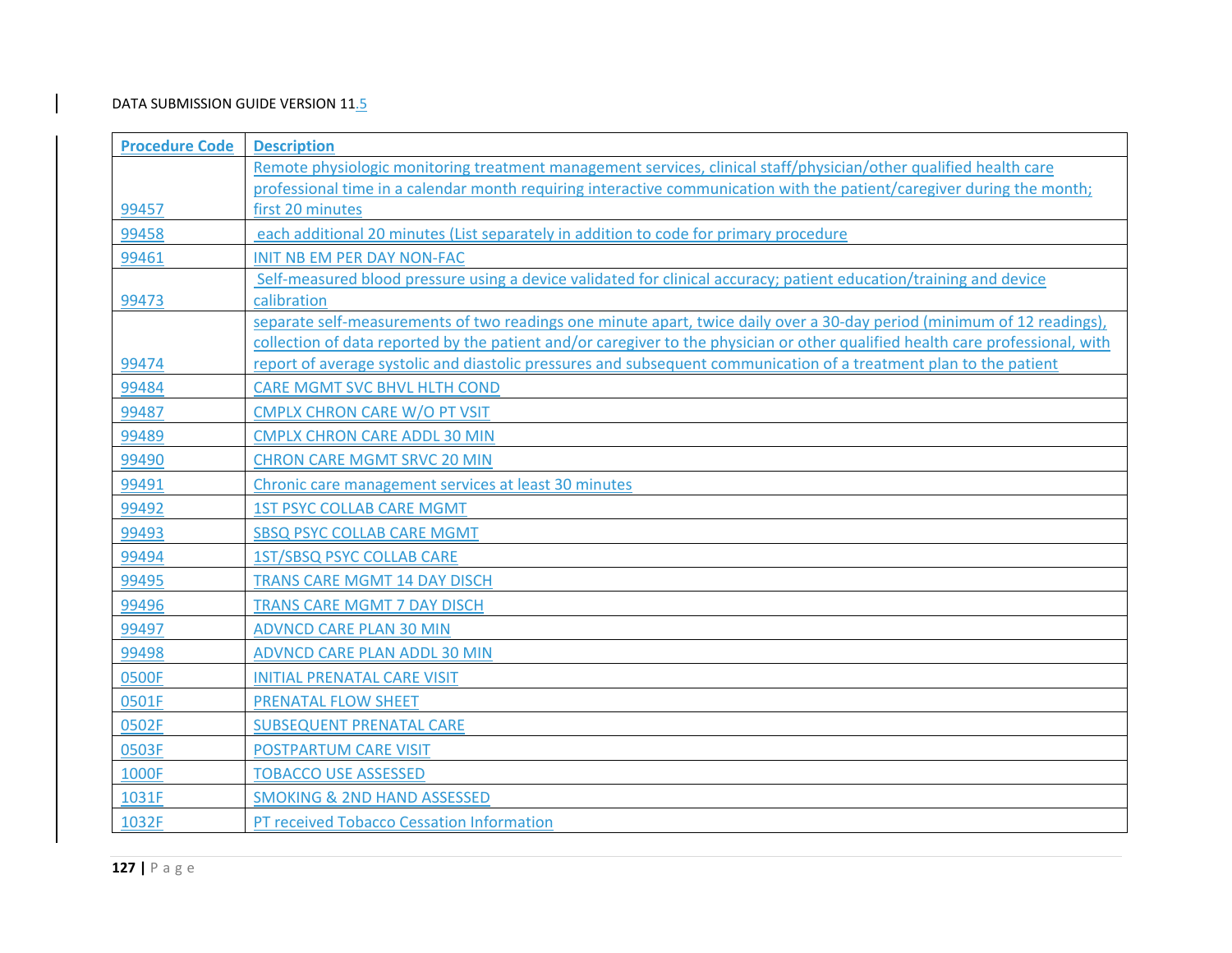| <b>Procedure Code</b> | <b>Description</b>                                                                                                      |
|-----------------------|-------------------------------------------------------------------------------------------------------------------------|
| 1033F                 | <b>TOBACCO NONSMOKER NOR 2NDHND</b>                                                                                     |
| 1034F                 | <b>CURRENT TOBACCO SMOKER</b>                                                                                           |
| 1035F                 | <b>SMOKELESS TOBACCO USER</b>                                                                                           |
| 1036F                 | <b>TOBACCO NON-USER</b>                                                                                                 |
| 1111F                 | <b>DSCHRG MED/CURRENT MED MERGE</b>                                                                                     |
| 1220F                 | PT SCREENED FOR DEPRESSION                                                                                              |
| 3016F                 | PT SCRND UNHLTHY OH USE                                                                                                 |
| 3085F                 | <b>SUICIDE RISK ASSESSED</b>                                                                                            |
| 3351F                 | NEG SCRN DEP SYMP BY DEPTOOL                                                                                            |
| 3352F                 | NO SIG DEP SYMP BY DEP TOOL                                                                                             |
| 3353F                 | MILD-MOD DEP SYMP BY DEPTOOL                                                                                            |
| 3354F                 | CLIN SIG DEP SYM BY DEP TOOL                                                                                            |
| 3355F                 | CLIN SIG DEP SYM BY DEP TOOL                                                                                            |
| 4000F                 | <b>TOBACCO USE TXMNT COUNSELING</b>                                                                                     |
| 4001F                 | <b>TOBACCO USE TXMNT PHARMACOL</b>                                                                                      |
| 4004F                 | PT TOBACCO SCREEN RCVD TLK                                                                                              |
| 4290F                 | Alcohol and/or drug assessment or screening                                                                             |
| 4293F                 | Pt screened for high risk sexual behavior                                                                               |
| 4306F                 | Alcohol and/or Drug use counseling services                                                                             |
| 4320F                 | Alcohol and/or Drug use counseling services                                                                             |
| 90848 - 90899         | Services to patients for evaluation and treatment of mental illnesses that require psychiatric services                 |
| 96158-96159           | Health behavior intervention, individual face-to-face                                                                   |
| 96164-96165           | Health behavior intervention, group (two or more patients), face-to-face                                                |
| 96167-96168           | Health behavior intervention, family (with the patient present), face-to-face                                           |
| 96170-96171           | Health behavior intervention, family (without the patient present), face-to-face                                        |
|                       | Behavior Identification Assessment, administered by QHP, each 15 minutes of QHP's time face-to-face with patient and/or |
|                       | guardian(s)/caregivers(s) administering assessments and discussing findings and recommendations, and non-face-to-face   |
| 97151-97158           | analyzing past data, scoring/interpreting the assessment, and preparing the report/treatment plan                       |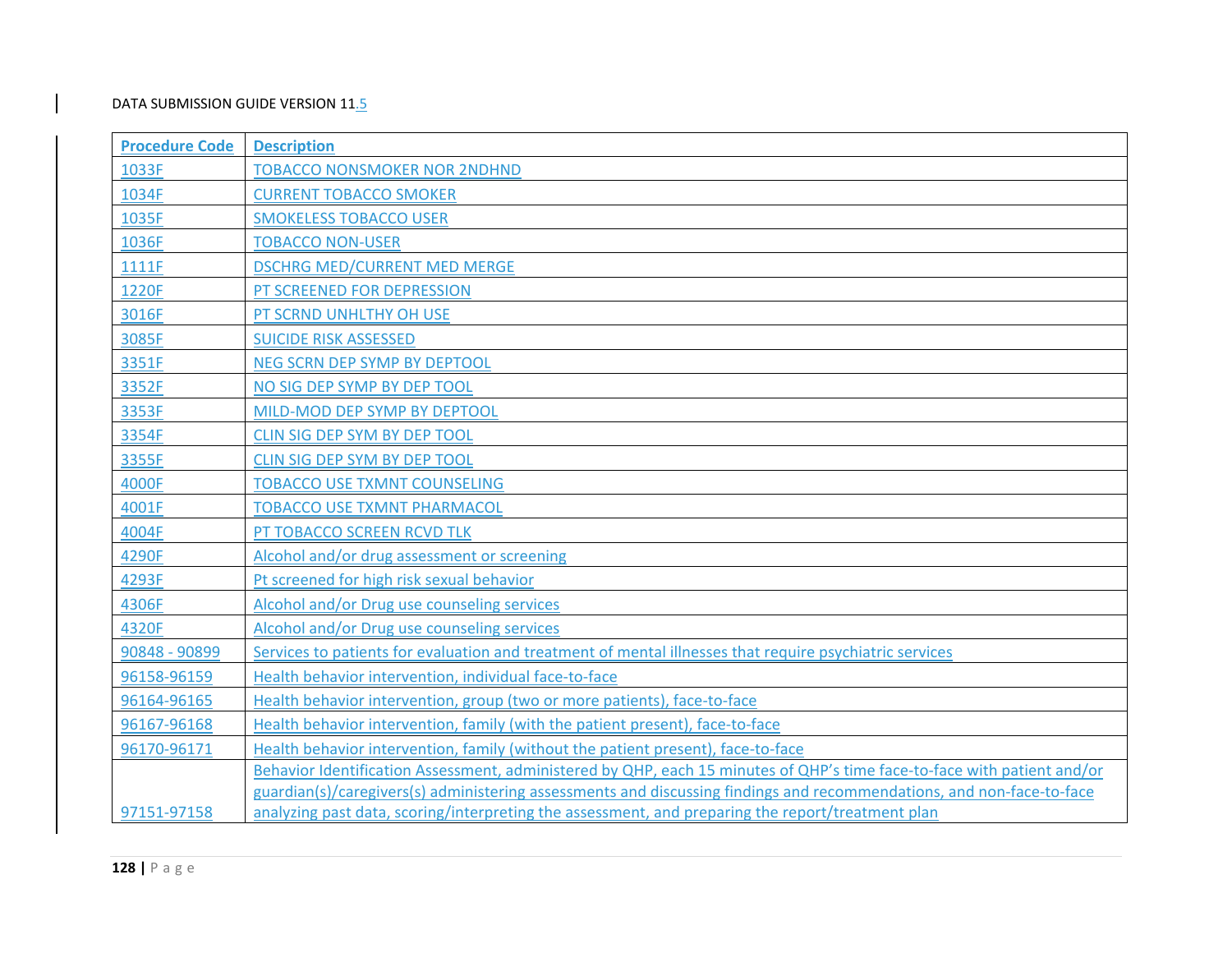| <b>Procedure Code</b> | <b>Description</b>                                                                                                                                                                                                                                                                                    |
|-----------------------|-------------------------------------------------------------------------------------------------------------------------------------------------------------------------------------------------------------------------------------------------------------------------------------------------------|
| 98967-98968           | Non-physician telephone services                                                                                                                                                                                                                                                                      |
| G0008                 | ADMIN INFLUENZA VIRUS VAC                                                                                                                                                                                                                                                                             |
| G0009                 | ADMIN PNEUMOCOCCAL VACCINE                                                                                                                                                                                                                                                                            |
| G0010                 | <b>ADMIN HEPATITIS B VACCINE</b>                                                                                                                                                                                                                                                                      |
| G0101                 | CA SCREEN; PELVIC/BREAST EXAM                                                                                                                                                                                                                                                                         |
| G0123                 | <b>SCREEN CERV/VAG THIN LAYER</b>                                                                                                                                                                                                                                                                     |
| G0179                 | MD RECERTIFICATION HHA PT                                                                                                                                                                                                                                                                             |
| G0180                 | <b>MD CERTIFICATION HHA PATIENT</b>                                                                                                                                                                                                                                                                   |
| G0270                 | Medical nutrition therapy; reassessment and subsequent intervention(s) following second referral in same year for change<br>in diagnosis, medical condition or treatment regimen (including additional hours needed for renal disease), individual, face<br>to face with the patient, each 15 minutes |
| G0271                 | Medical nutrition therapy, reassessment and subsequent intervention(s) following second referral in same year for change<br>in diagnosis, medical condition, or treatment regimen (including additional hours needed for renal disease), group (2 or<br>more individuals), each 30 minutes            |
| G0396                 | ALCOHOL/SUBS INTERV 15-30MN                                                                                                                                                                                                                                                                           |
| G0397                 | Alcohol or substance abuse assessment                                                                                                                                                                                                                                                                 |
| G0402                 | <b>INITIAL PREVENTIVE EXAM</b>                                                                                                                                                                                                                                                                        |
| G0403                 | <b>EKG FOR INITIAL PREVENT EXAM</b>                                                                                                                                                                                                                                                                   |
| G0404                 | <b>EKG TRACING FOR INITIAL PREV</b>                                                                                                                                                                                                                                                                   |
| G0405                 | <b>EKG INTERPRET &amp; REPORT PREVE</b>                                                                                                                                                                                                                                                               |
| G0438                 | PPPS, INITIAL VISIT                                                                                                                                                                                                                                                                                   |
| G0439                 | PPPS, SUBSEQ VISIT                                                                                                                                                                                                                                                                                    |
| G0442                 | <b>ANNUAL ALCOHOL SCREEN 15 MIN</b>                                                                                                                                                                                                                                                                   |
| G0443                 | <b>BRIEF ALCOHOL MISUSE COUNSEL</b>                                                                                                                                                                                                                                                                   |
| G0444                 | <b>DEPRESSION SCREEN ANNUAL</b>                                                                                                                                                                                                                                                                       |
| G0445                 | HIGH INTEN BEH COUNS STD 30M                                                                                                                                                                                                                                                                          |
| G0447                 | <b>BEHAVIOR COUNSEL OBESITY 15M</b>                                                                                                                                                                                                                                                                   |
| G0463                 | <b>HOSPITAL OUTPT CLINIC VISIT</b>                                                                                                                                                                                                                                                                    |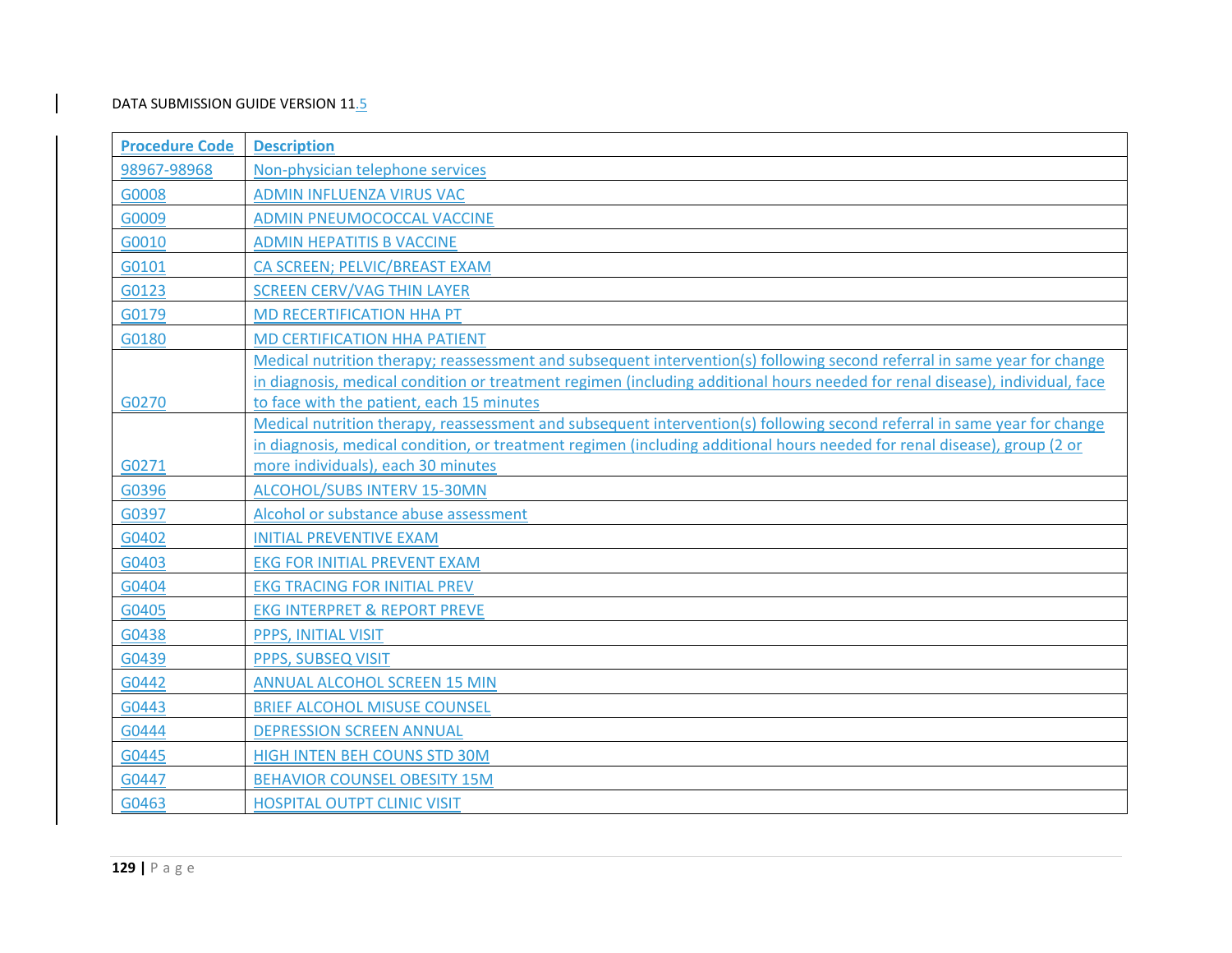| <b>Procedure Code</b> | <b>Description</b>                                                                                                   |
|-----------------------|----------------------------------------------------------------------------------------------------------------------|
| G0476                 | <b>HPV COMBO ASSAY CA SCREEN</b>                                                                                     |
| G0502                 | Initial psychiatric collaborative care management                                                                    |
| G0503                 | Subsequent psychiatric collaborative care management                                                                 |
| G0504                 | Initial or subsequent psychiatric collaborative care management                                                      |
| G0505                 | <b>Cognition and functional assessment</b>                                                                           |
| G0506                 | COMP ASSES CARE PLAN CCM SVC                                                                                         |
| G0507                 | Care management services for behavioral health conditions                                                            |
| G0513                 | PROLONG PREV SVCS, FIRST 30M                                                                                         |
| G0514                 | Prolonged preventive service                                                                                         |
|                       | Chronic care management services, each additional 20 minutes of clinical staff time directed by a physician or other |
| G2058                 | qualified health care professional, per calendar month;                                                              |
| G2064-G2065           | Comprehensive care management services for a single high--risk disease                                               |
| H0002                 | <b>ALCOHOL AND/OR DRUG SCREENIN</b>                                                                                  |
| H0031                 | MH HEALTH ASSESS BY NON-MD                                                                                           |
| H0049                 | <b>ALCOHOL/DRUG SCREENING</b>                                                                                        |
| H1000                 | PRENATAL CARE ATRISK ASSESSM                                                                                         |
| H1001                 | <b>ANTEPARTUM MANAGEMENT</b>                                                                                         |
| Q0091                 | <b>OBTAINING SCREEN PAP SMEAR</b>                                                                                    |
| S0610                 | ANNUAL GYNECOLOGICAL EXAMINA                                                                                         |
| S0612                 | ANNUAL GYNECOLOGICAL EXAMINA                                                                                         |
| S0613                 | <b>ANN BREAST EXAM</b>                                                                                               |
| S0622                 | PHYS EXAM FOR COLLEGE                                                                                                |
| S9444                 | Parenting Classes, non--physician provider, per session                                                              |
| S9445                 | PT EDUCATION NOC INDIVID                                                                                             |
| S9446                 | PT EDUCATION NOC GROUP                                                                                               |
| S9447                 | Infant safety (including cardiopulmonary resuscitation classes nonphysician provider, per session)                   |
| S9449                 | <b>WEIGHT MGMT CLASS</b>                                                                                             |
| S9451                 | <b>EXERCISE CLASS</b>                                                                                                |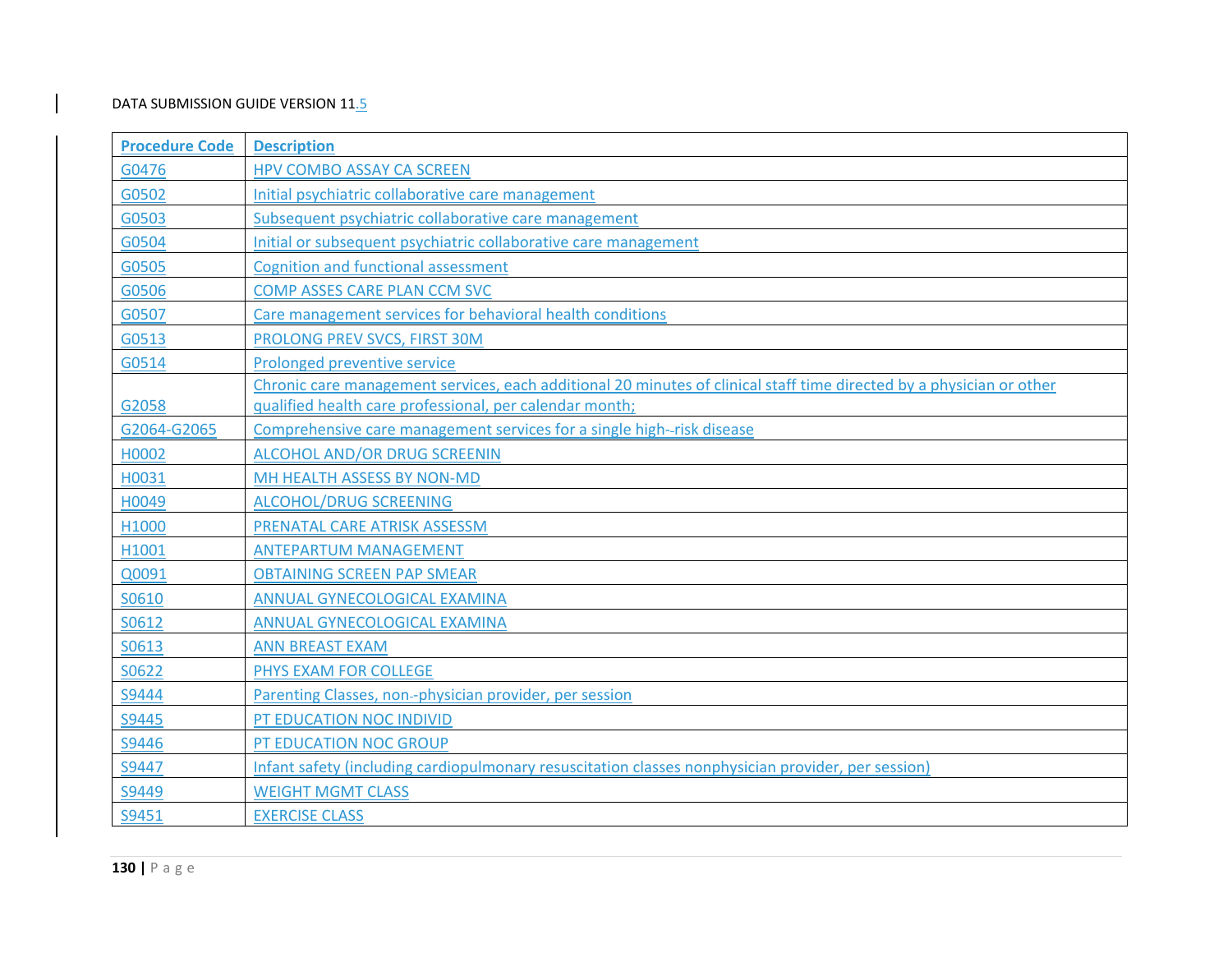| <b>Procedure Code   Description</b> |                                                               |
|-------------------------------------|---------------------------------------------------------------|
| <u>S9452</u>                        | Nutrition classes non--physician provider per session         |
| <u>S9454</u>                        | Stress management classes non--physician provider per session |
| <u>S9470</u>                        | NUTRITIONAL COUNSELING, DIET                                  |
| T1015                               | <b>CLINIC SERVICE</b>                                         |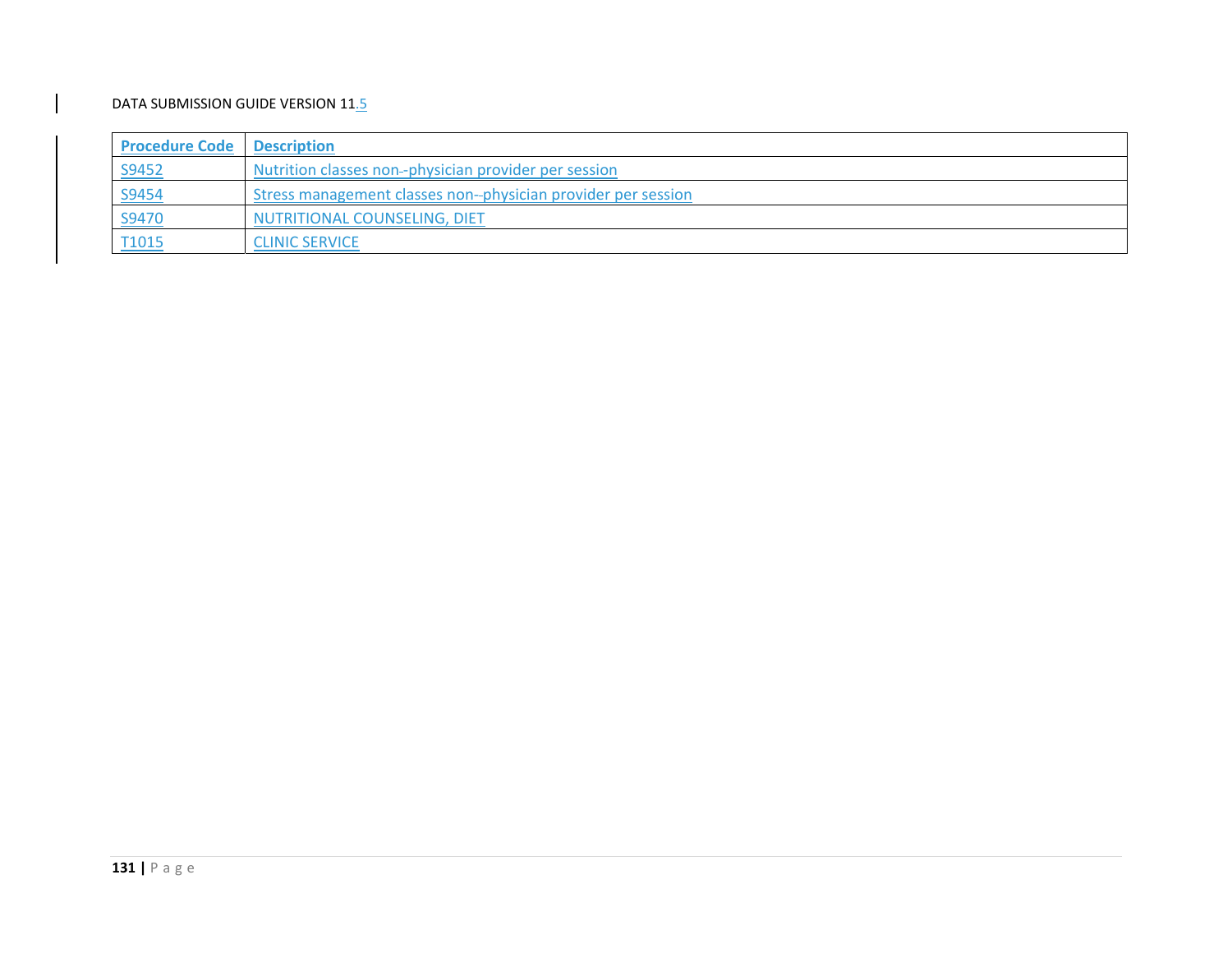## B.1.L<del>M</del>: Market Category Codes

| <b>Code</b>      | <b>Description</b>                                                                    |
|------------------|---------------------------------------------------------------------------------------|
| <b>IND</b>       | Individuals (non-group)                                                               |
| <b>FCH</b>       | Individuals on a franchise basis                                                      |
| GCV              | Individuals as group conversion Policies                                              |
| GS1              | Employers having exactly 1 employee                                                   |
| GS <sub>2</sub>  | Employers having 2 thru 9 employees                                                   |
| GS3              | Employers having 10 thru 25 employees                                                 |
| GS4              | Employers having 26 thru 50 employees                                                 |
| GLG1             | Employers having 51 thru 100 employees                                                |
| GLG <sub>2</sub> | Employers having 101 thru 250 employees                                               |
| GLG3             | Employers having 251 thru 500 employees                                               |
| GLG4             | Employers having more than 500 employees                                              |
| <b>GSA</b>       | Small employers through a qualified association trust                                 |
| <b>OTH</b>       | Other types of entities. Insurers using this market code shall obtain prior approval. |

# B.1.M<del>N</del> Admission Source Codes

| Code | <b>Description</b>                         |
|------|--------------------------------------------|
|      | Physician referral                         |
|      | Clinic referral                            |
|      | Managed care plan referral                 |
|      | Transfer from a hospital                   |
|      | Transfer from a SNF                        |
|      | Transfer from another health care facility |
|      | Emergency room                             |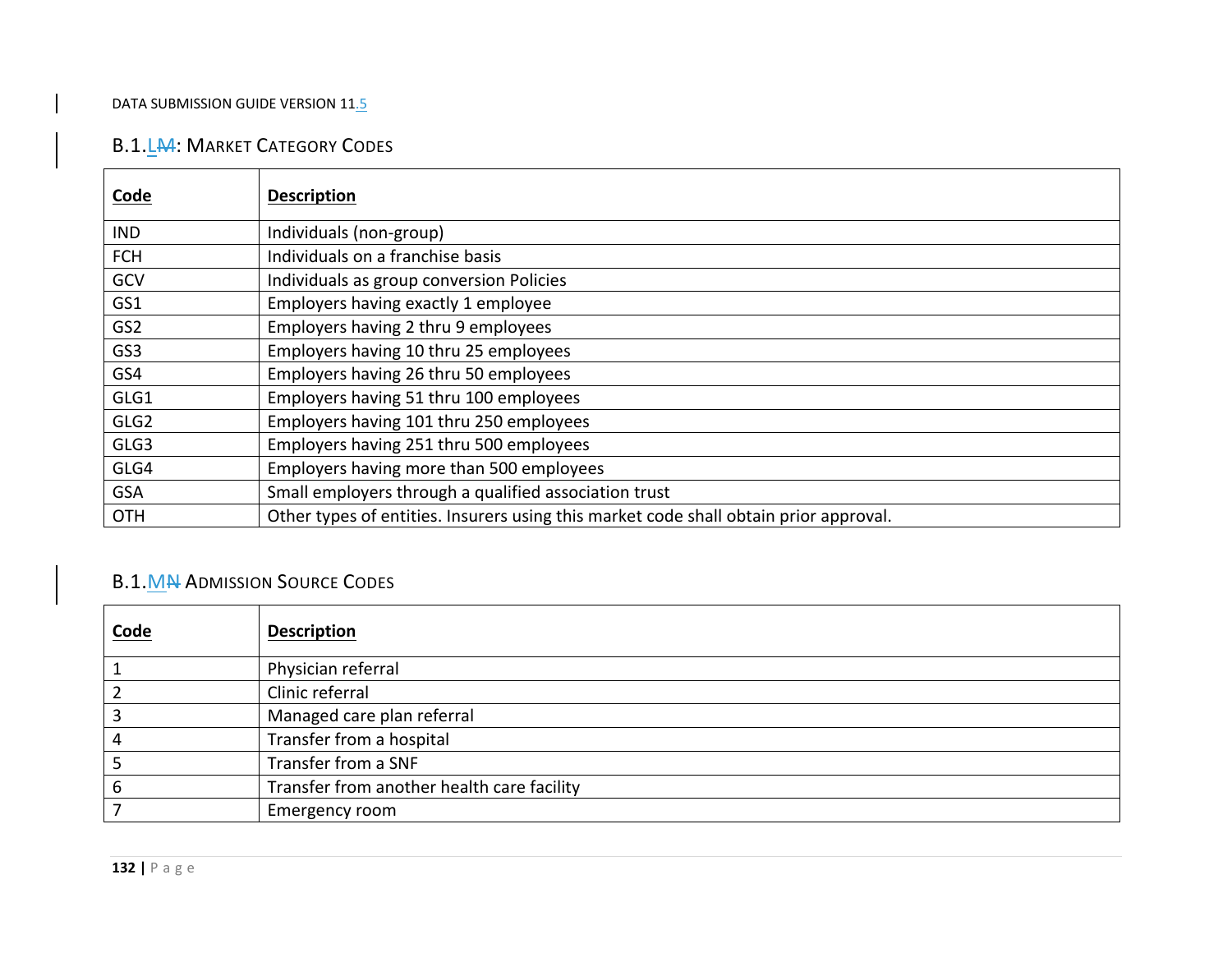|                        | Court/law enforcement     |
|------------------------|---------------------------|
|                        | Information not available |
| In the Case of Newborn |                           |
|                        | Normal delivery           |
|                        | Premature delivery        |
|                        | Sick baby                 |
|                        | Extramural birth          |

# B.1.N<del>O</del> Unit Of Measure

| Code         | <b>Description</b>   |
|--------------|----------------------|
| DA           | Days                 |
| MJ           | <b>Minutes</b>       |
| HR           | Hours                |
| FM           | 15-minute increments |
| PT           | Pints                |
| <b>RM</b>    | Rental months        |
| SN           | Sessions             |
| VT           | <b>Visits</b>        |
| PR           | Procedures           |
| $\sf IT$     | Items                |
| <b>UN</b>    | Units                |
| OT           | Other                |
| For drugs    |                      |
| EA           | Each                 |
| $\sf I\sf U$ | International units  |
| GM           | Grams                |
| ML           | Milliliters          |